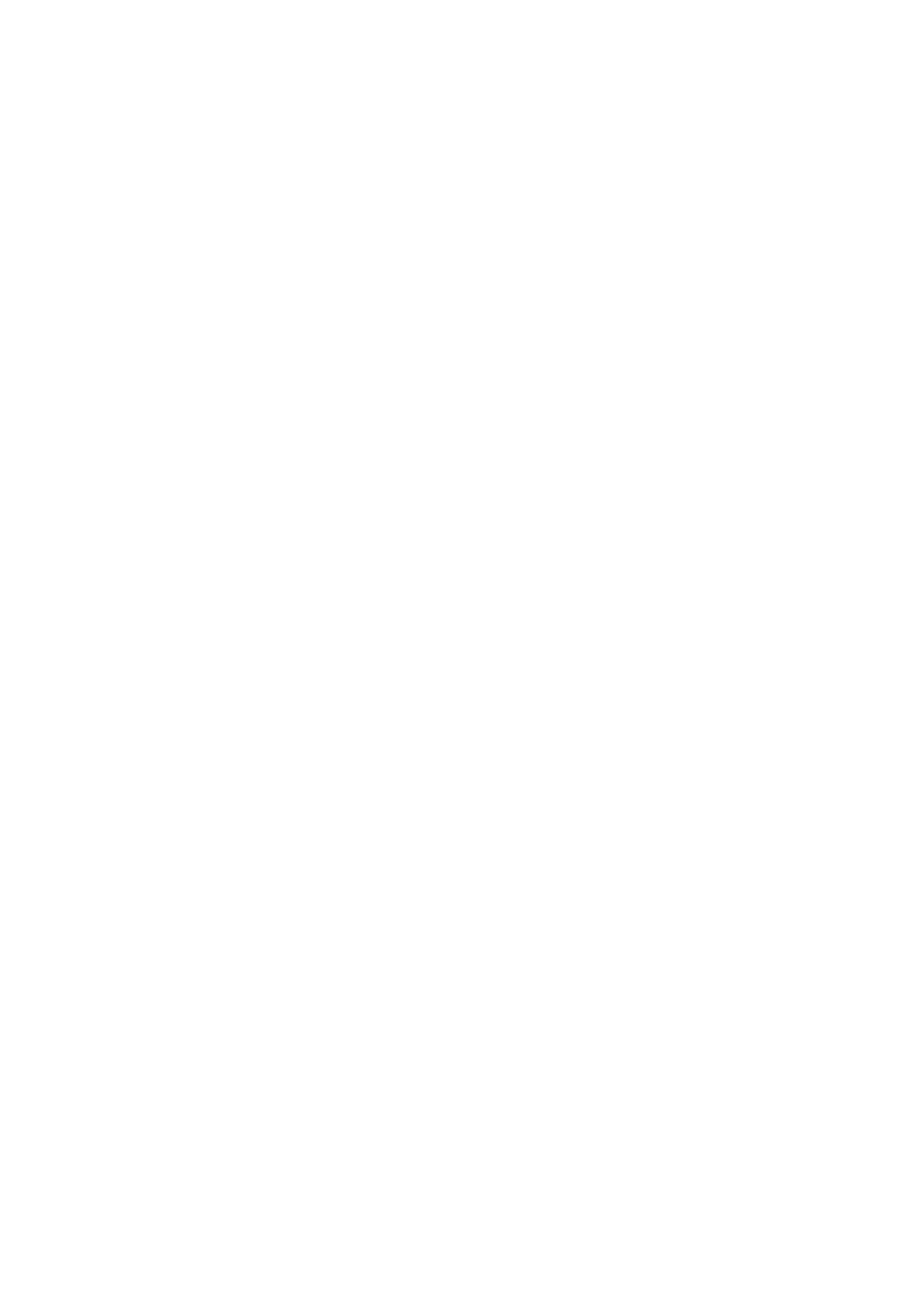*SIRPA ANTTILA NÉE VIMPARI*

### **DEPRESSIVE SYMPTOMS IN RELATION TO ORAL HEALTH AND RELATED FACTORS IN A MIDDLE-AGED POPULATION**

Analytical approach

Academic Dissertation to be presented with the assent of the Faculty of Medicine, University of Oulu, for public discussion in the Auditorium 1 of the Institute of Dentistry, on May 28th, 2003, at 12 noon.

OULUN YLIOPISTO, OULU 2003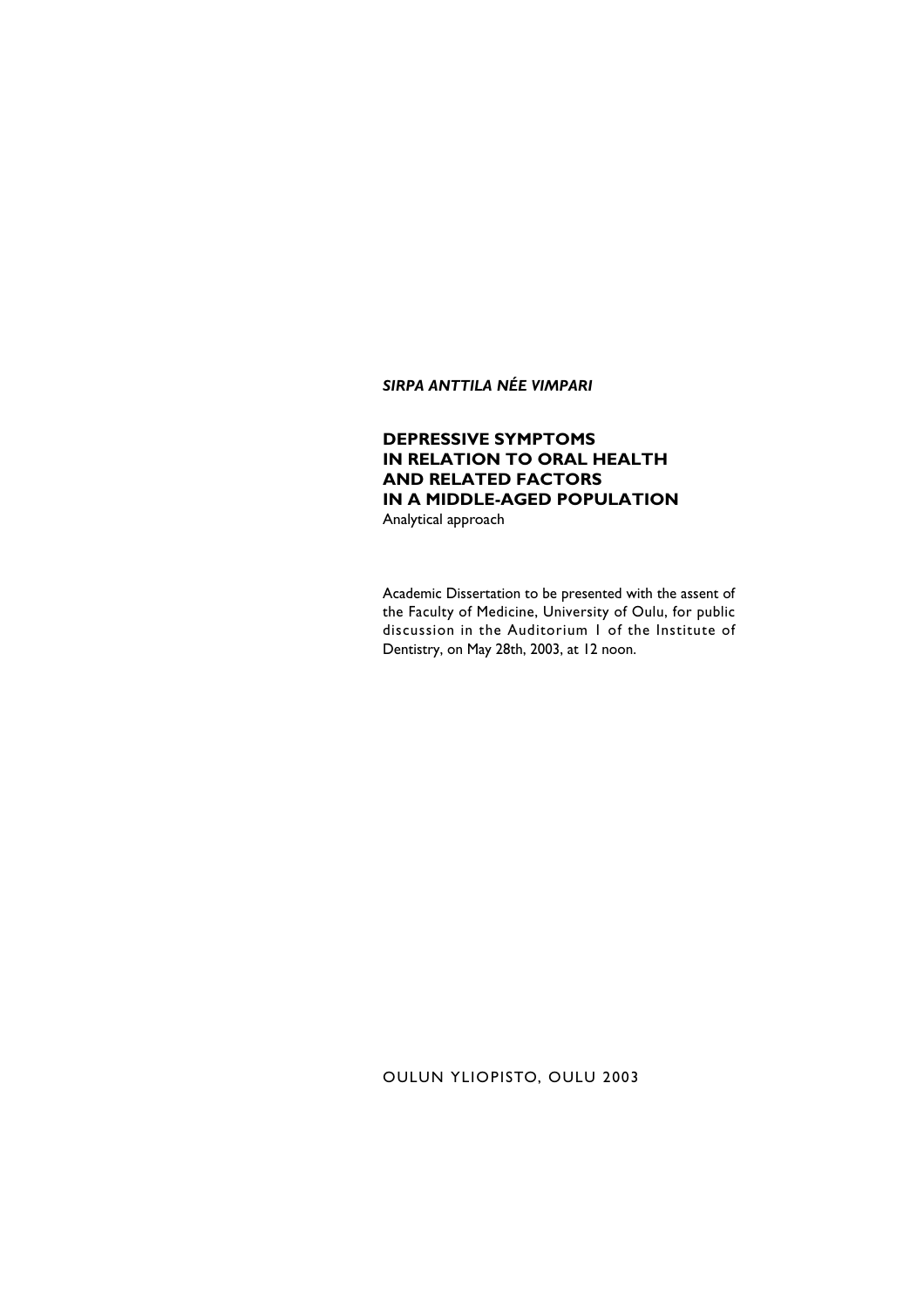Copyright © 2003 University of Oulu, 2003

Reviewed by Professor Jukka H. Meurman Professor Erkka Syvälahti

ISBN 951-42-7021-5 (URL: http://herkules.oulu.fi/isbn9514270215/)

ALSO AVAILABLE IN PRINTED FORMAT Acta Univ. Oul. D 723, 2003 ISBN 951-42-7020-7 ISSN 0355-3221 (URL: http://herkules.oulu.fi/issn03553221/)

OULU UNIVERSITY PRESS OULU 2003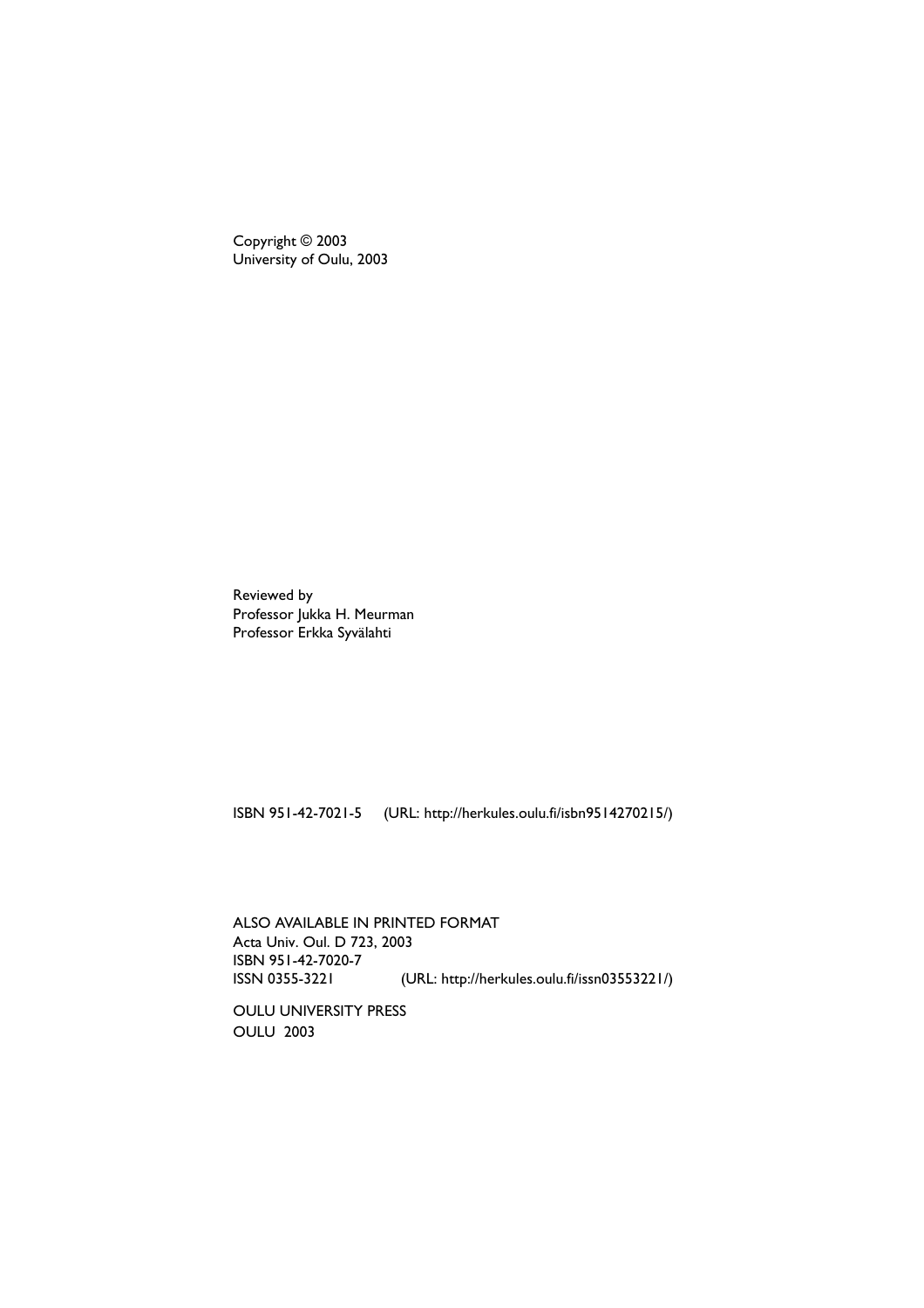### **Anttila née Vimpari, Sirpa, Depressive symptoms in relation to oral health and related factors in a middle-aged population. Analytical approach**

Department of Periodontology and Geriatric Dentistry, Institute of Dentistry, University of Oulu, P.O.Box 5281, FIN-90014 University of Oulu, Finland Oulu, Finland 2003

#### *Abstract*

The most common mental disorder, depression, is internationally acknowledged as a considerable public health problem, major depression being one of the leading causes of premature mortality and disability in the world (Murray & Lopez 1996).

Besides its associations with disturbances in psychological and social functioning, depression is also associated with various biological alterations. Accordingly, extensive research has been conducted to link depression with several somatic diseases. The relationship between depression and oral health is still obscure, however.

This study was carried out to investigate the relationship of depressive symptoms with oral health and related factors in 55-year-old inhabitants of Oulu, 780 of whom participated. Depressive symptoms were measured with the Zung Self-Rating Depression Scale (ZSDS). A high rate of depressive symptoms was associated with symptoms of temporomandibular disorders (TMD), the subjective sensation of dry mouth, and high counts of salivary lactobacilli. An uncertain association was demonstrated between depressive symptoms and abundant growth of salivary mutans streptococci and the presence of yeasts in saliva. Depressive symptoms were associated with edentulousness in a subgroup of men who had never smoked. The dentate women with high rates of depressive symptoms did not consider it equally important to preserve their natural teeth as did the dentate women with fewer depressive symptoms. They also consumed sweets, snacks, and soft drinks more often, and a longer time had elapsed since their last visit to a dentist. No associations between depressive symptoms and periodontal pocketing or dental caries could be demonstrated in this crosssectional study.

It is suggested that depression should be considered as a possible underlying factor when treating patients with TMD symptoms and complaints of oral dryness. Furthermore, considering the discovered association between depressive symptoms and microbial growth, the possibility of an increased risk for impaired oral health among depressed persons is emphasized.

*Keywords:* dental caries, depression, edentulousness, lactobacillus, oral health, oral health behavior, periodontal diseases, saliva, temporomandibular joint disorders, xerostomia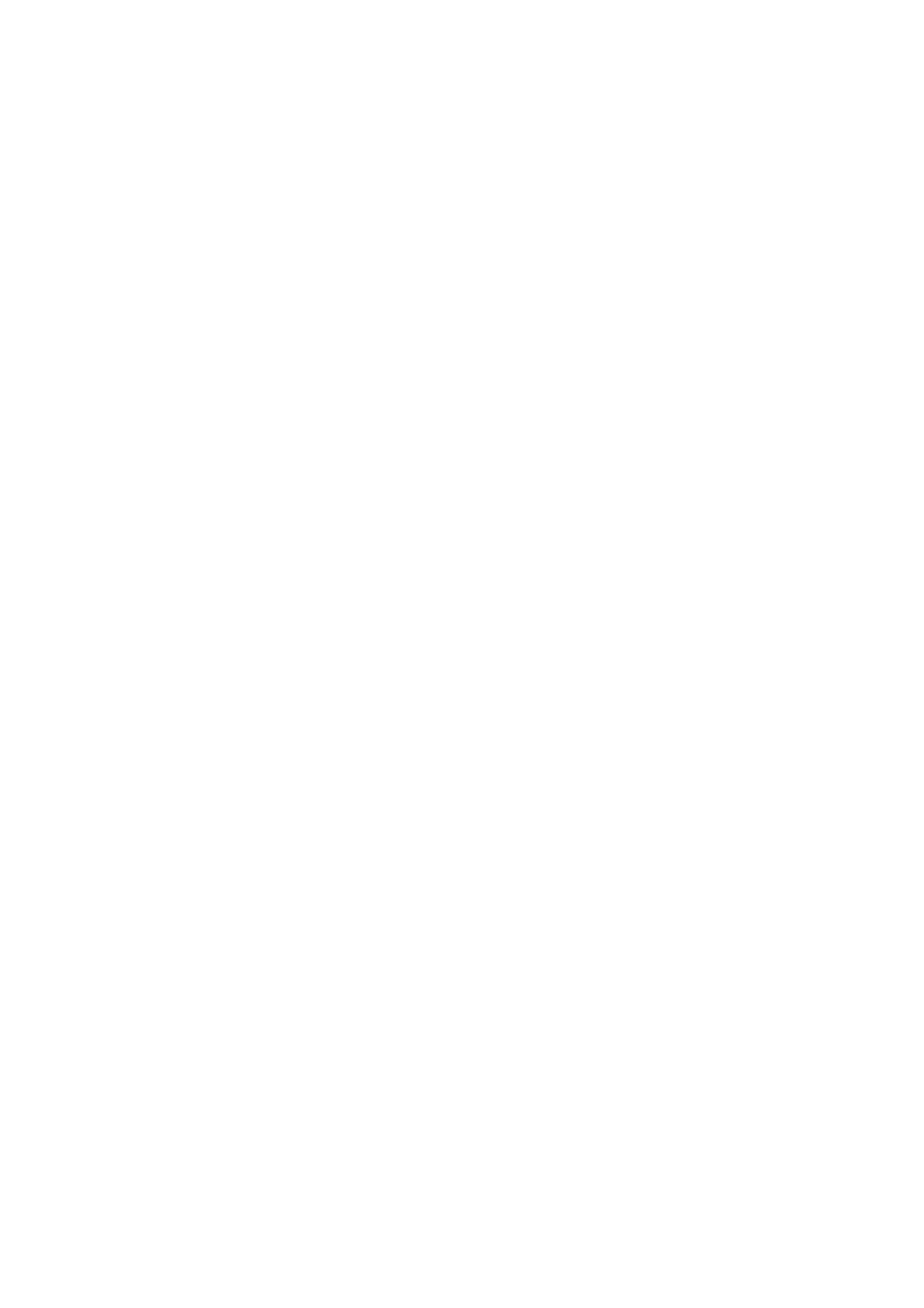*To Juho*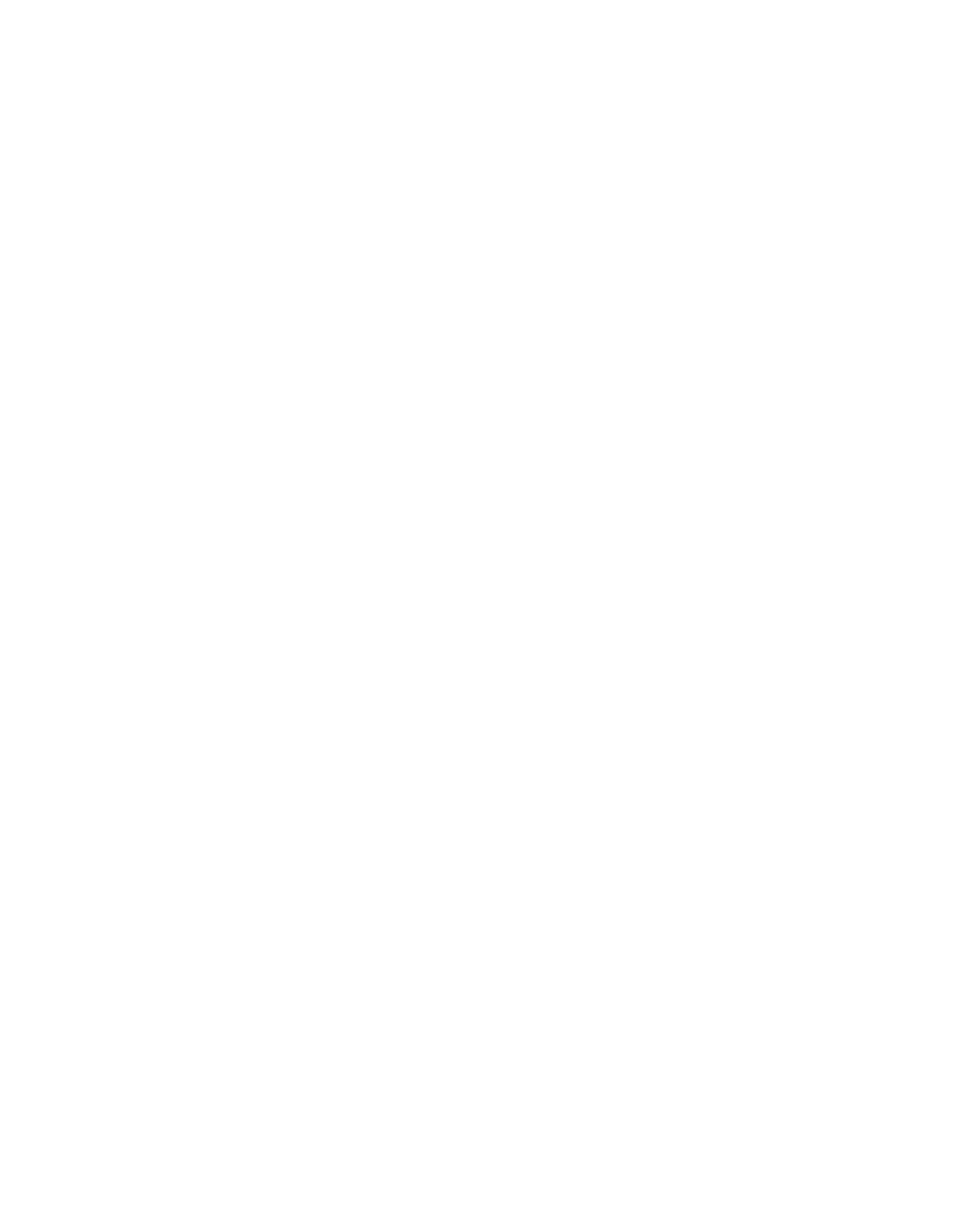### **Acknowledgements**

This work has been carried out at the Department of Periodontology and Geriatric Dentistry, Institute of Dentistry, University of Oulu, Finland, and it is a part of a larger research project titled Oulu -55, which was started in 1990 at the Institute of Dentistry and the Department of Public Health Science and General Practice, University of Oulu.

I wish to express my deepest gratitude to my excellent supervisor, Professor Matti Knuuttila, D.D.S., Ph.D., who introduced to me the inspiring world of research. Besides his substantial scientific knowledge and experience and his encouraging attitude, I highly appreciate all those stimulating conversations with him which gave me strength to keep on working with this prolonged project.

I also express my sincere gratitude to my co-author, Professor Sirkka-Liisa Kivelä, M.D., Ph.D., for her major contribution during the planning of this study.

I am very grateful to the reviewers of this work, Professor Erkka Syvälahti, M.D., Ph.D, and Professor Jukka Meurman, M.D., D.D.S., Ph.D., for their valuable and constructive comments on my manuscript.

I wish to express my gratitude to my co-author, Doctor Tero Sakki, D.D.S., Ph.D., for his major contribution during the clinical examinations and for good co-operation during these years. I also wish to thank Doctor Maija Hartikainen, D.D.S., Ph.D., for her kind help in the early years of this study. I warmly thank Mrs. Pirkko Koski, whose organizing ability was needed during the data collection, and who skilfully assisted in the clinical examinations. Furthermore, I am very grateful to the rest of the team from the Department of Public Health Sciences and General Practice: Professor Sirkka Keinänen-Kiukaanniemi, M.D., Ph.D., who was one of the study designers, and Doctor Ulla Rajala M.D., Ph.D., Doctor Aira Uusimäki, M.D., Ph.D., and Mrs. Marja-Riitta Honkanen, who made the medical examinations and interviews. Especially, I wish to thank Ulla for her support and encouragement.

I owe my warm thanks to Mr. Jukka Saukkoriipi for his valuable work with data management. His patience never failed during these years of collaboration, and our meetings were usually diverting thanks to his good sense of humour.

I warmly thank Docent Pentti Nieminen, M.Sc., Ph.D., Professor Esa Läärä, Lic.Sc., Päivi Laukkanen, M.Sc., and Ahti Niinimaa, M.Sc., Ph.D., for their valuable advice in **biostatistics**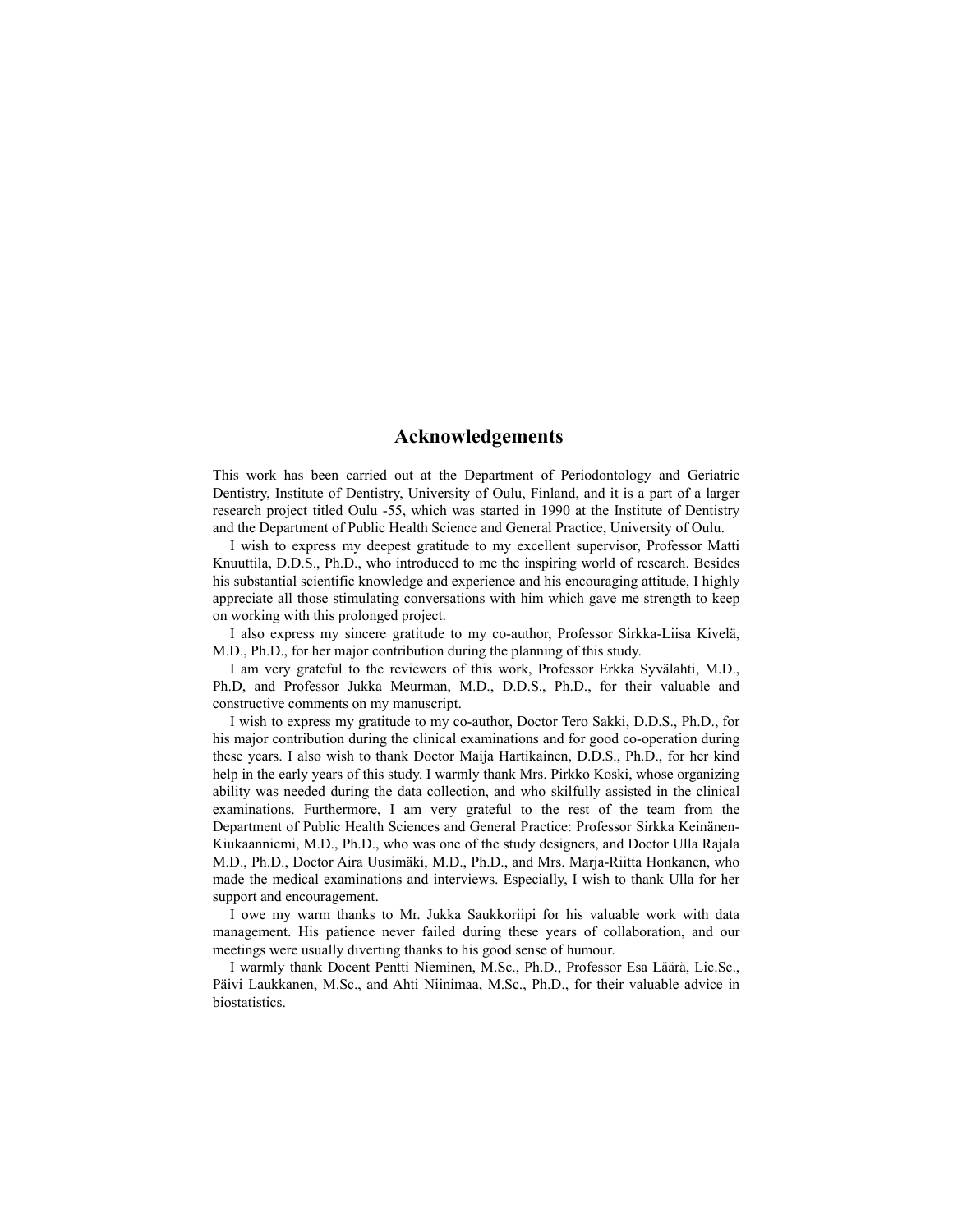I am grateful to the entire personnel of the Department of Periodontology and Geriatric Dentistry for their friendly and understanding support during these years. Especially, I wish to thank Doctor Anna-Maija Syrjälä, D.D.S., Ph.D., for the many interesting and inspiring conversations we have had on the field of psychology.

I express my gratitude to Doctor Jukka Rosberg, D.D.S., for his valuable assistance in radiographical diagnosis, as well as to the whole former and current staff of the Division of Dental Radiology for their kind co-operation during the data collection. Furthermore, it is a pleasure to thank Mrs. Elina Saarenpää and Mrs. Seija Aura for their friendship and warm support.

I am grateful to Mrs. Sirkka-Liisa Leinonen for revising the English language of the manuscript. I also gratefully acknowledge the former and current staff of the library in the Institute of Dentistry, especially Mrs. Riitta Hoppania and Mrs. Pirkko Räisänen, for their kind assistance in searching for relevant literature. I wish to thank Mr. Reijo Kettunen and Mikko Oksanen for their valuable help on computing problems as well as Mr. Ahti Vaara and Mr. Jussi Vänttilä and the whole technical personnel for their kind assistance in practical issues. Doctor Ritva Näpänkangas, D.D.S., Ph.D., is gratefully acknowledged for her kind help with the typography of this thesis.

Above all, I am very grateful to the subjects of this study, who volunteered to participate in spite of the long duration of the clinical examination.

I have had such a great pleasure to have many splendid friends, who have supported and understood me and, above all, accepted me the way I am. Life is not easy for anyone, but for those who have real friends it may be a little bit easier. I thereby owe my special thanks to my very special friends.

I regard with respect and gratitude my mother Bertta Vimpari, who with her modest and unselfish character has made me understand that even if you had authority, good fortune and a degree, but no humanity, you would have nothing. Human worth can never be calculated as achievements. I cherish the memory of my father, who taught me to ask questions and to search for answers. I now realize that this ability is of essential importance in scientific research.

I wish to thank my sisters and brothers and their families for their encouragement and support. Especially Anna-Riitta and her husband Heikki as well as Raija and her family have helped me enormously in the recent years. I am deeply grateful to my sister Maarit for her caring support throughout my life.

I am indebted to my dear friend Tommi, whose love and support have helped me through these last intensive months to accomplish this work. Finally, I owe my loving thanks to my dear son, Juho, who keeps me astonished with his bright ideas and endless energy and reminds me of the most important aim in my life.

This study was supported by the Academy of Finland, the Finnish Dental Society and Signe and Ane Gyllenberg foundation, which are gratefully acknowledged.

Oulu, April 2003 Sirpa Anttila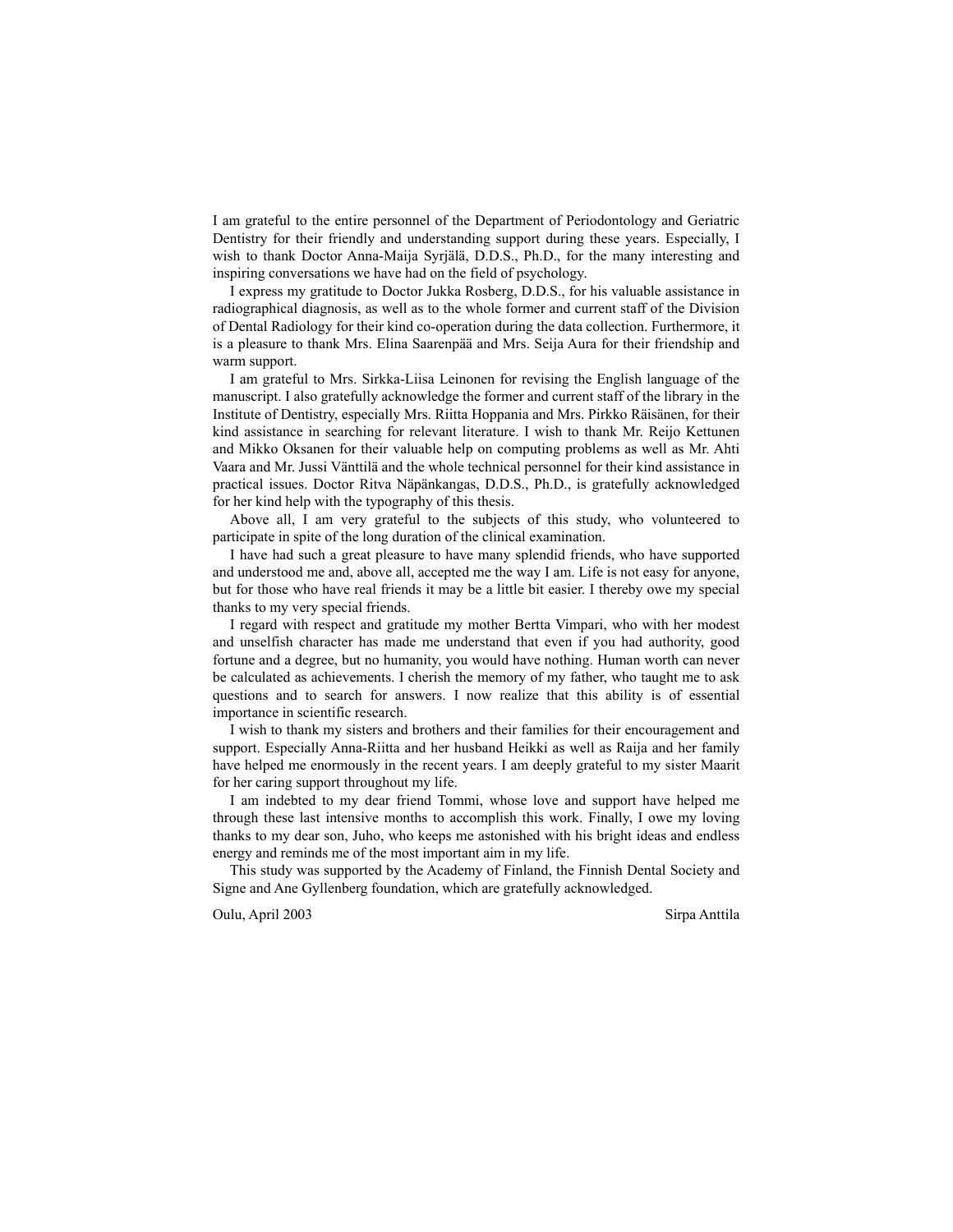# **Abbreviations**

| <b>APA</b>      | American Psychiatric Association                                    |
|-----------------|---------------------------------------------------------------------|
| <b>BDI</b>      | Beck's Depression Inventory                                         |
| <b>BSI</b>      | <b>Brief Symptom Inventory</b>                                      |
| <b>CES-D</b>    | Center for Epidemiological Studies Depression Scale                 |
| <b>CFU</b>      | colony-forming unit                                                 |
| CI.             | confidence interval                                                 |
| <b>CIDI</b>     | Composite International Diagnostic Interview                        |
| <b>CVD</b>      | cardiovascular diseases                                             |
| Di              | Helkimo's Clinical Dysfunction index                                |
| <b>DIS</b>      | Diagnostic Interview Schedule                                       |
| <b>DSM</b>      | Diagnostic and Statistical Manual of Mental Disorders               |
| <b>HAD</b>      | Hospital Anxiety and Depression Scale                               |
| <b>HPA</b>      | hypothalamic-pituitary-adrenal                                      |
| <b>HRSD</b>     | Hamilton Rating Scale for Depression                                |
| $5-HT$          | serotonin                                                           |
| $ICD-10$        | International Classification of Diseases, 10 <sup>th</sup> revision |
| <b>MDI</b>      | Major Depression Inventory                                          |
| MG <sub>1</sub> | high-molecular-weight mucin                                         |
| MG <sub>2</sub> | low-molecular-weight mucin                                          |
| <b>MMPI</b>     | Minnesota Multiphasic Personality Inventory                         |
| MUC5B           | gene encoding high-molecular-weight mucin                           |
| MUC7            | gene encoding low-molecular-weight mucin                            |
| <b>OR</b>       | odds ratio                                                          |
| <b>PDS</b>      | temporomandibular joint pain and dysfunction syndrome               |
| <b>PSE</b>      | <b>Present State Examination</b>                                    |
| R <sub>R</sub>  | relative risk                                                       |
| <b>SCAN</b>     | Schedules for Clinical Assessment in Neuropsychiatry                |
| <b>SCL-90</b>   | Symptom Checklist-90                                                |
|                 |                                                                     |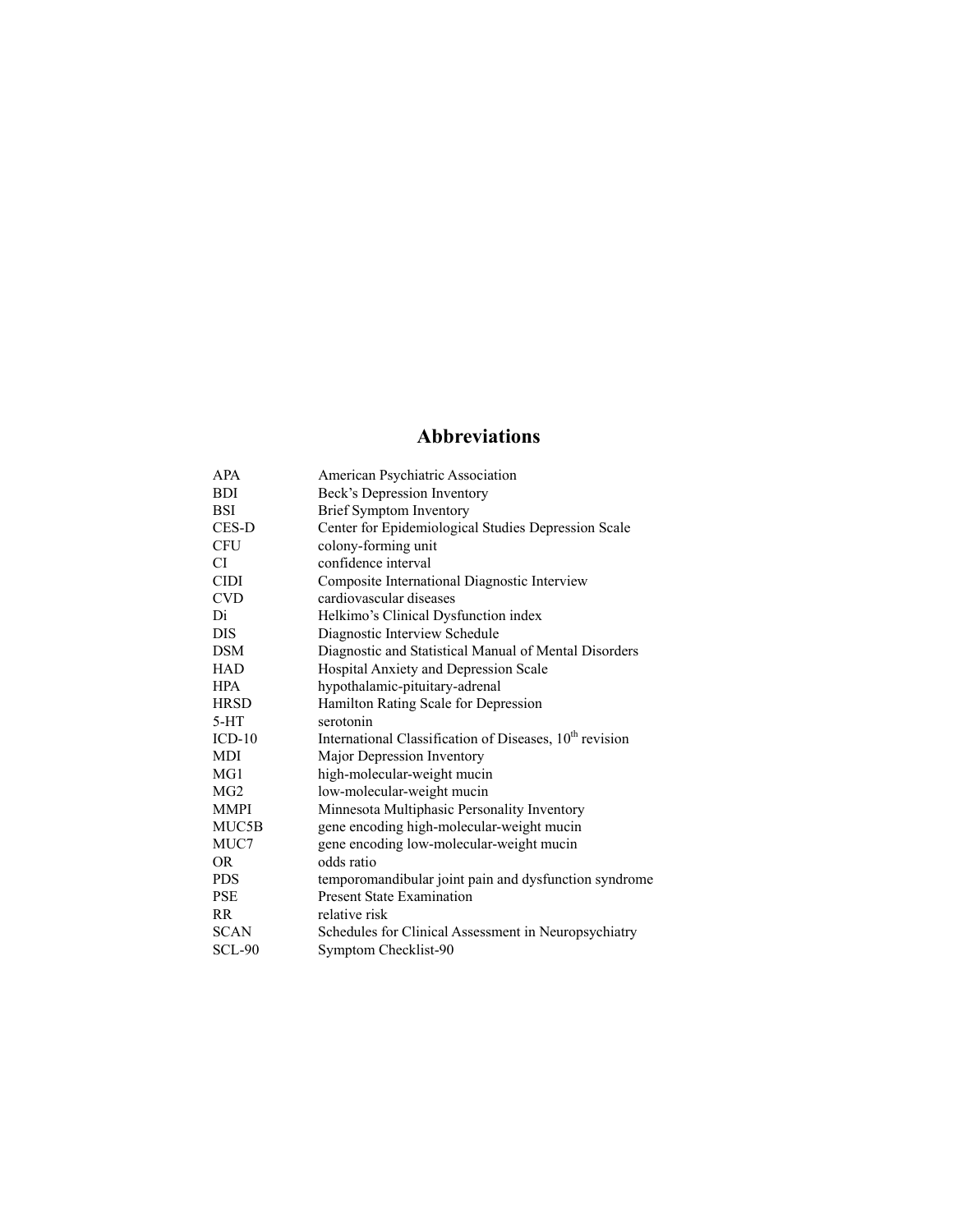| Symptom Checklist-90-Revised      |
|-----------------------------------|
| Symptom Checklist-25              |
| secretory immunoglobulin A        |
| temporomandibular disorder        |
| World Health Organization         |
| Zung Self-Rating Depression Scale |
|                                   |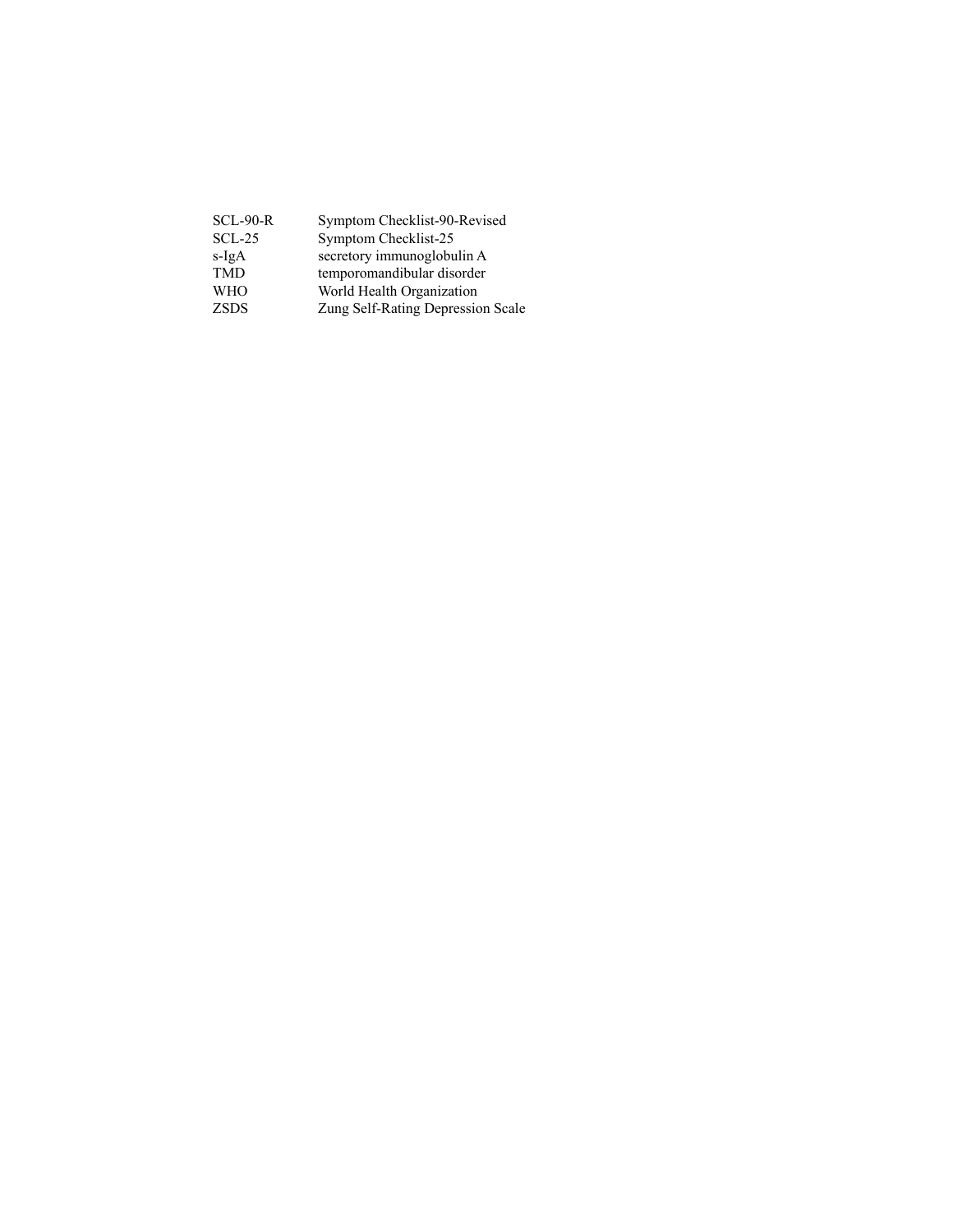### **List of original papers**

This thesis is based on the following articles, which are referred to in the text by their Roman numerals:

- I Vimpari SS, Knuuttila MLE, Sakki TK & Kivelä S-L (1995) Depressive symptoms associated with symptoms of the temporomandibular joint pain and dysfunction syndrome. Psychosom Med 57: 439–444.
- II Anttila SS, Knuuttila MLE & Sakki TK (1998) Depressive symptoms as an underlying factor of the sensation of dry mouth. Psychosom Med 60: 215–218.
- III Anttila SS, Knuuttila MLE & Sakki TK (1999) Depressive symptoms favor abundant growth of salivary lactobacilli. Psychosom Med 61: 508–512.
- IV Anttila SS, Knuuttila MLE & Sakki TK (2001) Relationship of depressive symptoms to edentulousness, dental health, and dental health behavior. Acta Odontol Scand 59: 406–412.

In addition, some previously unpublished results are presented.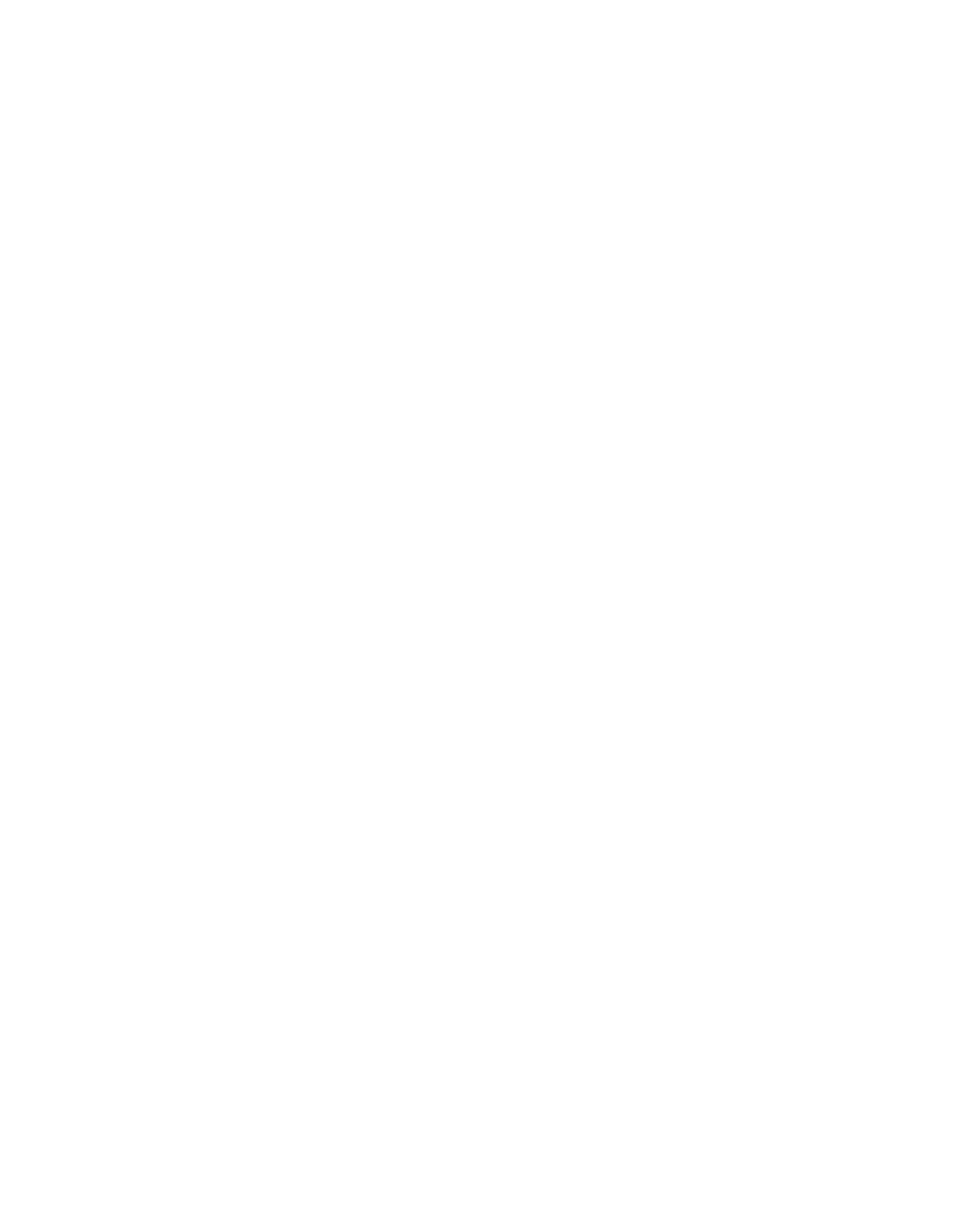# **Contents**

| Abstract                                                                 |  |
|--------------------------------------------------------------------------|--|
| Acknowledgements                                                         |  |
| Abbreviations                                                            |  |
| List of original papers                                                  |  |
|                                                                          |  |
|                                                                          |  |
|                                                                          |  |
| 2.1.1 Diagnosis and measurement of depression and depressive symptoms 18 |  |
|                                                                          |  |
|                                                                          |  |
|                                                                          |  |
|                                                                          |  |
|                                                                          |  |
|                                                                          |  |
|                                                                          |  |
|                                                                          |  |
|                                                                          |  |
|                                                                          |  |
|                                                                          |  |
|                                                                          |  |
|                                                                          |  |
|                                                                          |  |
|                                                                          |  |
|                                                                          |  |
|                                                                          |  |
|                                                                          |  |
|                                                                          |  |
| 4.2.5 Determination of illnesses, use of drugs and measurement           |  |
|                                                                          |  |
|                                                                          |  |
|                                                                          |  |
|                                                                          |  |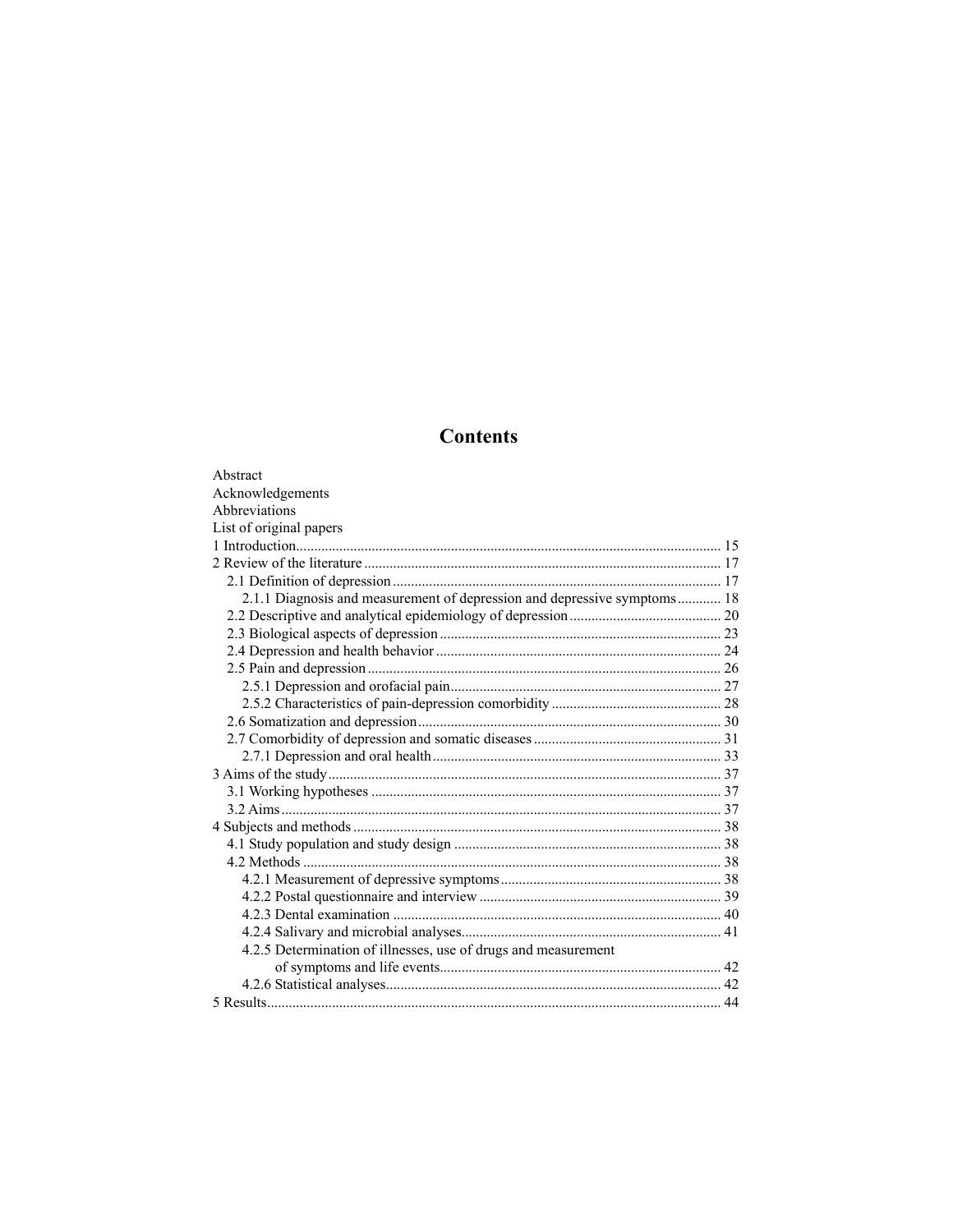| 5.1 Distribution of the sum scores of the Zung Self-Rating Depression Scale        |  |
|------------------------------------------------------------------------------------|--|
|                                                                                    |  |
| 5.3 Relationship of depressive symptoms with edentulousness, dental health,        |  |
|                                                                                    |  |
| 5.4 Association of depressive symptoms with the sensation of dry mouth 478         |  |
| 5.5 Depressive symptoms and the growth of salivary lactobacilli, mutans            |  |
|                                                                                    |  |
| 5.6 Association of depressive symptoms with subjective symptoms and                |  |
|                                                                                    |  |
|                                                                                    |  |
|                                                                                    |  |
|                                                                                    |  |
|                                                                                    |  |
|                                                                                    |  |
|                                                                                    |  |
|                                                                                    |  |
|                                                                                    |  |
| 6.2.2 Depressive symptoms in relation to periodontal disease and dental caries  64 |  |
|                                                                                    |  |
|                                                                                    |  |
| 6.2.5 Depressive symptoms in relation to symptoms and signs of                     |  |
|                                                                                    |  |
|                                                                                    |  |
| References                                                                         |  |
| Appendix                                                                           |  |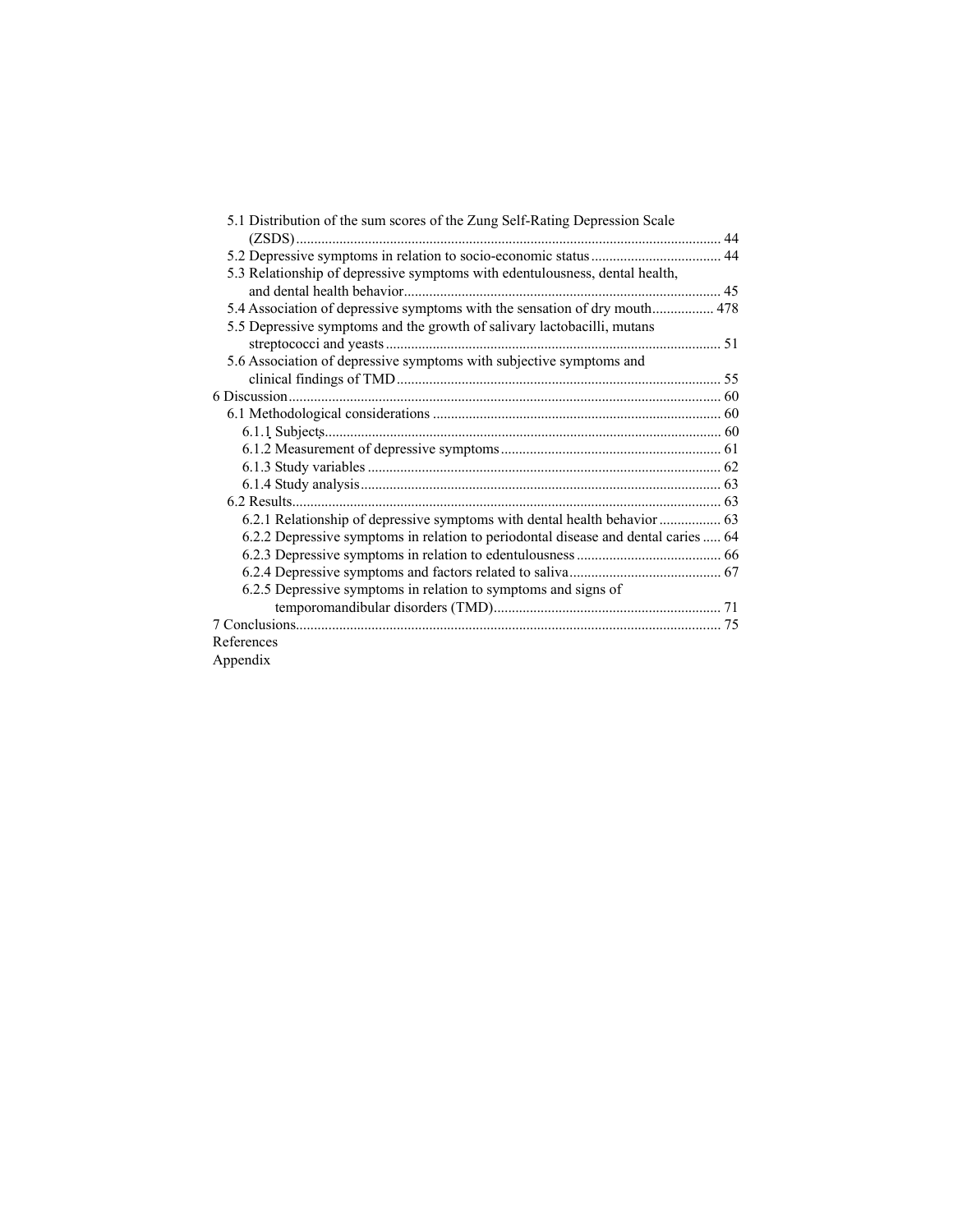### **1 Introduction**

Depressive disorders represent a major public health problem internationally. The prevalence rates of depression in representative Finnish and international population surveys reviewed by Lehtinen and Joukamaa (1994) varied from 2.6% to 5.5% in men and from 6.0% to 11.8% in women. Depressive symptoms were much more common, their prevalences varying from 10% to 19% and from 18% to 34% in men and women, respectively. A cross-national comparison of the results of large-scale epidemiological surveys throughout the world (WHO International Consortium in Psychiatric Epidemiology 2000) suggests an increase in the lifetime prevalences of mood disorders across successive generations.

The basic emotional and symbolic importance of the mouth in mental development and some characteristics connected with depression and depressive symptoms support the hypothesis that there is an association between "mood and mouth". Comorbidity of somatic illnesses and depression is a largely reported phenomenon. For example, there exists cogent evidence of the association between depression or depressive symptoms and cardiovascular diseases (Aromaa *et al.* 1994, Pratt *et al.* 1996), with many studies supporting depression as a risk factor for these diseases (reviewed by Musselman *et al.* 1998). The comorbidity of depression and diabetes has also been reported in several studies (Andersson *et al.* 2001, meta-analysis). The question of whether there exists comorbidity of oral diseases and depression is still unclear.

Psychoneuroimmunological studies have thrown light on the associations between psychological factors and immunity and immune-mediated diseases. Convincing evidence of links between negative affect and depression and infectious diseases (reviewed by Cohen & Herbert 1996) supports the possibility that these conditions may also be associated with oral infections. There is, in fact, some evidence to support the association between periodontal disease and depression (Monteiro da Silva *et al.* 1996, Genco *et al.* 1999).

Chronic pains and various physical conditions are strongly associated with depression (Ohayon & Schatzberg 2003), which was also found to be a common diagnosis among chronic facial pain patients (Korszun *et al.* 1996). One explanation of this comorbidity is somatization, *i.e.* the tendency to express emotional distress in the form of physical complaints (reviewed by Clarke & Smith 2000).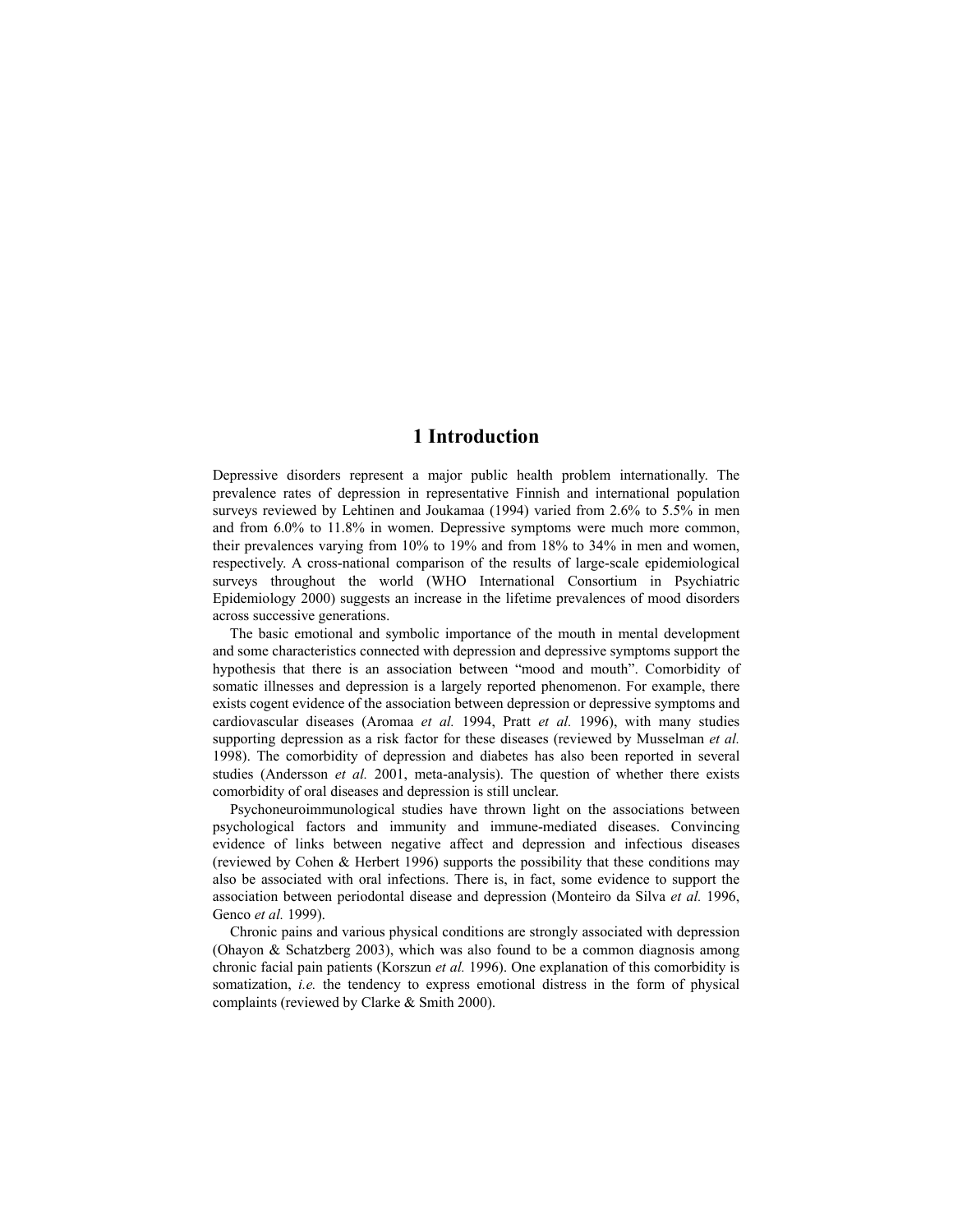In addition to some biological alterations seen in depression, which possibly predispose to dental diseases, depression may be accompanied by a loss of motivation (Beck 1967), dietary changes, and smoking (Kivelä *et al.* 1986, Wallin & Rissanen 1994, Jorm *et al.* 1999), which can either directly or indirectly predispose a subject to deterioration of oral health. On the other hand, the consequences of dental diseases may interfere with enjoyment of life and the maintenance of a positive self-image, thus having a negative effect on psychological well-being (Sheiham *et al.* 1997). This assumption was supported by Locker *et al.* (2000), who showed in their prospective study that selfperceived oral health predicted subjects' psychological well-being and life satisfaction.

The holistic approach to health is currently widely advocated as a prerequisite for successful outcomes in patient care. Consequently, an integrated approach covering biological, psychological, and social factors is also essential in oral health research. As a whole, there are relatively few studies concerning the association of depression or depressive symptoms with oral health. This study was conducted to increase our knowledge about the relationship between these disease entities with multifactorial etiologies and thus to improve the facility for identifying depression and depressive symptoms as underlying or contributory factors of orofacial diseases and symptoms and *vice versa*.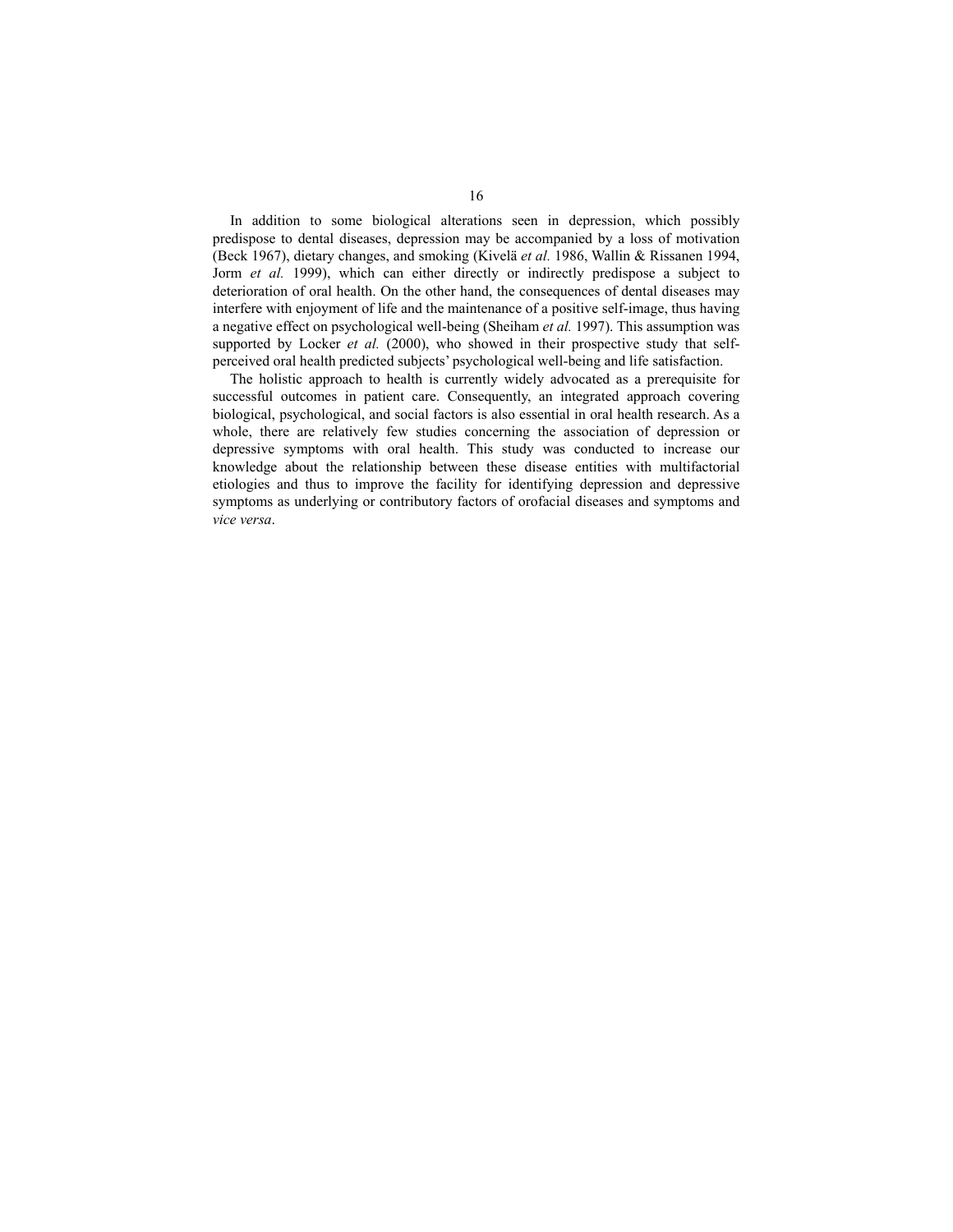### **2 Review of the literature**

### **2.1 Definition of depression**

The definition of the term 'depression' is complicated because of the inherent ambiguity involved. In the psychiatric sense, depression can be seen as a state of mood, as a special symptom manifesting itself in many different mental disorders, as a syndrome measured by depression rating scales, and as a clinical diagnosis operationalized in diagnostic classifications (reviewed by Lehtinen & Joukamaa 1994). Being depressive is not necessarily equal to having a mental illness. Occasional depressive mood experienced as low spirits, dejection, and sadness can be a normal reaction to disappointments, adversities, and losses and should be differentiated from depressive disorders, which represent actual psychological illness and are often accompanied by distinct impairment of psychological, somatic, and social functioning (Akiskal 2000).

DSM-III (The Diagnostic and Statistical Manual of Mental Disorders  $(3<sup>rd</sup>$  ed.), the American Psychiatric Association 1980) and its revised version DSM-III-R (APA 1987), DSM-IV (APA 1994), DSM-IV-TR (APA 2000) and ICD-10 (the International Classification of Diseases ( $10<sup>th</sup>$  revision), World Health Organization 1992), are widely used international classifications of diseases, which include the diagnostic criteria of depressive disorders defined by the presence of certain symptoms.

The two depressive disorders common to all DSM classifications are major depression and dysthymia, the definition of major depression being virtually identical in all the four versions of DSM classifications. It is defined as a depressive episode that lasts for at least two weeks and includes at least five of the following symptoms: depressed mood, loss of interest or pleasure in all or almost all activities, significant weight loss or weight gain, insomnia or hypersomnia, psychomotor agitation or retardation, fatigue or loss of energy, feelings of worthlessness, diminished ability to think or concentrate and recurrent thoughts of death. To meet the criteria for major depression, either depressed mood or loss of interest or pleasure must be included in the symptoms. (American Psychiatric Association 1980, 1987, 1994, 2000.) In the ICD-10, major depression was replaced by the term 'depressive episode', which is diagnosed based on the presence of four instead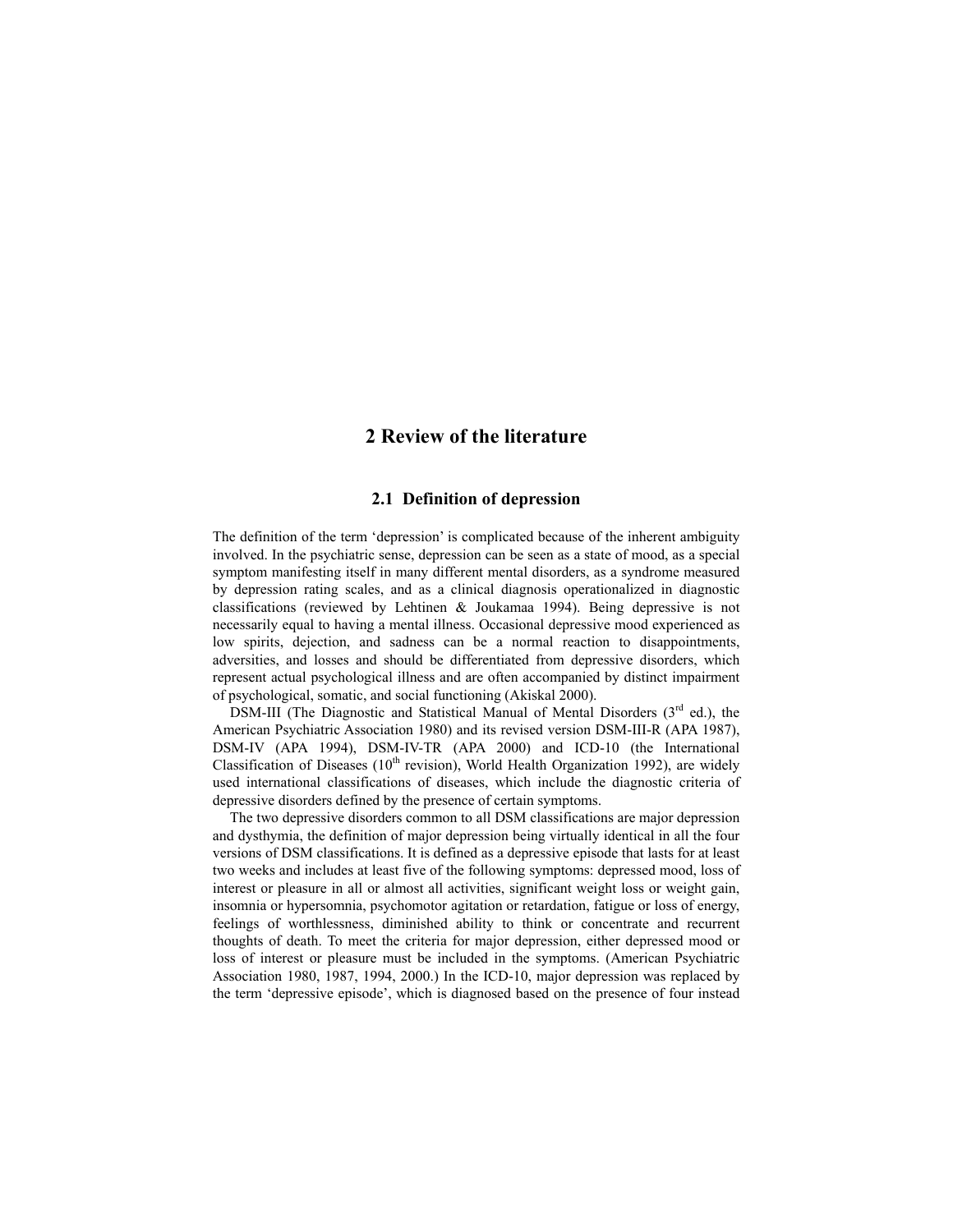of five of the above-mentioned symptoms and is, furthermore, classified as mild, moderate, or severe, depending upon the number and severity of symptoms (WHO 1992).

Dysthymia or dysthymic disorder is defined as a chronic disturbance of mood involving depressed mood for at least two years, during which the condition has not met the criteria for major depression. At least two of the following symptoms must be present: poor appetite or overeating, insomnia or hypersomnia, low energy or fatigue, low selfesteem, poor concentration or difficulty in making decisions, and feelings of hopelessness. (APA 1987, APA 1994, APA 2000.)

Apart from major depressive disorder and dysthymic disorder, DSM-IV has a category titled "depressive disorder not otherwise specified", which includes, for example, premenstrual dysphoric disorder and minor depressive disorder, defined as at least two but fewer than five of the symptoms of a major depressive episode during a given 2-week period with the presence of either depressed mood or loss of interest or pleasure in activities and significant impairment of functional status (APA 1994). All nomenclatures include several subclassifications of depressions, and depressive episodes can further be present in various other mental disorders, such as the bipolar disorder (formerly known as manic-depressive illness). It has been suggested that the spectrum of depression is much wider than that reflected in the current diagnostic nomenclature (Angst  $\&$  Merikangas 1997), and there is substantial research going on concerning the concept and meaning of subsyndromal depressive symptoms (Judd *et al.* 1994, Angst & Merikangas 1997, Judd *et al.* 1997, Judd *et al.* 1998, Lewinsohn *et al.* 2000, Ormel *et al.* 2001) not meeting the criteria for minor or major depression or dysthymia and to find out whether major depression, minor depression and subsyndromal symptoms alternate over time in the same patients as a symptomatic continuum of a single clinical disease (Judd *et al.* 1997, Judd *et al.* 1998, Lewinsohn *et al.* 2000, Ormel *et al.* 2001).

### *2.1.1 Diagnosis and measurement of depression and depressive symptoms*

In Finland, the officially used diagnoses of depressive disorders are those presented in the ICD-10 (Tamminen 1998). In addition to the traditional interview, various methods have been developed for assessing and measuring depression and depressive symptoms, such as structured interviews, checklists, interview-based rating scales, and self-assessed rating scales. Some of these are specific for depression and depressive symptoms, while others are multidimensional. Examples of the most widely used multidimensional structured interviews are the Diagnostic Interview Schedule (DIS) (Robins *et al.* 1981), the Composite International Diagnostic Interview (CIDI) (WHO, 1990), the Present State Examination (PSE) (Wing *et al.* 1974), and the SCAN (The Schedules for Clinical Assessment in Neuropsychiatry) (WHO 1994), which is based on the PSE.

Among the interviewer-rated scales, the HRSD (the Hamilton Rating Scale for Depression), which was originally developed for measuring the severity of depression for clinical and experimental purposes (Hamilton 1960, 1967), is the most commonly used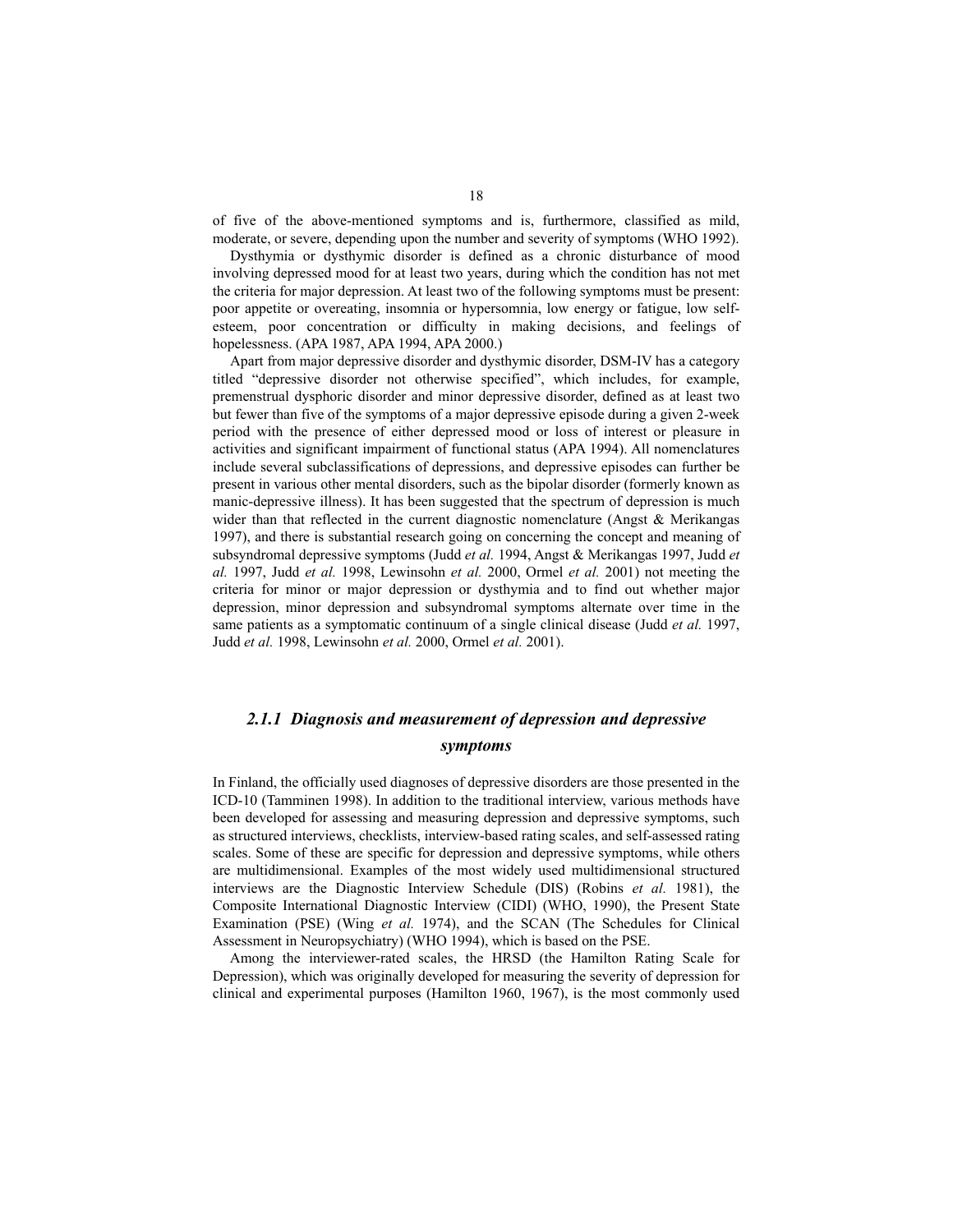(reviewed by Kivelä 1992). It has been extensively used especially in clinical trials of antidepressant drugs and for other purposes in clinical research (Hamilton 1980).

The Zung Self-Rating Depression Scale (ZSDS) (Zung 1965), the Beck Depression Inventory (BDI) (Beck *et al.* 1961), and the Center for Epidemiological Studies Depression Scale (CES-D) (Radloff 1977) are among the most frequently used self-rating scales measuring depressive symptoms. The ZSDS was primarily developed for screening depressive symptoms among middle-aged populations. It consists of 20 items, formulated either positively or negatively, each of which must be rated by the respondent on a 4 point scale as to how well the item pertains to him- or herself at the time of testing. The four alternative answers are: a little of the time, some of the time, a good part of the time, most of the time. The raw sum score of the points varies from 20 to 80, with less depressed subjects scoring low on the scale and more depressed subjects having a higher scores. The items of ZSDS include the clinical diagnostic criteria generally used to characterize depressive disorders. (Zung 1965.)

The reliability, validity and psychometric properties of ZSDS were studied in 40 depressed patients (29.65  $\pm$  9.38 years) and 120 controls (27.23  $\pm$  10.62 years) against a clinical diagnosis of depression (Fountoulakis *et al.* 2001). At a cutoff point of 43/44, the sensitivity and specificity values were 92.5% and 89.2%, respectively (Fountoulakis *et al.* 2001). At a cutoff point of 39/40, the corresponding values were 95% and 83.33% (Fountoulakis 2002, personal communication). Pearson's correlation coefficient (testretest reliability) for the total ZSDS score was 0.92 and the five factors revealed in factor analysis were anxiety-depression, cognitive, gastro-enterological symptoms, cognitive and irritability, social and interpersonal functioning (Fountoulakis *et al.* 2001).

ZSDS turned out to discriminate well between nondepressed subjects and those suffering from a depressive disorder in a sample of depressed patients and a sample of normal subjects from the Czech population (Kožený 1987). Three factors of the ZSDS interpretable as cognitive, affective, and somatic symptoms with good cross-validity of the factor structures were found by Sakamoto and coworkers in a large sample of Japanese undergraduates (1998). Turner & Romano (1984) tested the validity of the ZSDS, BDI, and MMPI (Minnesota Multiphasic Personality Inventory) against the diagnosis of major depression on the basis of the DSM-III criteria in chronic pain patients. ZSDS and BDI showed good sensitivity and specificity and were comparable in detecting major depression in this sample. The results of Biggs and coworkers (1978) showed ZSDS to be a valid and sensitive measure of clinical severity in depressed patients.

There are no published studies on the validation of the ZSDS compared to clinically diagnosed depression among unselected middle-aged populations. However, according to the unpublished results of a population study of elderly Finnish men and women, the sensitivity and specificity values with the ZSDS cutoff at 43/44 raw sum points compared with the clinical diagnosis of depression were 73.7% and 83.5%, respectively, in the agegroup of 65- to 74-year-olds. The corresponding values with the cutoff at 39/40 were 88.2% and 68.2%. (Kivelä, personal communication.)

The BDI, originally designed for the measurement of the intensity of depression in patients with psychiatric diagnoses, includes 21 items, which are rated on a four-point severity scale from zero to three (Beck *et al.* 1961). Extensive research supports the discriminant validity of the BDI between psychiatric and nonpsychiatric samples (Beck *et*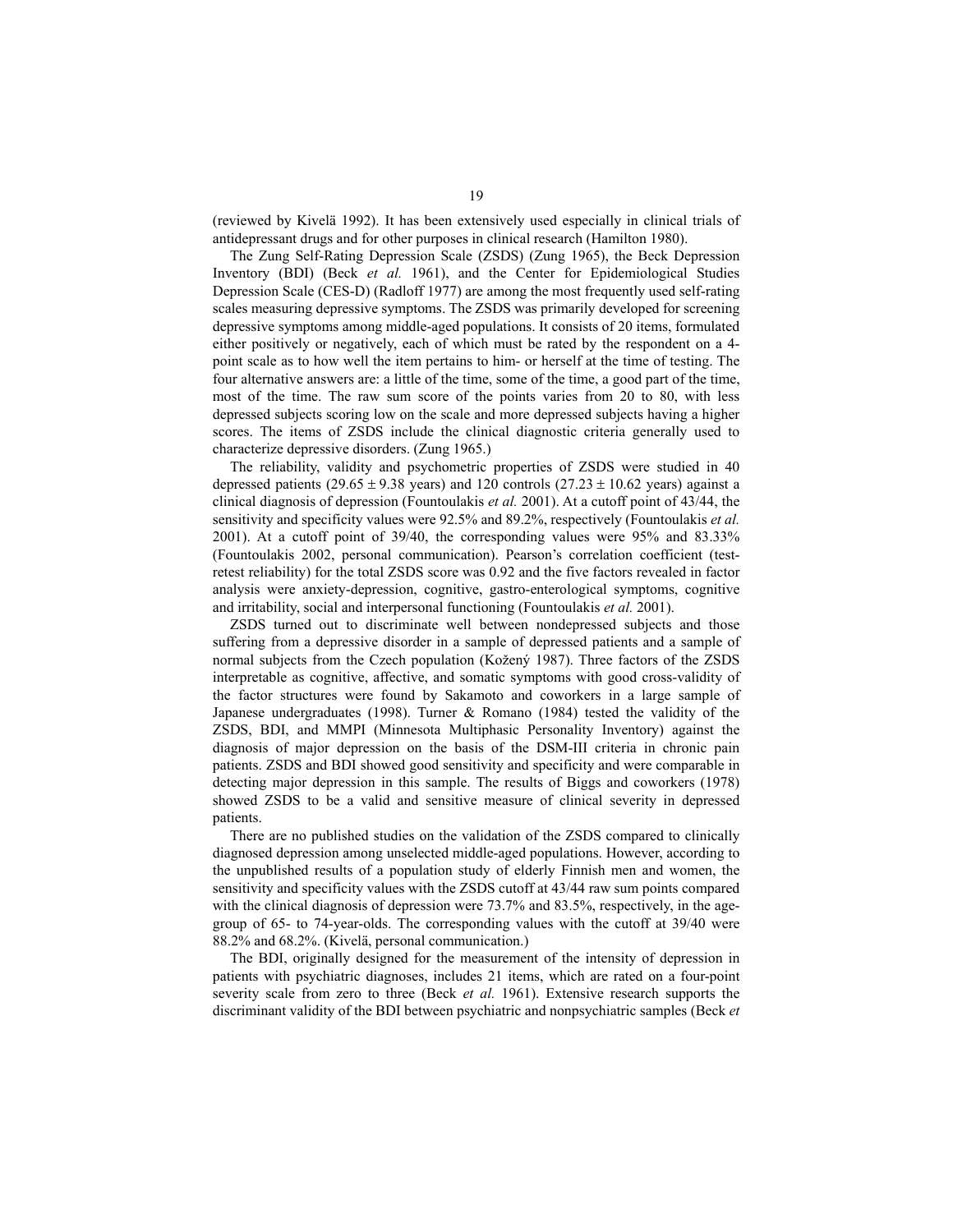*al.* 1988), and it has been widely used in clinical research but less widely in population studies (reviewed by Kivelä 1992).

CES-D is a 20-item self-rating scale designed for epidemiological use to detect depressive symptomatology in general populations (Radloff 1977). Its reliability, validity, and factor structure have been found to be similar in different age groups and in general U.S. population samples (Radloff 1977), and it is widely used in community research.

The HAD scale (Hospital Anxiety and Depression scale) was designed to detect mood disorders in nonpsychiatric populations treated at medical clinics. It is a self-rating scale divided into two subscales relating to anxiety and depression, each subscale containing seven items which can be scored from zero to three. The items exclude symptoms of somatic reference, symptoms that may have arisen from either somatic or mental diseases, and symptoms relating to severe mental disorders. (Zigmond & Snaith 1983.)

Brief Symptom Inventory (BSI) (Derogatis & Melisaratos 1983) is a shortened version of the original 90-item SCL-90 questionnaire designed by Derogatis and coworkers (1973). It is a 53-item multidimensional self-report psychometric instrument, which provides an assessment of psychological symptoms in nine areas, including depression. Another shortened version of SCL-90 is SCL-25 (Derogatis *et al.* 1974), a 25-item selfreport questionnaire about the presence and intensity of anxiety and depression symptoms over the preceding week.

The MMPI (Hathaway & McKinley 1951) is the most widely used and studied selfreport measure of psychopathology and personality. The 556-item MMPI contains four validity scales and 10 clinical scales, one of which is a depression scale. The MMPI and its successor, the MMPI-2, are widely used in the assessment of patients with chronic pain. (Reviewed by Vendrig 2000.)

The recently developed MDI (Major Depression Inventory) is a unidimensional selfrating inventory for depression, based on the symptoms of DSM-IV major depression and ICD-10 moderate to severe depression. It consists of 12 items, using the past two weeks as the time frame, and it can be used as a measuring or diagnostic instrument. (Bech 1997, Bech & Wermuth 1998.)

Another new scale, DEPS (Depression Scale) (Salokangas *et al.* 1995), was developed to improve the recognition of depression in primary care. It consists of 10 items, which measure the psychological and social symptoms of depression. In addition to utility in primary care, it may be suitable for screening depression in the general population and for identifying high-risk groups. (Salokangas *et al.* 1995.)

Numerous shortened versions of the older rating scales have been developed, and some of them have been modified to cover the new psychiatric classifications, such as the HRSD (Bech 1996, Bech *et al.* 1997) and the BDI (Beck *et al.* 1996).

### **2.2 Descriptive and analytical epidemiology of depression**

In the Mini-Finland Health Survey, which comprised a total of 8,000 persons representing the whole adult population of Finland (aged 30 years or more), the prevalence of neurotic depression was 3.6% in men and 5.5% in women (Lehtinen *et al.* 1990a). The original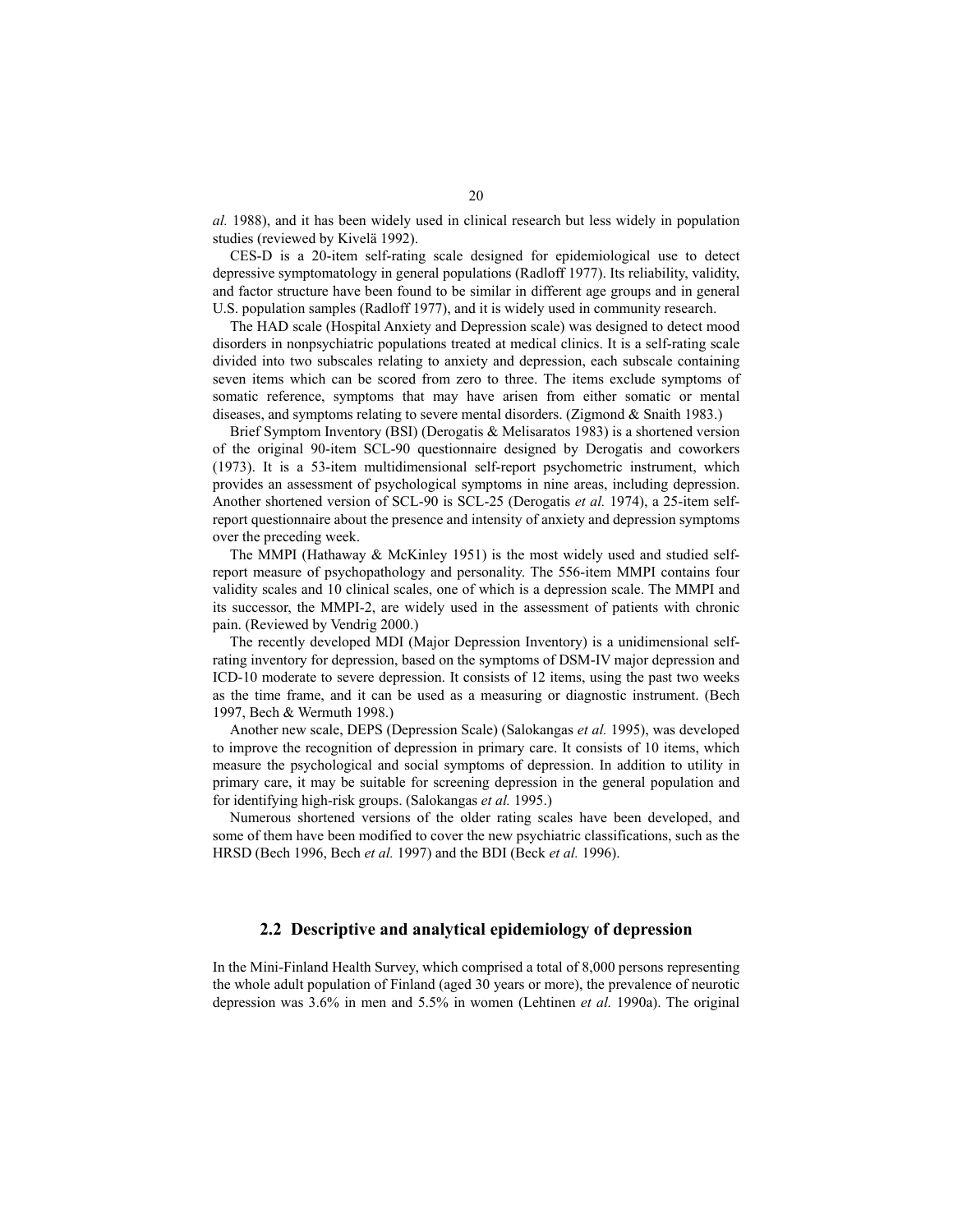sample of the Uusikaupunki-Kemijärvi follow-up study (UKKI) consisted of 500 subjects from southern Finland (Uusikaupunki) and 500 subjects from northern Finland (Kemijärvi) aged 15 to 64 years. At the 16-year follow-up, the prevalence of depressions was 2.4% in men and 6.5% in women (Lehtinen *et al.* 1990b).

In 1994, Isometsä *et al.* (1997) interviewed by telephone 2,293 out of 3,250 individuals randomly drawn from the population registry and representing the adult population of Finland in the age group of 25–79 years. The interview included a short form of the University of Michigan version of the Composite International Diagnostic Interview (UM-CIDI). The age-adjusted 6-month prevalence was 4.1% for major depressive episode and 1.7% for current dysthymia, while depressive mood during the preceding month was reported in 17% of cases. Major depressive episodes and depressive mood were significantly more prevalent among females than males. Lindeman and coworkers (2000) also used the UM-CIDI to study the 12-month prevalence of major depressive episode and its risk factors in a representative nationwide sample of noninstitutionalized Finnish individuals aged  $15-75$  years ( $n = 5,993$ ) in 1996. The prevalence of major depressive episode was 9.3% among the whole study population, and the age-adjusted prevalence rates for females and males were 10.9% and 7.2%, respectively. It turned out that the factors associated with major depressive episode after adjustment for age were urban residency, smoking, alcohol intoxication, and chronic medical conditions. Furthermore, being single and obese were found to be risk factors for males.

In the Health 2000 health examination survey, the 12-month prevalence rates of major depression in the age group of 45–54 years were 4.7 and 7.2 in men and women, respectively. In the age group of 55–64 years, the respective figures were 2.9 and 5.9. (Aromaa & Koskinen 2002.)

The EURODEP Programme assessed the prevalence of depression among randomized samples aged  $\geq 65$  years in nine European centres and found that considerable variation occurs in the levels of depression across Europe. According to meta-analysis ( $n = 13,808$ ) an overall prevalence of depression was 12.3%, the rates being 14.1% for women and 8.6% for men. (Copeland *et al.* 1999.) Another large European study (the ODIN study) of the general population in five European countries reported an overall prevalence of depressive disorders of 8.56%, the rate being 10.05% for women and 6.61% for men. The prevalence figures were highest in urban Ireland and urban United Kingdom and lowest in urban Spain. (Ayuso-Mateos *et al.* 2001.) In a randomized telephone survey of 18,980 subjects aged 15 years and older among the general populations of the United Kingdom, Germany, Italy, Portugal, and Spain, the point prevalence of major depression was 4% (3.1% in men and 4.9% in women) (Ohayon & Schatzberg 2003).

In the Epidemiologic Catchment Area Study (ECA) of over 18,000 adults from five United States communities, the one-year and lifetime prevalences of major depression were 2.6% and 4.4%, respectively, while the lifetime prevalence for dysthymia was 3.1% (Weissman *et al.* 1988). In the National Comorbidity Survey (Blazer *et al.* 1994) of 8,098 persons aged 15–54 years, the estimated prevalence of current major depression was 4.9%, with a relatively higher prevalence in females, young adults, and persons with less than college education, while the prevalence for lifetime major depression was estimated to be 17.1%.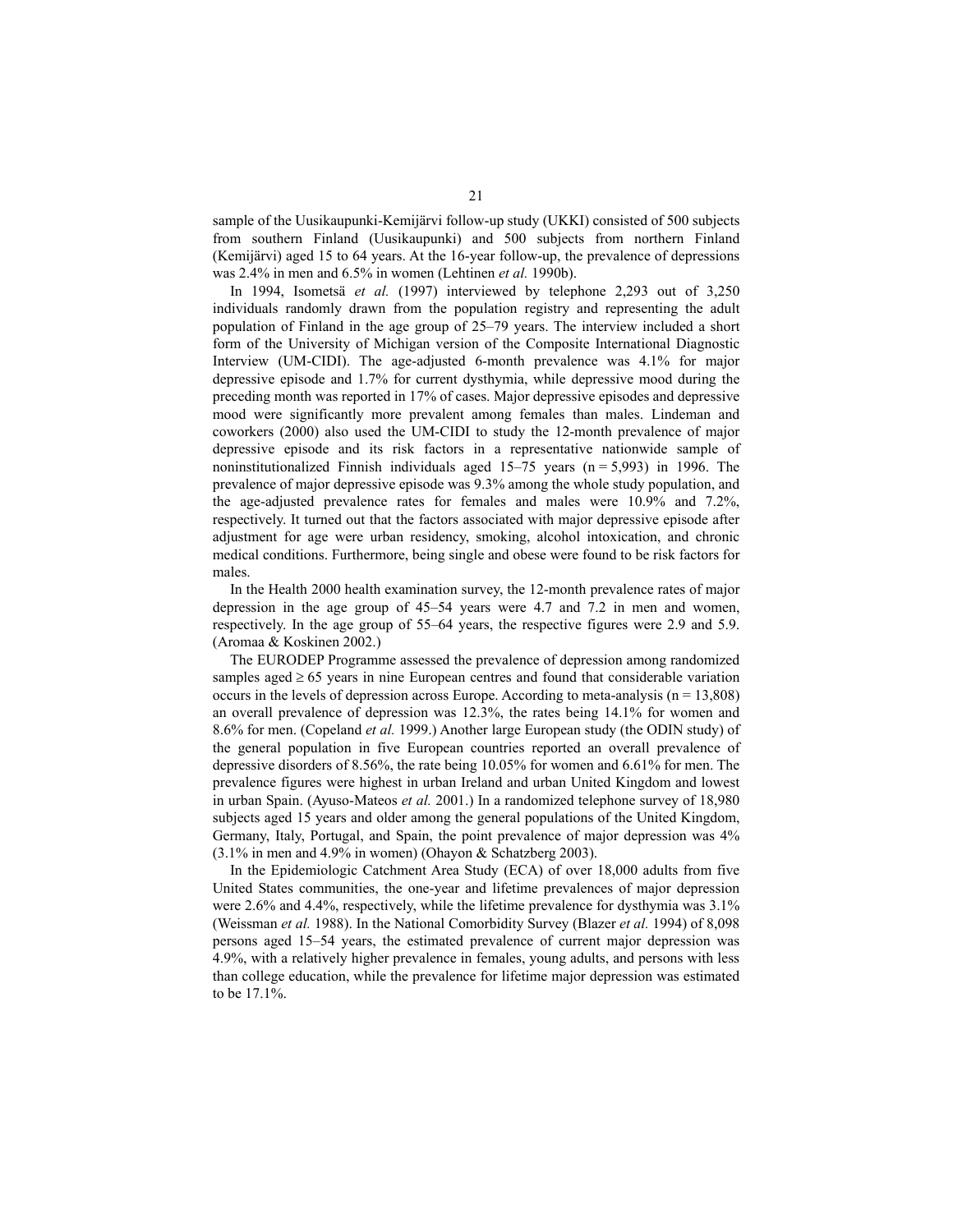In a cross-sectional national survey of the elderly population of Saudi Arabia with nearly 8,000 participants (mean age  $68.8$  years  $\pm$  7.7), depressive symptoms were reported in 39% of the subjects, while 8.4% were in the severe depressive symptoms score group (Al-Shammari & Al-Subaie 1999).

To investigate the effect of aging on rates of depression prospectively, Roberts and coworkers (1997) examined data on symptoms compatible with the DSM-IV diagnostic criteria for major depressive episode in the 1994 and 1995 cohorts of the Alameda County Study. The reported analyses were based on a subsample of 2,219 respondents aged 50 years or older in 1994, the mean age of the subjects being 64.7 years. In 1994 the point prevalence of major depressive episodes was 8.7%, while it was 9.0% in 1995. Among the subjects aged 60 years and older, there was a tendency toward a higher prevalence in 1995. Multivariate analyses demonstrated, however, that the initial age effects were mainly due to chronic health problems and functional impairment, and the authors concluded that healthy, normally functioning older adults are at no greater risk for depression than younger adults. (Roberts *et al.* 1997.)

One of the most consistent findings in research on depression is its higher prevalence among women (Aneshensel *et al.* 1981, Boyd & Weissman 1981, Klerman & Weissman 1988, Kivelä *et al.* 1988, Cho *et al.* 1998, Barry *et al.* 1998, Ohayon & Schatzberg 2003). It has been suggested that it is the social factors rather than the biological differences that are of key relevance for the female preponderance in depression (Harris *et al.* 1991, Maier *et al.* 1999). Bebbington and coworkers (1998) found a clear reversal of the sex difference in the prevalence of depression among subjects aged over 55, which could not be explained by social variables, however.

Depression has been found to be associated with poor social support (Oxman *et al.* 1992, Paykel 1994), an increased number of recent life events (Paykel 1994), being separated or divorced or unhappily married (Weissman 1987), and widowhood (Pahkala *et al.* 1995, Cho *et al.* 1998). The personal characteristics that correlated strongly with depression among the Saudi Arabian elderly were poor education, unemployment, divorced or widowed status, old age, female sex, lower income, loss of a close relative, living alone, and limited participation in recreational activities (Al-Shammari & Al-Subaie 1999). In a Canadian sample of 2,542 household residents, the prevalence of major depression was associated with stress and recent life events, social support and marital status, income and level of education, alcohol consumption and use of drugs, and family history of major depression (Patten 2001). Klerman & Weissman (1989) suggest that there is a persistent family effect in major depression, the risk of depression being about two- to threefold in first-degree relatives compared with controls. In their metaanalytical review of five family studies and five twin studies meeting the inclusion criteria, Sullivan and coworkers (2000) conclude that major depression is a familial disorder, and that its familiality mostly or entirely results from genetic influences, although the environmental influences specific to an individual are also etiologically significant.

A longitudinal study of 1,747 Chinese Americans confirmed the previous evidence that aspects of psychosocial vulnerability, including a higher degree of acculturation, greater stress exposure, and reduced social support are important predictors of risk for first-onset depressive episodes (Hwang *et al.* 2000). In the Alameda County Study, female gender, chronic health conditions, problems with activities of daily living,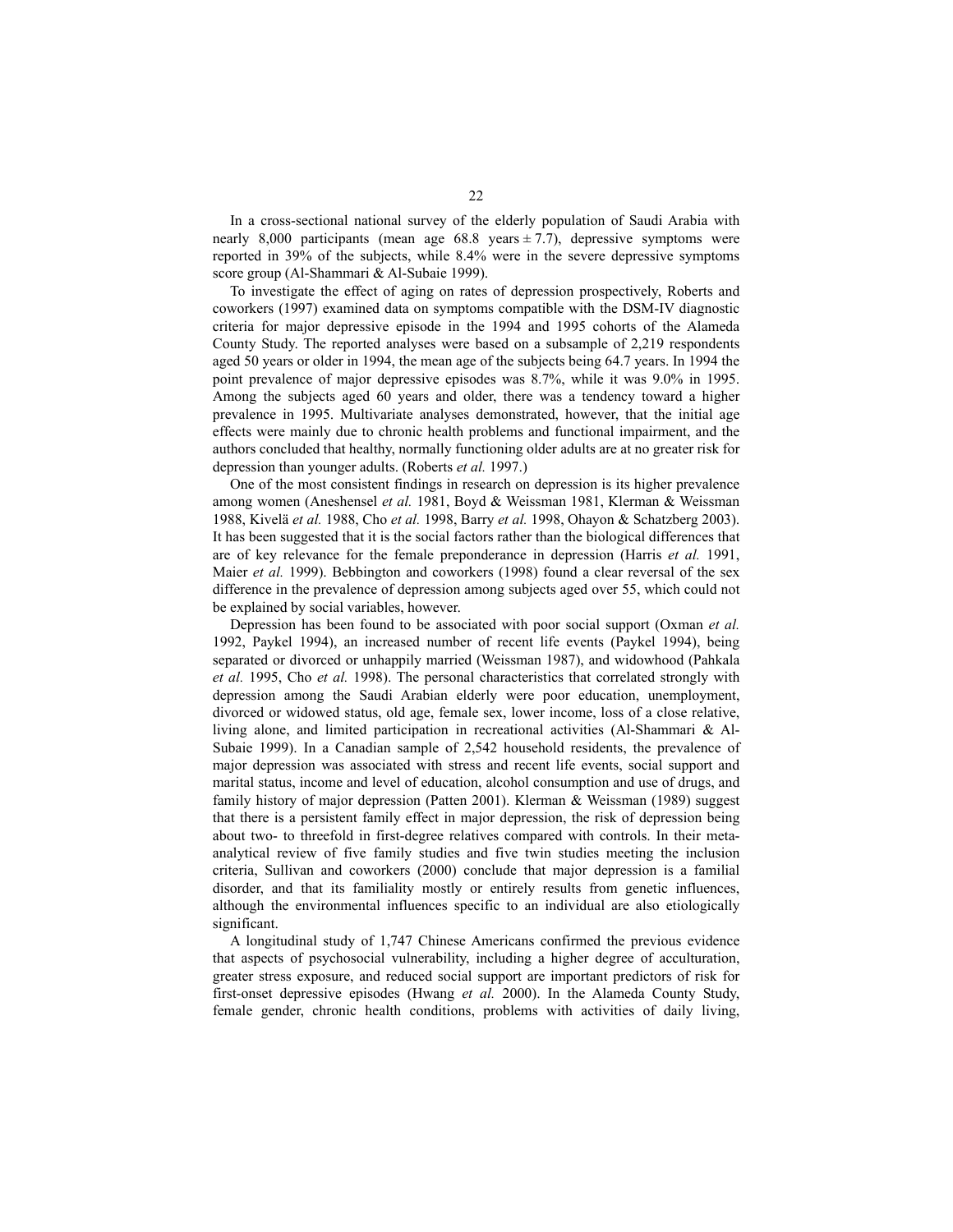cognitive problems, neighborhood problems, social isolation, and depression in 1994 were significant predictors of depression in 1995 (Roberts *et al.* 1997).

### **2.3 Biological aspects of depression**

There have been a variety of theories concerning the neurobiologic etiology of depression. The classic biogenic amine theory of depression suggests that a shortage of noradrenalin (NA) and serotonin (5-HT) in the synaptic clefts is the neurobiological basis of depression (Schildkraut 1965, Bunney & Davis 1965, Coppen 1967). Although the serotonin system is still the most widely studied system, there is evidence suggesting that other neurotransmitter systems also play important roles (Barros *et al.* 2002). It is suggested that instead of being a consequence of a simple decrease in some crucial cerebral transmitter concentrations depression may be the result of a disturbed balance between different regulatory systems and consequent transmitter overactivity in some brain regions (Syvälahti 1994). According to a hypothesis by Harro & Oreland (1996) the neurobiological starting-point of depression lies in the malfunction of the noradrenergic innervation from the locus coeruleus, which, in turn, leads to dysregulation of serotonergic and dopaminergic neurotransmission. A molecular and cellular theory of depression posits that stress-induced vulnerability and the therapeutic action of antidepressant treatments occur via intracellular mechanisms that decrease or increase, respectively, the neurotrophic factors necessary for the survival and function of particular neurons (Duman *et al.* 1997).

As reviewed by Sheline (2000), there is increasing evidence for structural brain changes associated with major depression. Brain changes associated with early-onset major depression have been reported in the hippocampus, amygdala, caudate nucleus, putamen, and frontal cortex, which structures are extensively interconnected. Furthermore, several studies utilizing the magnetic resonance imaging (MRI) technology have reported losses of left and right hippocampal volumes in subjects with a history of severe recurrent depression. (Sheline 2000.) Moreover, functional neuroimaging studies have identified abnormal blood flow in the medial prefrontal cortex in patients with depression. The medial prefrontal cortex is a region where activity is crucially modulated by the neurotransmitters believed to be implicated in depression. (For a review, see Elliott 1998.)

There are several neuroendocrine changes that may be associated with major depression, *e.g.* reduced secretion of thyrotrophin (TSH), somatotrophin, and luteinizing hormone as well as increased prolactin and cortisol secretion (Syvälahti 1994). Hyperactivity of the hypothalamic-pituitary-adrenal (HPA) axis in patients with major depression, resulting in elevated cortisol levels, is one of the most consistent findings in biological psychiatry as reviewed by Pariante & Miller (2001). Fine-tuned homeostasis of the HPA system is important because no other molecule is secreted in a such a wide concentration range into the circulation as cortisol (Holsboer 2001). Reduced sensitivity to the inhibitory effects of glucocorticoid dexamethasone on the production of adrenocorticotropic hormone (ACTH) and cortisol during the dexamethasone suppression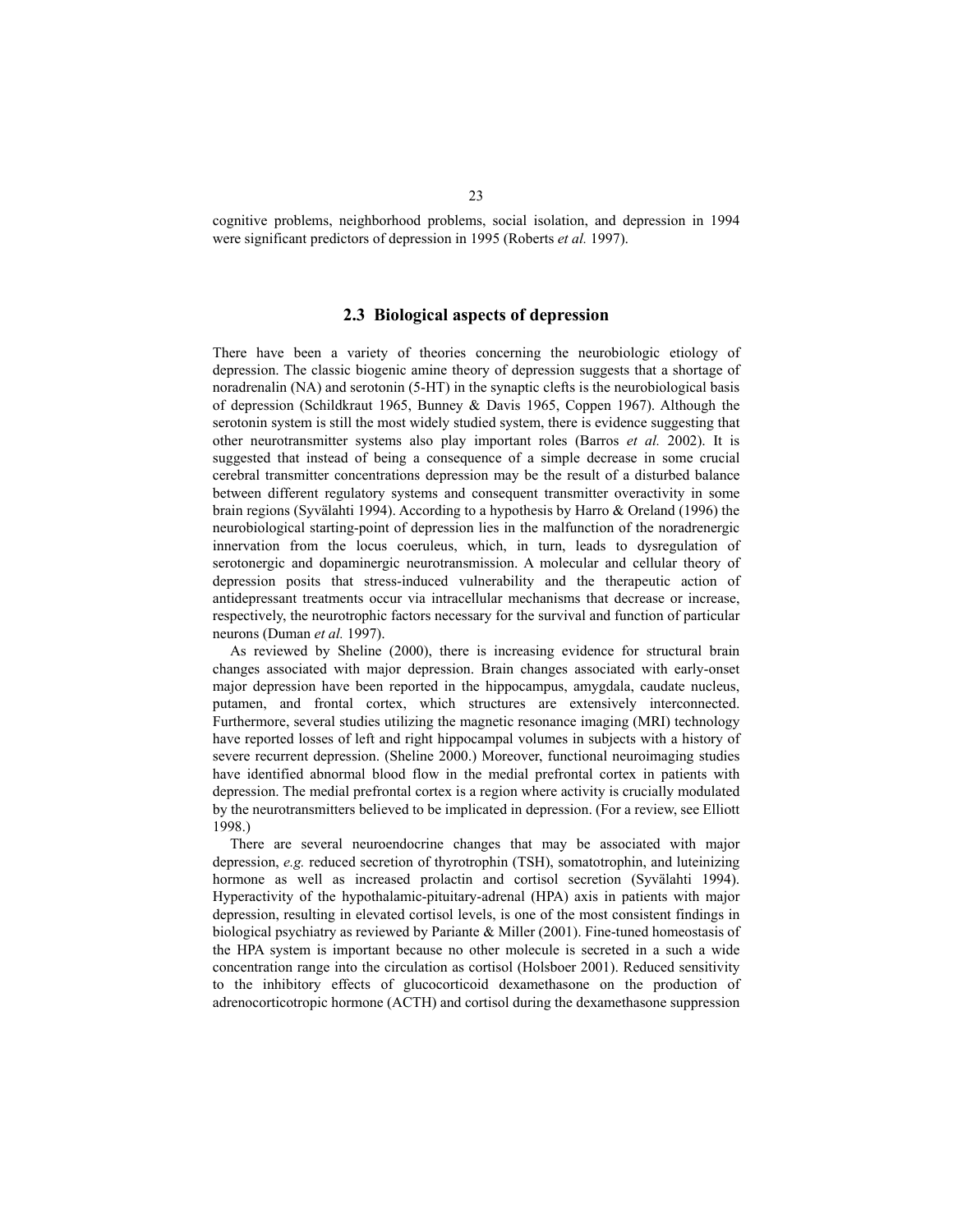test is one of the features of HPA axis hyperactivity (Pariante & Miller 2001). Subsequently, a much more sensitive dexamethasone-corticotropin-releasing hormone test (Dex/CRH test) was presented for detecting HPA system alterations (Heuser *et al.* 1994). Blood samples can be displaced by samples of saliva in this test procedure, which makes it a suitable tool for monitoring the course of depressive illness (Baghai *et al.* 2002). As stated by Holsboer (2001), the parameter that is actually measured with these tests is the capacity of the glucocorticoid receptors to exert a negative regulatory effect on the release of ACTH and, consequently, cortisol. Subsequently, there exist plenty of data demonstrating the association between reduced corticosteroid receptor function and depression (for reviews, see Holsboer 2001 and Pariante & Miller 2001).

Depression is often accompanied by certain biological alterations, which may well explain the comorbidity of depression and various diseases. The corticosteroid overdrive and noradrenergic hyperactivity present in depression may impair the normal functions of the immune system (Syvälahti 1994). The reports on immune alterations in the context of depression are contradictory, however. According to the meta-analysis of Herbert & Cohen (1993), it seems that such alterations mainly occur in cellular immunity. The association between depression and coronary heart disease, rheumatoid arthritis, and stroke as well as the higher incidence of depression among females have been explained with the macrophage theory of depression, suggesting that excessive secretion of macrophage monokines is the cause of depression (Smith 1991). Many aspects of cellular immunity are activated in depression, including the increased release of proinflammatory cytokines from activated macrophages in the periphery and brain, the excessive synthesis of prostaglandin  $E_2$  (PGE<sub>2</sub>) and nitric oxide (NO), and the increased release of acutephase proteins from the liver, while there is also evidence of the suppression of natural killer (NK) cell activity, T-lymphocytes, and neutrophils. It is also suggested, that many of these unfavorable changes in immune function involving depression can be normalized with antidepressant treatment. (For a review, see Leonard 2001.)

#### **2.4 Depression and health behavior**

The results of an Australian community survey of 2,725 participants aged 18–79 years showed that smokers had more depression and anxiety symptoms, more stressors, and lower socioeconomic status compared with nonsmokers (Jorm *et al.* 1999). A number of other studies have also found an association between smoking and depression or depressive symptoms (Hall *et al.* 1993, Escobedo *et al.* 1998, Simantov *et al.* 2000, Green & Pope 2000, Allgower *et al.* 2001). Hämäläinen and coworkers (2001) investigated the associations of cigarette smoking and alcohol intoxication with major depressive episode in a random sample of 599 noninstitutionalized Finnish people aged 15–75 years. Their results showed that major depressive episode in the past 12 months was associated with smoking 10 or more cigarettes daily (OR=2.26, 95% CI 1.68-3.04) and alcohol intoxication at least once a week (OR=2.99, 95% CI 1.70-5.25), which remained significant after adjustment for other major risk factors. (Hämäläinen *et al.* 2001.) Considering the favorable effects of nicotine on mood, sleep, and the serotonergic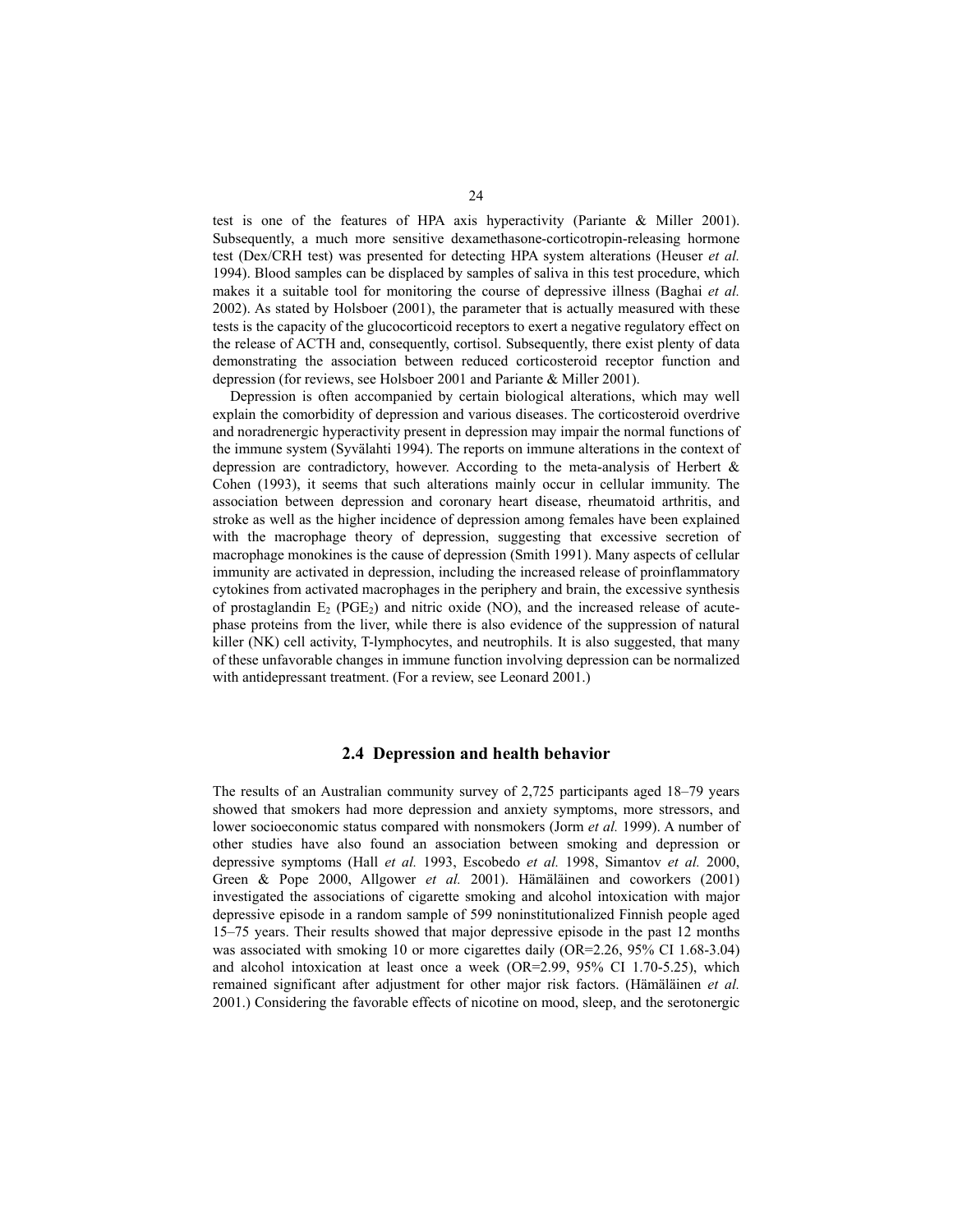system, it has been suggested that smoking represents a form of self-medication for patients with depression (Mihailescu & Drucker-Colín 2000).

Depressive symptoms were significantly associated with an increased risk for regular drinking among adolescents in a nationally representative study in USA (Simantov *et al.* 2000). Individuals with histories of depressive symptoms were more likely to drink more alcohol in a survey of randomly sampled members of a large health maintenance organization ( $n = 5,841$ ) (Green & Pope 2000). Lynch *et al.* (1996) found drinking to be a significant predictor of depressive symptoms in men and women. The results of a study on a Swedish population-based sample of 316 women also supported the association between depressive disorders and alcohol dependence/abuse (Spak *et al.* 2000). In a review of alcohol and depression, Schuckit (1994) presented that the likelihood of individuals with major depressive disorder to develop alcohol dependence is similar to that of the general population. On the other hand, alcoholics are much more likely to demonstrate severe episodes of major depression, the majority of which are temporary and occur in the context of repeated heavy intoxication with alcohol (Schuckit 1994).

Common symptoms of the depressive syndrome, such as fatigue and psychomotor retardation, may impair the ability to do physical exercise (Martinsen 1994). In a large international study of university students, it was found that after controlling age, social support, and clustering by country, depressive symptoms were significantly associated with a lack of physical activity (Allgower *et al.* 2001). An association was found between depression and a lack of regular physical exercise in elderly Finnish men and women  $( \geq 60 \text{ years})$  (Kivelä & Pahkala 1991). In a study of 32 women with major depressive disorder and 32 healthy female controls, depression was associated with greater tobacco and caffeine consumption, poorer sleep quality, and less physical activity (Miller *et al.* 1999).

By increasing the uptake of tryptophan (TRP) into the brain, carbohydrate intake increases the brain serotonin concentration, which is known to be involved in mood and appetite (reviewed by Wallin & Rissanen 1994). The positive effects of carbohydrate-rich meals on mood have been observed among obese carbohydrate cravers (Lieberman *et al.* 1986). A carbohydrate-rich and protein-poor diet lowered the stress-induced cortisol responses and depressive mood in subjects highly prone to stress in the study of Markus and coworkers (2000). Subjects with premenstrual syndrome (PMS) (*i.e.* an increase of depressive symptoms during the luteal phase) consumed significantly more calories and demonstrated a specific preference for carbohydrate-rich meals and snacks during the premenstrual phase, suggesting that persons suffering from PMS may eat carbohydrates as self-medication because of their antidepressant effects (Wurtman *et al.* 1989). Increased carbohydrate consumption among depressed persons has also been reported by Christensen & Somers (1996).

Cooper-Patrick and coworkers (1999) assessed the relationship between psychiatric disorders and lack of regular medical care in individuals with chronic medical diseases. In prospective analyses, depression predicted discontinuation of regular medical care one year later (RR 2.4,  $p < 0.04$ ). Depressive symptom severity was associated with a poorer diet and poorer adherence to prescribed medication in primary care diabetic patients (Ciechanowski *et al.* 2000).

The oral hygiene of psychiatric inpatients has been shown to be poor (Lewis *et al.* 2001, Hede 1995a, Angelillo *et al.* 1995, Velasco & Bullon 1999), but the patients in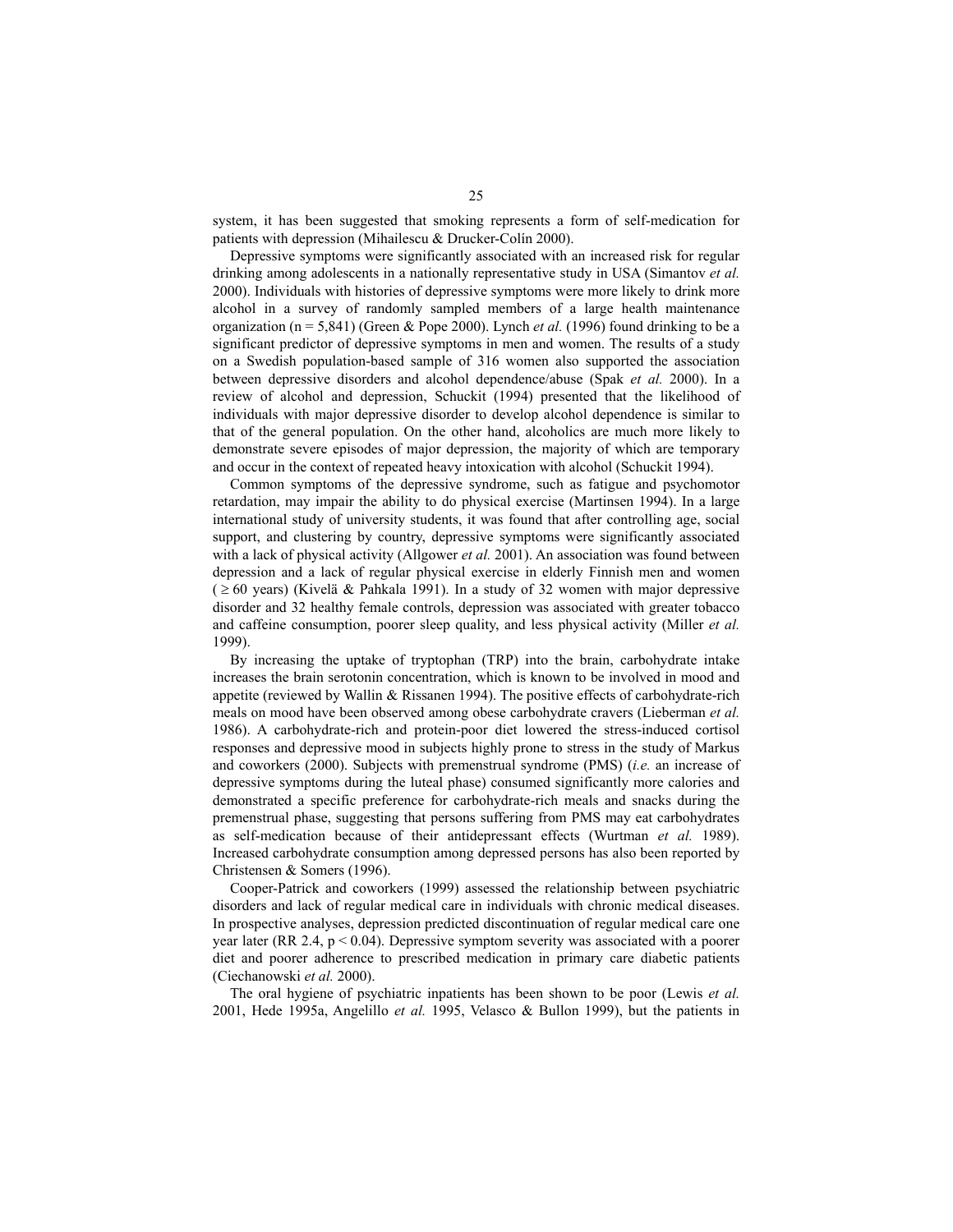these studies have mainly been schizophrenics. Poor oral hygiene and accumulations of supra- and subgingival calculus were common findings in 40 patients with bipolar disorder on long-term lithium maintenance therapy (Friedlander & Birch 1990). Stiefel and coworkers (1990) found more plaque and calculus and more frequent consumption of carbonated beverages among noninstitutionalized adults with chronic mental illness compared with control subjects without mental illness. Hede  $&$  Petersen (1992) found lower rates of use of dental services and a lower frequency of tooth brushing among Danish noninstitutionalized psychiatric patients compared with the general Danish population.

The mean depression scores, as assessed on the HAD scale, were associated with plaque in a study addressing the relationship between psychological mood, stress, and oral hygiene behavior in a group of 51 regular dental attenders (Kurer *et al.* 1995), while another study investigating whether depression and some other psychosocial factors could predict dental plaque levels in adult periodontitis patients before treatment found no evidence of such association (Monteiro da Silva *et al.* 1998). Personality differences and stressful life events were compared between treated periodontal patients with and without maintenance therapy (Becker *et al.* 1988). The maintained group had a more positive image of themselves and higher achievement, endurance, and affiliation scores than the patients without maintenance. The unmaintained group, on the other hand, had higher negative aggression scores, a higher incidence of stressful life events, and less stable personal relationships in their lives.

### **2.5 Pain and depression**

The results of epidemiological studies have shown that pain is associated with depressive disorders, as reviewed by Von Korff & Simon 1996. In a cross-sectional postal survey of 2,034 adults in the north of England, Croft *et al.* (1993) found that subjects with chronic widespread pain were more likely to report depressive symptoms. Magni *et al.* (1994) showed in their prospective study of 2,324 subjects that depressive symptoms at baseline predicted the development of chronic musculo-skeletal pain at year  $8$  (OR = 2.14). The high comorbidity of musculoskeletal pain, especially fibromyalgia, and depressive symptoms in Finnish preadolescents was shown by Mikkelsson *et al.* (1997). The association between musculoskeletal pains and high rates of depressive symptoms measured with ZSDS was also verified among 55-year-old Finnish subjects by Rajala *et al.* (1995).

In a study of 4,175 Hispanic Americans, chronic abdominal pain was shown to be associated with depression (Magni *et al.* 1992). Wang and coworkers (1999) investigated the relationship between headache and depression in 1,421 Chinese subjects aged  $\geq 65$ years. High comorbidity of depression was found in the elderly with migraine or chronic tension-type headaches. The headache frequency  $\geq 7$  days/month in the past year and the presence of any reported lifetime headache were important in predicting current depression in the elderly. (Wang *et al.* 1999.)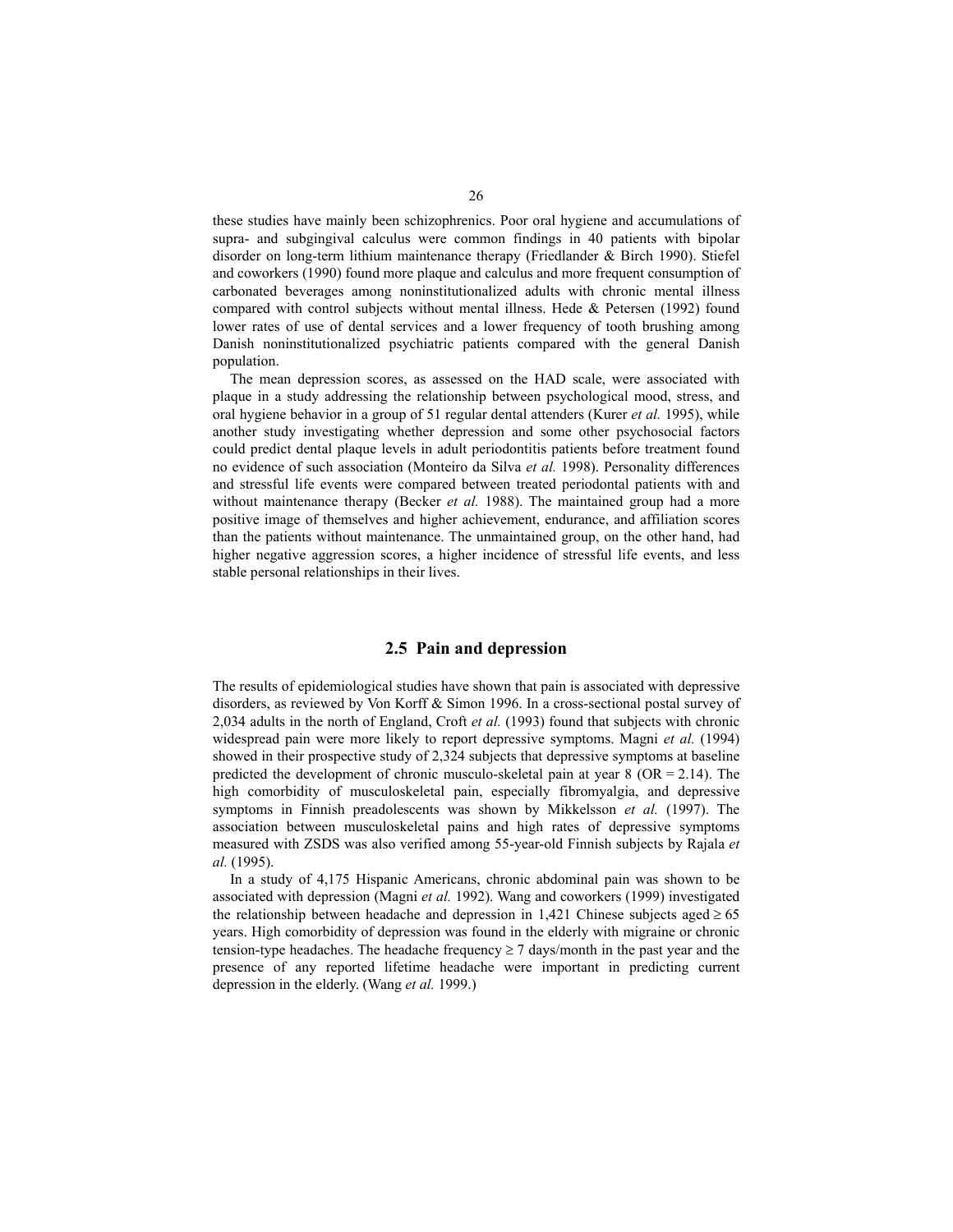Ohayon & Schatzberg  $(2003)$  explored the relationship of five different types of chronic painful physical condition (CPPC) with depression in a cross-sectional telephone survey of a random sample of 18,980 subjects (aged 15 years and older) representative of the general populations of five European countries. The results showed that CPPC was strongly associated with major depressive disorder (unadjusted OR = 4.0, 95% CI 3.5– 4.7). After adjustment for sociodemographic factors, alcohol intake, smoking, stress, and body mass index, the OR for having major depressive disorder was still 3.6 (95% CI 2.9– 4.4) for subjects with CPPC. (Ohayon & Schatzberg 2003.)

#### *2.5.1 Depression and orofacial pain*

Temporomandibular disorders share many features with other common chronic pain conditions (Dworkin & Massoth 1994). Most of the growing pool of evidence supports the view, that for a successful outcome, treatment of chronic temporomandibular disorders requires a multidisciplinary approach with a strong focus on psychological factors (Foreman 1998). This, however, does not eliminate the possible role of occlusal factors as risk factors for TMD, which was supported by the results of Kirveskari *et al.* (1992, 1998).

TMD patients scored higher than healthy controls on the depression, hypochondriasis, and hysteria scales of MMPI in the study of Meldolesi *et al.* (2000). The presence of depressive disorders was examined among 72 chronic facial pain patients presenting at a facial pain clinic (Korszun *et al.* 1996). Of the patients, 28% met the criteria for major depression, while 25% met the criteria for minor depression and 22% reported subsyndromal depressive symptoms. Temporomandibular disorders were demonstrable in 71% of these patients, but the remaining 29% had no objective physical findings. These groups did not differ in the comorbidity of depressive disorders. (Korszun *et al.* 1996.)

The results of the clinical trial of Holzberg *et al.* (1996) indicated that depression is directly related to both the physical and the psychosocial functioning of facial pain patients, while the self-reported level of pain is not. Von Korff *et al.* (1993) carried out a three-year follow-up to find out whether depressive symptoms at baseline were associated with the onset risks of 5 common pain conditions (back pain, severe headache, chest pain, abdominal pain, and temporomandibular disorder (TMD) pain). There were no significant differences in the onset rates of back pain, abdominal pain, or TMD pain by the severity or chronicity of depressive symptoms. However, compared to nondepressed subjects, persons with moderate-to-severe depressive symptoms were more likely to develop headache and chest pain. (Von Korff *et al.* 1993.)

TMD symptoms and depressive symptoms were studied with questionnaires in a subsample of 5,696 subjects in the 31-year follow-up study of the Northern Finland Birth Cohort (Sipilä *et al.* 2001). In both genders, the proportion of depression measured with the SCL-25 depression subscale was significantly higher in subjects with symptoms of TMD compared with asymptomatic subjects, with crude odds ratios varying between 1.4–2.3 and OR adjusted for marital status, education, and self-rated general health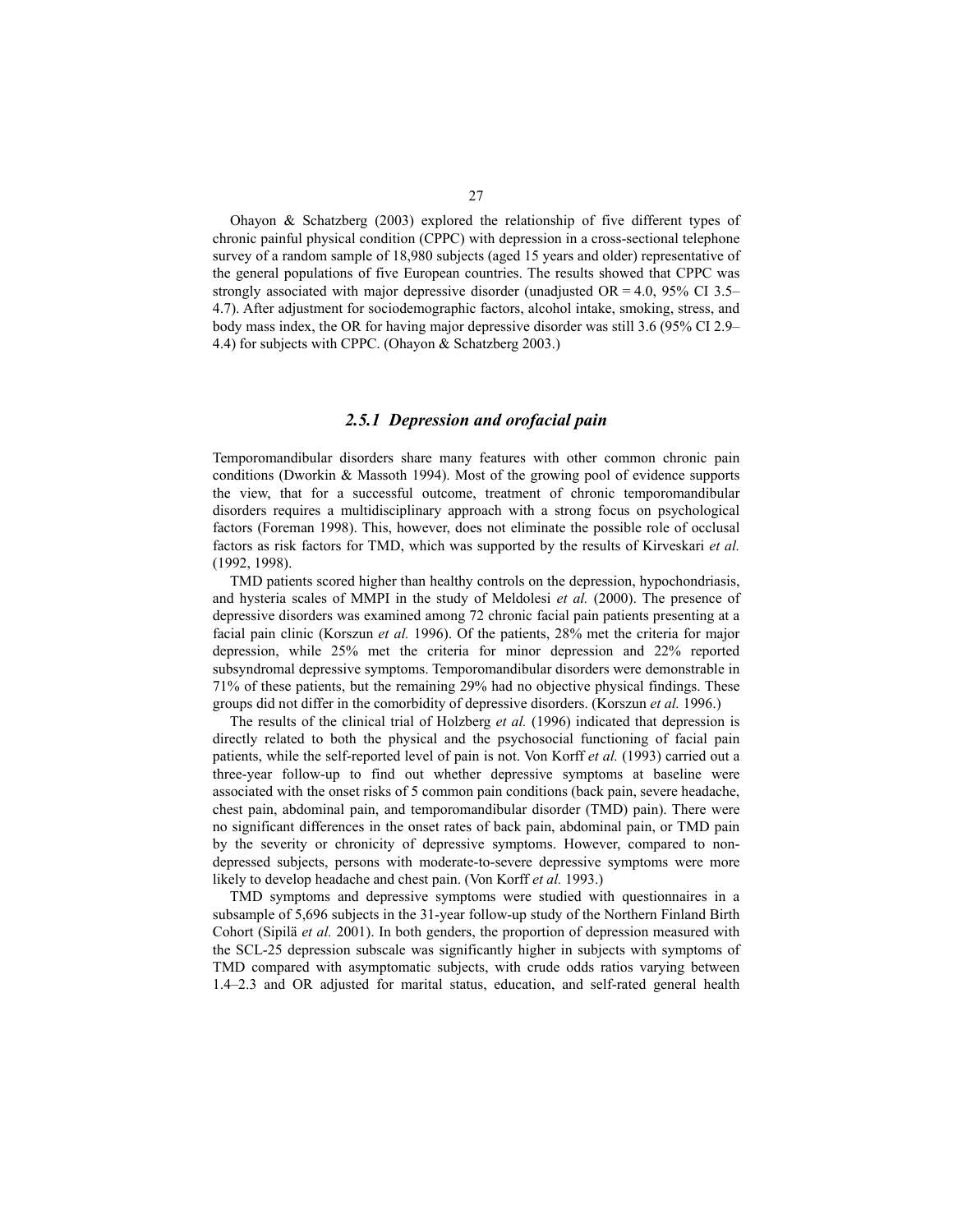between 1.3–2.3 in different symptoms. Of the TMD symptoms, those related to pain had the most significant relations to the depression score. (Sipilä *et al.* 2001.)

Two subgroups of patients with TMD were compared (patients with temporomandibular joint (TMJ) disease vs. patients whose pain was of muscular origin) with respect to depressive symptoms measured with BDI, pain disability, and exposure to stressful life events (Auerbach *et al.* 2001). The patients whose pain was of muscular origin had significantly higher mean BDI scores than the TMJ patients, and they also had higher levels of stressful life events and pain disability. The lowest BDI scores were obtained by male TMJ disease patients and the highest by female patients whose pain was of muscular origin. (Auerbach *et al.* 2001.)

Riley at al. (1999) investigated compliance with the recommended therapy modalities among facial pain patients and found that depressive symptoms were negatively associated with compliance with medication changes, therapeutic injections, and splint therapy, but not with psychological counseling or physiotherapy. They further suggested that psychological distress can be a barrier for positive patient outcomes through reduced treatment compliance.

In a study of 56 glossodynia patients, the psychopathologic profiles of the subjects were evaluated with a SCL-90 questionnaire (Eli *et al.* 1994). In this data, glossodynia patients showed relatively high psychopathologic profiles, especially on the scales of somatization and depression, which also correlated significantly with the intensity of pain experienced by the patients (Eli *et al.* 1994).

The burning mouth syndrome (BMS) is a condition with unknown aetiology, *i.e.* no underlying dental or medical causes have been identified and no oral signs found. The prominent feature of this syndrome is burning pain in the tongue and/or the lips or some part or the whole of the oral cavity, and the reported prevalence rates in general populations vary from 0.7% to 15%. Many of these patients show evidence of anxiety, depression, and personality disorders. (Zakrzewska *et al.* 2001.) Depression, anxiety, subjective oral dryness, age, medication, taste disturbances, intake of L-thyroxines, illness, and stimulated salivary flow rate associated with BMS in the study of Bergdahl  $\&$ Bergdahl (1999).

### *2.5.2 Characteristics of pain-depression comorbidity*

The characteristics that most strongly predict depression are the diffuseness of pain and the extent to which pain interferes with activities (reviewed by Von Korff & Simon 1996). Blumer & Heilbronn (1982) viewed chronic pain of uncertain origin as a manifestation of muted depression, and termed this form of masked depression the painprone disorder. Pain-depression comorbidity has been explained by susceptibility to both dysphoric physical symptoms (including pain) and psychological symptoms (including depression) and a state of somatosensory amplification, in which psychological distress amplifies dysphoric physical sensations (Von Korff & Simon 1996). Psychological illness and behavioral dysfunction may be a maladaptive response to pain. On the other hand,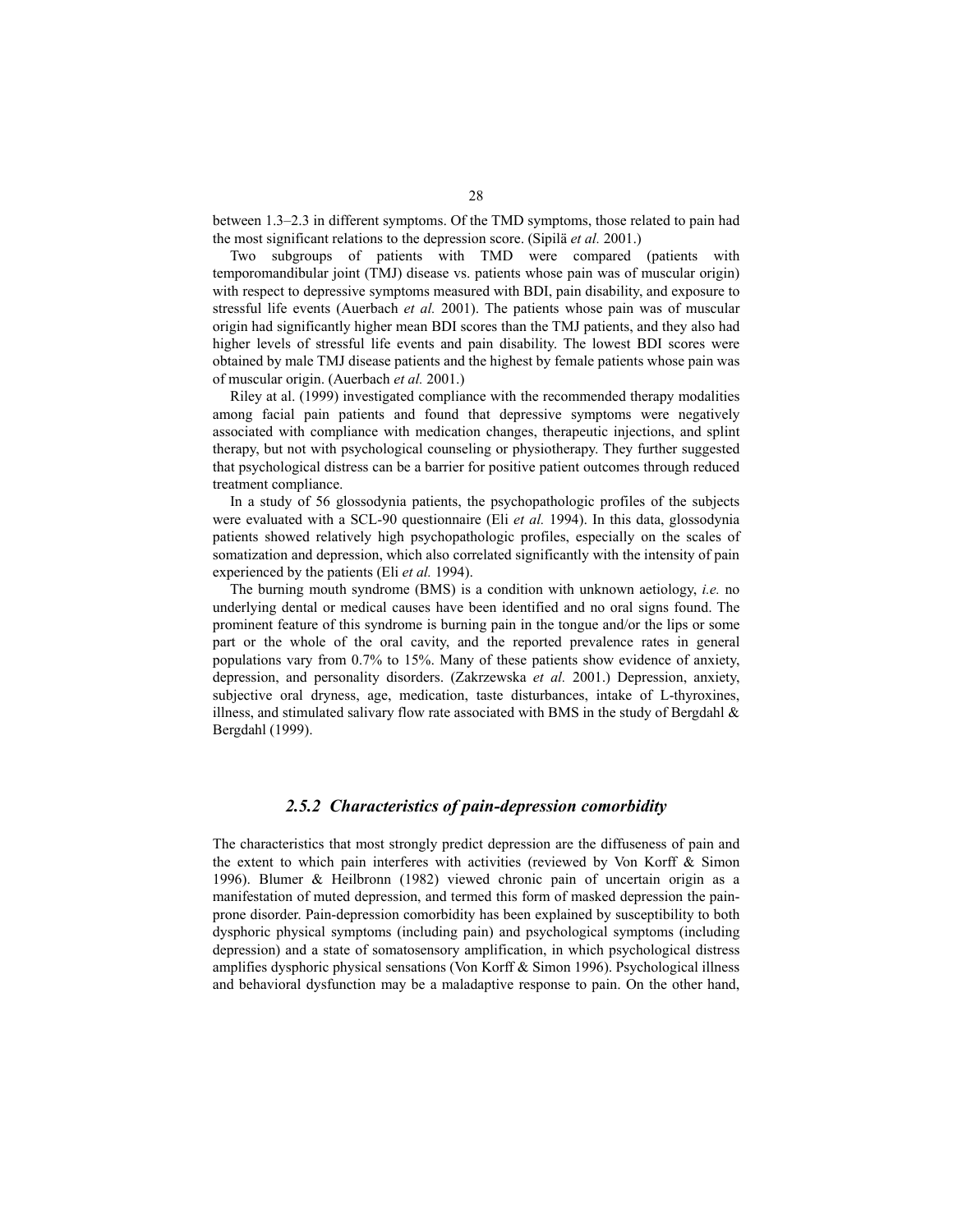pain constitutes a significant physical and psychological stressor that may induce or exacerbate psychological distress. (Von Korff & Simon 1996.)

In their review, Gallagher & Verma (1999) show evidence that patients with depression occurring after the onset of chronic pain have similar rates of affective disorders in family members as the general population and significantly lower rates than the families of patients with major depression alone, suggesting that it is the stress of living with chronic pain, rather than a personal or family predisposition, that causes the depression in these patients. Even though most chronic pain patients seem to maintain adaptive levels of psychosocial function, part of them appear unable to cope as well and demonstrate high rates of depression, somatization, and health care use (Dworkin & Massoth 1994).

The results of a causal analysis of chronic pain and depression strongly supported the view that pain predicts depression (Brown 1990). In their review of 83 selected studies, Fishbain *et al.* (1997) concluded that depression is more common in chronic pain patients than in healthy controls as a consequence rather than the antecedent of chronic pain. A report by von Knorring & Ekselius (1994) summarized the research concerning the hypothesis that idiopathic chronic pain syndrome and depressive disorders share certain pathogenetic mechanisms. The factors common to both syndromes include, for example, common personality traits, hypercortisolaemia, and disturbances in the serotoninergic system. It has been suggested that a decreased brain serotonin level may play a pathophysiologic role in fibromyalgia (Russell *et al.* 1989, Yunus *et al.* 1992, Russell *et al.* 1992). The algesic effect of serotonin (5-HT) has been shown in both animal and human studies (Taiwo & Levine 1992, Babenko *et al.* 1999, Babenko *et al.* 2000). Ernberg and coworkers (1999) found the level of serotonin in the masseter muscle in relation to the serum serotonin level to be higher in patients with pain and tenderness of the masseter muscle than in healthy individuals.

Furthermore, antidepressant medications seem to have favorable effects on the treatment of some chronic pain disorders, including fibromyalgia, migraine, and atypical facial pain. Plesh and coworkers (2000) investigated the 6-week and 1-year effectiveness of low-dose amitriptyline (10–30 mg) (a tricyclic antidepressant agent) in the treatment of patients with chronic temporomandibular disorder pain. The results showed a significant reduction of pain after 6 weeks and 1 year post-treatment. The depression scores changed in the depressed but not in the non-depressed patients. The analgesic effect of amitriptylin on chronic facial pain was also shown by Sharav and coworkers (1987). Among antidepressants, tricyclics are most widely investigated and used in the management of chronic pain. Selective serotonin reuptake inhibitors (SSRIs) and some new antidepressants also appear to be effective in treating specific types of pain, the existing data concerning their use as analgesics being quite limited, however. (Reviewed by O'Malley *et al.* 2000 and Mattia *et al.* 2002.)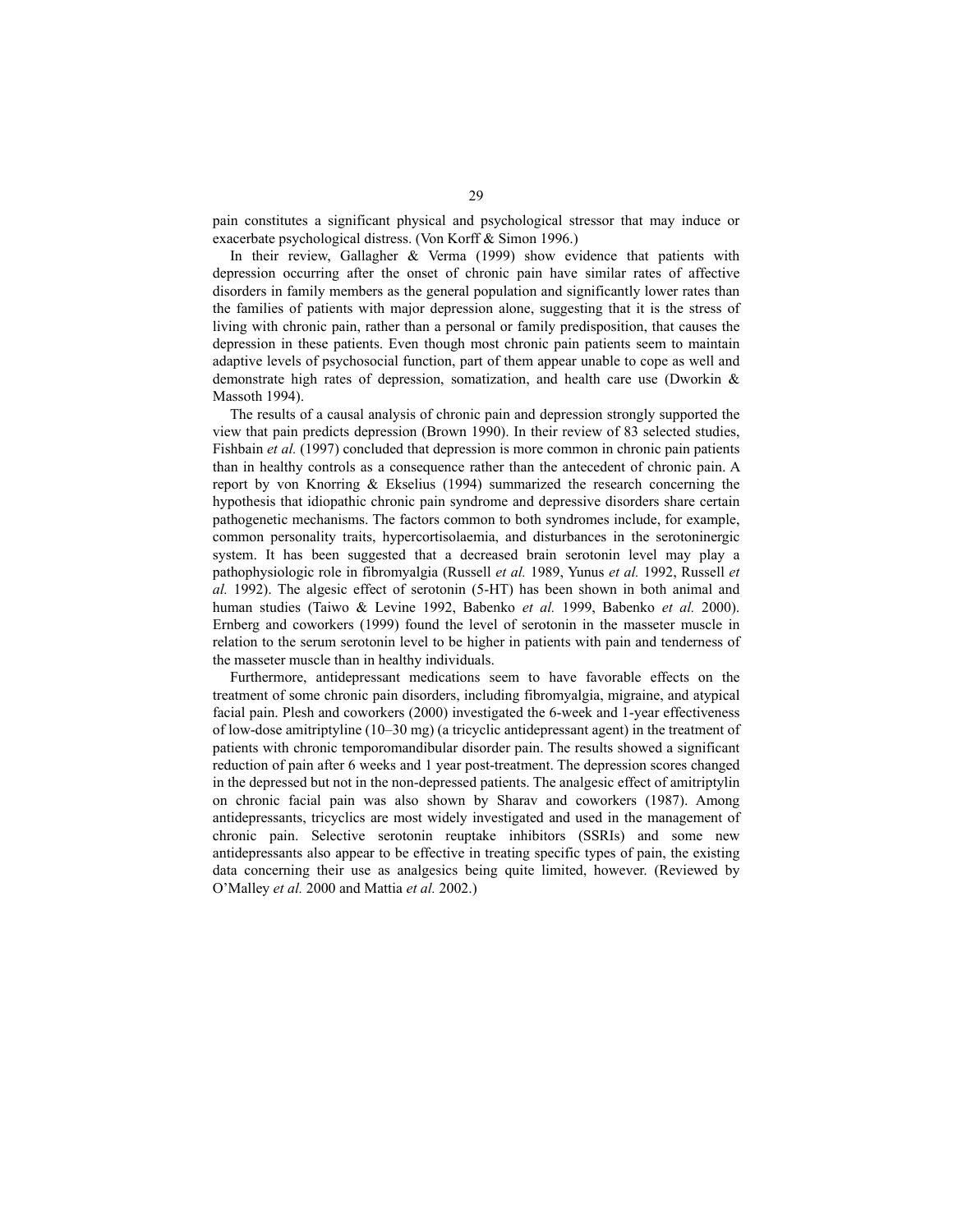#### **2.6 Somatization and depression**

Somatization, *i.e.* the expression of distress in the form of physical symptoms, is usually accompanied by depression and anxiety and results in unexplained physical complaints (for reviews, see Clarke & Smith 2000, Servan-Schreiber *et al.* 2000). According to Katon *et al.* (1982), somatizing patients often selectively complain about the somatic manifestations of depression, minimize the affective and cognitive components, and are treated symptomatically. Estimates of the prevalence of people who are depressed but seek treatment for physical disorders in the primary care setting range from 12% to 55% out of all patients (Betrus *et al.* 1995). A large multicenter study with 25,916 patients screened at 15 primary care centers in 14 countries on 5 continents investigated the relation between somatic symptoms and depression (Simon *et al.* 1999). The weighted prevalence for major depression was 10.1%, and the overall prevalence of patients with depression who reported somatic symptoms was 69%. Notably, somatic presentation was found to be more common at centers where patients lacked an ongoing relationship with a primary care physician. Moreover, half of the depressed patients reported multiple unexplained somatic symptoms, and 11% denied having psychological symptoms of depression on direct questioning. (Simon *et al.* 1999.)

Somatoform disorder is defined as a condition in which the patient reports somatic complaints in the absence of any evidence of organic disease (American Psychiatric Association 1994). The World Health Organization International Study of Somatoform disorders (Isaac *et al.* 1995) showed that various aches and pains in different parts of the body represented cross-culturally the most frequent symptoms for which there was no medical explanation. It is suggested that major depression may be associated with most of the somatization seen in medical clinics (Katon & Russo 1989). In a study by Silverstein (1999), subjects with major depression were divided into ones who exhibited fatigue, appetite disorders, and sleep disturbance ("somatic depression") and ones who did not exhibit these somatic criteria ("pure depression"). Female subjects were shown to exhibite a higher prevalence of somatic depression than male subjects, but not a higher prevalence of pure depression. Somatic depression was associated with a high prevalence of anxiety disorder and, among female subjects, with body aches and onset of depression during early adolescence. (Isaac *et al.* 1995.) The diagnosis of masked depression was formerly used about depressive conditions in which physical symptoms predominate while depressive symptoms are concealed (Bschor 2002). According to Bschor (2002), the present diagnoses of comparable conditions include somatization disorder, somatoform disorder, psychosomatic disorder, conversion disorder, neurasthenia, and hypochondriasis.

Wilson and coworkers (1994) investigated the relationship between somatic and psychological symptoms and pain among 220 patients with chronic temporomandibular disorder pain. A high level of somatization (measured with the SCL-90-R somatization subscale) and high-intensity pain were strong predictors of widely dispersed pain on muscle palpation during the clinical examination. Furthermore, high-somatization patients were 3 times more likely than low-somatization subjects to report having a painful placebo site. Moreover, pain dispersion was more closely linked to the report of a number of somatic symptoms than to the report of affective and cognitive symptoms of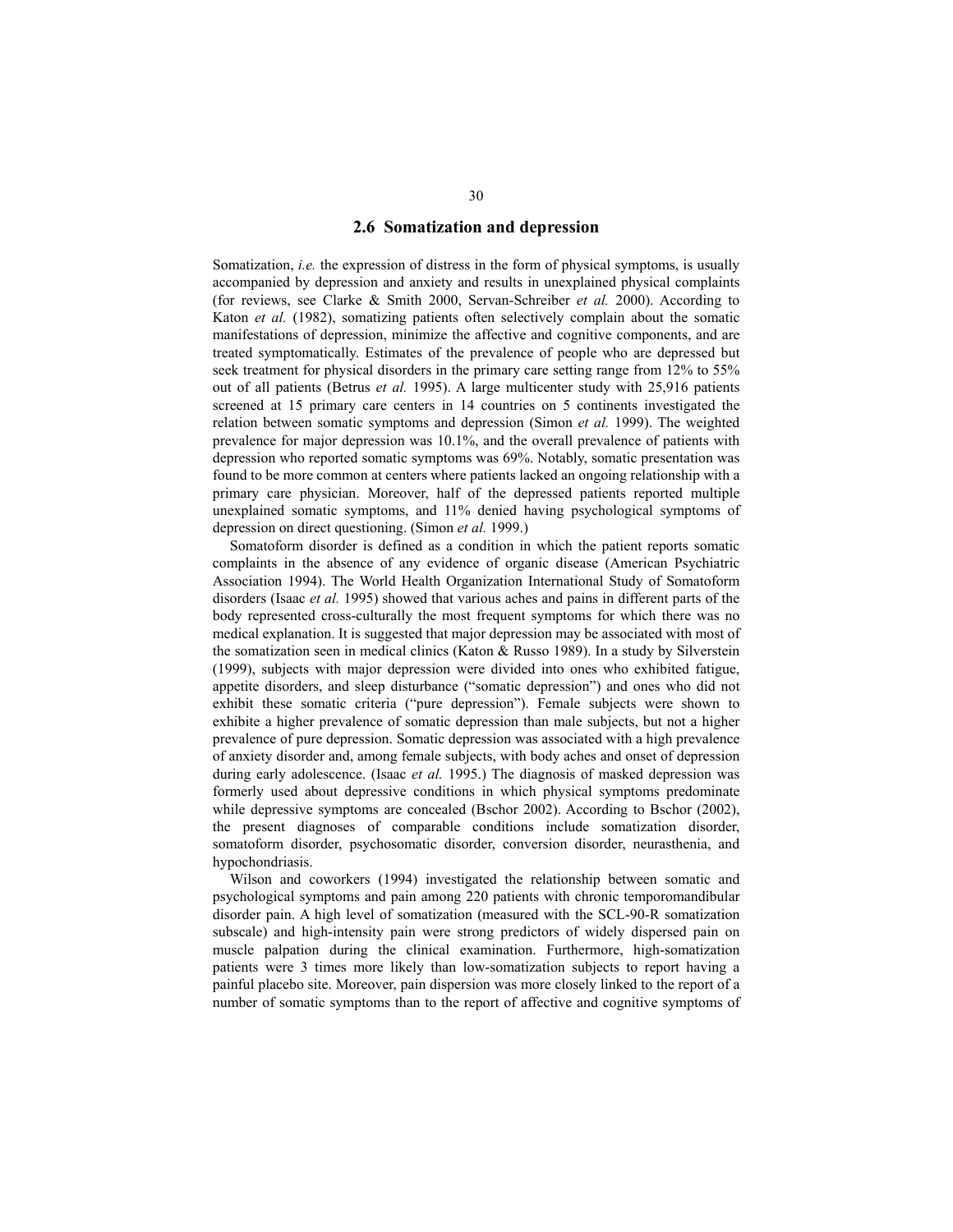psychological distress (assessed with the non-somatic items of the Anxiety and Depression subscales of SCL-90-R). (Wilson *et al.* 1994.) There were significantly more high-somatization subjects among chronic orofacial pain patients than among control subjects in the study of McGregor *et al.* (1996).

Portegijs and coworkers (1996) studied somatization in frequent attenders of general practice in a group of 80 general practice patients with a history of back, neck, or abdominal complaints and at least 12 consultations in the previous 3 years. Somatization, the prevalence of which was 45% in this group, was related to depressive complaints, female sex, more frequent visits to general practitioner, and a higher number of health problems (Portegijs *et al.* 1996).

### **2.7 Comorbidity of depression and somatic diseases**

Several pharmacological factors as well as physical diseases, including malignant diseases and diseases of the thyroid gland and the central nervous system, have been associated with the onset of depression (Akiskal 2000). Cohen and coworkers (1998) examined the prospective associations between somatic illness and mental illness from childhood to adulthood in a cohort of over 700 randomly selected children in New York from ages of 1–10 years in 1975 to young adulthood in 1992. The results showed, that ill health increased the risk of new-onset major depressive disorder at all ages. Moreover, MDD also predicted subsequent ill health, independently of prior health problems. These relations were not attributable to familial socioeconomic status. (Cohen *et al.* 1998.)

Meeks and coworkers (2000) examined the relationships between health and depression in a prospective study of 1,479 community-resident middle-aged and older adults. Their findings suggested that different durations of depressive symptoms are differently related to health. Health had an impact on the short-term increase of depressive symptoms, whereas short-term depressive symptoms had only a minor impact on health. Longer-term depressive symptoms had a clear impact on health, however. (Meeks *et al.* 2000.)

A cohort of 6,247 subjects ( $\geq 65$  years) in the USA, initially free of disability, were followed up for 6 years to examine the effect of depression on the incidence of physical disability and the role of confounding and explanatory variables in this relationship (Penninx *et al.* 1999). It was found that depression increased the risk for disability in mobility and disability in the activities of daily living. Decreased physical activity and social interaction partly explained this excess risk**.** Various chronic medical conditions were associated with an increased prevalence of major depression in a sample of 17,626 Canadians (Patten 1999). However, comorbidity of major depression with chronic medical conditions was not associated with increased health care service use.

Depressive symptoms were associated with three-year mortality in older persons hospitalized with medical illnesses (Covinsky *et al.* 1999). Depressed mood was an independent predictor of mortality from all causes at one year in general medical inpatients (Herrmann-Lingen *et al.* 2001). In a 6-year follow-up of 4,051 communityliving older persons, the mortality risk of neurotic and psychotic depression was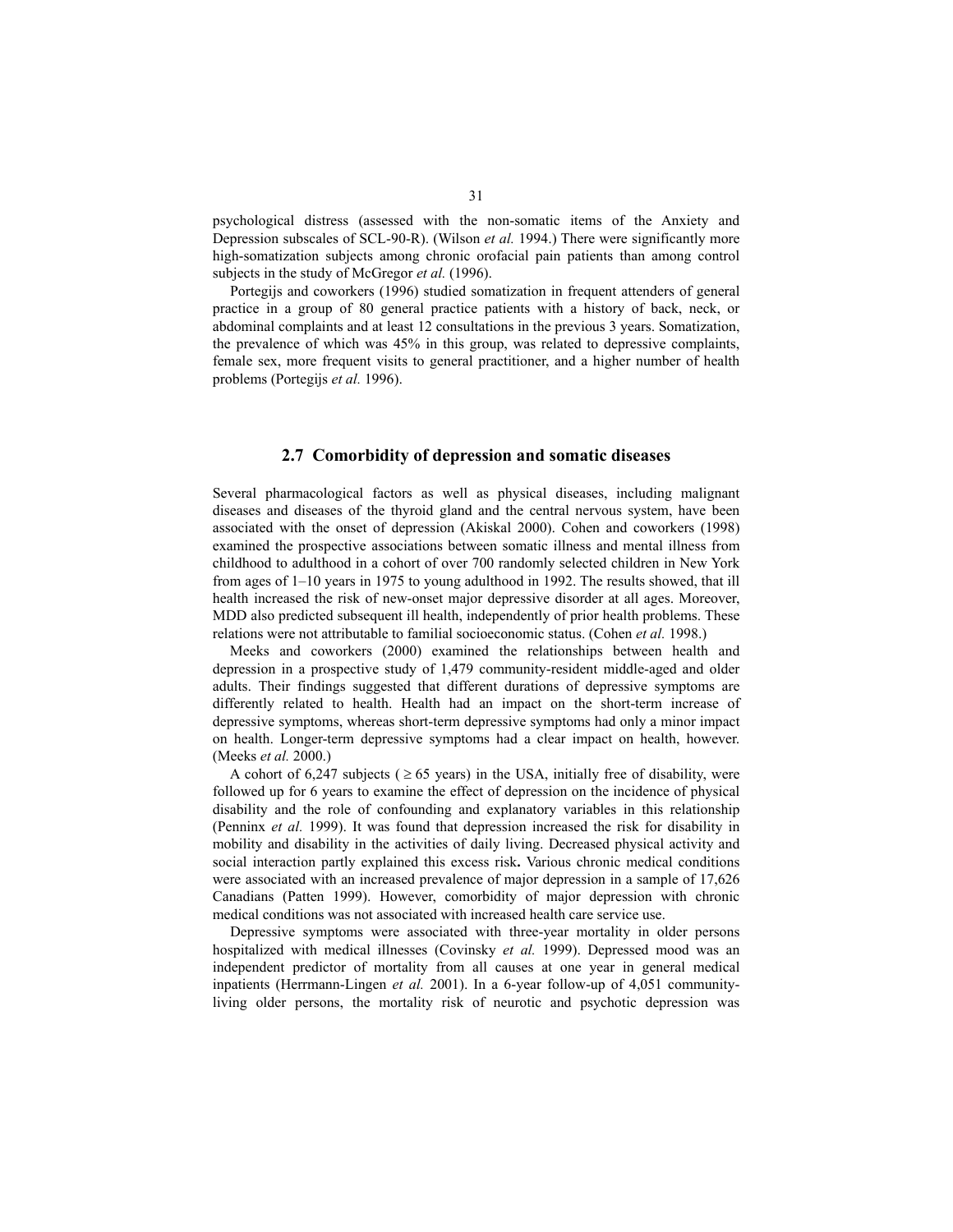calculated after adjustment for demographic variables, physical illness, cognitive decline, and functional disabilities (Schoevers *et al.* 2000). The results showed, that psychotic depression was associated with significant excess mortality in both men and women, whereas neurotic depression was associated with a 1.67-fold mortality risk in men only. The global burden of disease (GBD) study, based on the collaboration of over 100 scientists from more than 20 countries, predicts major depression to become the second leading cause of disability and premature mortality worldwide by 2020 (Murray & Lopez 1996).

The association between depressiveness and subsequent incidence of lung cancer was studied with 14-year follow-up in the nationally representative Mini-Finland Health Survey, where the study population comprised 7,018 adult men and women free from cancer at baseline (Knekt *et al.* 1996). The relative risk of lung cancer in depressive persons compared to individuals with normal depressiveness scores was 3.32 (95% CI 1.53–7.20). Neither adjustment for the potential confounding factors nor exclusion of the cancer cases occurring during the first 4 years of follow-up notably altered the results. The relative risks of lung cancer in smokers compared to nonsmokers was 3.38 at the normal depressiveness levels and 19.67 at strongly elevated levels, respectively. (Knekt *et al.* 1996.)

The relationship between cerebrovascular changes and depressive symptoms was supported by the results of a multicenter community-based population study from the USA (Steffens *et al.* 1999). Furthermore, evidence showing that depressive symptomatology precedes the onset of acute coronary syndromes and influences the course of the disease is accumulating (Appels 1997). Pratt and coworkers (1996), using prospective data from the Baltimore ECA follow-up study, examined whether a history of a major depressive episode or dysphoria (two weeks of sadness) increases the risk of myocardial infarction. The role of psychotropic medication use in this relationship was also evaluated. The odds ratio for myocardial infarction associated with a history of major depressive episode was 4.54 (95% CI 1.65–12.44), while that with a history of dysphoria was 2.07 (95% CI 1.16–3.71), independent of the coronary risk factors. Nor did comorbid psychiatric disorders or psychotropic medication use explain these relationships. (Pratt *et al.* 1996.) Depression was found to be an independent risk factor for heart failure among elderly women but not among elderly men in a prospective 14 year follow-up study in a community sample of 2,501 persons aged  $\geq$  65 years (Williams *et al.* 2002).

The association between depression and cardiovascular diseases (CVDs) was examined in the Mini-Finland Health Survey. Cross-sectionally, cardiovascular diseases and neurotic depression were associated both before and after adjustment for covariates. Consistently, during the follow-up, the risk of CVD death and coronary death was elevated in depressed persons both with and without CVDs at entry. (Aromaa *et al.* 1994.)

A meta-analysis by Anderson *et al.* (2001) showed significant comorbidity of diabetes and depression in adults. Furthermore, another meta-analysis demonstrated a significant and consistent association between diabetes complications and depressive symptoms (de Groot *et al.* 2001). According to Rajala *et al.* (1997) depression, while being more common among previously diagnosed diabetic patients, was not associated with elevated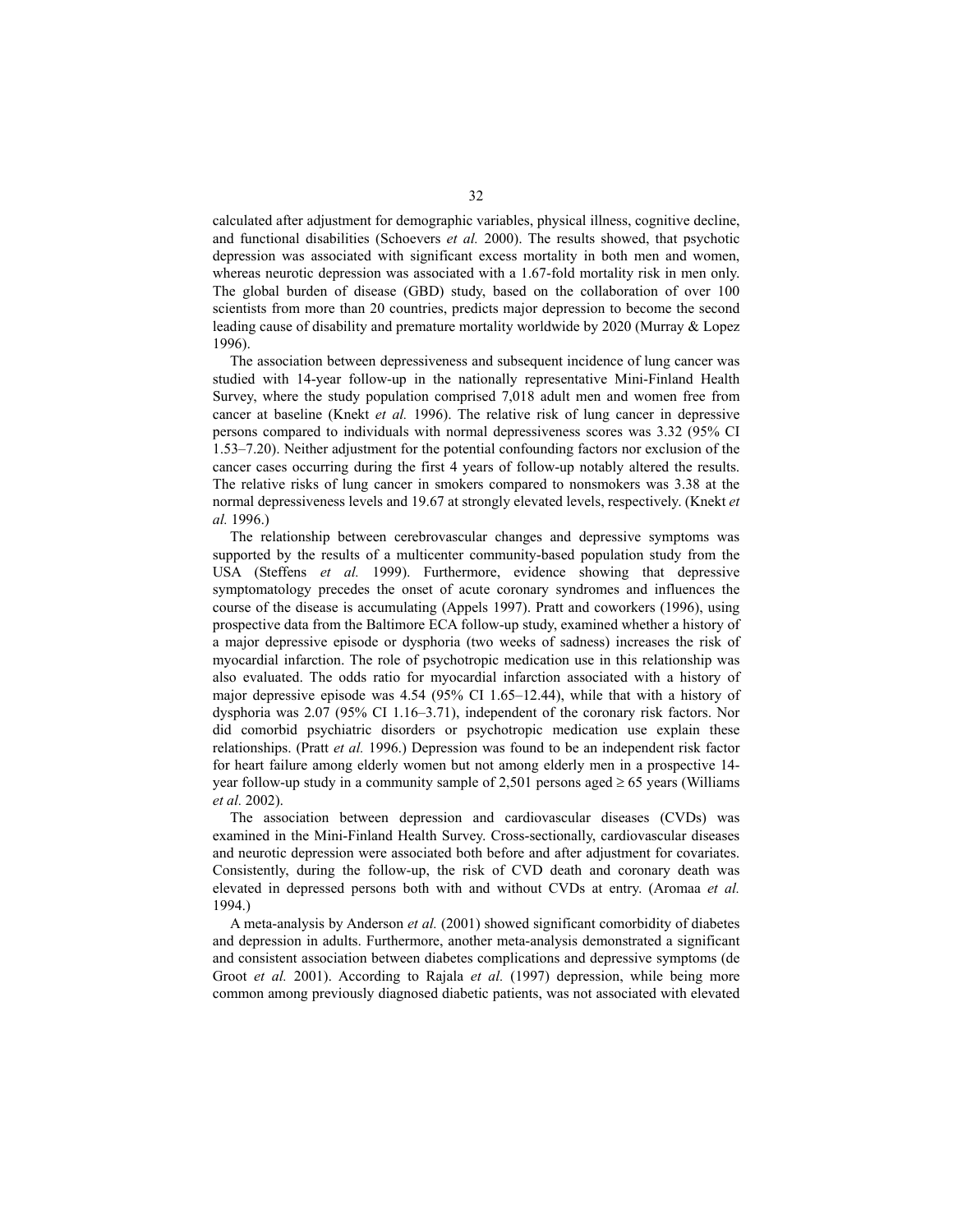glucose levels or a more severe metabolic disease, suggesting a psychosocial instead of a biological association between these disorders.

Numerous clinical observations and several retrospective studies suggest that psychological factors play a role in the onset and exacerbation of autoimmune diseases, as reviewed by Cohen & Herbert 1996. Increased prevalence rates of depression and depressive symptoms have been reported in patients with primary Sjögren's syndrome (Vitali *et al.* 1989, Dohrenbusch *et al.* 1996), rheumatoid arthritis (for a review, see Dickens *et al.* 2002), and Parkinson's disease (Robins 1976, Caap-Ahlgren & Dehlin 2001).

An association between depression and gastrointestinal symptoms (Walker *et al.* 1992) as well as the irritable bowel syndrome (Masand *et al.* 1995, Trikas *et al.* 1999) has been suggested. Antidepressant therapy has been found to be effective in the treatment of functional gastrointestinal disorders (Jackson *et al.* 2000, meta-analysis). In the case of upper respiratory tract infections, there exists convincing evidence of links between stress and negative affect and disease onset and progression. Studies concerning herpes infections generally support a relation between negative emotional states and disease recurrence. (Reviewed by Cohen & Herbert 1996.)

### *2.7.1 Depression and oral health*

The studies on the oral health and dental treatment needs of hospitalized psychiatric patients mainly show that the oral health of these patients is relatively poor, and that there is a major need for dental treatment, depending on the length of institutionalization (Hede 1995b, Angelillo *et al.* 1995, Velasco *et al.* 1997, Velasco & Bullon 1999). Lewis and coworkers (2001) studied over 300 psychiatric inpatients in South Wales, of whom 47% had dementia, 23% had schizophrenia, and 19% had depressive illness. Comparison with the general population showed a similar level of decay, but fewer filled teeth and more missing teeth in the study population. No significant differences were found within the population by their age, psychiatric diagnosis, psychotropic medication use, or length of hospitalization. (Lewis *et al.* 2001.) More edentulous persons and denture wearers were found among the non-institutionalized psychiatric patients compared with the general Danish population in a study by Hede & Petersen 1992. Stiefel *et al.* (1990) found a higher incidence of self-reported dry mouth, mucosal, lip, and tongue lesions, and coronal smooth surface caries among noninstitutionalized adults with chronic mental illness compared with control subjects without mental illness. In the above-mentioned studies, however, depressed subjects were a minority, and all study subjects received psychotropic medications, which interferes with the interpretation of the results.

Several human and animal studies suggest an association between stress and periodontal disease (Green *et al.* 1986, Axtelius *et al.* 1998, Genco *et al.* 1999, Breivik *et al.* 2000, Hildebrand *et al.* 2000, Fedi 1958, Gupta *et al.* 1960, Cohen *et al.* 1969), but there exist relatively few studies on the relationship between depression and periodontal conditions. However, the concepts of stress and depression are biologically related, and there is substantial evidence that alterations of the stress hormone system play a major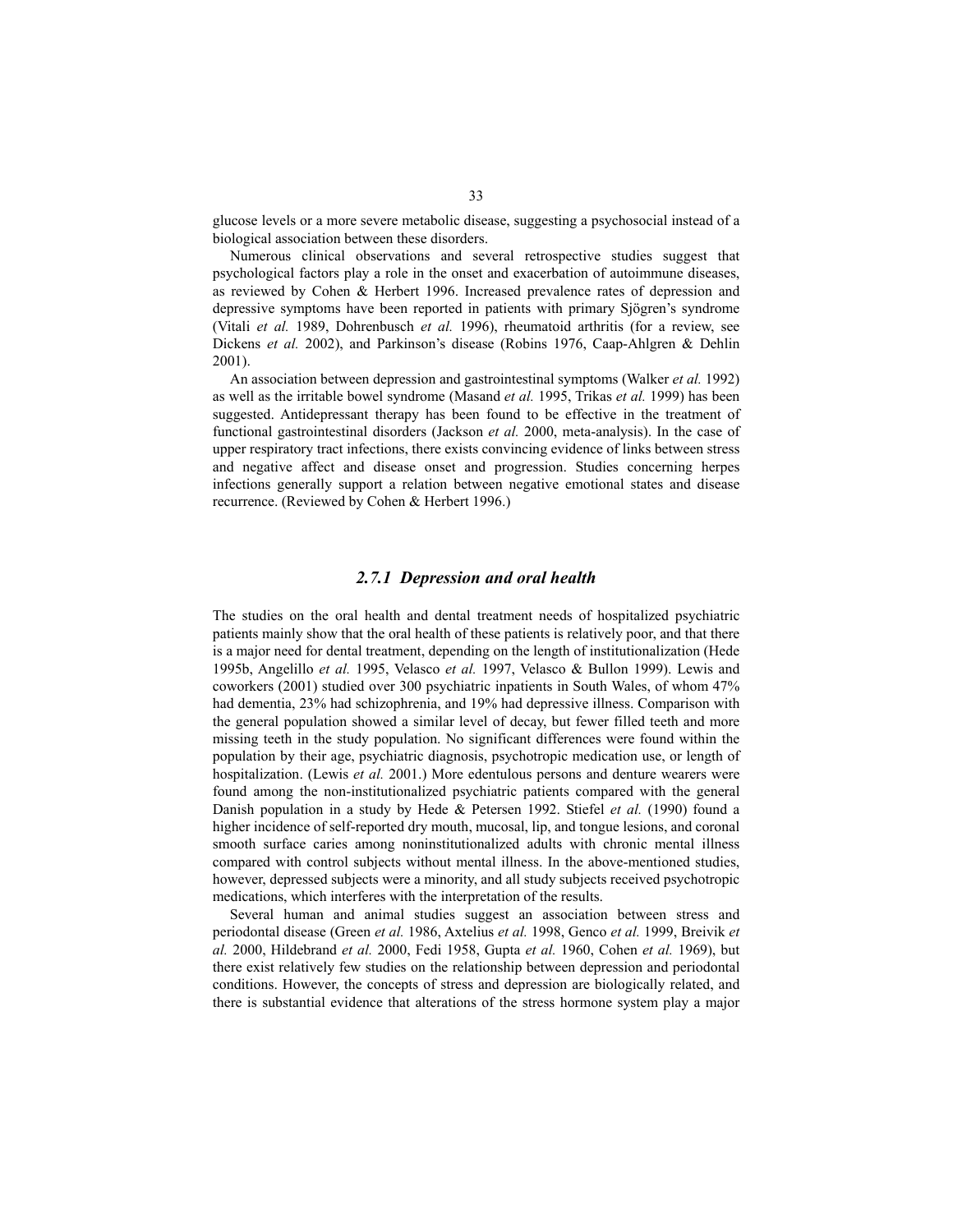causal role in the development of depression (reviewed by Holsboer 2001). In a large population study of 1,426 subjects aged 25 to 74 years, Genco and coworkers (1999) evaluated the associations of stress, distress, and coping behaviors with periodontal disease. The results of multivariate analysis showed that depression measured with BSI was associated with a higher level of clinical attachment loss after adjustment for the known risk factors for periodontal disease  $(OR = 1.5, 95\% \text{ CI } 1.02-2.22)$ . Likewise, a statistically significant association was found between financial strain and clinical attachment loss as well as bone loss. Stratification of the subjects according to their coping behavior showed that the risk for clinical attachment loss among the subjects with financial strain was modifiable by coping style in such a way that highly emotion-focused coping (poor coping), which is suggested to correlate with depression (Whatley *et al.* 1998), increased the risk, while problem-focused coping (good coping) decreased it. (Genco *et al.* 1999.) In a cross-sectional study of an adult Swedish population aged 50 to 80 years, individuals with external locus of control, which is characterized by poorly developed strategies to cope with stressful life events, had significantly more severe periodontal disease than those with an internal and well-developed coping style (age adjusted OR = 1.13, 95% CI 1.05–1.22,  $p < 0.01$ ) (Hugoson *et al.* 2002). Patients with chronic periodontitis  $(n = 89)$  differed significantly from controls with regard to their strategies of coping with stress in the study of Wimmer and coworkers (2002). Moreover, the patients with severe clinical attachment loss ( $\geq$  5mm) used defensive coping strategies to a significantly greater extent than the patients with moderate or mild clinical attachment loss. No direct association was found between psychosocial stress and remaining periodontal support in a study of 681 Lithuanian adults (Aleksejūnienè *et al.* 2002).

Baker and coworkers (1961) investigated the relationships between periodontal disease and personality factors measured with MMPI in a study of 62 psychiatric patients and 40 controls. A significant correlation was found between somatization and periodontal disease, while the depressive personality pattern and periodontal status were not significantly associated. Mobley & Smith (1967) used the MMPI and Russell's Periodontal Index to measure personality variables and periodontal status in a study of 897 black high school students aged 13 to 19 years old. Those with the greatest degree of periodontal disease had significantly higher mean scores on the schizophrenia scale of the MMPI than those with the lowest degree of periodontal disease. Other personality traits found to be slightly related to periodontal status were depression, hypomania, psychasthenia and social introversion. (Smith 1967.)

Brown and coworkers (1994) investigated the incidence of attachment loss of 3 mm or more and associated factors in an 18-month follow-up study of over 1,000 communitydwelling older adults in North Carolina. The etiologic model for whites indicated that people who felt themselves depressed were at a higher risk for periodontal disease progression (OR = 2.6, 95% CI 1.25–5.56). Monteiro da Silva and coworkers (1996) investigated the associations between psychosocial factors and periodontal disease by comparing 50 patients with rapidly progressing periodontitis (RPP), 50 patients with routine chronic adult periodontitis (RCAP), and 50 patients without significant periodontal destruction. Depression, measured on a HAD scale, was significantly increased in the group of RPP patients compared to the RCAP and control groups.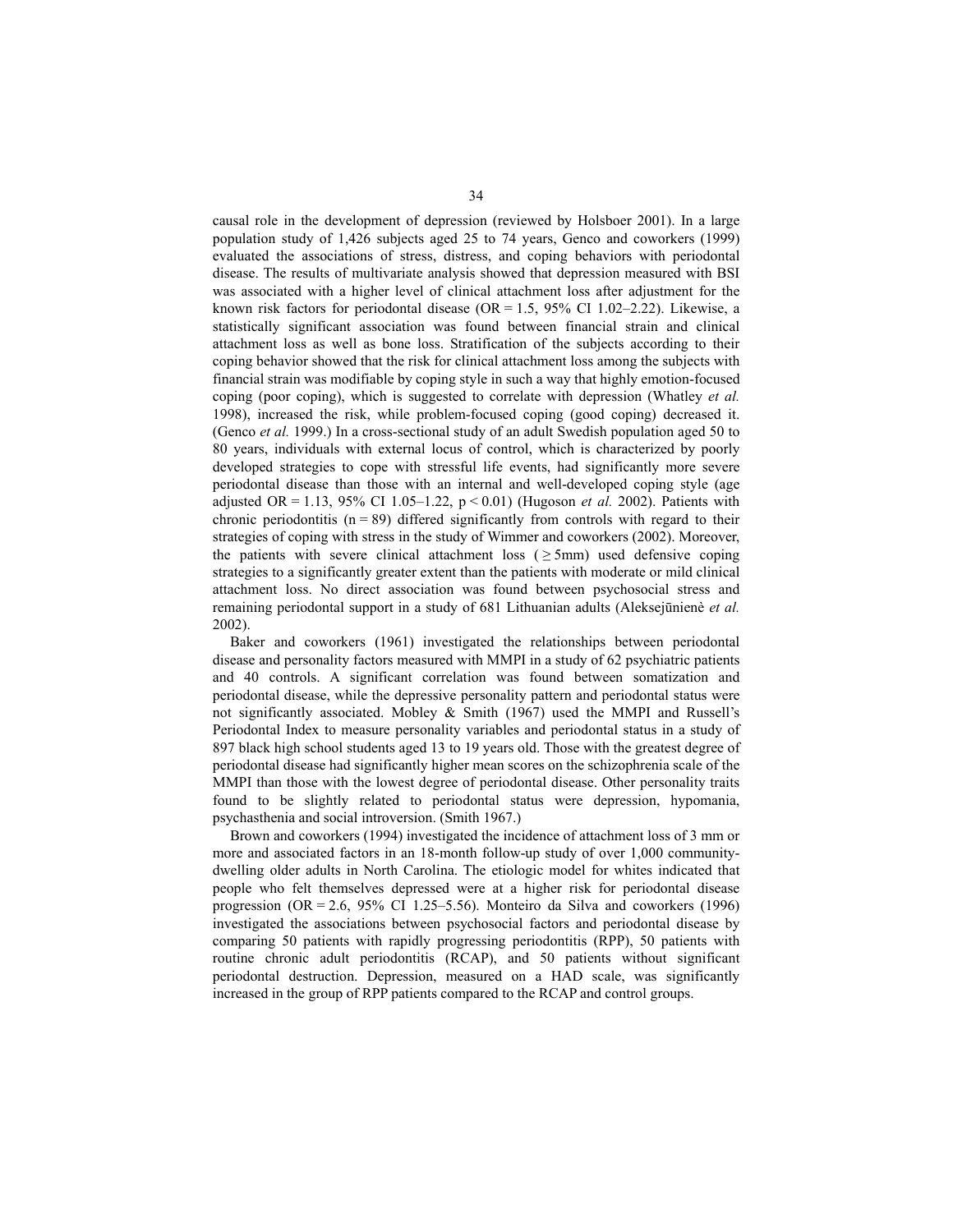The results of a case-control study of psychosocial factors and adult periodontitis in 71 cases and 77 controls showed the IgG antibody level to *Bacteroides forsythus* to be associated with periodontal disease among individuals scoring high on depression (OR = 6.75, 95% CI 1.25–36.5) (Moss *et al.* 1996). Likewise, this group with elevated levels of antibody and high depression scores at baseline were more likely to experience extensive disease activity during the 1-year follow-up period.

Depression, determined by the presence of any diagnostic code indicative of depression on the patient record, was significantly associated with poor periodontal treatment outcome (adjusted  $OR = 2.16$ , 95% CI 1.12–4.16) in a study based on data of 697 adult health maintenance organization patients having a periodontal examination at baseline and one year after treatment (Elter *et al.* 2002).

A positive association was found between gingival bleeding and HAD scores by Borkowska and coworkers (1998). Existing evidence strongly supports the view that emotional stress is one of the predisposing factors of acute necrotizing ulcerative gingivitis (ANUG) (Monteiro da Silva *et al.* 1995), and higher scores on the MMPI depression scale among ANUG patients compared to controls have also been found (Cohen-Cole *et al.* 1983).

It has been suggested that patients with oral lichenoid reactions have a tendency to be depressed (Bergdahl *et al.* 1995). A psychometric evaluation of 100 patients with oral lichen planus (OLP) and 50 control subjects showed that the OLP patients exhibited greater anxiety and depression than the controls. Furthermore, patients with erosive lichen planus had higher depression scores than patients with non-erosive lichen planus (Rojo-Moreno *et al.* 1998). However, the study of McCartan (1995) revealed no association between OLP and depression measured on a HAD scale.

Reduced saliva secretion as a consequence of antidepressant medication has been widely reported (Bahn *et al.* 1972, Hunter & Wilson 1995, Sreebny & Schwartz 1997), dry mouth being a common adverse effect of tricyclic antidepressants as well as selective serotonin reuptake inhibitors (SSRIs) (Trindade *et al.* 1998). Accordingly, increased caries activity has been found in depressed patients receiving antidepressants (Bassuk  $\&$ Schoonover 1978, Rundegren *et al.* 1985, von Knorring & Wahlin 1986, Thomson *et al.* 1995, Peeters *et al.* 1998). The question of whether there is an association between dental caries and depression itself, however, cannot be answered on the basis of these studies. Severe stress, on the other hand, has been suggested to predispose to the development of acute dental caries (Sutton 1965, Borysenko *et al.* 1980, Honkala *et al.* 1992).

Apart from antidepressants, depression itself is related to increased anticholinergic activity (Friedlander & Norman 2002). There are, in fact, several studies concerning depression and decreased salivary flow. Strongin & Hinsie (1938) compared parotid gland flow rates in 6 manic-depressive patients with flow rates in normal control subjects. In the manic group the flow rates fell within the normal range, whereas the flow rates in the depressed subjects were below the lowest rate of the normal group.

The technique of collecting whole-mouth saliva on dry preweighed cotton rolls was used by Peck (1959), who found consistent and good correlations between clinical depression and lowered rates of salivary secretion. Both resting and stimulated salivary secretions of the depressed subjects were lower than the normal secretion levels in a study of 30 depressed females (Davies & Gurland 1961). In a longitudinal study of 18 depressive patients, the salivary secretion rates remained low while the MMPI measures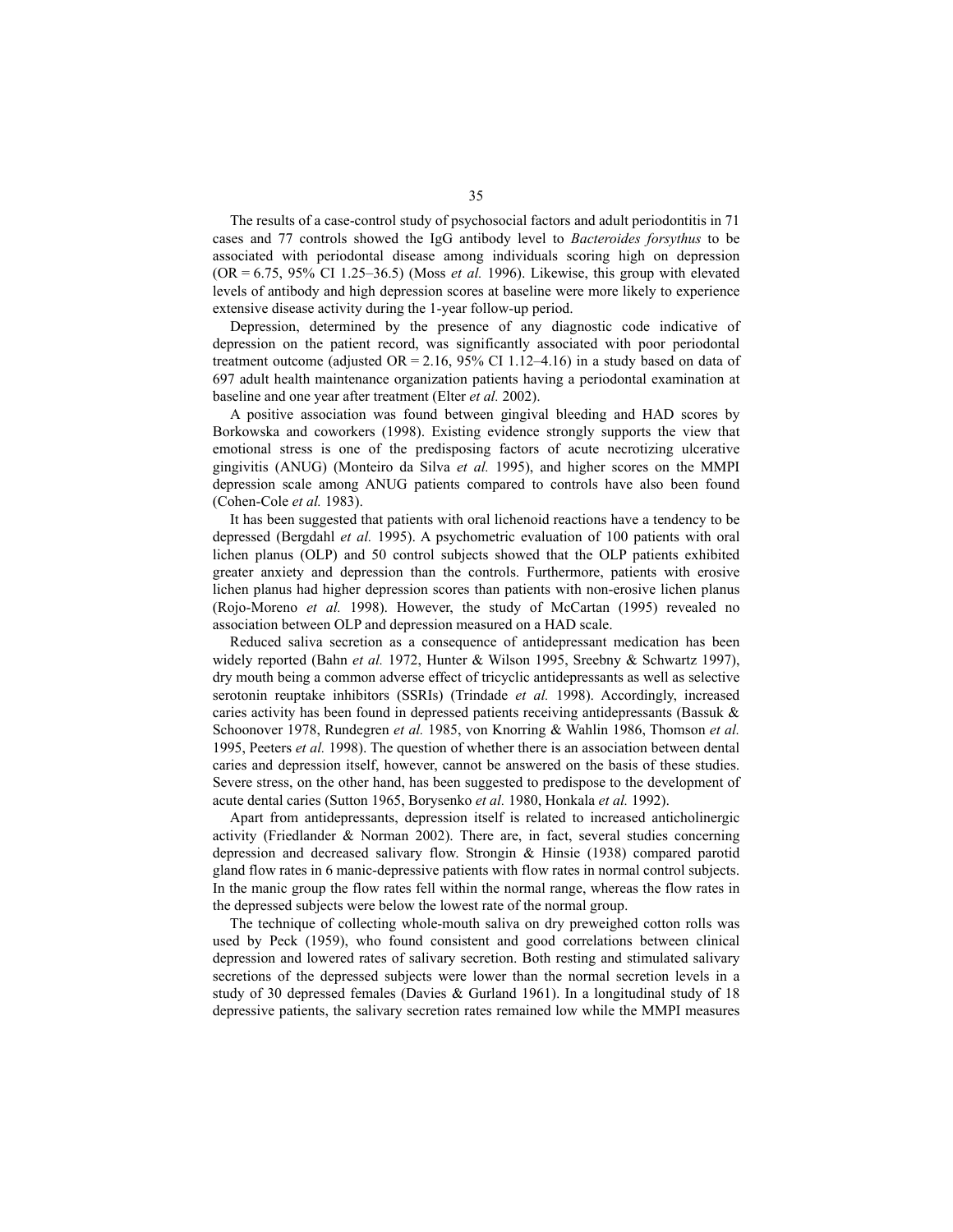of anxiety and depression declined upon clinical recovery (Gottlieb & Paulson 1961). The authors suggested that a low salivary flow rate is characteristic of persons prone to depression.

In a study of 22 depressive female patients, Davies & Palmai (1964) found significant differences in salivary secretion rates related to the degree of depression. Furthermore, the secretion rates normalized upon recovery. A clear reduction in salivary flow and reversal of the normal diurnal rhythm in 20 female inpatients with early morning wakening and a diurnal variation in mood was demonstrated by Palmai & Blackwell (1965). Palmai *et al.* (1967) also measured salivary flow in 20 female inpatients with depression without early morning wakening or marked diurnal fluctuation in mood. Before treatment, the depressed subjects' mean 24-hour salivary flow rate was significantly below that of the controls. Their diurnal rhythm was normal, however. During the treatment, the patients treated with electroconvulsive therapy (ECT) showed a steady return to normal salivary flow, while the patients treated with imipramine showed a less complete restoration of normal salivary flow. (Palmai *et al.* 1967.) Lowered salivary flow in depressed patients has also been reported by Busfield  $&$  Wechsler (1961). The results of Toone & Lader (1979), on the contrary, did not support these earlier findings.

An association between the subjective complaint of oral dryness and depression has been suggested in a few studies (Cohen *et al.* 1990, Bergdahl *et al.* 1997, Bergdahl & Bergdahl 2000), but no association was found between subjectively felt dry mouth and depressive symptoms measured with BDI by Mathew *et al.* (1979).

Kressin and coworkers (2002) examined the association between depressive symptoms and oral quality of life among community-dwelling individuals aged 65 years or older in Los Angeles ( $n = 1,653$ ) and metropolitan Boston ( $n = 212$ ). Oral quality of life, *i.e.* the extent to which oral conditions affect one's functioning and well-being, was measured with the Geriatric Oral Health Assessment Instrument (GOHAI) (Atchison & Dolan 1990) and the Oral Health-related Quality of Life measure (OHQOL) (Kressin *et al.* 1996, Kressin 1997). Depressive symptoms were determined with the CES-D scale. Subjects with more depressive symptoms were shown to report worse oral quality of life even after controlling for self-reported oral health, age, education, income, and marital status. This result was found in men and women and with both measures of oral quality of life. The use of antidepressant medications was not included in the analyses, however. (Kressin *et al.* 2002.)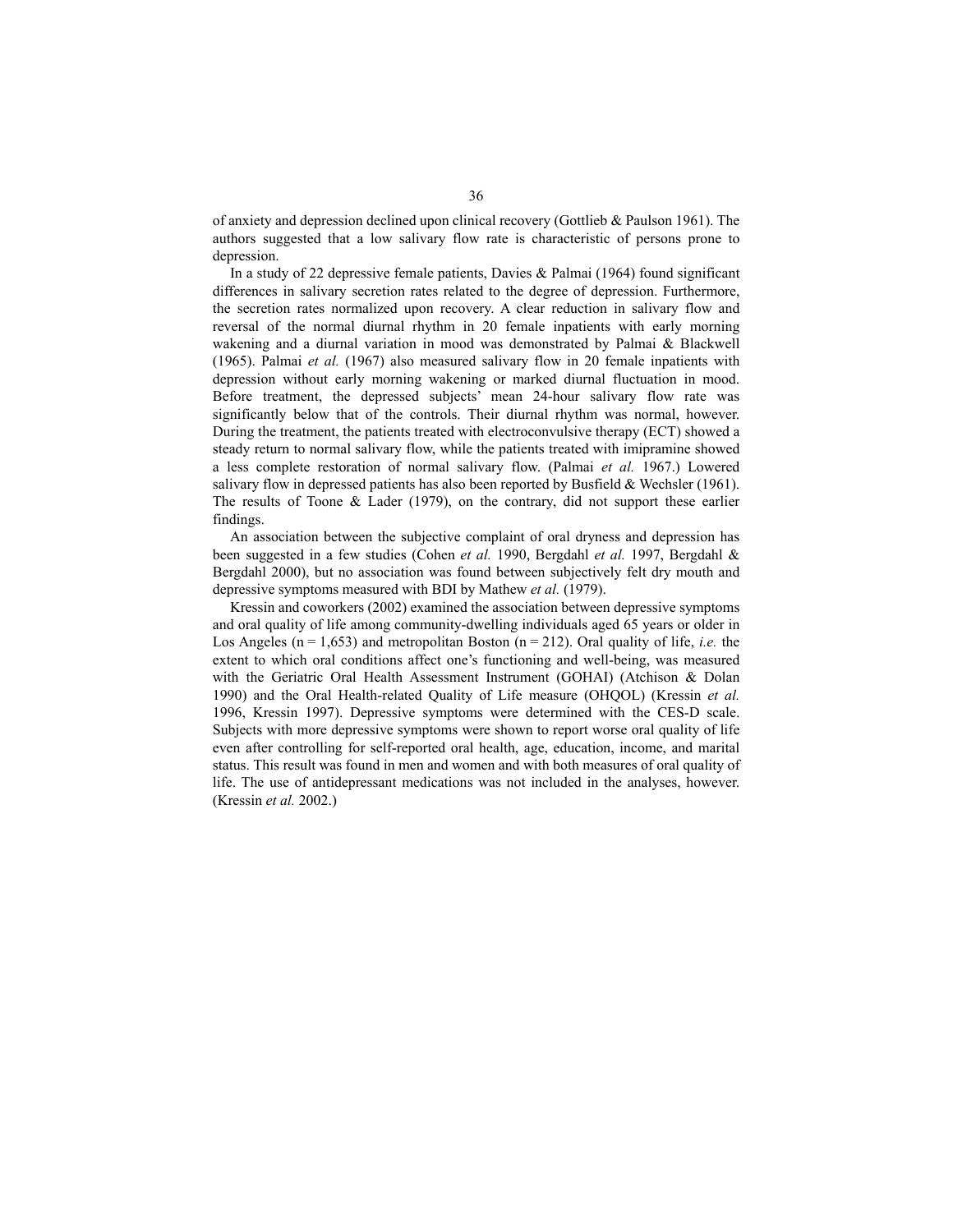# **3 Aims of the study**

### **3.1 Working hypotheses**

Based on the complex biological, psychological, and social disturbances involved in depression and the associations between depression and unfavorable health behavior and regarding the comorbidity of depression and a wide variety of somatic illnesses, it was hypothesized that high rates of depressive symptoms might be associated with impaired oral health and poor oral health behavior. Furthermore, depressive symptoms were thought to have associations with saliva-related factors and symptoms and signs of temporomandibular disorders.

### **3.2 Aims**

The specific aims of the study were to investigate

- 1. the relationship of depressive symptoms with edentulousness, number of teeth, dental caries, and periodontal disease,
- 2. whether depressive symptoms are associated with various aspects of oral health behavior,
- 3. the relationship between depressive symptoms and symptoms and signs of TMD,
- 4. whether depressive symptoms are associated with salivary flow rate, the sensation of dry mouth, and salivary microbial growth.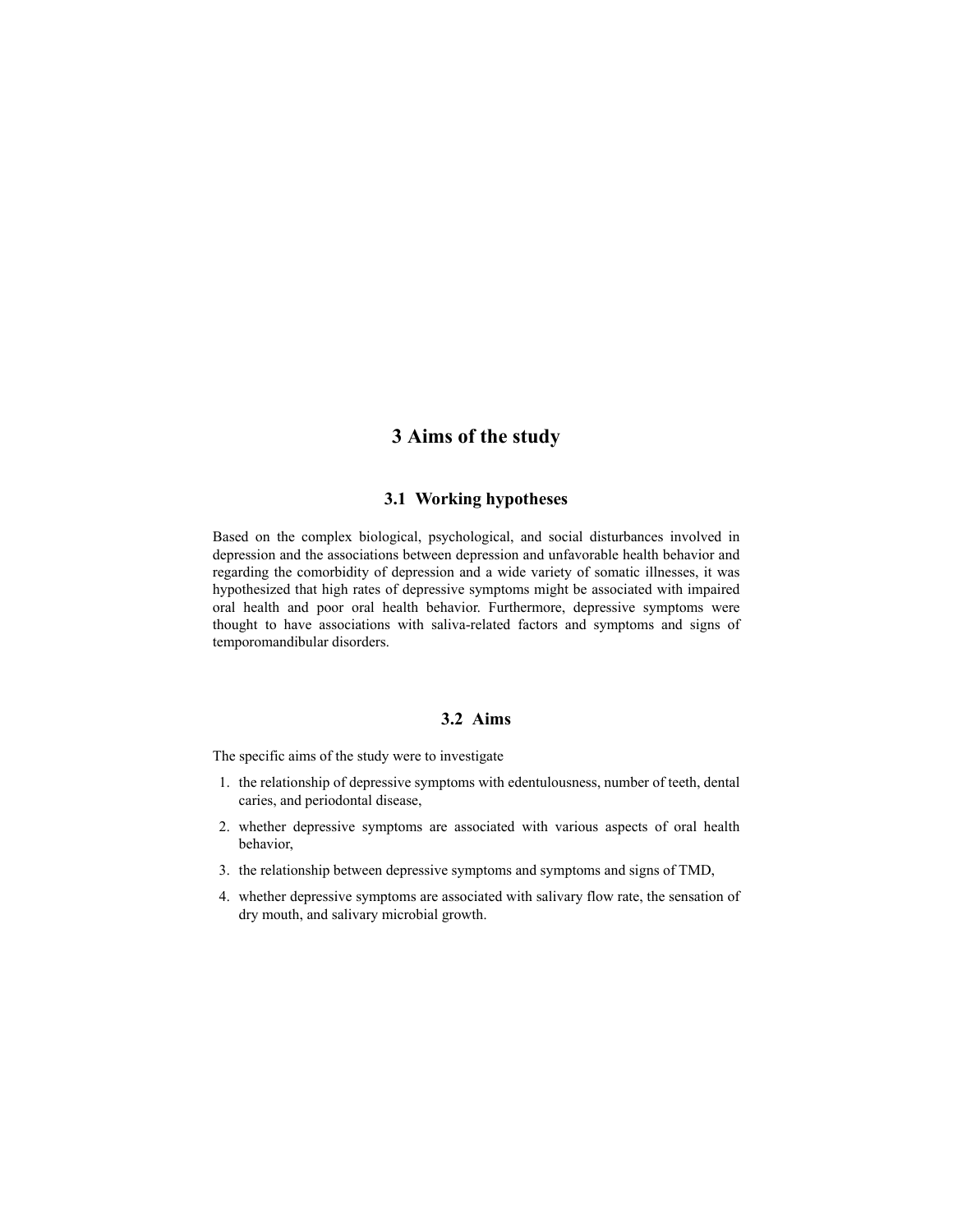## **4 Subjects and methods**

### **4.1 Study population and study design**

The population comprised all of the 1012 inhabitants born in 1935 and living on October 1, 1990 in Oulu, a city of 100,000 inhabitants in northern Finland. There were 458 (45%) men and 554 (55%) women in the original study population, of whom 780 persons (77%) (345 men and 435 women) participated. Two men and two women died before the examination could be performed. A separate postal questionnaire was sent to those who failed to participate in the examination, and 121 (53%) returned it. Of the nonparticipants, 51% were women compared to 56% of the subjects examined. 39% of the non-participants were edentulous and 56% were workers compared to 32% and 47% of the subjects examined, respectively.

This study was part of a more extensive epidemiological research project on the 55 year-old population of the city of Oulu, including examinations of general and oral health. The clinical examinations and interviews took place at the Institute of Dentistry, University of Oulu, between October 15, 1990 and October 1, 1991.The data collection was performed by two dentists (Sirpa Anttila née Vimpari, and Tero Sakki), one dental nurse (Pirkko Koski), two physicians (Ulla Rajala and Aira Uusimäki), and one nurse (Marja-Riitta Honkanen).

### **4.2 Methods**

### *4.2.1 Measurement of depressive symptoms*

Depressive symptoms were determined using the Zung Self-Rating Depression Scale (ZSDS), which was filled in at the meeting with the nurse. The ZSDS includes 20 items, each with four specified alternative answers (Zung 1965). The items measure common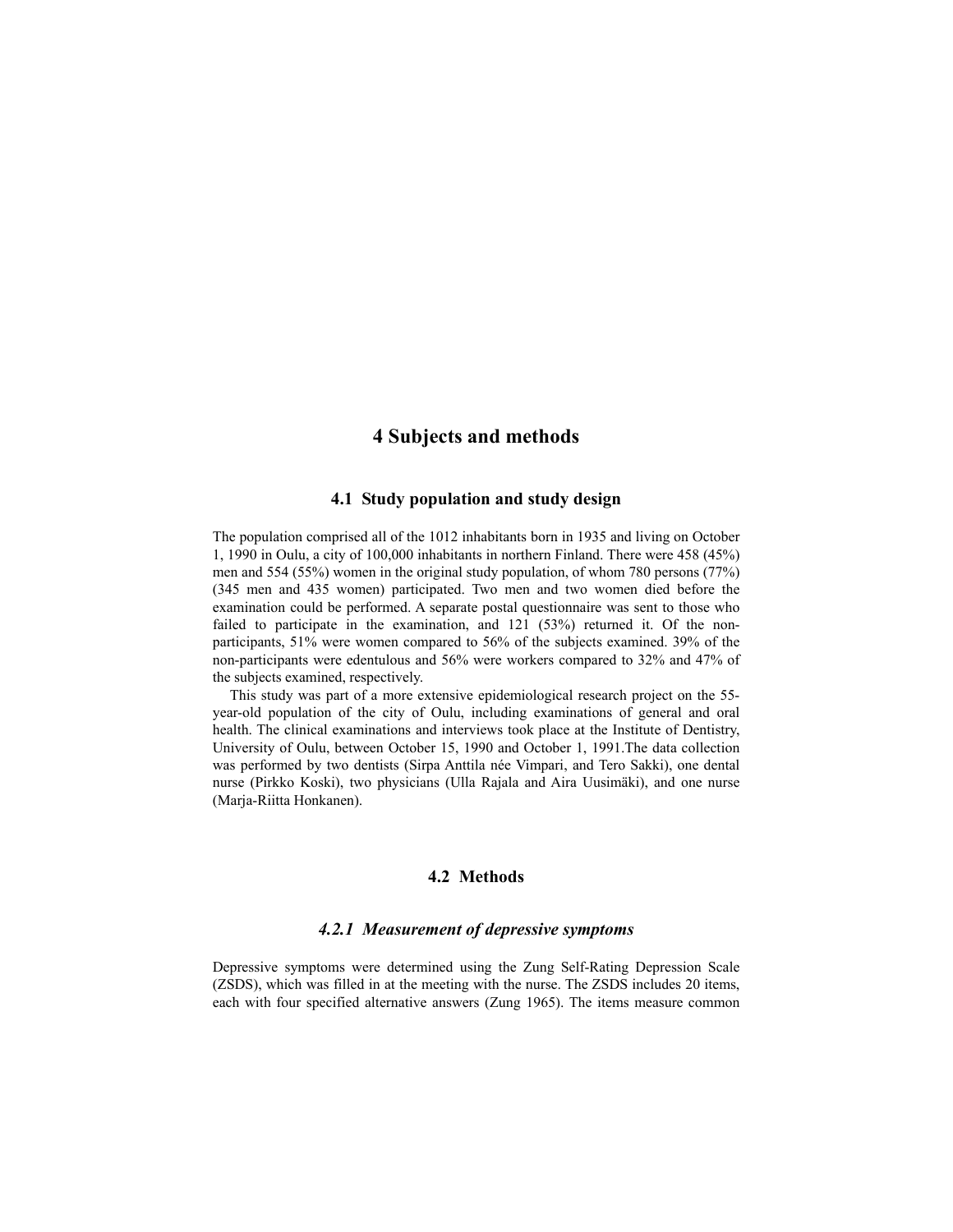psychic and somatic symptoms, including the criteria generally used in diagnosing depression. The points were calculated as total raw sum points on a scale from 20 to 80, using the method described by Zung (Zung 1965). The cutoff points of 43/44 and 39/40 were used in the substudies, and the participants who scored 44 raw sum points or more (Paper I) or 40 raw sum points or more (Papers II, III and IV) were regarded as having high rates of depressive symptoms.

### *4.2.2 Postal questionnaire and interview*

The postal questionnaires were sent to the participants two weeks before the clinical examinations, where they were checked. The background data gathered with the postal questionnaires and the classification of responding variables into categories are presented in Table 1. The questions were based on Finnish national surveys (Pohjolainen 1987, Niemensivu *et al.* 1988, Vehkalahti *et al.* 1991, Hartikainen 1994). Occupational status was classified according to the Central Statistical Office of Finland (1981). The data on alcohol consumption (none, 1–6 drinks *per* two weeks, more than 6 drinks *per* two weeks) and smoking habits (nonsmoker, ex-smoker, occasional smoker, regular smoker) were gathered through an interview. In the case of smoking, the classification into categories was made on the basis of the studied issue, and it is therefore different in the Papers II, III and IV, in which the first three, the first two, and the last three catogories were pooled together in the analyses, respectively.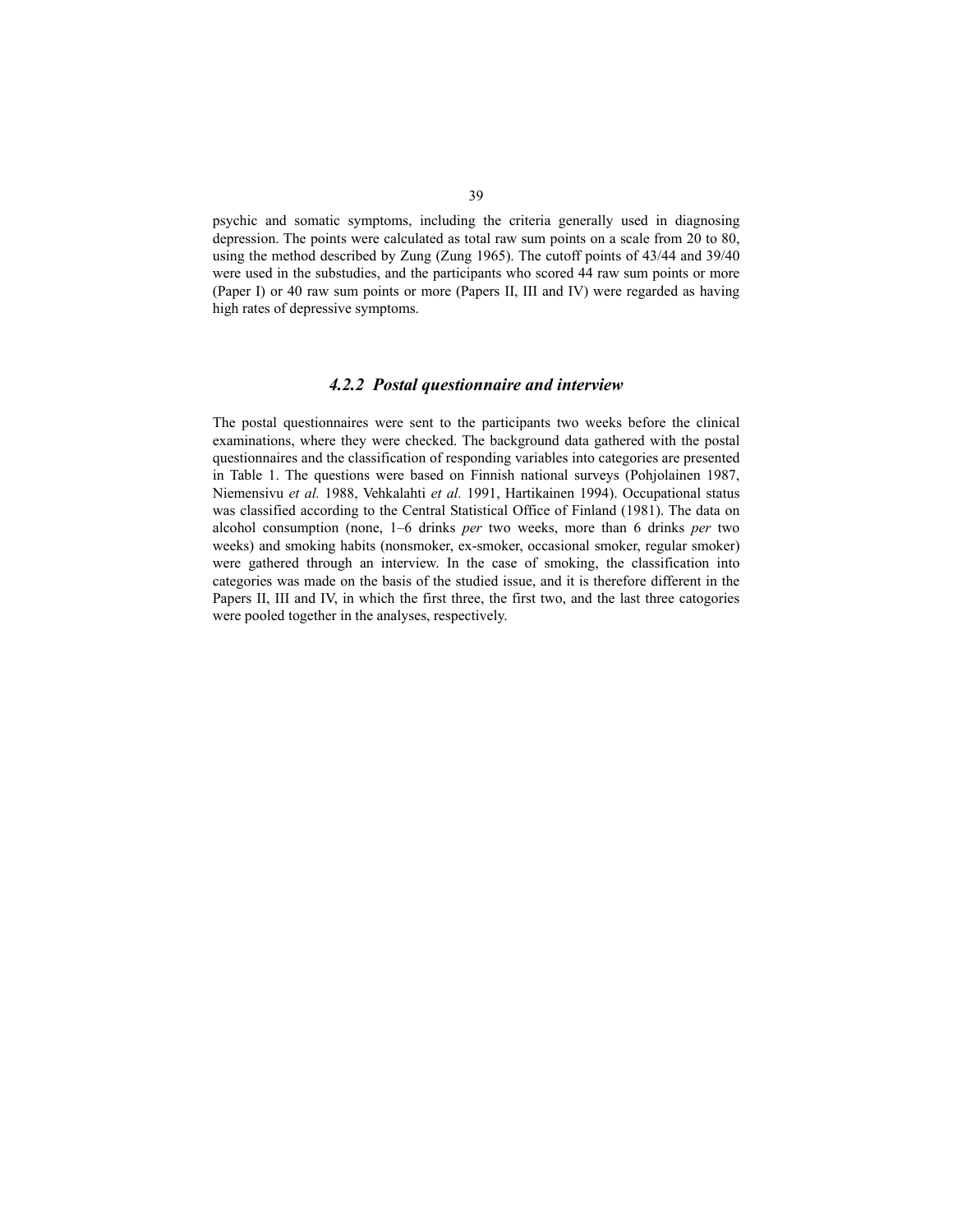*Table 1. The study variables based on the postal questionnaire and their classification into categories.* 

|     | Variable: categories (grouping of categories expressed with vs.)                                            |
|-----|-------------------------------------------------------------------------------------------------------------|
| 1.  | Gender: male vs. female                                                                                     |
| 2.  | Marital status: married/cohabiting vs. unmarried/divorced/widowed                                           |
| 3.  | Occupational status: upper white collar worker/lower white collar worker vs. blue collar worker             |
| 4.  | Vocational education: none/vocational or other courses vs. vocational school/college/university             |
| 5.  | Family net income per month: $< 6,000$ FIM/6,000-9,000 FIM/ $> 9,000$ FIM                                   |
| 6.  | Frequency of dental visits: at least once in 2 years vs. rarely/never                                       |
| 7.  | Time elapsed since the last dental visit: $\leq$ 3 years vs. 3 years or more                                |
| 8.  | Tooth brushing frequency: twice a day vs. once a day/rarely                                                 |
| 9.  | Regular use of tooth picks, dental floss, interdental brush, or solo brush: yes vs. no                      |
| 10. | Attitude towards the preservation of one's natural teeth: very important vs. fairly important/unimportant   |
| 11. | Use of sugar in coffee or tea: no vs. yes                                                                   |
| 12. | Consumption of sweets, snacks, or soft drinks: never/occasionally vs. once or twice a week/daily            |
| 13. | Consumption of vegetables, fruit, and root crops: daily vs. once or twice a week/rarely                     |
| 14. | Self-perceived health: very good/fairly good vs. moderate/fairly poor/very poor                             |
| 15. | Self-perceived physical condition: very good/fairly good vs. moderate/fairly poor/very poor                 |
| 16. | Life satisfaction: very satisfied/satisfied vs. moderately satisfied/dissatisfied/most dissatisfied         |
| 17. | Work satisfaction: very satisfied/satisfied/moderately satisfied vs. dissatisfied/most dissatisfied (Paper  |
|     | I); very satisfied/satisfied vs. moderately satisfied/dissatisfied/most dissatisfied (Paper IV)             |
| 18. | Level of work-related physical stress: very high/high vs. fairly low/low/very low                           |
| 19. | Level of work-related mental stress: very high/high vs. fairly low/low/very low                             |
| 20. | Physical activity: the persons who walked or biked for less than 15 minutes on their way to work and        |
|     | whose frequency of exercise periods exceeding 30 minutes during leisure time was once a week or less        |
|     | were classified as having a low physical activity. In the other cases, physical activity was rated as high. |

### *4.2.3 Dental examination*

The presence of subjective symptoms of temporomandibular disorders (TMD) was recorded during an interview at the beginning of the clinical examination using the criteria recommended by Helkimo (1974). The presence and severity of the clinical signs and symptoms of TMD were recorded using Helkimo's Clinical Dysfunction index (Di) (Helkimo 1974), which has four categories: Di0 (clinically symptom-free), Di I (mild dysfunction), Di II (moderate dysfunction), and Di III (severe dysfunction). In the analyses, Di0 and DiI as well as DiII and DiIII were combined to give a dichotomous scale.

The subjective sensation of oral dryness was recorded during an interview at the dental examination. The subjects were asked if they felt their mouth to be dry never or rarely, sometimes, or often. The subjects who answered 'sometimes' or 'often' were placed into the sensation of dry mouth category.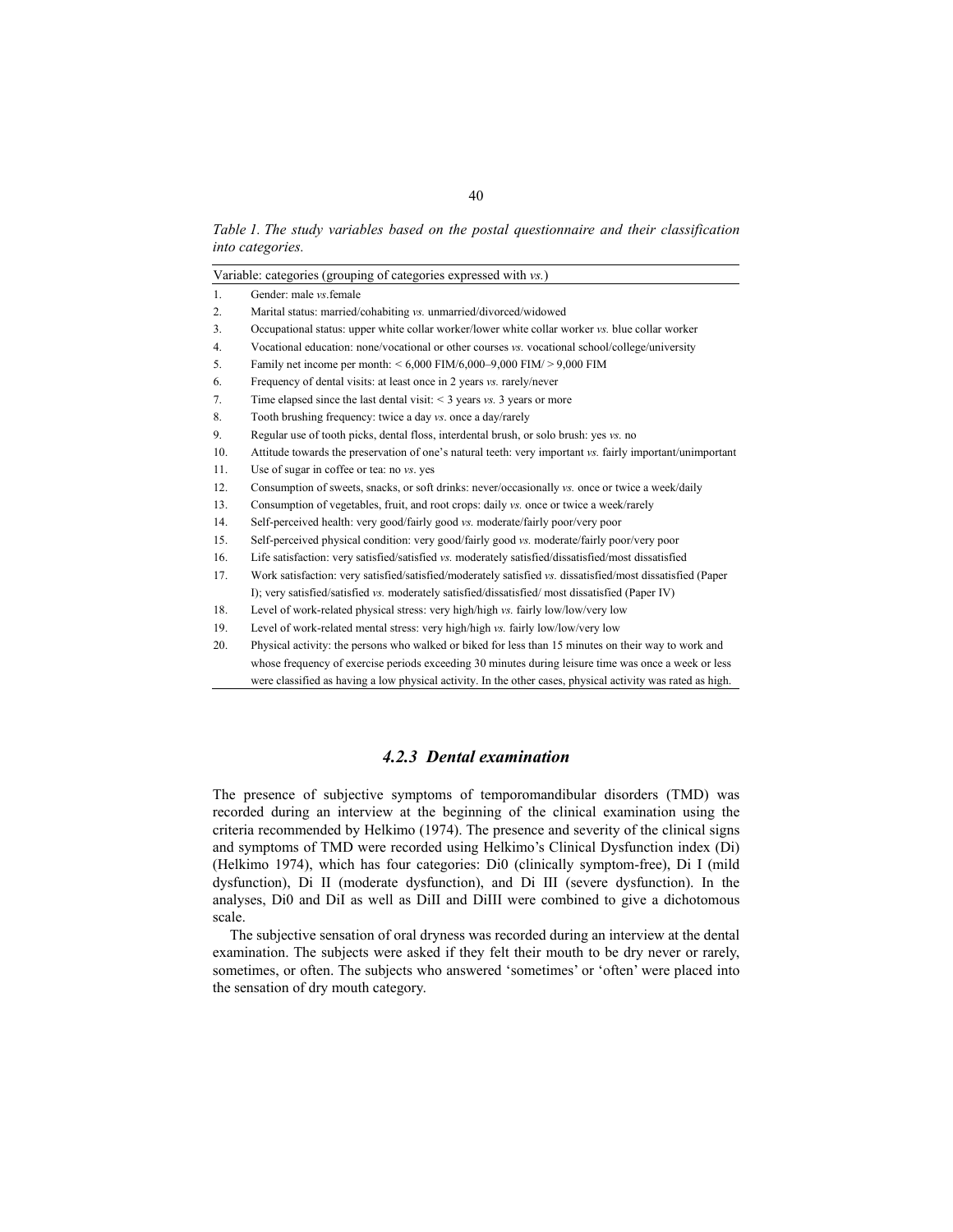The occurrence of dental decay (primary and secondary dentin caries and root caries) was recorded separately for each tooth surface using the diagnostic criteria of the World Health Organization (1987). Panoramic tomography was used to supplement the clinical diagnosis. The presence of periodontal pockets ( $\geq 4$ mm) was recorded with a periodontal probe at four surfaces of each tooth and expressed as a percentage of the risk surfaces.

The level of oral hygiene (poor/moderate/good) was estimated clinically, using plaque accumulation on teeth or dentures as the main criterion in accordance with the principles presented by Silness and Löe (1964) and Ambjørnsen (1982).

The dentists were trained carefully and the measurements were calibrated before the examinations. Inter- and intraexaminer agreement was analyzed with regard to dental caries and periodontal pocketing with duplicate examinations of 19 and 10 subjects, respectively. The interexaminer agreement was 99.1% in the diagnosis of decayed surfaces (*kappa* statistic 0.77) and 92.9% in the diagnosis of probing depth deeper than 3mm (*kappa* statistic 0.72). The intraexaminer agreement in caries diagnosis was 99.5% and the *kappa* statistic 0.80 for S. Anttila (née Vimpari), the corresponding figures for T. Sakki being 99.7% and 0.77. The intraexaminer agreement in the diagnosis of periodontal pocketing was 95.3% and the *kappa* statistic 0.78 for S. Anttila, being 96.7% and 0.80 for T. Sakki. In the case of Helkimo's Clinical Dysfunction Index (Di), the interexaminer variation was measured with 13 subjects, Spearman's correlation coefficient for the examiners being 0.912.

### *4.2.4 Salivary and microbial analyses*

For measurement of unstimulated saliva secretion, the subjects spat the freely secreted saliva into a test tube via a funnel. After the collection of unstimulated saliva, paraffin wax-stimulated salivary flow rate was measured after 1 minute of prestimulation. Collection time was 5 minutes for both measurements, and flow rates were calculated as milliliters per minute. Unstimulated salivary flow rates of  $\leq 0.1$ ml/min and stimulated flow rates of  $\leq 0.7$ ml/min represented low flow rates (Sreebny & Valdini 1988, Fure & Zickert 1990, Navazesh *et al.* 1992, Närhi *et al.* 1993).

Buffering capacity was measured from unstimulated and stimulated saliva immediately after collection with the Dentobuff strip<sup>®</sup> method (Orion Diagnostica, Espoo, Finland) and classified as high (final saliva pH  $\geq$  6.0) or low (final saliva pH of  $\le$  5.5). The pH of saliva was measured with indicator paper immediately after collection and classified as  $\leq 7$  or  $\geq 8$ .

Salivary lactobacilli counts were measured with the Dentocult-LB $^{\circ}$  test (Orion Diagnostica, Espoo, Finland), as described by Larmas (1975). The lactobacilli count was considered high if the number of microorganisms was  $\geq 10^5$  CFU/ml (Parvinen 1984a, Klock *et al.* 1990). Mutans streptococci counts of saliva were measured with the Dentocult-SM<sup>®</sup> strip (Orion Diagnostica), and counts  $\geq 10^6$  CFU/ml were considered as high (Klock *et al.* 1990, Alaluusua *et al.* 1990).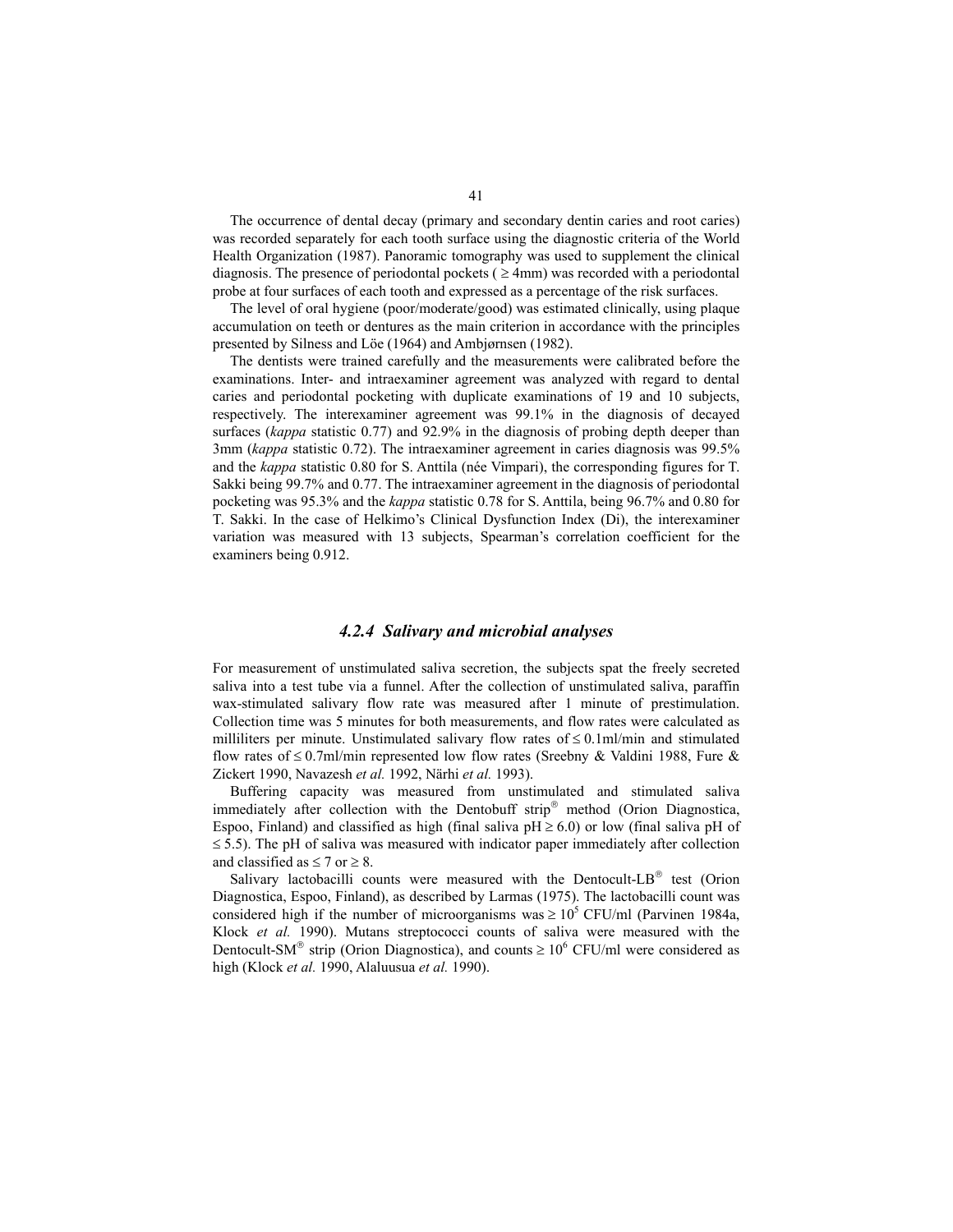The occurrence of yeasts in saliva was measured with the Oricult- $N^{\circledast}$  test (Orion Diagnostica) and the growth of yeasts in the media was categorized as either positive or negative. All the tests were made according to the manufacturer's instructions.

## *4.2.5 Determination of illnesses, use of drugs and measurement of symptoms and life events*

Diagnosed diseases and the use of medication were determined in the interviews performed by physicians. The classification of diseases potentially associated with dry mouth was accordant with the classification used by Mandel (1990). Xerogenic medications included all the drugs which, according to the list published by the Finnish Association of Pharmaceutical Chemists (1992), may have xerogenic side effects and were available in Finland in 1990. Symptoms relating to the neck, cervical spine, or back of the head during the preceding 12 months were recorded by the nurse during an interview, as were the symptoms in the shoulders or upper arms during the past 12 months. These symptoms were recorded on a structured questionnaire developed by Kuorinka *et al.* (1987). The alternative answers were: no, occasionally, often, or almost continuously. In the analyses, the categories "no" and "occasionally" were pooled together, as were the categories "often" and "almost continuously".

The extent of symptoms was measured by the nurse with a questionnaire modified from the symptom scale used in the 25-year follow-up survey of the East-West study (Kivelä *et al.* 1986). The questionnaire included 39 somatic, psychosomatic, or psychic symptoms, and the subjects were asked if they had had any of these symptoms during the preceding two weeks. The alternative answers were: no, occasionally, often, almost continuously. A sum index was calculated, and the range of the sum scores was 39–156.

Life events during the preceding 5 years were assessed by the nurse with a structured inquiry consisting of twelve questions modified from the fifteen questions in the life event scale developed by Holmes & Rahe (1967). The range of the sum scores was 0–12.

### *4.2.6 Statistical analyses*

Cross-tabulation was used to analyze the variation in the distributions of the variables, and the statistical testing included the *chi*-square-test, Fisher's exact test, and estimates of the common relative risk (odds ratio and 95% confidence limits). When analyzing the associations between depressive symptoms and the continuous variables (dental caries, fillings, periodontal pockets, number of teeth), the non-parametric Wilcoxon two-sample test was used. When the Zung scale was used as a continuous variable, the correlations were calculated with Spearman's rank correlation coefficient. When the occurrence of depressive symptoms and smoking status were cross-tabulated with dental status (Paper IV), statistical testing of the difference of proportions was used (Robert 1998).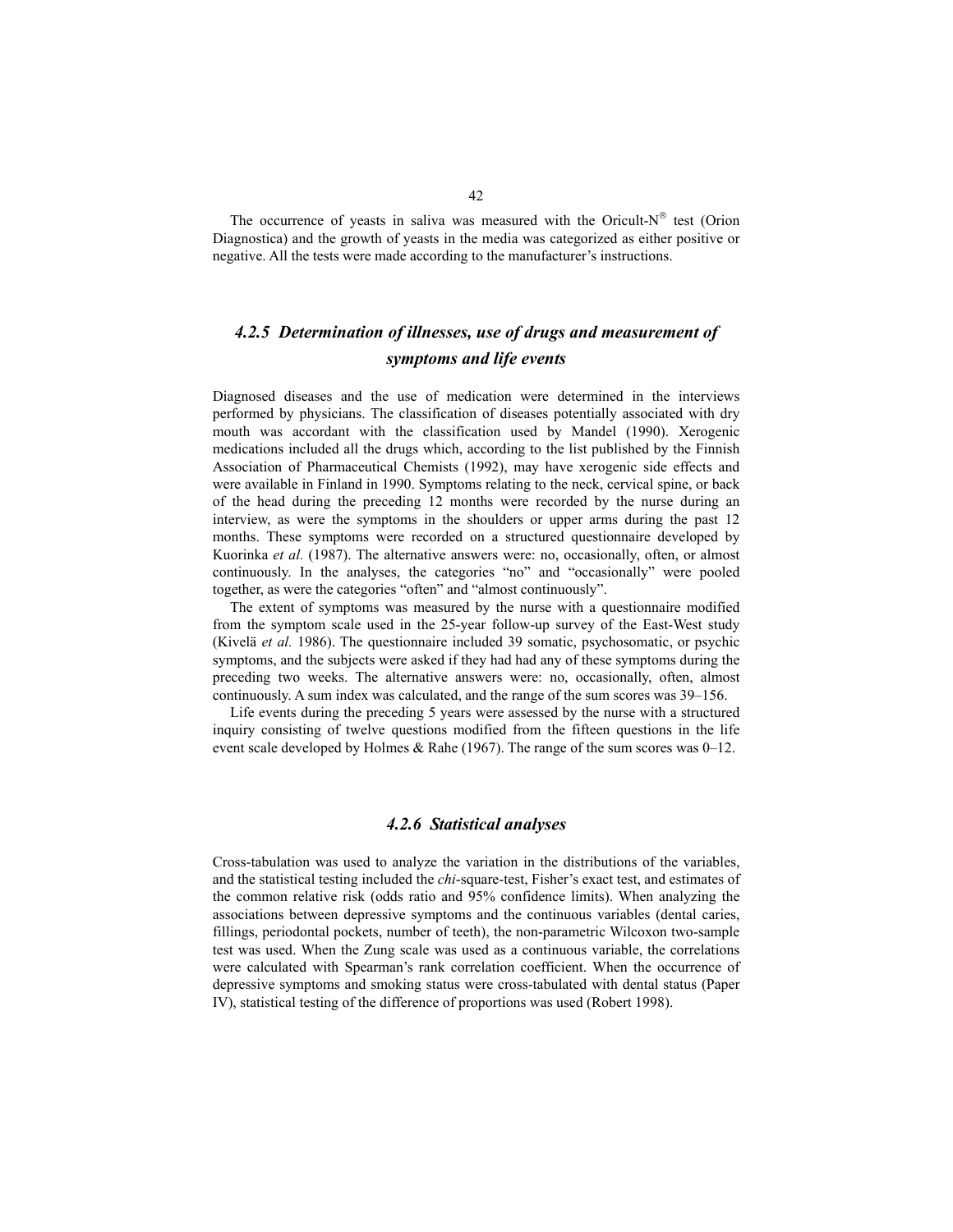The variables associated with the occurrence of subjective and moderate or severe clinical symptoms of TMD were analyzed using stepwise logistic regression analysis with forward and backward selection of factors, in which the significance of the added variables was tested at each stage, omitting the non-significant ones (Paper I). When analyzing the determinants of the subjective sensation of dry mouth (Paper II), salivary microbes (Paper III and previously unpublished results in chapter 5.5), and depressive symptoms (Paper IV), a logistic regression analysis fitted in a forward manner by adding one variable or variable group in turn was used. The improvement of the goodness of fit of the model was measured by a change of the log likelihood and by the difference of deviance at each step when a new term was included in the model. The PLR program of the BMDP statistical software was used in fitting the logistic models.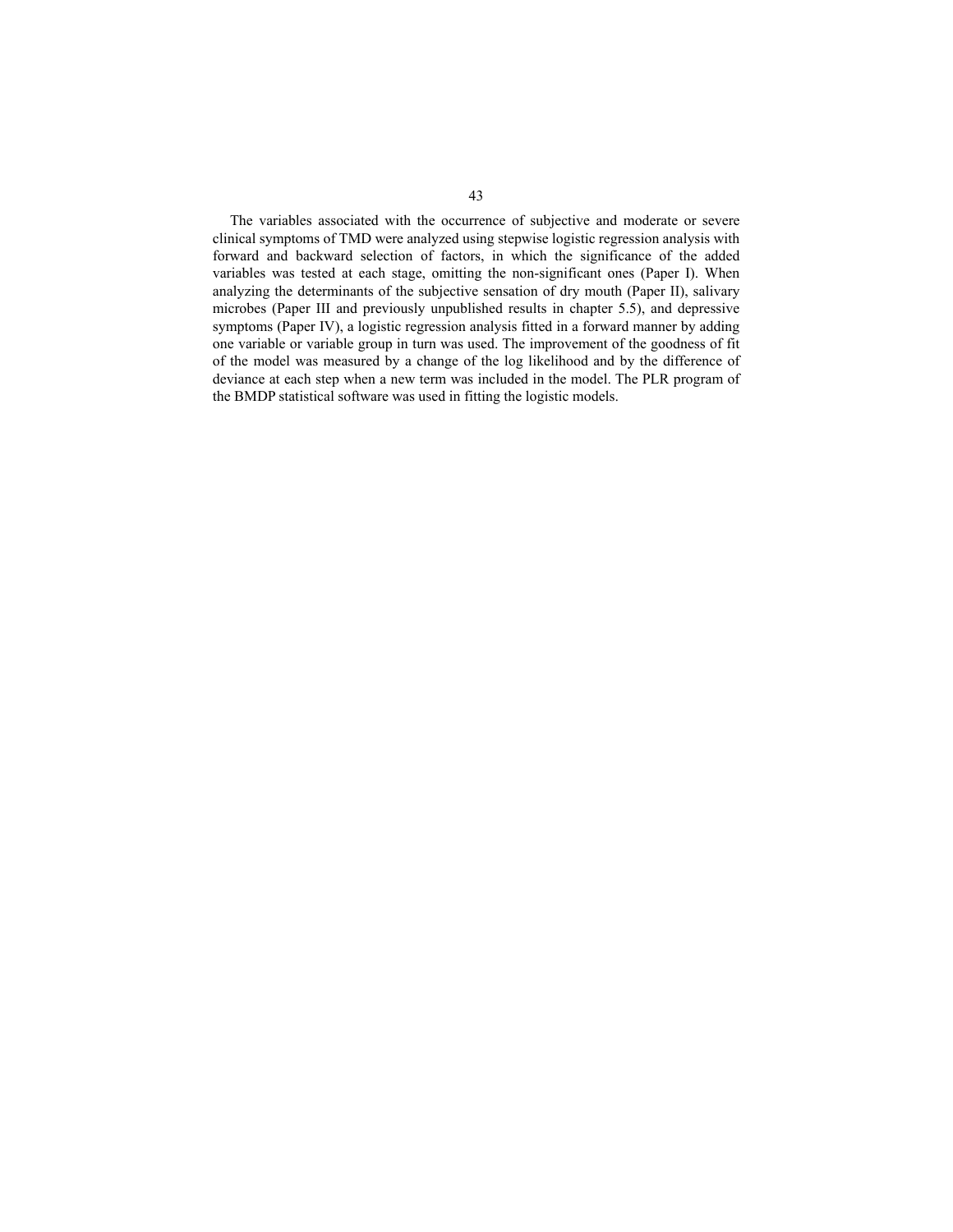## **5 Results**

## **5.1 Distribution of the sum scores of the Zung Self-Rating Depression Scale (ZSDS)**

The median of the ZSDS sum score was 35 for women and 33 for men, and the 25% and 75% quartiles were 30 and 40 for women and 28 and 39 for men, respectively. The mean was 35.5 for women and 33.8 for men.

Of women,  $26.1\%$  (n = 112) scored 40 raw sum points or more and 15.6% (n = 67) 44 raw sum points or more on the ZSDS. The respective figures for men were 20.7%  $(n = 70)$  and 8.0%  $(n = 27)$ . The difference between the sexes was statistically significant when the cutoff point of 43/44 was used (p = 0.001, OR *=* 2.1 and 95% CI 1.3–3.4).

#### **5.2 Depressive symptoms in relation to socio-economic status**

The prevalences of high rates of depressive symptoms in relation to marital status, vocational education, occupational status, and family income are presented in Table 2.

Depressive symptoms were significantly associated with marital status, vocational education, and family income among women. Among men, there were no statistically significant associations between depressive symptoms and the above socio-economic variables, but men with low family income tended to have high rates of depressive symptoms more often than men with higher family income ( $p = 0.065$ ).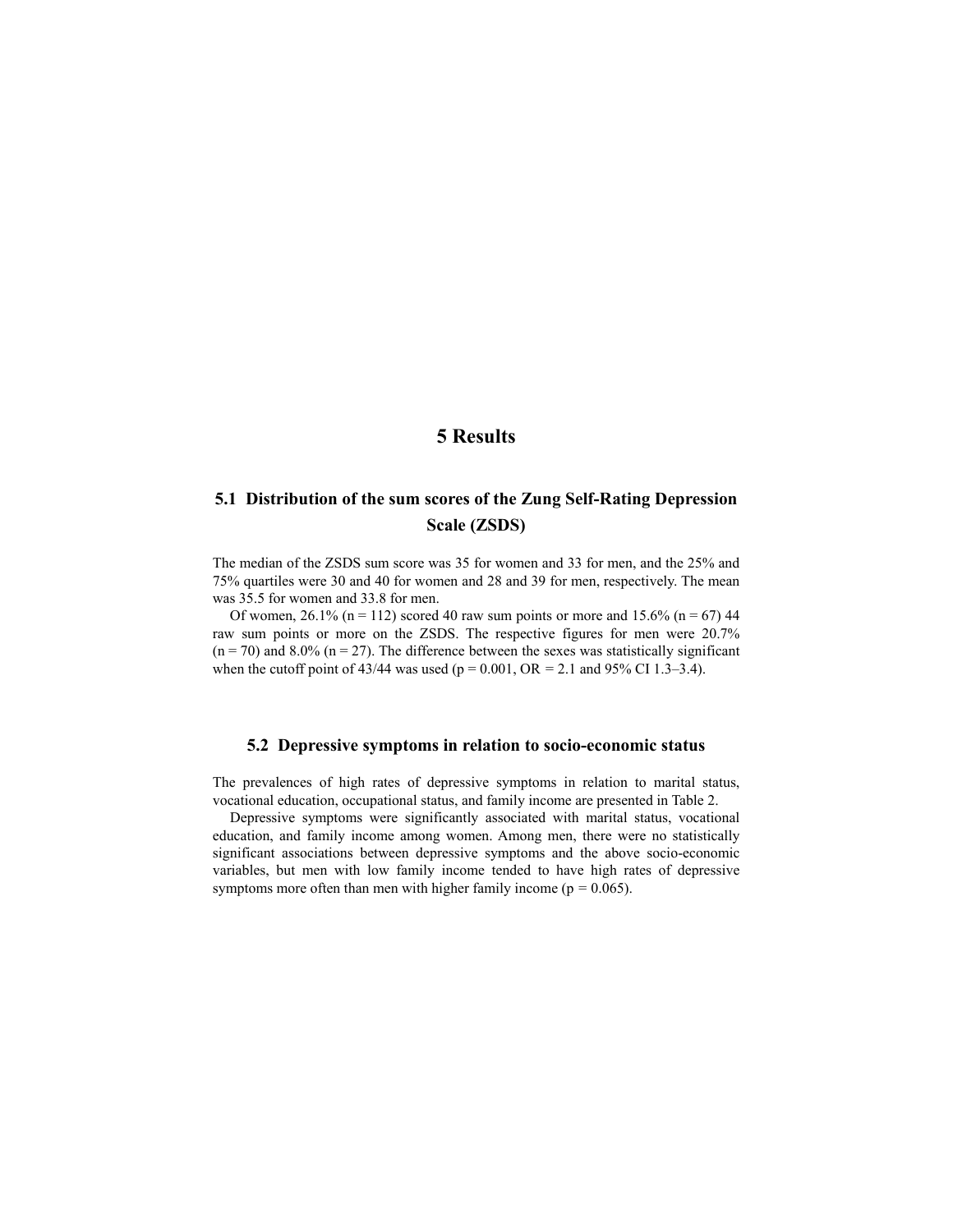| Variable                          |     | Men           |                               | Women       |                               |               |  |
|-----------------------------------|-----|---------------|-------------------------------|-------------|-------------------------------|---------------|--|
|                                   |     |               | $ZSDS \geq 40$ $ZSDS \geq 44$ |             | $ZSDS \geq 40$ $ZSDS \geq 44$ |               |  |
|                                   | n   | $\frac{0}{0}$ | $\frac{0}{0}$                 | $\mathbf n$ | $\frac{0}{0}$                 | $\frac{0}{0}$ |  |
| Marital status                    |     |               |                               |             | *                             | **            |  |
| married/cohabiting                | 285 | 20.0          | 7.7                           | 285         | 22.5                          | 12.3          |  |
| unmarried/divorced/widowed        | 52  | 25.0          | 9.6                           | 145         | 33.1                          | 22.1          |  |
| Vocational education              |     |               |                               |             |                               | $\ast$        |  |
| university, college or vocational | 133 | 20.3          | 6.8                           | 123         | 24.4                          | 12.2          |  |
| school                            |     |               |                               |             |                               |               |  |
| vocational or other courses       | 103 | 26.2          | 10.7                          | 162         | 21.6                          | 11.7          |  |
| no vocational education           | 96  | 13.5          | 7.3                           | 138         | 31.9                          | 22.5          |  |
| Occupational status               |     |               |                               |             |                               |               |  |
| white collar worker               | 150 | 22.0          | 10.0                          | 240         | 22.9                          | 13.4          |  |
| blue collar worker                | 186 | 19.4          | 6.5                           | 181         | 30.4                          | 18.2          |  |
| Family income                     |     |               |                               |             | **                            | **            |  |
| $< 6000$ FIM                      | 77  | 29.9          | 13.0                          | 149         | 34.2                          | 22.8          |  |
| 6000-9000 FIM                     | 91  | 17.6          | 5.5                           | 113         | 24.8                          | 14.2          |  |
| $>9000$ FIM                       | 154 | 17.5          | 6.5                           | 141         | 17.0                          | 7.1           |  |

*Table 2. Prevalences of high rates of depressive symptoms in relation to marital status and socioeconomic factors.* 

 $n =$  size of the denominator group,  $* p < 0.05$ ,  $** p < 0.01$ 

# **5.3 Relationship of depressive symptoms with edentulousness, dental health, and dental health behavior**

There was no statistically significant association between depressive symptoms and edentulousness either in men or in women. However, after controlling for smoking, it turned out that, among men, there was a statistically significant difference between smokers and those who had never smoked in the occurrence of depressive symptoms related to dental status (Table 3). Consequently, a logistic regression analysis fitted for nonsmoker men was made with depressive symptoms as an outcome variable. It turned out that, in this subgroup, edentulousness was associated with a high rate of depressive symptoms ( $OR = 6.4$ ,  $95\%$  CI 1.4–29.2) after controlling for self-perceived health, life satisfaction, work satisfaction, and occupational status (Table 4). No such association was found among smoking men (Paper IV, Table 3) or women (data not presented).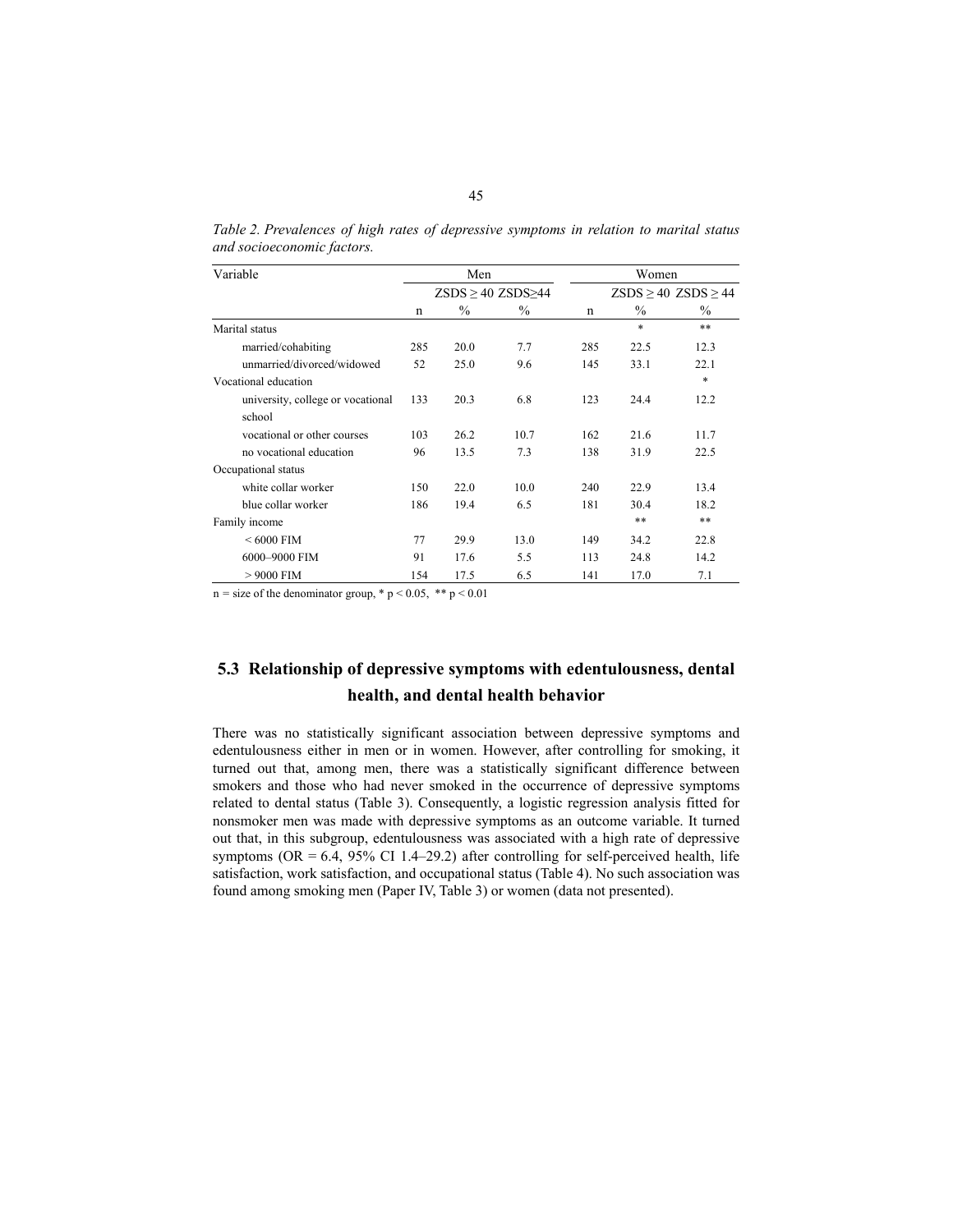| Smoking   |         | Men    |    |               |         |         |               | Women      |        |         |  |  |
|-----------|---------|--------|----|---------------|---------|---------|---------------|------------|--------|---------|--|--|
| status    | Dentate |        |    | Edentulous    | p-value | Dentate |               | Edentulous |        | p-value |  |  |
|           | n       | $(\%)$ | n  | $\frac{1}{2}$ |         | n       | $\frac{1}{2}$ | n          | $(\%)$ |         |  |  |
| Nonsmoker | 93      | (16)   | 12 | (50)          |         | 184     | (23)          | 95         | (32)   |         |  |  |
|           |         |        |    |               | 0.014   |         |               |            |        | NS      |  |  |
| Smoker    | 169     | (22)   | 64 | (17)          |         | 73      | (25)          | 78         | (28)   |         |  |  |
| Total     | 262     | (20)   | 76 | $^{(22)}$     | NS      | 257     | (23)          | 173        | (30)   | NS      |  |  |

*Table 3. Prevalence of a high rate of depressive symptoms (ZSDS ≥40) in relation to dental status and smoking among men and women.* 

ZSDS *=* Zung Self-Rating Depression Scale, n *=* size of the denominator group, NS *=* not significant

*Table 4. Logistic regression analysis among nonsmoker men with depressive symptoms*   $(ZSDS ≥ 40$  vs.  $ZSDS ≤ 39$ ) as the outcome variable (n = 104).

| Variable              | Level               | Odds ratio | 95% Confidence | p-value |
|-----------------------|---------------------|------------|----------------|---------|
|                       |                     |            | Interval       |         |
| Self-perceived health | Good                | 1.0        |                |         |
|                       | moderate or poor    | 5.7        | (1.1, 29.8)    | 0.027   |
| Life satisfaction     | Good                | 1.0        |                |         |
|                       | Impaired            | 2.8        | (0.8, 9.9)     | 0.082   |
| Work satisfaction     | Good                | 1.0        |                |         |
|                       | Impaired            | 1.8        | (0.5, 6.2)     | 0.332   |
| Occupational status   | white collar worker | 1.0        |                |         |
|                       | blue collar worker  | 0.4        | (0.1, 1.5)     | 0.153   |
| Dental status         | Dentate             | 1.0        |                |         |
|                       | edentulous          | 6.4        | (1.4, 29.2)    | 0.011   |

ZSDS *=* Zung Self-Rating Depression Scale

Depressive symptoms were not associated with the number of decayed tooth surfaces (Table 5a), periodontal pocketing (Table 5c), or the number of teeth (Table 5d) among men or women. Likewise, no association emerged between these variables when smoking status was controlled (data not presented). Women with a high rate of depressive symptoms tended to have a lower percentage of filled tooth surfaces than women with fewer depressive symptoms  $(p = 0.063)$  (Table 5b).

Dentate women with high rates of depressive symptoms did not consider it so important to preserve their own teeth as did dentate women with fewer depressive symptoms. They also consumed sweets, snacks, and soft drinks more often, and a longer time had elapsed since their last visit to a dentist (Paper IV, Table 5). Depressive symptoms were not associated with the tooth brushing frequency, the frequency of dental visits, the use of sugar in coffee or tea, the use of extra cleaning methods, or the dentist's view of the subject's oral hygiene either in men or in women (Paper IV, Table 5).

Using of the ZSDS as a continuous variable in bivariate analyses did not change the results.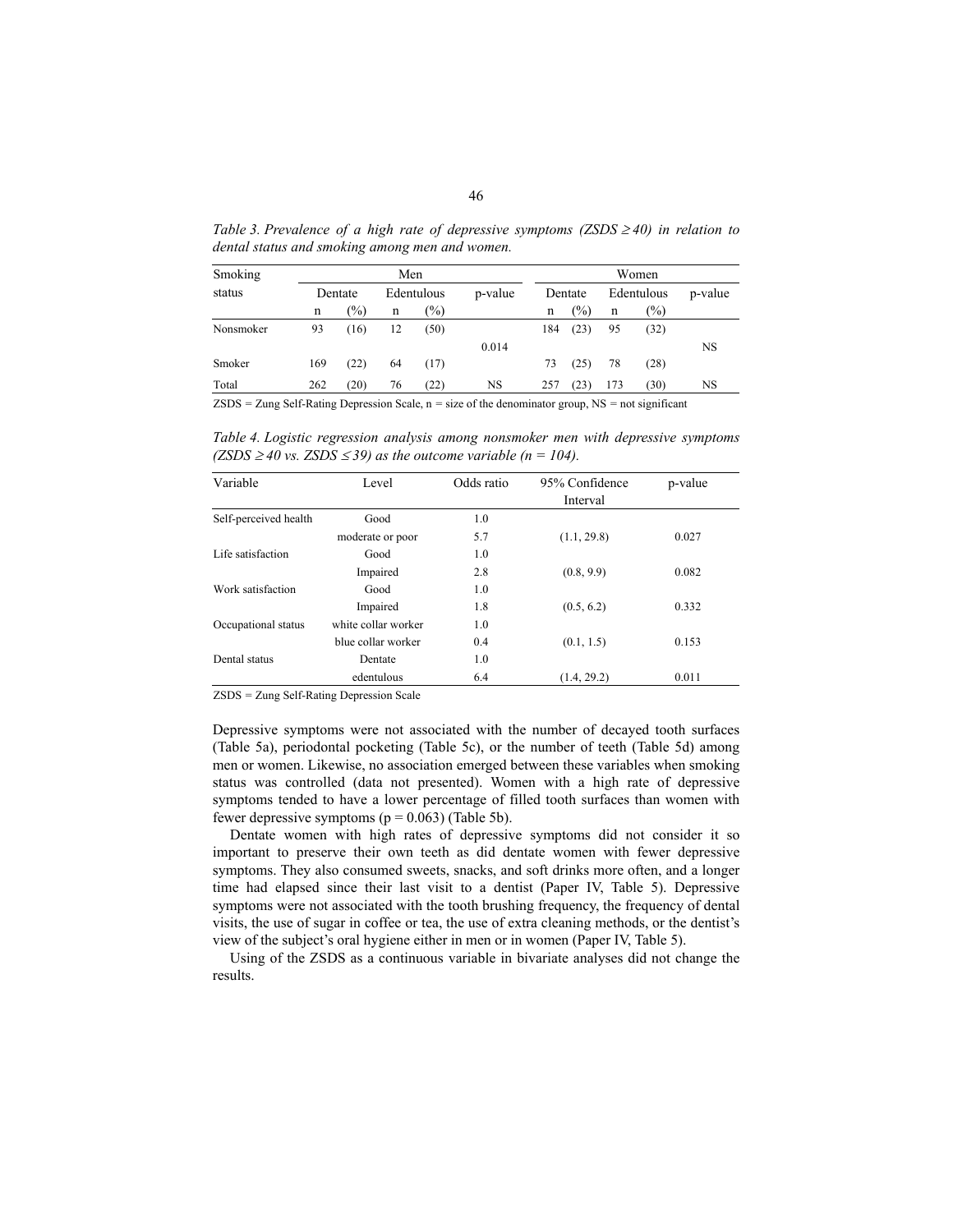|             |  |  | Table 5a. Decayed surfaces <sup>a</sup> in relation to depressive symptoms among dentate subjects |  |  |
|-------------|--|--|---------------------------------------------------------------------------------------------------|--|--|
| $(n=519)$ . |  |  |                                                                                                   |  |  |

| Gender         | n   |     | mın      |          | med      | J٦  | max  | p-val     |
|----------------|-----|-----|----------|----------|----------|-----|------|-----------|
| Men            |     |     |          |          |          |     |      |           |
| $ZSDS \leq 39$ | 209 | 4.2 | $\Omega$ | $\theta$ | 0.8      | 4.2 | 52.5 |           |
| $ZSDS \geq 40$ | 53  | 7.5 | $\theta$ | $\theta$ | $\theta$ | 4.4 | 100  | <b>NS</b> |
| Women          |     |     |          |          |          |     |      |           |
| $ZSDS \leq 39$ | 197 | 2.5 | $\theta$ | $\theta$ | $\Omega$ | 2.3 | 35.0 |           |
| $ZSDS \geq 40$ | 60  | 4.2 | $\Omega$ | $\Omega$ | $\Omega$ | 3.2 | 60.0 | NS        |

*Table 5b. Filled tooth surfacesa in relation to depressive symptoms among dentate subjects.*

| ----------     |     |      |          |      |      |      |      |       |
|----------------|-----|------|----------|------|------|------|------|-------|
| Gender         | n   | X    | mın      |      | med  | Ų٩   | max  | p-val |
| Men            |     |      |          |      |      |      |      |       |
| $ZSDS \leq 39$ | 209 | 25.4 | $\theta$ | 12.5 | 24.0 | 38.2 | 100  |       |
| $ZSDS \geq 40$ | 53  | 21.9 | $\Omega$ | 10.0 | 18.4 | 30.5 | 60.0 | NS    |
| Women          |     |      |          |      |      |      |      |       |
| $ZSDS \leq 39$ | 197 | 31.8 | $\theta$ | 20.0 | 33.6 | 43.3 | 74.2 |       |
| $ZSDS \geq 40$ | 60  | 28.7 | $\Omega$ | 17.6 | 25.9 | 38.1 | 100  | 0.063 |
|                |     |      |          |      |      |      |      |       |

*Table 5c. Periodontal pockets* ≥ 4mm<sup>a</sup> in relation to depressive symptoms among dentate *subjects.*

| Gender         | n   | Х    | min      |          | med | U٦   | max  | p-val     |
|----------------|-----|------|----------|----------|-----|------|------|-----------|
| Men            |     |      |          |          |     |      |      |           |
| $ZSDS \leq 39$ | 209 | 14.3 | $\theta$ | 0.9      | 7.5 | 18.5 | 100  |           |
| $ZSDS \geq 40$ | 53  | 15.0 | $\bf{0}$ | $\theta$ | 9.5 | 22.1 | 70.0 | <b>NS</b> |
| Women          |     |      |          |          |     |      |      |           |
| $ZSDS \leq 39$ | 197 | 8.7  | 0        | $\theta$ | 3.4 | 12.5 | 76.0 |           |
| $ZSDS \geq 40$ | 60  | 8.4  | 0        | $\Omega$ | 1.8 | 9.4  | 52.3 | NS        |

*Table 5d. Number of teeth in relation to depressive symptoms among dentate subjects.*

|                | $\cdot$ |      |                |   |      | . .  |     |       |
|----------------|---------|------|----------------|---|------|------|-----|-------|
| Gender         | n       | Х    | $\cdot$<br>min |   | med  | U٩   | max | p-val |
| Men            |         |      |                |   |      |      |     |       |
| $ZSDS \leq 39$ | 209     | 17.0 |                | 9 | 18   | 24   | 32  |       |
| $ZSDS \geq 40$ | 53      | 16.5 | $\overline{c}$ | 9 | 17   | 24   | 29  | NS    |
| Women          |         |      |                |   |      |      |     |       |
| $ZSDS \leq 39$ | 197     | 16.9 |                | 8 | 19   | 24   | 29  |       |
| $ZSDS \geq 40$ | 60      | 15.6 | 2              |   | 15.5 | 24.5 | 28  | NS    |
|                |         |      |                |   |      |      |     |       |

Tables 5a-5d:

*a* as percentages of risk surfaces; ZSDS *=* Zung Self-Rating Depression Scale; X *=* mean; min *=* minimum; Q1 *=* 25% quartile; med *=* median; Q3 *=* 75% quartile; max *=* maximum; NS *=* not significant.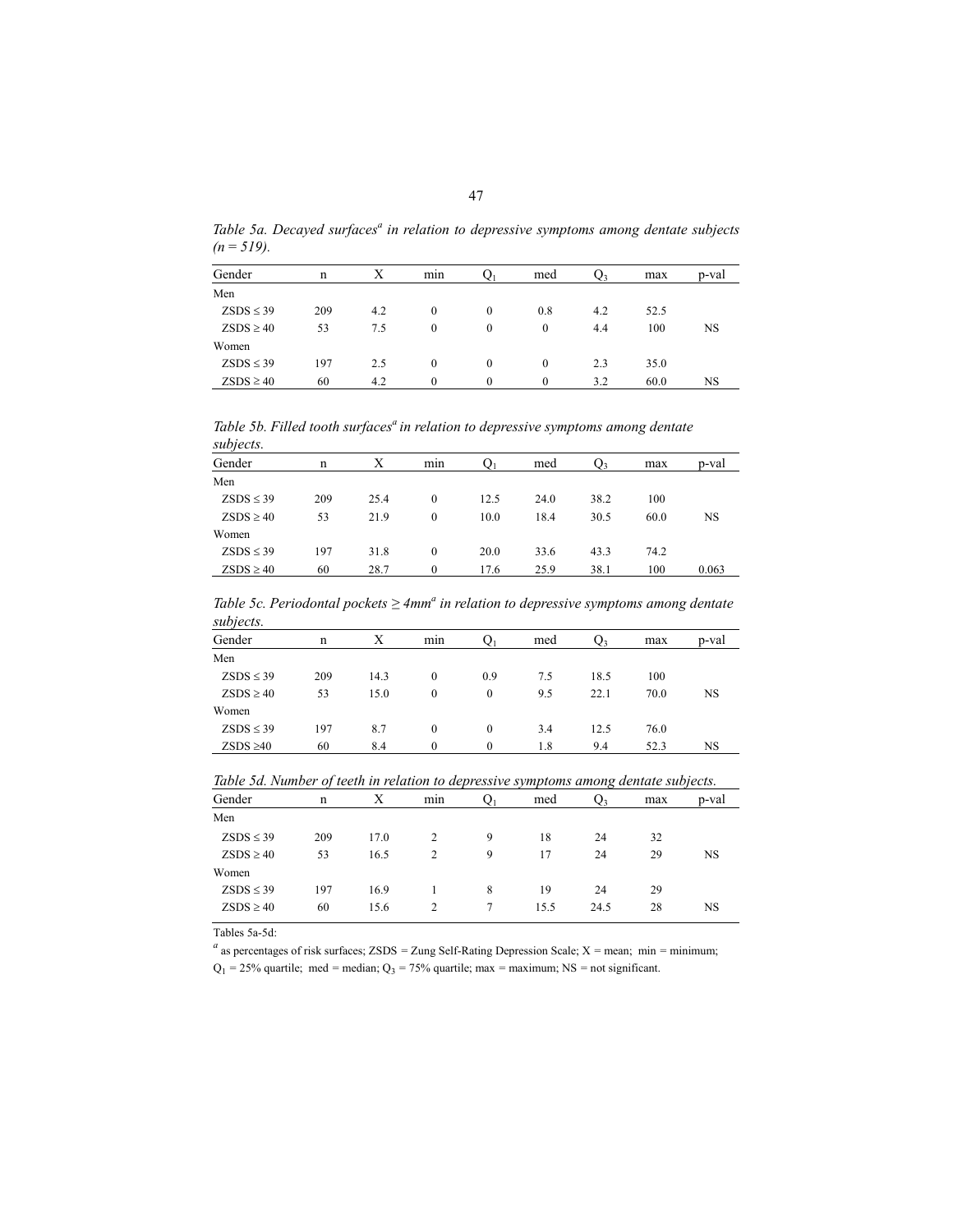## **5.4 Association of depressive symptoms with the sensation of dry mouth**

The prevalence of subjective sensations of dry mouth (often or sometimes) was 25.8% among men and 33.3% among women (Table 6). Altogether 8.8% of men and 12.7% of women often had a sensation of dry mouth.

Table 6 shows the bivariate associations between the subjective sensations of dry mouth and the studied variables. Subjects with a high rate of depressive symptoms  $(ZSDS \ge 40)$  had a sensation of oral dryness more often than subjects with  $ZSDS \le 39$  $(p < 0.001$ , unadjusted OR = 2.2, 95% CI 1.6–3.1). There was no association between depressive symptoms and unstimulated salivary flow rate or stimulated salivary flow rate.

*Table 6. Prevalence of subjective sensations of dry mouth in relation to study variables in the total population.* 

| Variable                          | n   | $\frac{0}{0}$ | p-value     |
|-----------------------------------|-----|---------------|-------------|
| Gender                            |     |               |             |
| men                               | 341 | 25.8          |             |
| women                             | 433 | 33.3          | 0.025       |
| Smoking habits                    |     |               |             |
| regular smoker                    | 163 | 38.6          |             |
| occasional, ex-, or nonsmoker     | 611 | 27.7          | 0.007       |
| Unstimulated salivary flow rate   |     |               |             |
| $\leq 0.1$ ml/min                 | 123 | 39.8          |             |
| $> 0.1$ ml/min                    | 649 | 27.9          | 0.008       |
| Stimulated salivary flow rate     |     |               |             |
| $\leq 0.7$ ml/min                 | 312 | 31.7          |             |
| $> 0.7$ ml/min                    | 462 | 28.8          | <b>NS</b>   |
| Diseases known to be xerogenic    |     |               |             |
| yes                               | 191 | 39.8          |             |
| no                                | 583 | 26.8          | 0.001       |
| Xerogenic medication              |     |               |             |
| yes                               | 204 | 43.1          |             |
| no                                | 570 | 25.3          | 0.001       |
| Self-perceived physical condition |     |               |             |
| good                              | 167 | 22.7          |             |
| moderate                          | 432 | 26.6          | ${}< 0.001$ |
| poor                              | 171 | 46.2          |             |
| Self-perceived health             |     |               |             |
| good                              | 203 | 19.2          |             |
| moderate                          | 428 | 29.9          | ${}< 0.001$ |
| poor                              | 134 | 45.5          |             |
| Depressive symptoms               |     |               |             |
| $ZSDS \leq 39$                    | 582 | 25.8          |             |
| $ZSDS \geq 40$                    | 180 | 43.3          | ${}< 0.001$ |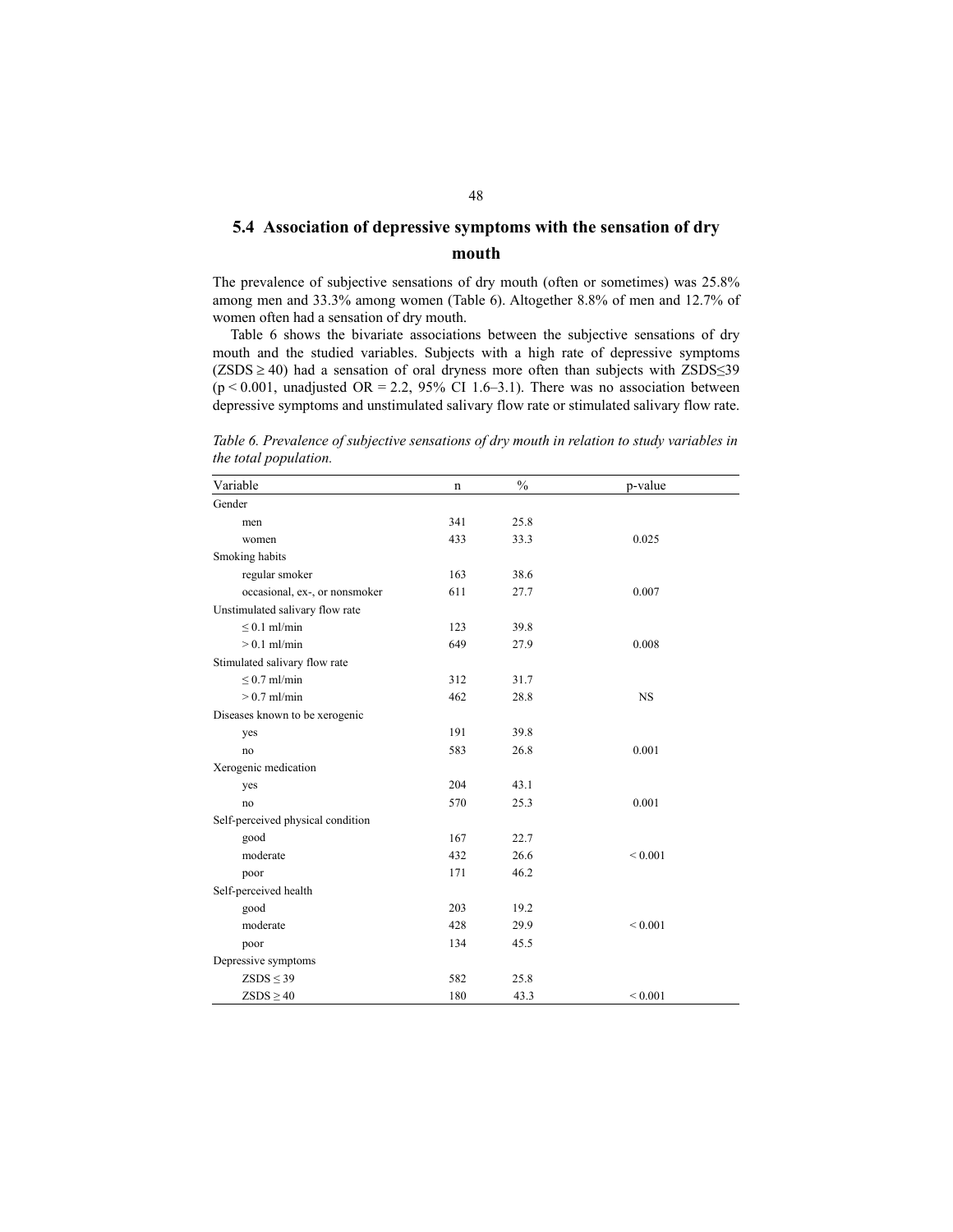To confirm the relation between the sensation of oral dryness and depressive symptoms, a logistic regression model was made with subjective sensation of oral dryness as an outcome variable. Depressive symptoms were added to the model after the addition of gender, smoking, unstimulated salivary flow rate, stimulated salivary flow rate, diseases which may associate with dry mouth (Table 7), xerogenic medication (Table 8), and selfperceived physical condition and health. After controlling for the effects of the other variables, depressive symptoms still turned out to be significantly associated with the sensation of dry mouth  $(OR = 1.54, 95\% \text{ CI } 1.04-2.26)$  (Table 9). When self-perceived physical condition and health were excluded from the model, the significance of depressive symptoms increased (OR *=* 1.79, 95% CI 1.24–2.59) (data not shown).

*Table 7. Systemic diseases which may reduce salivary flow rate* <sup>*a*</sup> and their occurrence in *the study population*  $(n = 774)$ *.* 

| Disease             | n   |
|---------------------|-----|
| Sjögren's syndrome  |     |
| Rheumatoid diseases | 19  |
| Sarcoidosis         | 3   |
| Hypertension        | 144 |
| Hyperlipidemia      | 26  |
| Diabetes mellitus   | 34  |
| Anxiety disorder    | 2   |

<sup>*a*</sup> Only the diseases occurring in this study population are included.

*Table 8. Number of subjects using xerogenic medication<sup>a</sup> (included in the respective drug group) in the study population.* 

|     | Drug group                                                                              | n  |
|-----|-----------------------------------------------------------------------------------------|----|
| 1.  | Drugs affecting the alimentary tract                                                    | 21 |
| 2.  | Serum lipid-reducing agents                                                             | 6  |
| 3.  | Cardiovascular and antihypertensive agents                                              | 12 |
| 4.  | <b>Diuretics</b>                                                                        | 76 |
| 5.  | Drugs for disorders of the musculo-skeletal system                                      | 10 |
| 6.  | Analgesics and antipyretics                                                             | 9  |
| 7.  | Antiepileptics and anti-parkinson drugs                                                 | 6  |
| 8.  | Antipsychotics                                                                          | 21 |
| 9.  | Anxiolytics                                                                             | 46 |
| 10. | Hypnotics and sedatives                                                                 | 20 |
| 11. | Antidepressants                                                                         | 6  |
| 12. | Antiasthmatics                                                                          | 8  |
| 13. | Antihistamines for systemic use                                                         | 3  |
| 14. | Combination of a psychopharmacological drug and a drug from group 1, 3, 5, 6, 11, or 13 | 26 |

*<sup>a</sup>* Determined by means of the list published by the Finnish Association of Pharmaceutical Chemists (Kostiainen 1992).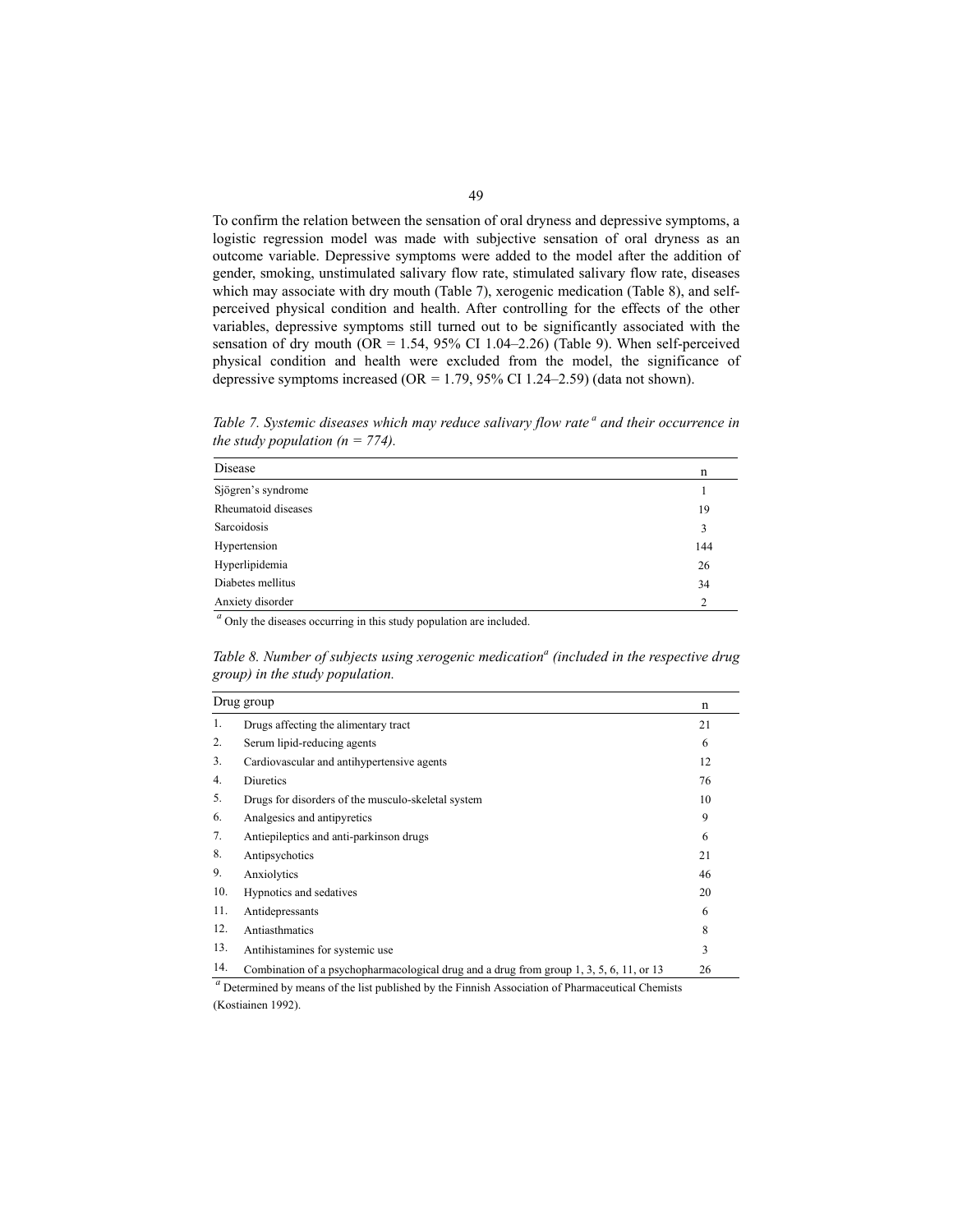*Table 9. Improvement of the goodness of fit of the logistic regression model related to subjective sensation of dry mouth by adding variables or variable groups in a stepwise manner in the total population (n = 749).* 

| Variables in model <sup>a</sup>  | Difference of deviance | Degree of<br>freedom | p-value      |
|----------------------------------|------------------------|----------------------|--------------|
| only constant $(0)$              |                        |                      |              |
| $0 + 1$                          | 4.578                  | 1                    | 0.032        |
| $0 + 1 + 2$                      | 9.296                  | 1                    | 0.002        |
| $0 + 1 + 2 + 3$                  | 6.542                  | 1                    | 0.010        |
| $0 + 1 + 2 + 3 + 4$              | 0.068                  |                      | 0.794        |
| $0+1+2+3+4+5$                    | 9.638                  |                      | 0.002        |
| $0+1+2+3+4+5+6$                  | 10.088                 |                      | 0.001        |
| $0+1+2+3+4+5+6+7$                | 20.536                 | $\overline{4}$       | ${}_{0.001}$ |
| $0+1+2+3+4+5+6+7+8$ <sup>b</sup> | 4.676                  | 1                    | 0.031        |

 $a<sup>a</sup>$  1 = gender; 2 = smoking; 3 = unstimulated salivary flow rate; 4 = stimulated salivary flow rate; 5 = diseases which may associate with dry mouth;  $6 =$  xerogenic medication;  $7 =$  self-perceived physical condition and health; 8 = depressive symptoms.<br><sup>b</sup> Adjusted OR = 1.54 (95% CI 1.04–2.26) for depressive symptoms.

Depressive symptoms were associated with the sensation of dry mouth in subjects with normal or high unstimulated salivary flow rates. The group with low unstimulated flow rates showed a slight, though not statistically significant, association between depressive symptoms and the sensation of dry mouth (Table 10).

*Table 10. Prevalence of subjective sensations of dry mouth in relation to unstimulated salivary flow rate and depressive symptoms.* 

| Depressive<br>symptoms |    |      |         | Subjects with normal or high <sup>o</sup><br>Subjects with low <sup>a</sup><br>unstimulated salivary flow rate<br>unstimulated salivary flow rate |      |              |  |
|------------------------|----|------|---------|---------------------------------------------------------------------------------------------------------------------------------------------------|------|--------------|--|
|                        | n  | $\%$ | p-value | n                                                                                                                                                 | $\%$ | p-value      |  |
| $ZSDS \leq 39$         | 93 | 35.5 |         | 489                                                                                                                                               | 23.9 |              |  |
| $ZSDS \geq 40$         | 29 | 55.2 | 0.059   | 149                                                                                                                                               | 40.3 | ${}_{0.001}$ |  |

 $\frac{a}{b} \leq 0.1$  ml/min<br> $b > 0.1$  ml/min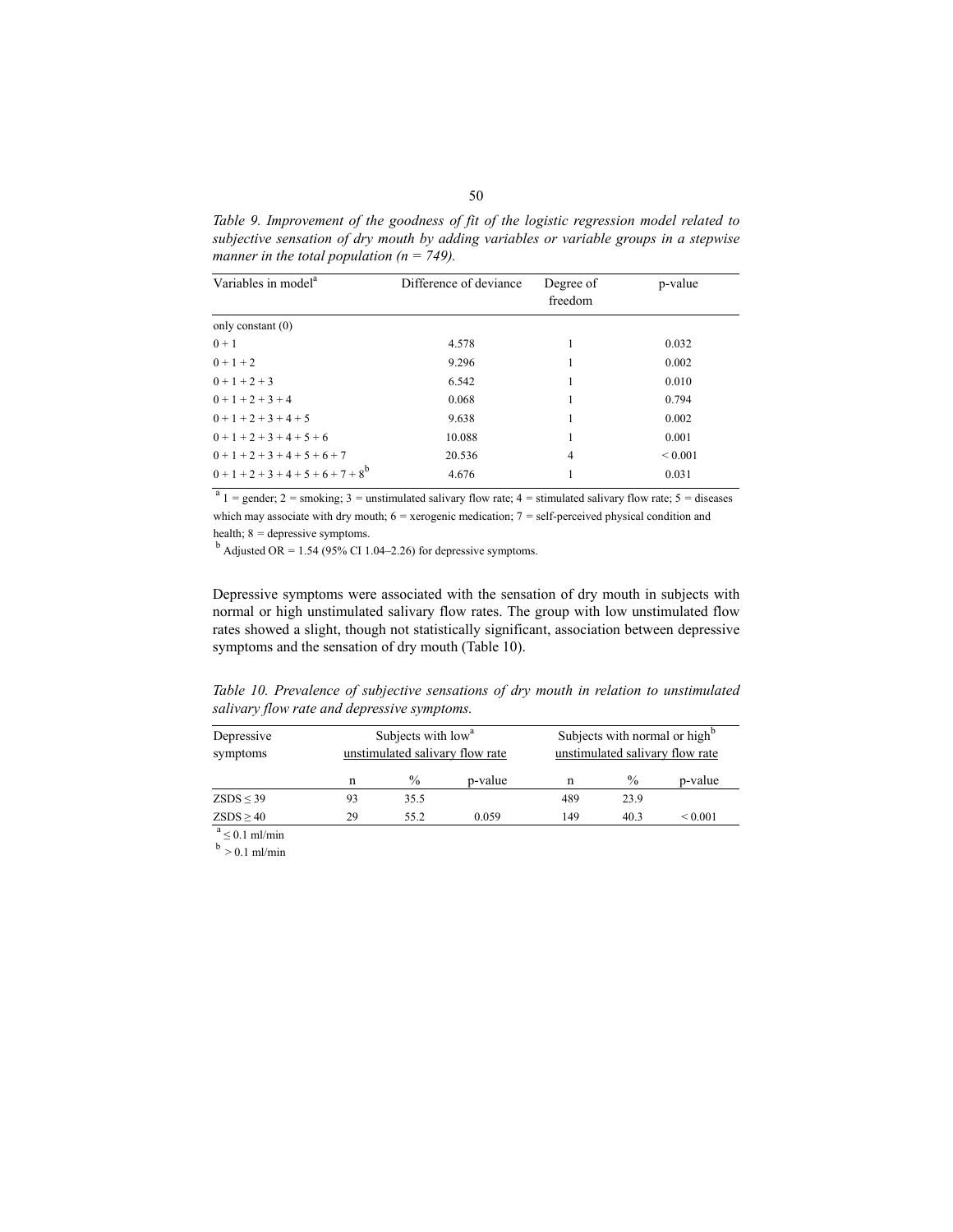# **5.5 Depressive symptoms and the growth of salivary lactobacilli, mutans streptococci and yeasts**

The prevalence of high salivary lactobacilli counts ( $\geq 100000$  CFU/ml) was 31% in dentate men and 22% in dentate women. Thirty-seven percent of dentate subjects with a high rate of depressive symptoms  $(ZSDS \geq 40)$  and 23% of those with lower ZSDS scores had high counts of lactobacilli ( $p = 0.003$ ) (Table 11).

Table 11 shows the bivariate associations between salivary lactobacilli counts and the study variables in a dentate population. The use of at least three daily medications and the use of a combination of psychopharmacological and other drugs were the only variables associated with both abundant lactobacilli growth and a high rate of depressive symptoms (Paper III, Table 1).

*Table 11. Prevalences of high salivary lactobacilli counts in relation to the study variables in the dentate population (n = size of the denominator group).* 

|                                                         |             | Lactobacilli $\geq 10^5$ CFU/ml |           |
|---------------------------------------------------------|-------------|---------------------------------|-----------|
| Variable                                                | $\mathbf n$ | $\frac{0}{0}$                   | p-value   |
| Gender                                                  |             |                                 |           |
| female                                                  | 259         | 22                              |           |
| male<br>Unstimulated salivary flow rate                 | 265         | 31                              | 0.020     |
| $< 0.1$ ml/min                                          | 77          | 35                              |           |
| $> 0.1$ ml/min<br>pH of unstimulated whole saliva       | 447         | 25                              | 0.054     |
| $5 - 7$                                                 | 131         | 40                              |           |
| $8 - 9$<br>Stimulated salivary flow rate                | 393         | 22                              | 0.001     |
| $< 0.7$ ml/min                                          | 201         | 28                              |           |
| $> 0.7$ ml/min                                          | 323         | 25                              | <b>NS</b> |
| Buffering capacity final pH of stimulated<br>saliva     |             |                                 |           |
| $\leq$ 5.5                                              | 136         | 36                              |           |
| $\geq 6.0$                                              | 386         | 23                              | 0.003     |
| Subjective sensation of dry mouth                       |             |                                 |           |
| never/rarely                                            | 375         | 25                              |           |
| occasionally                                            | 89          | 28                              | <b>NS</b> |
| often                                                   | 55          | 29                              |           |
| Combination of psychopharmacological<br>and other drugs |             |                                 |           |
| yes                                                     | 16          | 50                              |           |
| no                                                      | 508         | 25                              | 0.027     |
| Number of concomitant drugs                             |             |                                 |           |
| $0-2$ drugs                                             | 390         | 24                              |           |
| $\geq$ 3 drugs                                          | 134         | 34                              | 0.023     |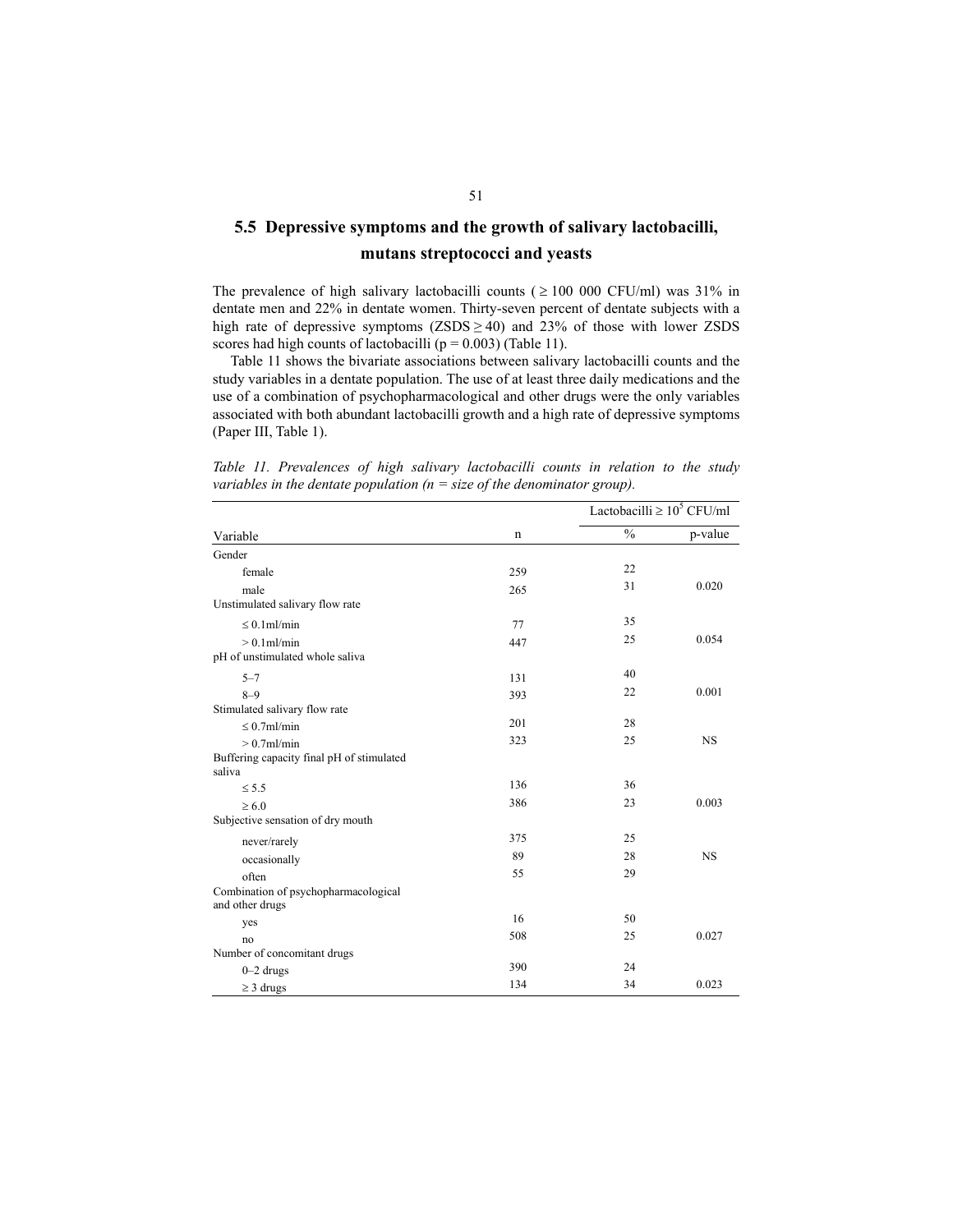*Table 11. Continued.* 

| Xerogenic medication                                |     |    |           |
|-----------------------------------------------------|-----|----|-----------|
| yes                                                 | 121 | 30 |           |
| no                                                  | 403 | 25 | <b>NS</b> |
| Depressive symptoms                                 |     |    |           |
| $ZSDS \leq 39$                                      | 403 | 23 |           |
| $ZSDS \geq 40$                                      | 113 | 37 | 0.003     |
| Diseases known to be xerogenic                      |     |    |           |
| yes                                                 | 124 | 25 |           |
| no                                                  | 400 | 26 | <b>NS</b> |
| Oral hygiene                                        |     |    |           |
| good                                                | 135 | 13 |           |
| moderate                                            | 251 | 26 | 0.001     |
| poor                                                | 136 | 40 |           |
| Smoking                                             |     |    |           |
| no                                                  | 428 | 20 |           |
| regularly or occasionally                           | 96  | 54 | 0.001     |
| Use of sugar in coffee or tea                       |     |    |           |
| yes                                                 | 224 | 30 |           |
| no                                                  | 298 | 23 | 0.052     |
| Consumption of sweets, snacks, or soft<br>drinks    |     |    |           |
| never/occasionally                                  | 312 | 24 |           |
| 1-2 times a week or daily                           | 209 | 29 | <b>NS</b> |
| Consumption of vegetables, fruit, and root<br>crops |     |    |           |
| daily                                               | 366 | 23 |           |
| 1–2 times a week or rarely                          | 155 | 32 | 0.026     |
| Removable dentures                                  |     |    |           |
| yes                                                 | 274 | 35 |           |
| no                                                  | 250 | 16 | 0.001     |
| Decayed surfaces                                    |     |    |           |
| $0 - 2$                                             | 412 | 22 |           |
| 3 or more                                           | 112 | 42 | 0.001     |

ZSDS = Zung Self-Rating Depression Scale

 $NS = not significant$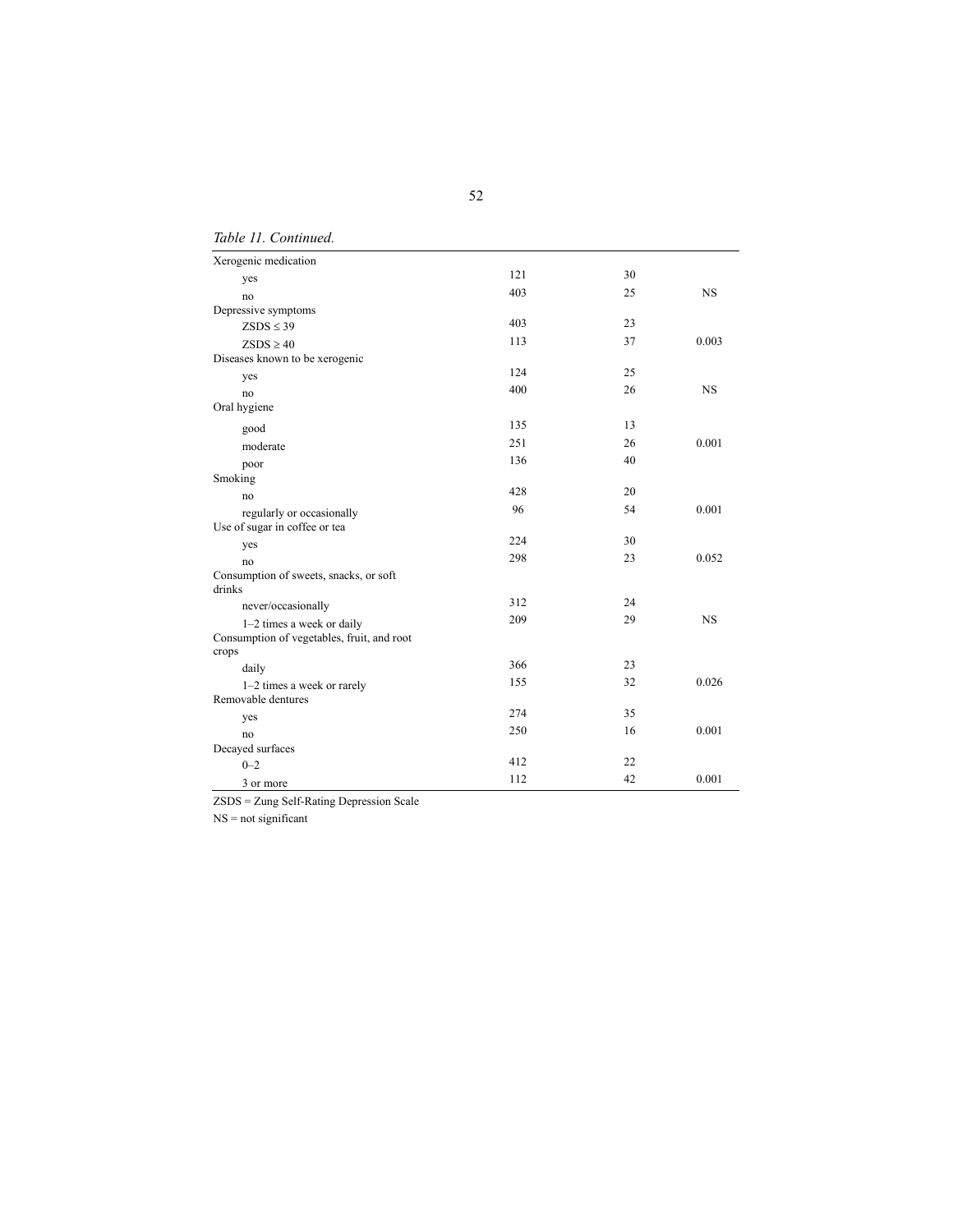The logistic regression model with salivary lactobacilli count as an outcome variable further confirmed the association between depressive symptoms and abundant growth of salivary lactobacilli in dentate subjects (Table 12). After controlling for the confounding variables, the odds ratio (with 95% confidence interval) for depressive symptoms was 2.0 (1.2–3.3), while the unadjusted odds ratio (and 95% CI) for depressive symptoms was 2.0 (1.3–3.1) (Paper III, Table 3).

| variables or variable groups in a stepwise manner ( $n = 508$ ). |                           |                      |              |  |  |  |  |
|------------------------------------------------------------------|---------------------------|----------------------|--------------|--|--|--|--|
| Variables in model <sup>a</sup>                                  | Difference of<br>deviance | Degree of<br>freedom | p-value      |  |  |  |  |
| Only constant $(0)$                                              |                           |                      |              |  |  |  |  |
| $0 + 1$                                                          | 4.294                     |                      | 0.038        |  |  |  |  |
| $0 + 1 + 2$                                                      | 19.514                    | 3                    | ${}_{0.001}$ |  |  |  |  |
| $0 + 1 + 2 + 3$                                                  | 19.22                     |                      | ${}_{0.001}$ |  |  |  |  |
| $0 + 1 + 2 + 3 + 4$                                              | 9.252                     |                      | 0.002        |  |  |  |  |
| $0+1+2+3+4+5$                                                    | 10.488                    | 2                    | 0.005        |  |  |  |  |
| $0+1+2+3+4+5+6$                                                  | 20.734                    |                      | ${}_{0.001}$ |  |  |  |  |
| $0+1+2+3+4+5+6+7$                                                | 0.198                     | 2                    | 0.905        |  |  |  |  |
| $0+1+2+3+4+5+6+7+8$                                              | 2.686                     |                      | 0.101        |  |  |  |  |
| $0+1+2+3+4+5+6+7+8+9$                                            | 3.422                     |                      | 0.064        |  |  |  |  |
| $0+1+2+3+4+5+6+7+8+9+10^{6}$                                     | 6.508                     |                      | 0.011        |  |  |  |  |

*Table 12. Improvement of the goodness of fit of the logistic regression model related to a high count of salivary lactobacilli* ( $\geq 10^5$  CFU/ml) in dentate subjects by adding *variables or variable groups in a stepwise manner (n = 508).* 

 $a_1 = \text{gender}$ ; 2 = unstimulated salivary flow rate, pH of unstimulated whole saliva, buffering capacity final pH of stimulated saliva;  $3 =$  removable dentures;  $4 =$  decayed surfaces;  $5 =$  oral hygiene;  $6 =$  smoking;  $7 =$  use of sugar in coffee or tea, consumption of vegetables, fruit, and root crops; 8 = combination of psychopharmacological and other drugs;  $9 =$  number of drugs;  $10 =$  depressive symptoms.

Adjusted OR =  $2.0$  (95% CI 1.2–3.3) for depressive symptoms

The prevalences of high counts of salivary mutans streptococci ( $\geq 10^6$  CFU/ml) and salivary yeast growth for dentate men were 24% and 60%, respectively, the corresponding figures for dentate women being 28% and 61%. In bivariate analysis, a high salivary mutans streptococci count was associated with a high rate of depressive symptoms among dentate subjects (unadjusted OR *=* 1.61, 95% CI 1.02–2.53) (Table 13). After controlling for gender, the flow rate and buffering capacity of stimulated saliva, dental caries, tooth brushing frequency, consumption of sweets, snacks, or soft drinks, and smoking in a logistic regression model in the dentate population with salivary mutans streptococci count as an outcome variable, the odds ratio for depressive symptoms was 1.6 (95% CI 0.998– 2.57). (Additional data not included in the original papers.)

Yeast growth was significantly more common among dentate women with high rates of depressive symptoms than among dentate women with fewer depressive symptoms (unadjusted OR *=* 1.98, 95% CI 1.04–3.75) (Table 13). The logistic regression model for dentate women with yeast growth as an outcome variable and the following confounding variables: flow rate and pH of unstimulated saliva, flow rate and buffering capacity of stimulated saliva, removable dentures, dental caries, smoking, use of sugar in coffee or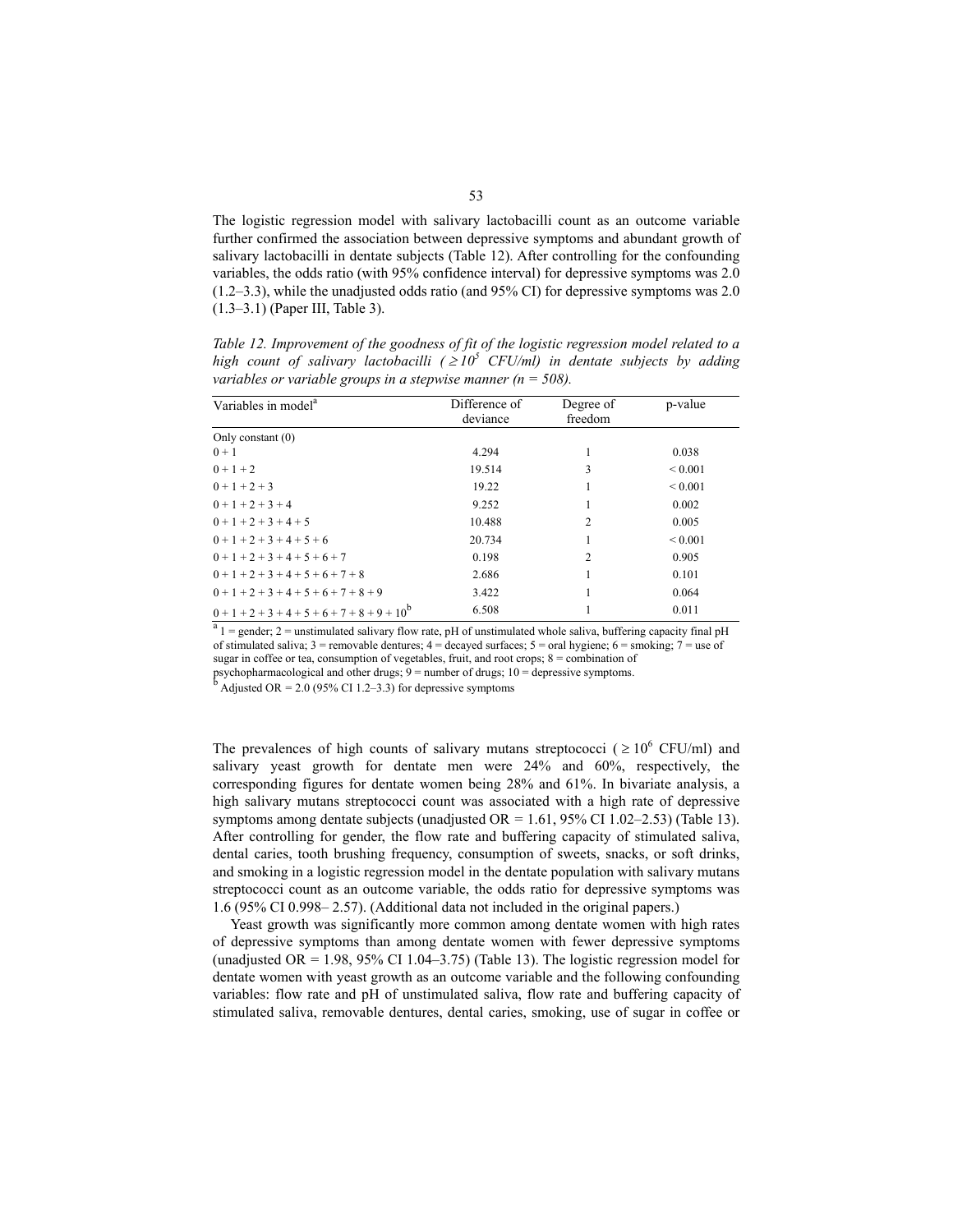tea, consumption of sweets, snacks, or soft drinks, consumption of vegetables, fruits, and root crops, and number of daily medications, produced an adjusted OR of 2.06 (95% CI 0.98–4.32) for depressive symptoms. (Additional data not included in the original papers.)

*Table 13. Prevalences of high salivary mutans streptococci counts (* $\geq 10^6$  *CFU/ml) and yeast growth in relation to depressive symptoms and gender among the dentate population.* 

|                         | Gender              |     | $ZSDS \leq 39$ |     | $ZSDS \geq 40$ | p-value |
|-------------------------|---------------------|-----|----------------|-----|----------------|---------|
|                         |                     | n   | $\%$           | n   | $\%$           |         |
| Mutans streptococci     | male                | 209 | 22.5           | 53  | 30.2           | 0.24    |
|                         | female              | 196 | 25.5           | 60  | 36.7           | 0.09    |
|                         | all <sup>a</sup>    | 405 | 24.0           | 113 | 33.6           | 0.04    |
| Yeast growth            | male                | 209 | 61.2           | 53  | 56.6           | 0.54    |
|                         | female <sup>b</sup> | 196 | 58.2           | 60  | 73.3           | 0.03    |
| $\sim$<br>$\sim$ $\sim$ | all                 | 405 | 59.8           | 113 | 65.5           | 0.27    |

<sup>n</sup> *=* number of the denominator group a OR *=* 1.61, 95% CI 1.02–2.53 b OR *=* 1.98, 95% CI 1.04–3.75

Edentulous subjects showed no statistically significant associations between depressive symptoms and the numbers of salivary lactobacilli or mutans streptococci or the growth of salivary yeasts.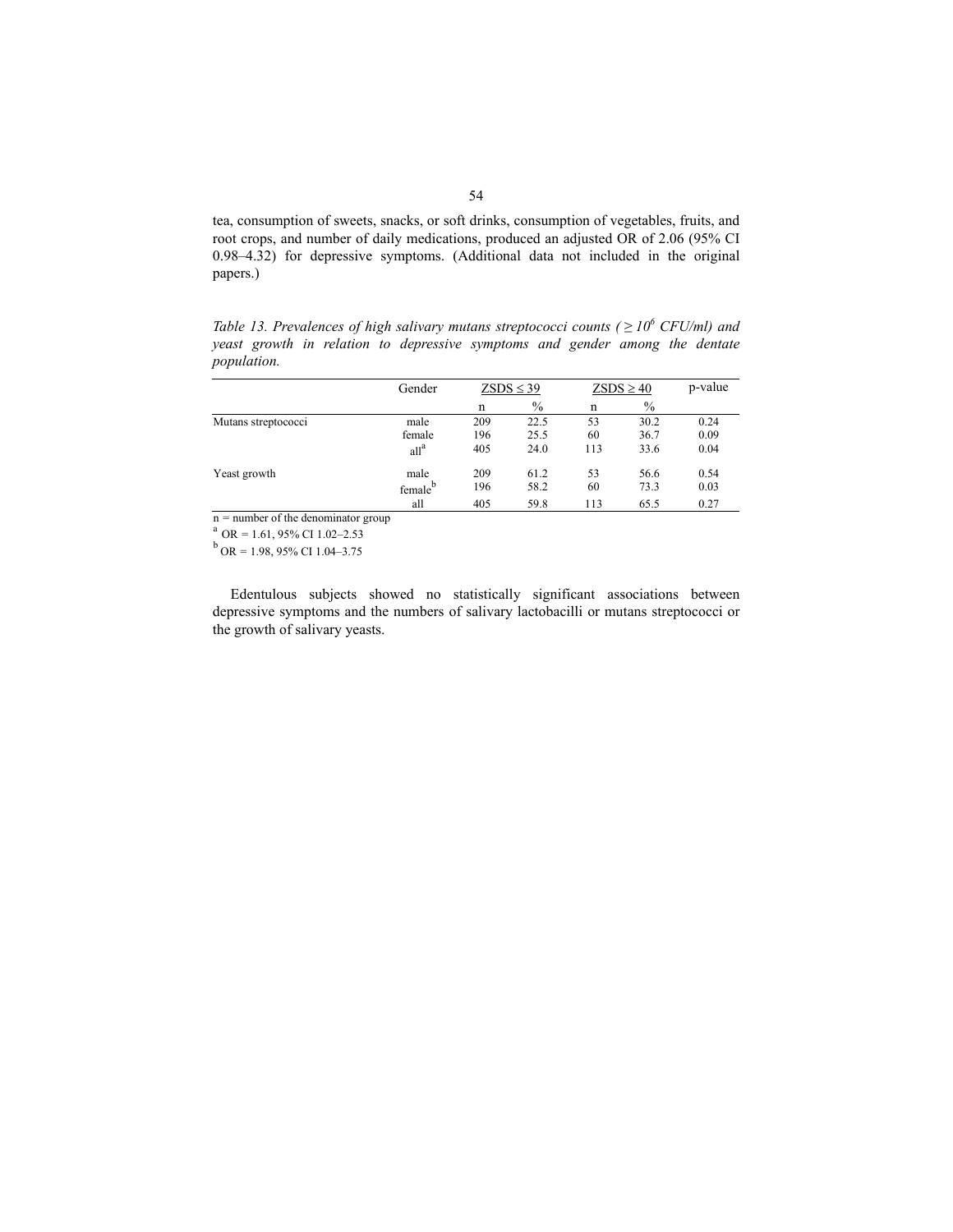## **5.6 Association of depressive symptoms with subjective symptoms and clinical findings of TMD**

The prevalence of subjective symptoms of temporomandibular disorders was 6.7% among dentate men and 14.5% among dentate women. Among edentulous men and women, the corresponding prevalences were 10.7% and 17.4%. Moderate or severe clinical findings of TMD (categories DiII and DiIII of Helkimo's Clinical Dysfunction Index) were present in 4.8% of dentate men and 2.7% of dentate women, and the corresponding figures for edentulous men and women were 2.7% and 9.3%. (Paper I.)

Subjective symptoms of TMD were more common among subjects with high rates of depressive symptoms  $(ZSDS \ge 44)$  than among those with fewer depressive symptoms (Table 14). The association was revealed among the total population in stepwise logistic regression analysis controlling for the variables shown in Table 15 and the three continuous variables (extent of symptoms during the past 2 weeks (the questionnaire of symptoms), number of tooth pairs in occlusion, and life events during the preceding 5 years). The other selected variables in the final fitted model were the occurrence of symptoms in the shoulders or upper arms during the past 12 months and the extent of symptoms during the past 2 weeks (Table 16).

| Dental status | Gender |     | $ZSDS \leq 43$ |    | $ZSDS \geq 44$ | OR (95% CI)    | p-value   |
|---------------|--------|-----|----------------|----|----------------|----------------|-----------|
|               |        | n   | $\%$           | n  | $\%$           |                |           |
| Dentate       | male   | 244 | 5.7            | 22 | 18.2           | 3.6(1.1, 12.3) | 0.05      |
|               | female | 225 | 12.4           | 34 | 26.5           | 2.5(1.1, 6.0)  | 0.03      |
|               | all    | 469 | 9.0            | 56 | 23.2           | 3.1(1.5, 6.2)  | 0.001     |
| Edentulous    | male   | 67  | 9.0            | 5  | 20.0           | 2.5(0.2, 26.6) | <b>NS</b> |
|               | female | 138 | 13.0           | 33 | 33.3           | 3.3(1.4, 8.0)  | 0.005     |
|               | all    | 205 | 11.7           | 38 | 31.6           | 3.5(1.6, 7.8)  | 0.002     |
| Total         |        | 674 | 9.8            | 94 | 26.6           | 3.3(2.0, 5.6)  | 0.001     |

*Table 14. Prevalence of subjective symptoms of TMD in relation to depressive symptoms, dental status, and gender.* 

 $n =$  number of the denominator group

NS *=* not significant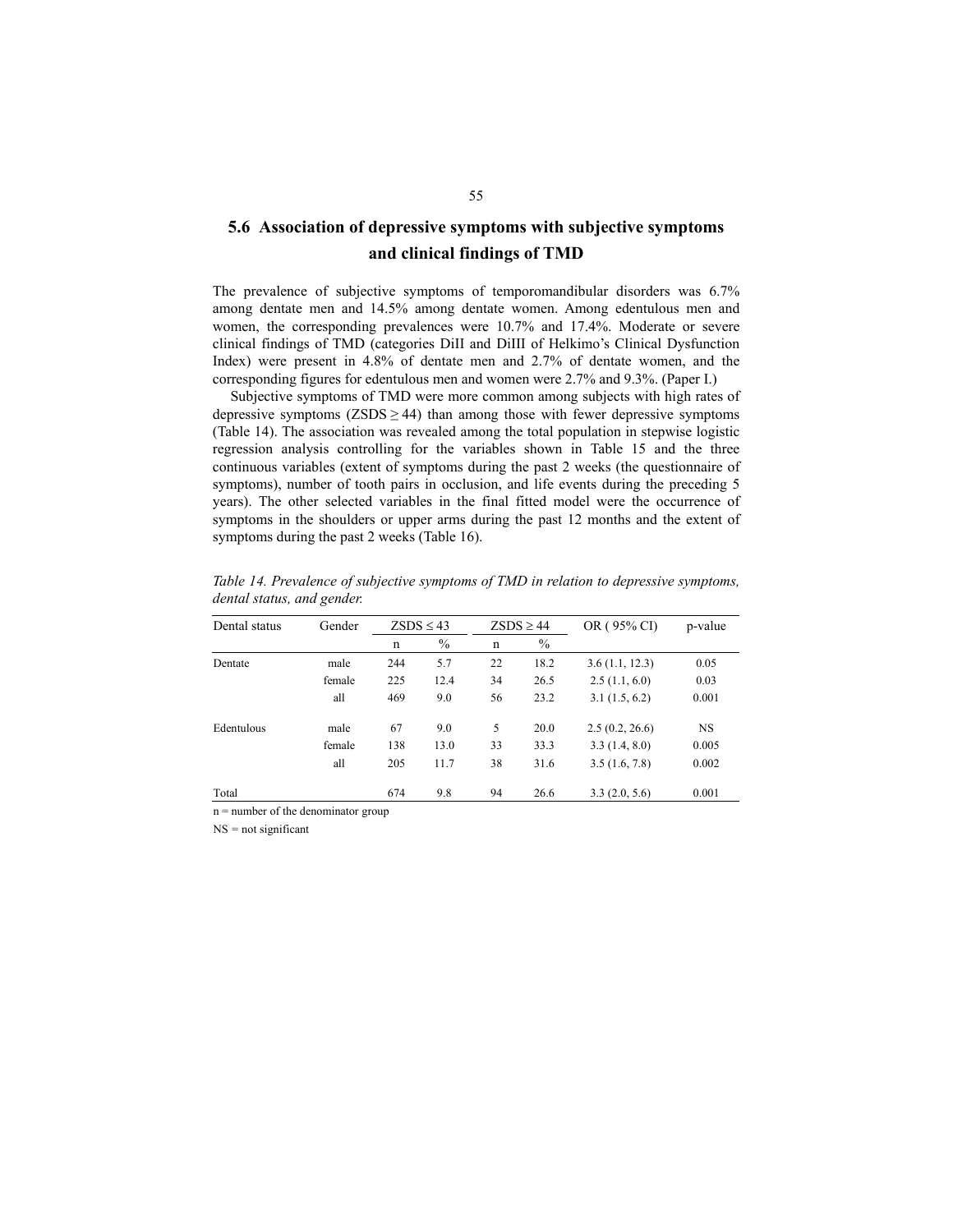Variable **n**  $\frac{9}{6}$  p-value Gender male 345 7.5 female 435 15.6 0.001 Depressive symptoms  $ZSDS \le 43$  674 9.8  $ZSDS \ge 44$  94 26.6 0.001 Marital status married/cohabiting 577 11.6 unmarried/divorced/widowed 202 13.4 0.5 Level of work-related physical stress very low, low or fairly low 391 9.2 high or very high 383 14.9 0.02 Level of work-related mental stress very low, low or fairly low 404 11.1 high or very high 369 13.0 0.4 Satisfaction with work very satisfied, satisfied or moderately satisfied 762 11.9 dissatisfied or most dissatisfied 16 18.8 0.4 Self-perceived health very good or fairly good 204 8.8 moderate, fairly poor or very poor 567 13.2 0.1 Satisfaction with personal life very satisfied or satisfied 503 11.3 moderately satisfied, dissatisfied, most dissatisfied 271 12.9 0.5 Symptoms relating to neck, cervical spine, or back of the head during the past 12 months not more than occasionally  $446$  7.9 often or almost continuously 333 17.7 0.001 Symptoms in the shoulders or upper arms not more than occasionally 381 6.6 often or almost continuously 398 17.3 0.001 Physical activity high 574 11.9 low 192 12.5 0.8 Alcohol consumption 0/two weeks 413 13.8 1–6 drinks/two weeks 226 12.8  $> 6$  drinks/two weeks 141 5.7 0.03

Table 15. Distribution of subjective symptoms of TMD in relation to background *variables in the total population (n =number of the denominator group).*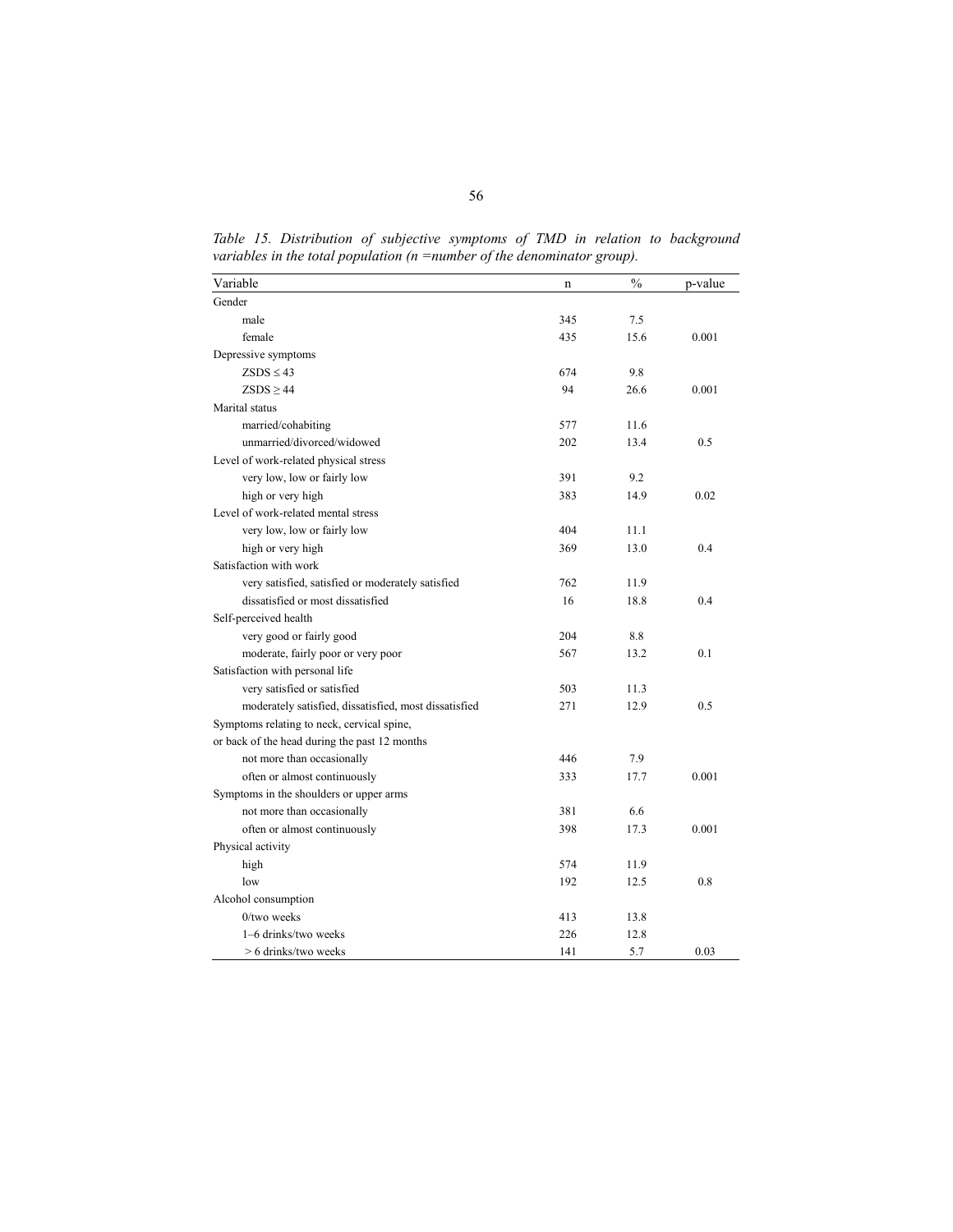*Table 16. Relationship between subjective symptoms of TMD and the most essential background variables in the final model given by logistic regression analysis in the total population (n = 720).* 

| Variable                                    | <b>Adjusted Odds</b> | 95% CI       | p-value |
|---------------------------------------------|----------------------|--------------|---------|
|                                             | Ratio                |              |         |
| Depressive symptoms <sup>a</sup>            | 2.40                 | (1.33, 4.34) | 0.004   |
| Symptoms in the shoulders or upper          | 2.06                 | (1.17, 3.64) | 0.013   |
| arms during the past 12 months <sup>b</sup> |                      |              |         |
| Extent of symptoms during the past 2        | 1.03                 | (1.00, 1.07) | 0.04    |
| weeks (the questionnaire of symptoms)       |                      |              |         |

<sup>a</sup> Total raw sum score on ZSDS  $\leq$  43 as reference b<sub>Net</sub> magnetic agents and property

<sup>b</sup> Not more than occasionally as reference

Moderate or severe clinical findings of TMD (DiII + DiIII) were significantly more common in dentate subjects with high rates of depressive symptoms than in dentate subjects with ZSDS≤43 (Table 17). This association was confirmed after controlling the variables shown in Table 18 and the three continuous variables (extent of symptoms, number of tooth pairs in occlusion, and life events) by stepwise logistic regression analysis with the occurrence of clinical findings of TMD (Di) as an outcome variable (Table 19). The other variables in the final fitted model were the occurrence of symptoms in the neck, cervical spine, or back of the head during the past 12 months, male sex, and a high or very high level of work-related physical stress (Table 19).

| Dental status | Gender                 | $ZSDS \leq 43$ |      | $ZSDS \geq 44$ |          | OR (95% CI)     | p-value |
|---------------|------------------------|----------------|------|----------------|----------|-----------------|---------|
|               | $\%$<br>$\%$<br>n<br>n |                |      |                |          |                 |         |
| Dentate       | male                   | 244            | 4.1  | 22             | 13.6     | 3.7(0.9, 14.6)  | 0.082   |
|               | female                 | 225            | 1.8  | 34             | 8.8      | 5.3(1.1, 25.0)  | 0.05    |
|               | all                    | 469            | 3.0  | 56             | 10.7     | 3.9(1.4, 10.6)  | 0.004   |
| Edentulous    | male                   | 67             | 1.5  | 5              | $\theta$ | 4.0(0.2, 111.1) | 0.8     |
|               | female                 | 138            | 10.1 | 33             | 6.1      | 0.6(0.1, 2.7)   | 0.4     |
|               | all                    | 205            | 7.3  | 38             | 5.3      | 0.7(0.2, 3.2)   | 0.6     |
| total         |                        | 674            | 4.3  | 94             | 8.5      | 2.1(0.9, 4.7)   | 0.074   |

*Table 17. Prevalence of moderate or severe clinical findings of TMD (D<sub>i</sub>II + D<sub>i</sub>III) in relation to depressive symptoms, dental status, and gender.* 

 $n =$  number of the denominator group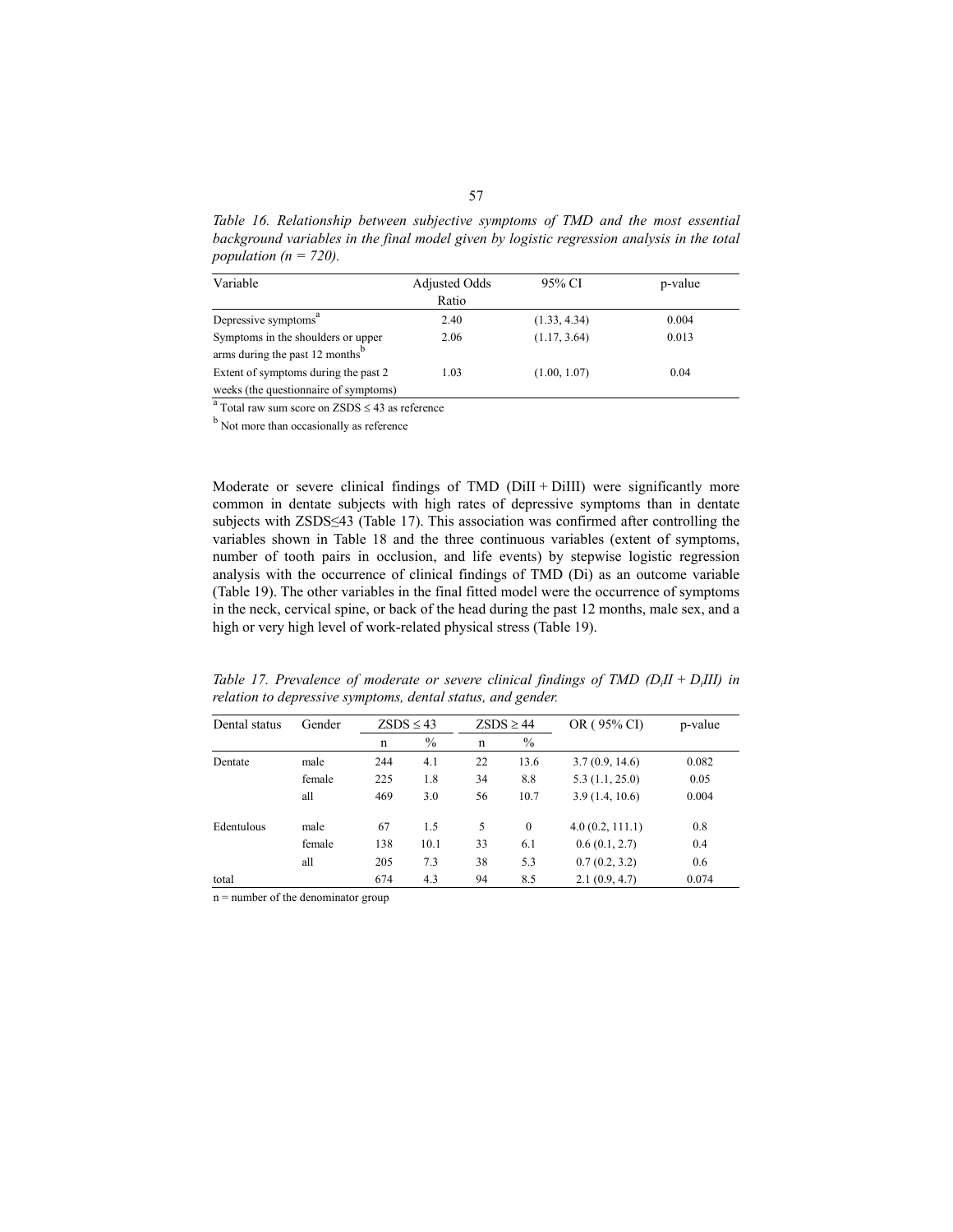*Table 18. Distribution of moderate and severe clinical findings (DiII + DiIII) of TMD in relation to background variables in the dentate population (n = number of the denominator group).* 

| Variable                                              | n   | $\frac{0}{0}$ | p-value |
|-------------------------------------------------------|-----|---------------|---------|
| Gender                                                |     |               |         |
| male                                                  | 270 | 4.8           |         |
| female                                                | 263 | 2.7           | 0.2     |
| Depressive symptoms                                   |     |               |         |
| $ZSDS \leq 43$                                        | 469 | 3.0           |         |
| $ZSDS \geq 44$                                        | 56  | 10.7          | 0.004   |
| Marital status                                        |     |               |         |
| married/cohabiting                                    | 412 | 3.6           |         |
| unmarried/divorced/widowed                            | 120 | 4.2           | 0.8     |
| Level of work-related physical stress                 |     |               |         |
| very low, low or fairly low                           | 297 | 2.0           |         |
| high or very high                                     | 233 | 6.0           | 0.02    |
| Level of work-related mental stress                   |     |               |         |
| very low, low or fairly low                           | 275 | 3.6           |         |
| high or very high                                     | 253 | 4.0           | 0.8     |
| Satisfaction with work                                |     |               |         |
| very satisfied, satisfied or moderately satisfied     | 522 | 3.6           |         |
| dissatisfied or most dissatisfied                     | 10  | 10.0          | 0.3     |
| Self-perceived health                                 |     |               |         |
| very good or fairly good                              | 156 | 3.2           |         |
| moderate, fairly poor or very poor                    | 371 | 4.0           | 0.6     |
| Satisfaction with personal life                       |     |               |         |
| very satisfied or satisfied                           | 348 | 2.9           |         |
| moderately satisfied, dissatisfied, most dissatisfied | 182 | 5.5           | 0.1     |
| Symptoms relating to neck, cervical spine,            |     |               |         |
| or back of the head during the past 12 months         |     |               |         |
| not more than occasionally                            | 333 | 1.2           |         |
| often or almost continuously                          | 200 | 8.0           | 0.001   |
| Symptoms in the shoulders or upper arms               |     |               |         |
| not more than occasionally                            | 278 | 1.1           |         |
| often or almost continuously                          | 255 | 6.7           | 0.001   |
| Physical activity                                     |     |               |         |
| high                                                  | 384 | 3.7           |         |
| low                                                   | 137 | 3.7           | 1.0     |
| Alcohol consumption                                   |     |               |         |
| $0$ /two weeks                                        | 259 | 3.5           |         |
| 1-6 drinks/two weeks                                  | 167 | 3.0           | 0.5     |
| $> 6$ drinks/two weeks                                | 107 | 5.6           |         |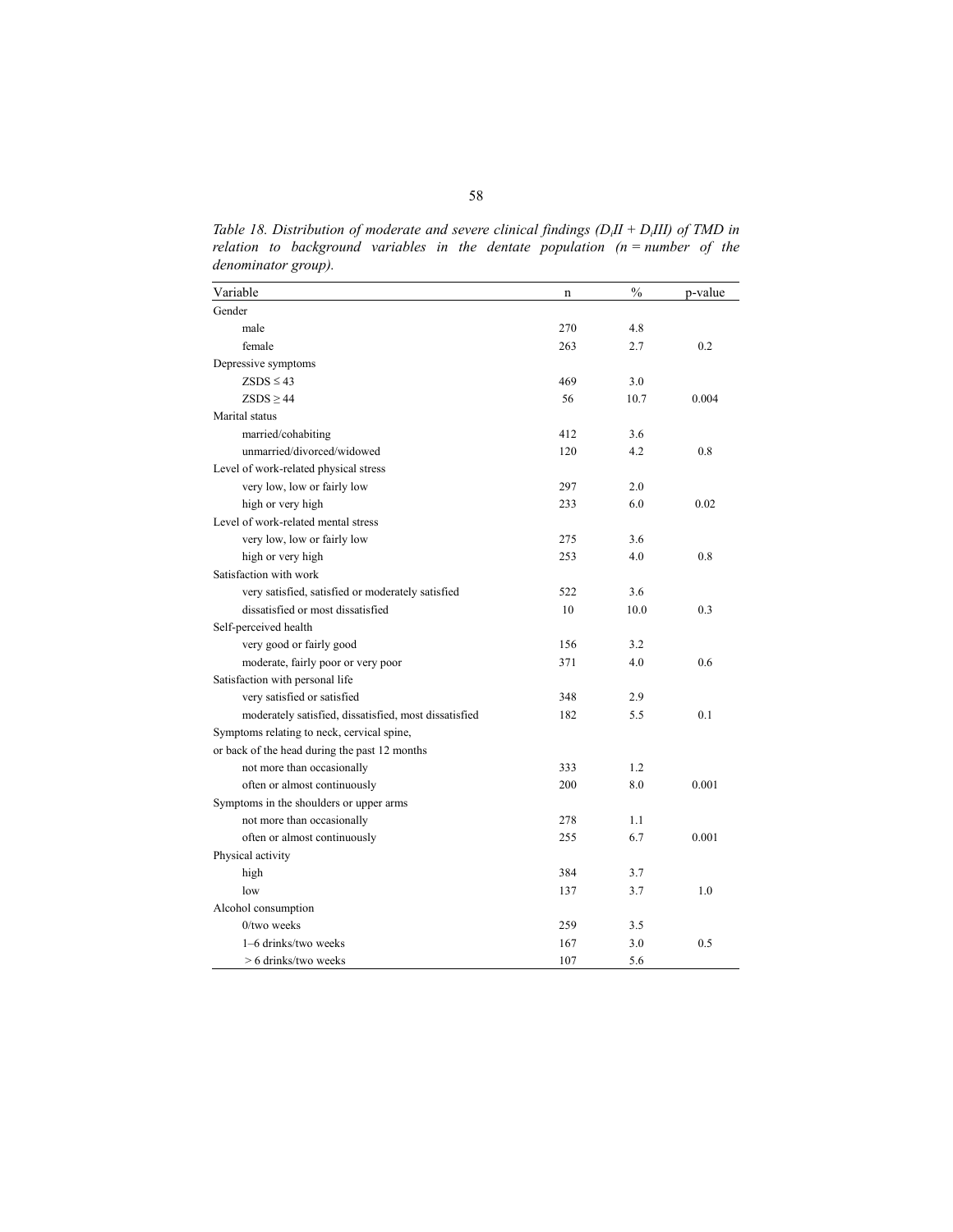*Table 19. Relationship between moderate or severe clinical findings of TMD (Di II + Di III) and the most essential background variables in the final model given by logistic regression analysis in the dentate population (n = 491).* 

| Variable                                                                                                                                       | Adjusted Odds Ratio | 95% CI        | p-value |
|------------------------------------------------------------------------------------------------------------------------------------------------|---------------------|---------------|---------|
| Occurrence of symptoms relating to                                                                                                             | 5.09                | (1.56, 16.60) | 0.006   |
| the neck, cervical spine, or back of                                                                                                           |                     |               |         |
| the head during the past 12 months <sup>a</sup>                                                                                                |                     |               |         |
| Depressive symptoms <sup>b</sup>                                                                                                               | 4.25                | (1.38, 13.10) | 0.01    |
| $Sex^c$                                                                                                                                        | 4.19                | (1.38, 12.80) | 0.01    |
| Level of work-related physical                                                                                                                 | 2.91                | (0.96, 8.84)  | 0.056   |
| stress <sup>d</sup>                                                                                                                            |                     |               |         |
| <sup>a</sup> Not more than occasionally, <sup>b</sup> sum score on ZSDS $\leq$ 43, <sup>c</sup> female sex, and <sup>d</sup> low as reference. |                     |               |         |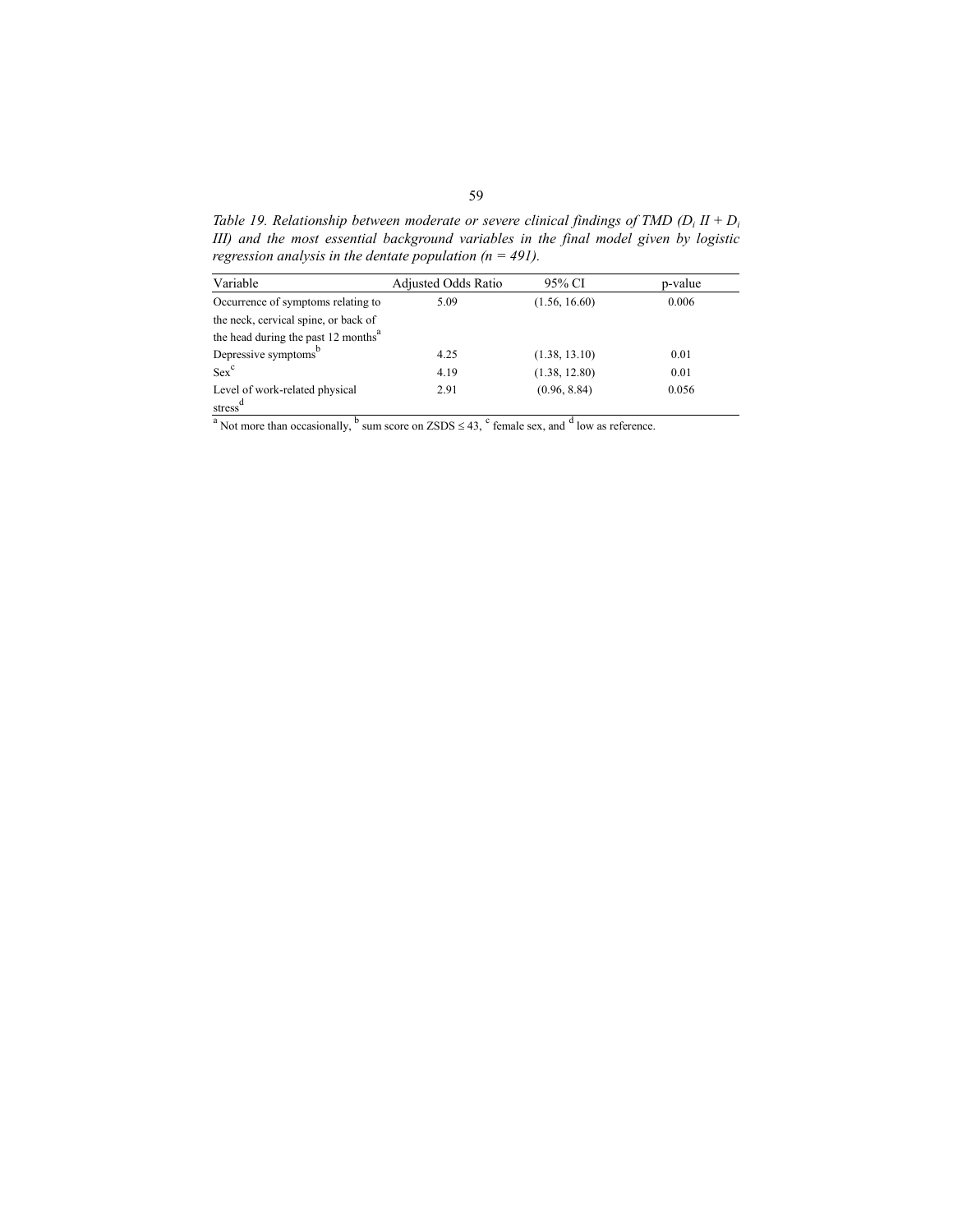## **6 Discussion**

### **6.1 Methodological considerations**

### *6.1.1 Subjects*

The study population consisted of the 55-year-old residents of Oulu. The chosen age group provided certain advantages in view of the nature of the phenomena examined. As reviewed by Lehtinen  $&$  Joukamaa (1994), the prevalence of depression is relatively high in this age group. In this study, the number of subjects with high rates of depressive symptoms was 182 with the lower cutoff point and 94 with the higher cutoff. In subjects of this age, the prevalence of dental diseases is also adequate for studying the association between these diseases and depressive symptoms. As to the confounding factors, however, systemic diseases at this age are less frequent than in older subjects. In a study of this type, consequently, extension of the age range would hardly have thrown any further light on this topic.

As already pointed out, when studying such phenomena as oral health and depressive symptoms, controlling for the multiple confounding factors is essential for producing reliable results. A population-based study design is therefore preferable to a study of hospitalized inpatients or institutionalized subjects, who would not only have more severe depressive symptoms but presumably also multiple problems and medications difficult to control. Furthermore, the associations found in general populations may be more applicable and the results more comparable than those obtained in selected samples.

The participation rate was 77%, which can be considered high. A shortened version of the postal questionnaire was sent to the nonparticipants, and 53% of them returned it. There were slightly more blue collar workers among the nonparticipants compared with the participants, but no major differences in employment status were found between these groups. It is thus unlikely that the prevalences of high rates of depressive symptoms would have been under- or overestimated. Secondly, observation of the prevalences was not an issue, which further reduced the risk of bias.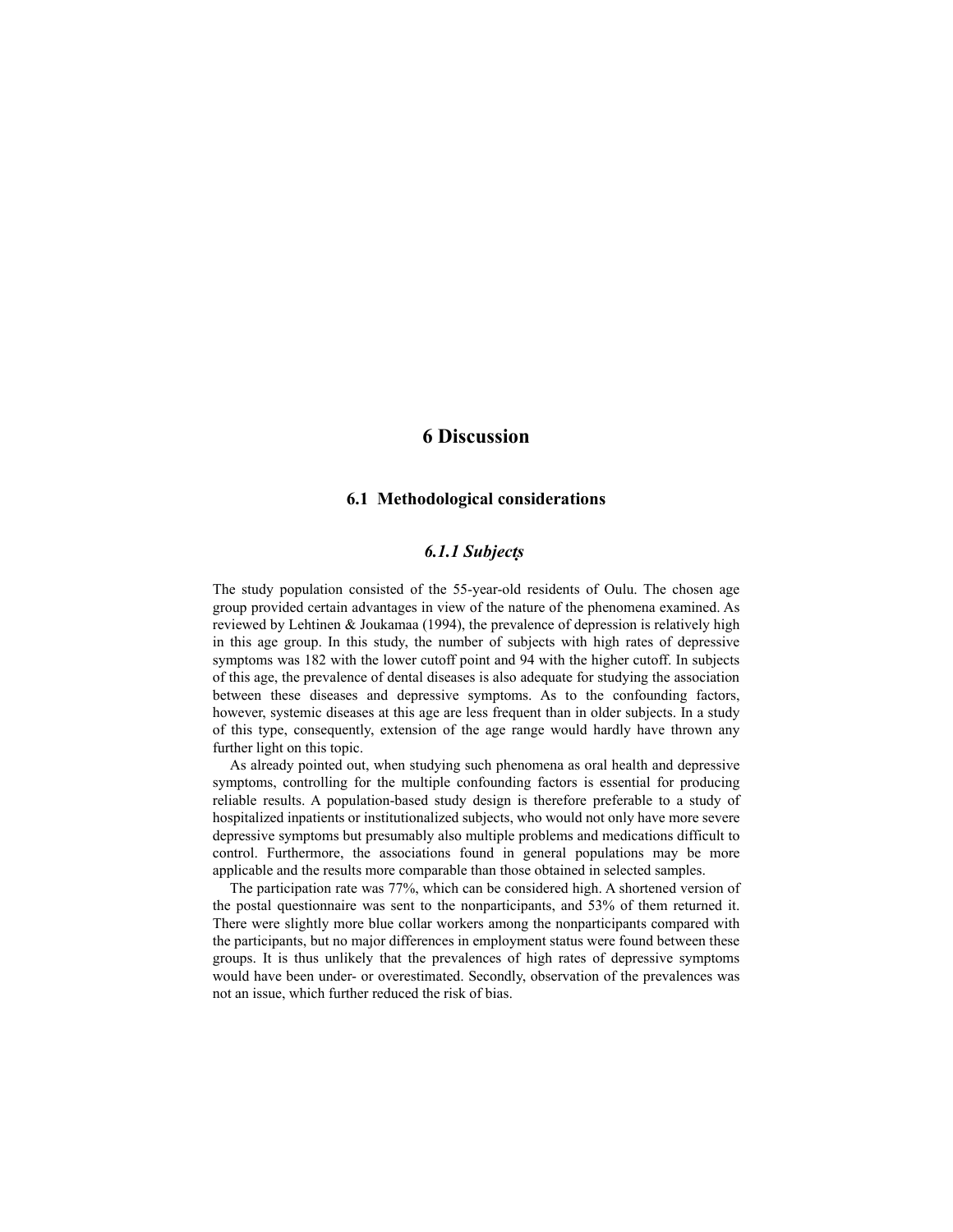### *6.1.2 Measurement of depressive symptoms*

A self-rated scale has certain benefits over interviewer-rated scales and clinical interviews in a large population study of this kind, where the examinations and data collection took about three hours per subject. A self-rated scale takes less time and does not require trained personnel. The administration and scoring process is also more standardized for self-rated scales (Biggs *et al.* 1978).

The major advantage of interviewer-rated scales and clinical interviews is the experience of the interviewer, which allows the symptoms detected in an individual subject to be evaluated relative to those observed and studied previously (Biggs *et al.* 1978). In fact, Faravelli and coworkers (1986) compared the distributions of three doctorrated scales and three self-rated scales in a series of 100 depressed patients and noted that doctor-rated scales tend to be asymmetric toward the left, while self-rated scales tend to be asymmetric toward the right. This may result from the tendency of patients to judge their own condition as severe, while the doctor's evaluation is based on a comparison of different patients with symptoms of varying degrees of severity (Faravelli *et al.* 1986). However, the use of clinical diagnosis would have excluded the milder forms of depression, which may quite well be significant from the subjective point of view.

The Zung Self-Rating Depression Scale has primarily been designed for screening depressive symptoms among middle-aged populations, and it is widely used in epidemiological studies. Its psychometric properties have been thoroughly tested and found to be acceptable.

Zung demonstrated that depressive symptomatology as measured by the ZSDS is agerelated, and that the baseline values on the ZSDS for normal younger  $( \leq 19 \text{ years})$  and older subjects ( $\geq 65$  years) are higher than those in the middle age groups, where an ZSDS index of 50 (corresponding to a raw sum score cutoff of 39/40 (Zung 1965)) was recommended as the morbidity cutoff score (Zung 1973). This cutoff was also used in this study in the Papers II, III, and IV. However, several studies have suggested that pain patients' reports of psychological distress primarily load on somatic signs, reflecting pain-related somatic effects rather than affective disturbance (Buckelew *et al.* 1986, Wesley *et al.* 1991, Williams & Richardson 1993, Wilson *et al.* 1994, Chibnall & Tait 1994, Estlander *et al.* 1995). Considering the substantial number of somatic symptoms in ZSDS and to avoid an overestimation of depressive symptoms, a slightly higher cutoff (a raw sum score cutoff of 43/44) was used when the relationship between depressive symptoms and symptoms and clinical findings of TMD was studied. According to Fountoulakis *et al.* (2001), the sensitivity and specificity values of the cutoff 43/44 were high (92.5% and 89.17%, respectively), as were the corresponding values for the cutoff 39/40 (95% and 83.3%, respectively) (Fountoulakis 2002, personal communication) when tested against a clinical diagnosis of depression. However, because of certain inclusion criteria, their subjects did not represent the general population, and their results are thus not directly applicable to our study.

Combining the results of cross-cultural studies using ZSDS, Zung showed that patients with global ratings of mild to moderate depressions had ZSDS indices between 50 to 59 (raw sum scores  $40 - 47$ ), while patients with moderate to severe depressions had indices of 60 to 69 (raw sum scores 48 − 55) and patients globally rated as severely depressed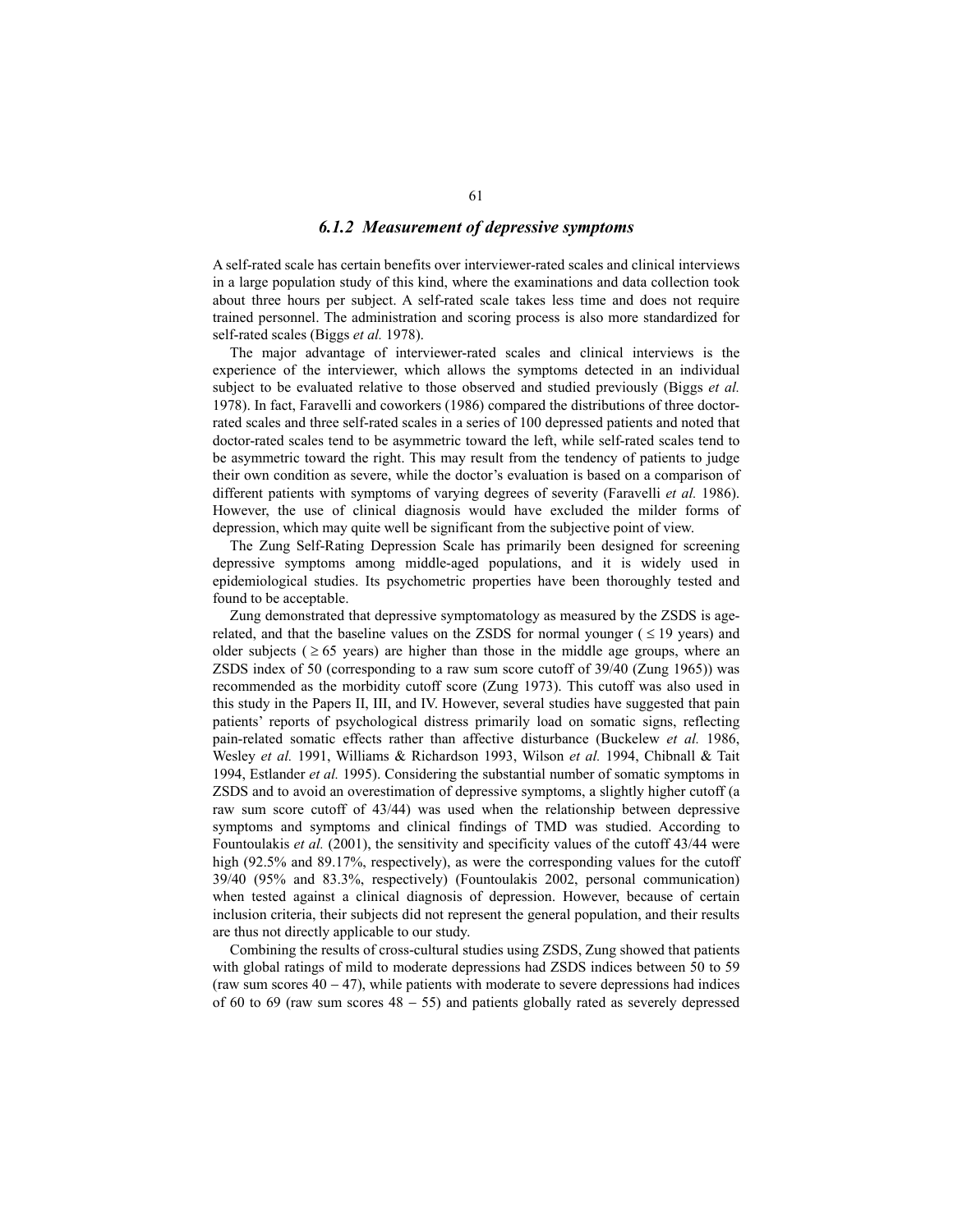had indices of 70 and over (raw sum scores 56 and over) (Zung 1973). In this study, however, a high score of ZSDS was not regarded as a clinical diagnosis of depression but rather as a level of depressive symptoms of potential clinical significance.

### *6.1.3 Study variables*

The heterogeneous nature of depression with psychological, biological, behavioral, and social aspects made us hypothesize that depression may have multidimensional effects on the oral environment. As it was shown in the review of the literature, there are various possible mechanisms that may link depression with oral health. Consequently, an extensive approach was chosen, including the risk factors of dental diseases and related phenomena, and the selected study variables thus represent a comprehensive view of oral and dental health.

In order to get an adequate picture of masticatory function in relation to depressive symptoms, both subjective and objective symptoms and signs of temporomandibular disorders (TMD) were studied using the criteria recommended by Helkimo (1974). Helkimo's Clinical Dysfunction index (Di), which was used in clinical examination of TMD, was developed mainly for epidemiological purposes in the diagnosis of TMD (Helkimo 1974) and is widely used (Carlsson & LeResche 1995).

Definitions of the cutoffs between low and normal unstimulated and stimulated salivary flow rates were based on earlier research (Sreebny & Valdini 1988, Fure & Zickert 1990, Navazesh *et al.* 1992, Närhi *et al.* 1993). Salivary flow rates were measured between 8.00 *a.m.* and 14.30 *p.m.*, and the diurnal variation might hence have caused some interindividual differences in secretion rates (Dawes 1974, Rantonen & Meurman 1998). However, it is very unlikely that this variation could have influenced the relationship between depressive symptoms and flow rate.

The subjective sensation of oral dryness was evaluated with a single question on dry mouth, which has been shown to correlate strongly with the multi-item Xerostomia Inventory Scale score (Thomson *et al.* 1999). Salivary lactobacilli and mutans streptococci counts as well as the occurrence of yeasts (growth or no growth) were measured with the widely used Dentocult-LB<sup>®</sup>, Dentocult-SM<sup>®</sup>, and Oricult-N<sup>®</sup> methods, respectively. The limits for abundant growth of lactobacilli ( $\geq 10^5$ ) and mutans streptococci ( $\geq 10^6$ ) were those generally used in population studies (Parvinen 1984a, Klock *et al.* 1990, Fure 1998).

Clinical examinations followed the generally accepted practice, and the intra- and interexaminer agreements concerning periodontal pocketing and dental caries were good, as was the interexaminer correlation concerning the clinical examination of TMD. Due to the nature of the TMD findings, the practical arrangements for measurements of intraexaminer variation in Di would have been difficult and were therefore not made.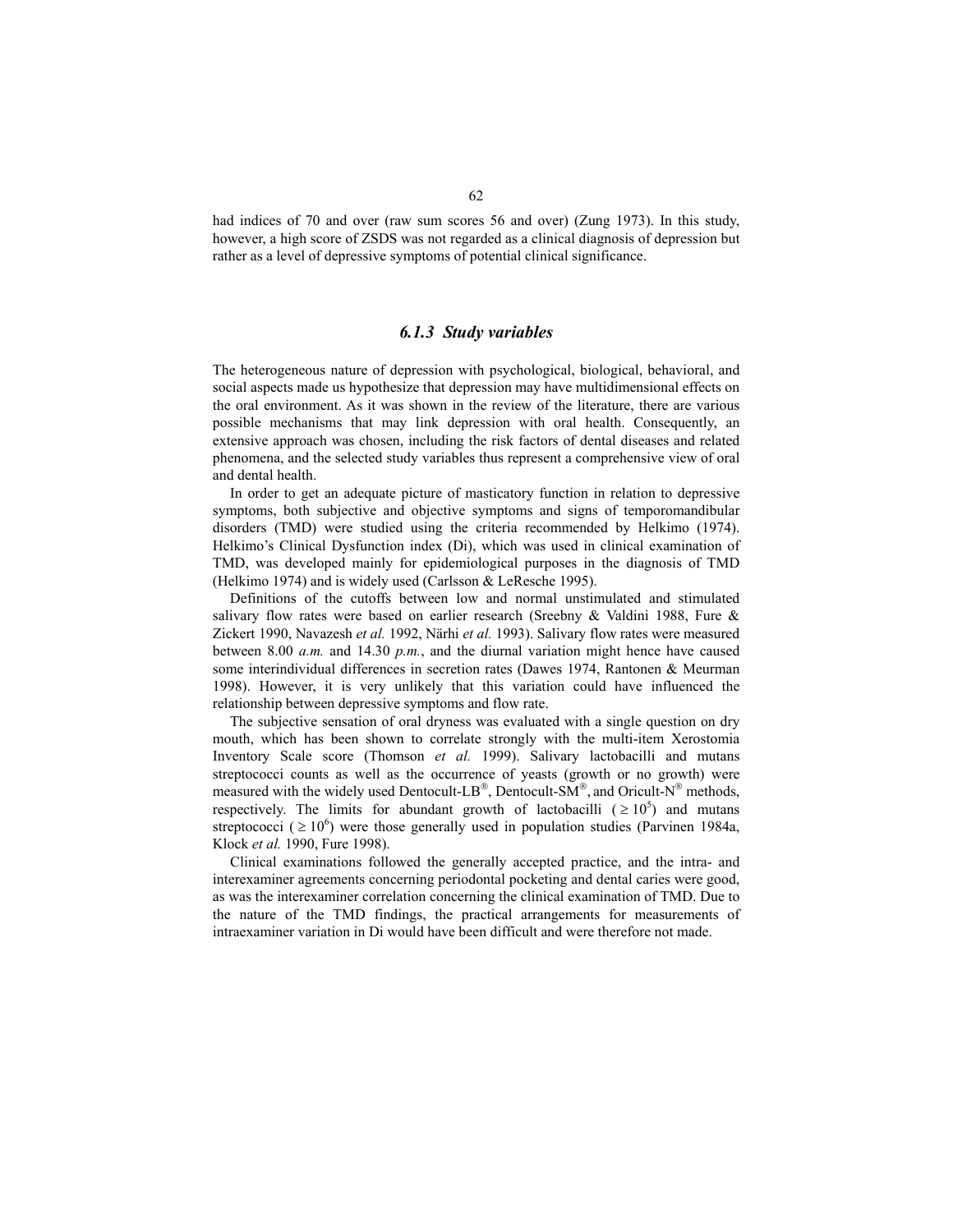### *6.1.4 Study analysis*

Logistic regression analysis was used to control the confounding factors and thus to evaluate the independent associations between the explanatory variables and the outcome. The selection of explanatory variables was guided by the results of bivariate analysis and prior knowledge. Although depressive symptoms were also used as a continuous variable in bivariate analyses (Paper IV), they were only processed as dichotomized in multivariate models, to facilitate interpretation of the associations. There is an axiom in the logistic model concerning the linear connection between the continuous variable and the logit function, which is not always the case. Consequently, the decision to treat the covariates as continuous variables may, in some cases, lead to biased interpretations. (Uhari & Nieminen 2001.) On the other hand, classification of depressive symptoms into three categories, which would have enabled evaluation of the dose-response effect, was not rational because of the insufficient number of subjects.

In Paper I, a stepwise logistic regression analysis with forward and backward selection of variables was used to reduce the discrepancies between the data and the model and to find a model with relatively few parameters. However, the ordering of the variables from stepwise regression is an artifact of the algorithm used in the regression program and need not reflect relationships of substantive interest (Weisberg 1980). To avoid this problem, we evaluated the estimated logistic regression models using the change in the goodness of fit statistic (the difference of deviance test) (Papers II, III, and IV). The method used encourages one to think in terms of sets of variables that together represent factors associated with the response. Secondly, addition of the variables to the models in different orders made it possible to evaluate the influence of each covariate on the association between the studied variable and the outcome (Paper III).

### **6.2 Results**

### *6.2.1 Relationship of depressive symptoms with dental health behavior*

The results of this study only partly supported the hypothesis that subjects with high rates of depressive symptoms would have less favorable dental health behavior than subjects with fewer depressive symptoms. A few minor associations, somewhat different in men and women, were found, however. Depressed dentate women consumed sweets, snacks, or soft drinks more frequently than non-depressed dentate women. Dentate men showed a parallel tendency without statistical significance (Paper IV, Table 5). This finding is in accordance with the reports of increased carbohydrate consumption by depressed persons (Wurtman *et al.* 1989, Christensen & Somers 1996).

The time elapsed since the last dental visit was longer and the preservation of natural teeth less important among depressed dentate women than among non-depressed dentate women. Dentate men showed opposite tendencies in this respect (Paper IV, Table 5). However, oral hygiene was slightly poorer among depressed dentate men compared to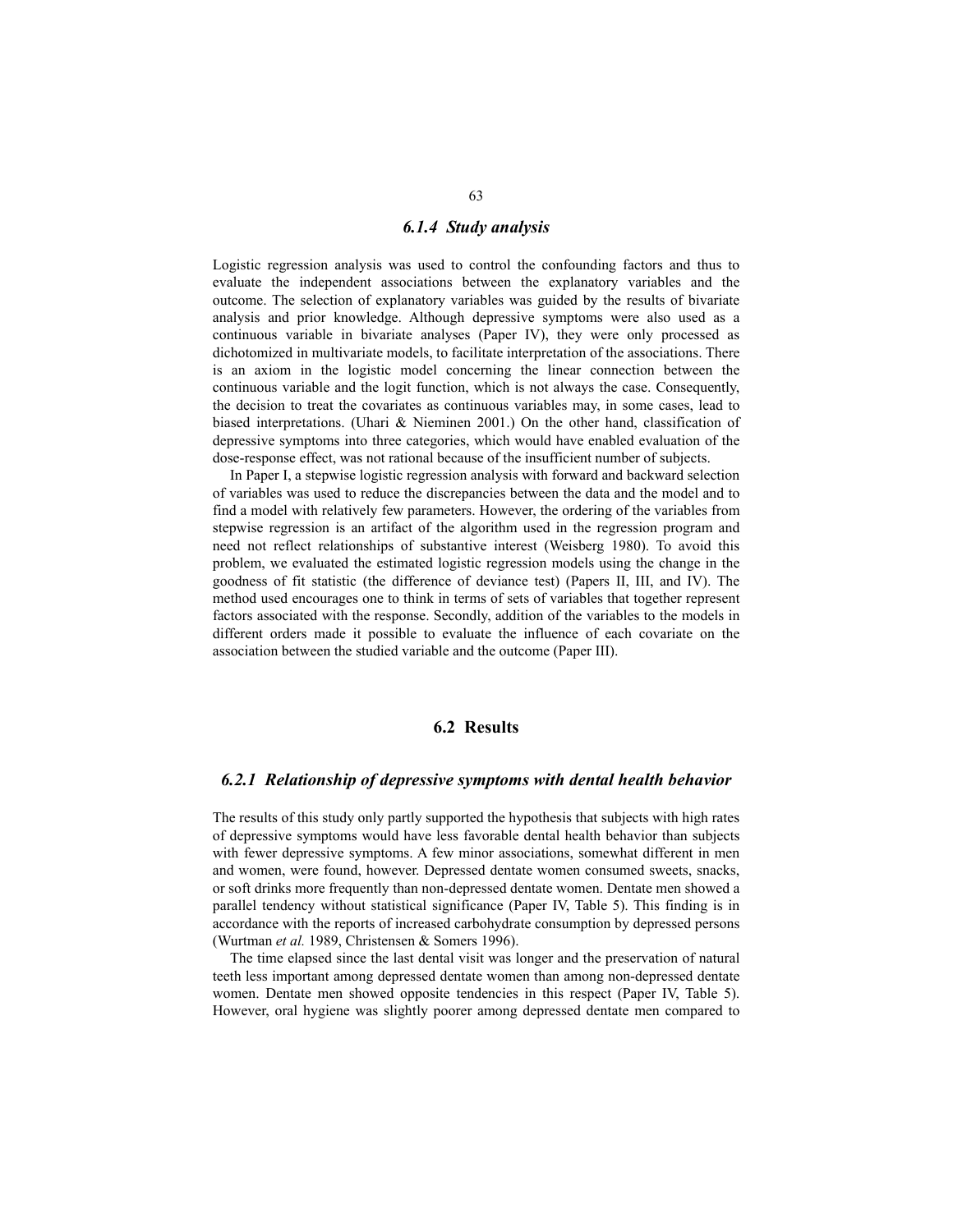non-depressed dentate men ( $p = 0.065$ ). Kurer and coworkers (1995) also found more plaque in subjects with more depressive symptoms, while no such association was found by Monteiro da Silva *et al.* (1998). An analysis of the association between lactobacilli growth and depressive symptoms with logistic regression models showed that a high rate of depressive symptoms increased the liability to abundant growth of salivary lactobacilli both independently and partly through other factors, such as poor oral hygiene (Paper IV).

There were no associations between depressive symptoms and the frequency of dental visits, tooth brushing frequency, use of extra cleaning methods, or use of sugar in coffee or tea among either men or women. As it was pointed out in the review of the literature, depression and depressive symptoms have been shown to associate with unfavourable health behaviors, such as smoking, drinking, and lack of regular physical exercise. In the light of these results, one might have anticipated a stronger negative association between depressive symptoms and dental health behavior. It is possible that some of the dental health habits, such as tooth brushing, represent such fixed activities that they tend to remain unchanged even in the presence of mild depressive disorder. As indicated in the studies concerning the dental health behavior of psychiatric inpatients, however, it is likely that when the severity of depression increases its effects on dental health behavior also become emphasized. There are no previous studies on the association between depressive symptoms and various aspects of oral health behavior.

## *6.2.2 Depressive symptoms in relation to periodontal disease and dental caries*

The results of this study did not support our hypothesis that there would be an association between depressive symptoms and periodontal disease as measured with periodontal pocketing. The earlier studies concerning depression or depressive symptoms and periodontitis are few, with small sample sizes in most cases. A variety of methods have been used in the measurement of depression in these studies, some of which deal with depressive personality patterns or the simple question of depressive emotions (Brown *et al.* 1994). However, a large population study by Genco *et al.* (1999) as well as the followup study of Elter and coworkers (2002), which used patient records to determine diagnosed depression, suggest an association between depressive symptoms and periodontal disease and between clinical depression and periodontal treatment outcome, respectively. Research on the relationship between periodontal disease and depression is complicated because of the multifactorial etiologies and the variety of factors associating with both depressive symptomatology and periodontal disease. Furthermore, the possible fluctuation of depressive symptom levels over time together with the slow progression of periodontal disease may set additional requirements for the study design and methods. In fact, the clinical attachment loss used as a measure of periodontal disease by Genco *et al.* (1999) reflects better long-term periodontal tissue destruction than periodontal pocketing, which was used in this study, which may explain the controversy in the results. It is also possible that a chronic pattern of depression is required to cause a measurable impact on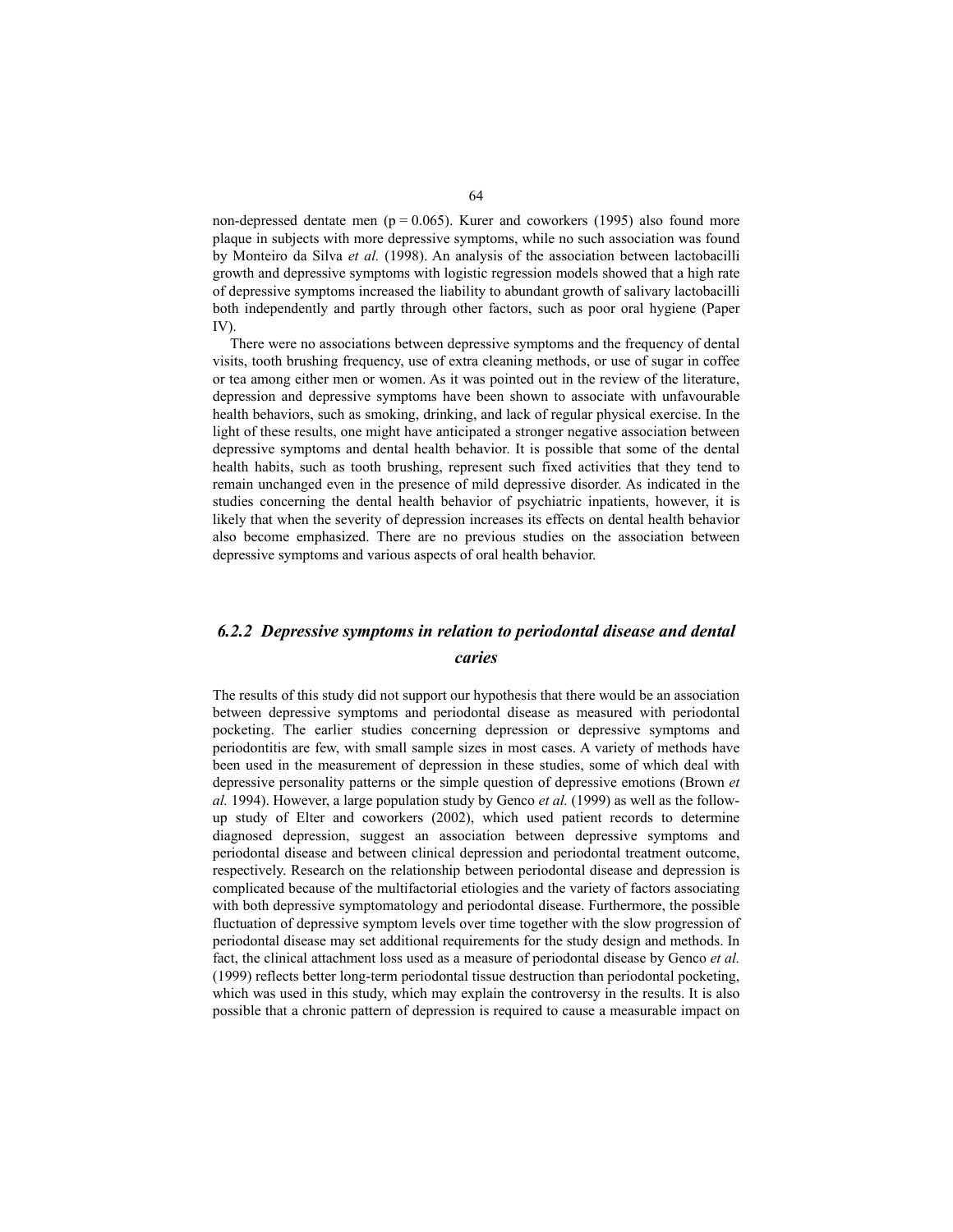periodontal disease. A cross-sectional study design cannot give information of the chronicity of depressive symptoms, and longitudinal studies are thus still needed to further clarify the relationship between these disease entities.

Although the relationship between depressive symptoms and periodontal disease was not empirically supported in this study, the above reasons and the data available concerning biological alterations in depression and comorbidity of depression and physical illnesses suggest that such a link is, nevertheless, possible. There are many immunological changes in depression that could increase the risk of periodontal diseases in depressed subjects. For example, the increased release of proinflammatory cytokines from activated macrophages, excessive synthesis of  $PGE<sub>2</sub>$ , and suppression of natural killer cell activity, T-lymphocytes, and neutrophils are all factors that can increase periodontal disease susceptibility (for a review, see Leonard 2001). Secondly, the hyperactivity of the hypothalamus-pituitary-adrenal axis consistently found in major depression (reviewed by Sheline 2000) has recently been suggested to associate with experimental periodontal disease susceptibility in rats (Breivik *et al.* 2000a, 2000b, 2001). The suggested mediating mechanism is the shift of T-helper 1 synthesis toward a T-helper 2 response as a result of elevated plasma levels of corticosterone (Breivik *et al.* 2000c). Activation of the HPA axis may also take place in chronic stress in connection with inadequate coping capacity (Olff 1999). There are various studies suggesting that psychosocial stress may contribute to an increased susceptibility to periodontal disease (Green *et al.* 1986, Marcenes & Sheiham 1992, Genco *et al.* 1998, 1999, LeResche & Dworkin 2002) and a few studies indicating that coping behaviors may have an influence on this stress-associated risk (Genco *et al.* 1999, Hugoson *et al.* 2002, Wimmer *et al.* 2002).

No strict associations were found between untreated dental caries and depressive symptoms in this study. The tendency of women with high rates of depressive symptoms to have a lower percentage of filled tooth surfaces compared to women with fewer depressive symptoms (Paper IV, Table 4) might reflect avoidance of dental services. This is supported by the finding that depressed women reported a longer time since their last visit to a dentist (Paper IV, Table 5). However, abundant growth of salivary lactobacilli was significantly more common in subjects with high rates of depressive symptoms, which was confirmed in multivariate analysis. In bivariate analysis, abundant growth of salivary mutans streptococci also associated with depressive symptoms in the dentate population. However, after standardization of the confounding variables, the association turned out to be of uncertain significance (OR = 1.6, 95% CI = 0.998–2.57). Mutans streptococci and lactobacilli are generally regarded as the most cariogenic bacteria (reviewed by van Houte 1994). Their associations with depressive symptoms will be discussed later in this chapter. Furthermore, a bivariate association was found between depressive symptoms and the consumption of sweets, snacks, or soft drinks, xerogenic medication, and diseases known to be xerogenic, all of which are factors that may increase the risk of dental decay.

Increased caries activity in the context of antidepressant use has been shown in many studies (Bassuk & Schoonover 1978, Rundegren *et al.* 1985, von Knorring & Wahlin 1986, Thomson *et al.* 1995, Peeters *et al.* 1998), but earlier findings of a possible independent association between depression or depressive symptoms and dental caries are lacking. There are studies, however, which suggest that severe stress is a predisposing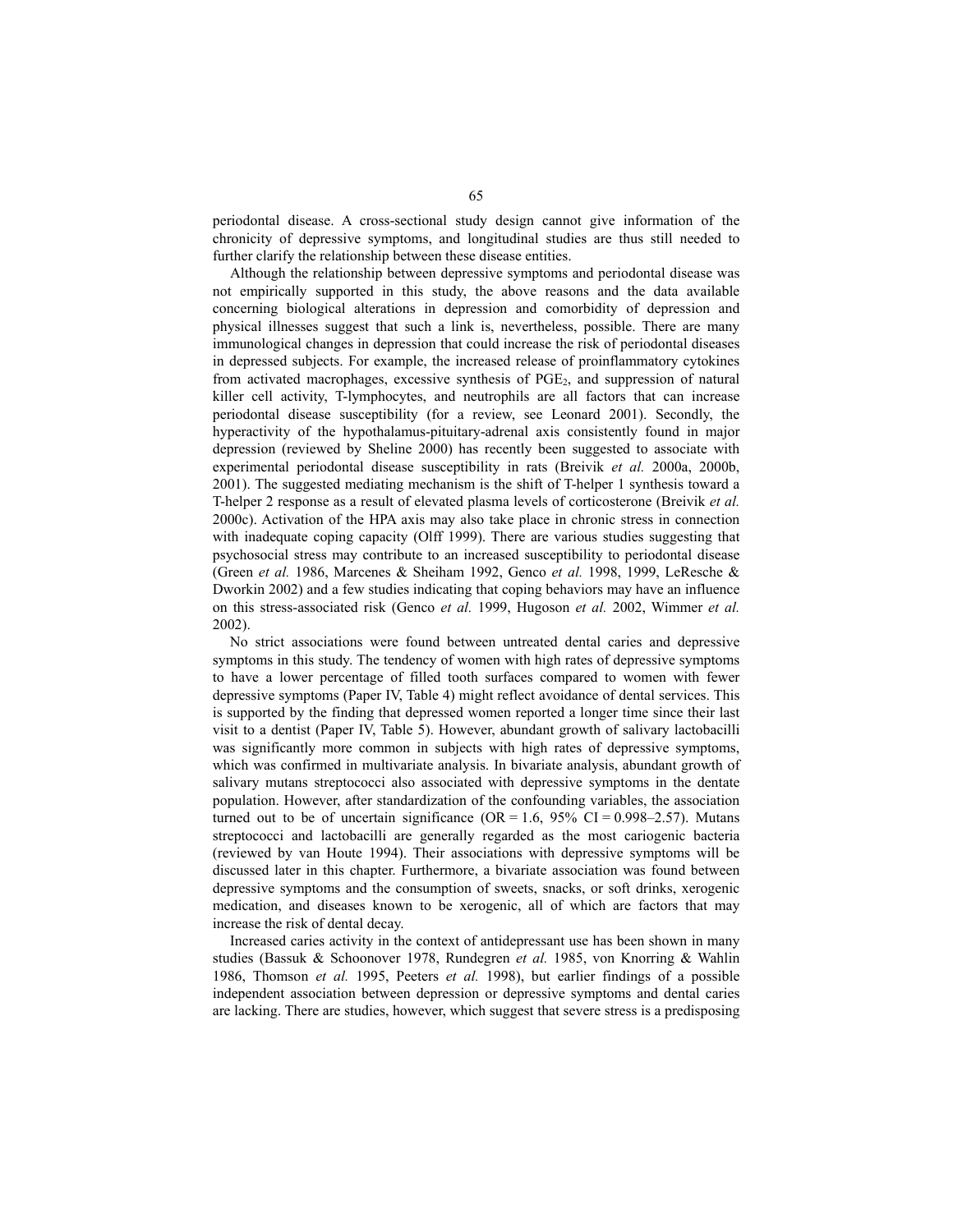factor to the development of acute dental caries (Sutton 1965, Honkala *et al.* 1992, Borysenko *et al.* 1980).

Although some etiological factors predisposing to dental caries seem to be more prevalent in depressed people, depressive symptoms, such as measured in this crosssectional study, do not seem to associate with the prevalence of dental caries. However, similarly to periodontal disease, dental caries has multifactorial etiology and takes a relatively long time to develop. Therefore, assessment of caries increment in longitudinal studies might be a preferable tool for studying the relationship between these diseases.

#### *6.2.3 Depressive symptoms in relation to edentulousness*

Edentulousness is a complex phenomenon, as it reflects not only the accumulation and susceptibility to dental diseases but also treatment choices. Naturally, these choices influence the progression of dental caries and periodontal disease, but are manifested more clearly in the number of lost teeth and edentulousness. Among women, dental diseases are not necessarily the most important reason for edentulousness. It is known that women formerly lost their teeth earlier than men (for a review, see Suominen-Taipale *et al.* 1999), which was seen in this study group, too. However, men generally have higher prevalences of dental caries and periodontal disease, as was also the case in this study. In addition to socioeconomic factors that may naturally have influenced the treatment choices, it has been suggested that women formerly chose edentulousness and full dentures for esthetic reasons (Suominen-Taipale *et al.* 1999). Because of the diverse and complicated background to edentulousness among especially women, the association between depressive symptoms and edentulousness is difficult to show. On the other hand, among those who have chosen full dentures for esthetic reasons, the psychological impact of edentulousness may have been lesser.

A statistically significant difference was seen between smokers and those who had never smoked in the occurrence of depressive symptoms related to dental status. Furthermore, in logistic regression analysis, the high rate of depressive symptoms among nonsmoker men was explained by edentulousness with an odds ratio of 6.4. Smoking can be seen as one of the most important confounding factors regarding dental diseases and edentulousness. According to previous studies, smokers do have poorer dental health than nonsmokers (Drake *et al.* 1997, Norderyd *et al.* 1999) and are at a greater risk of tooth loss (Slade *et al.* 1997, Worthington 1999). They brush and floss their teeth less frequently than nonsmokers (Andrews *et al.* 1998) and also make dental visits less frequently (Attwood *et al.* 1993). Assuming there is a difference in valuation and attitude towards oral health among smokers and nonsmokers, one might think that oral and dental health is less important for smokers than nonsmokers. Thus, the emotional impact of edentulousness and its effect on psychological well-being might also be of minor importance for them, which might explain the different relationship between depressive symptoms and edentulousness in these groups.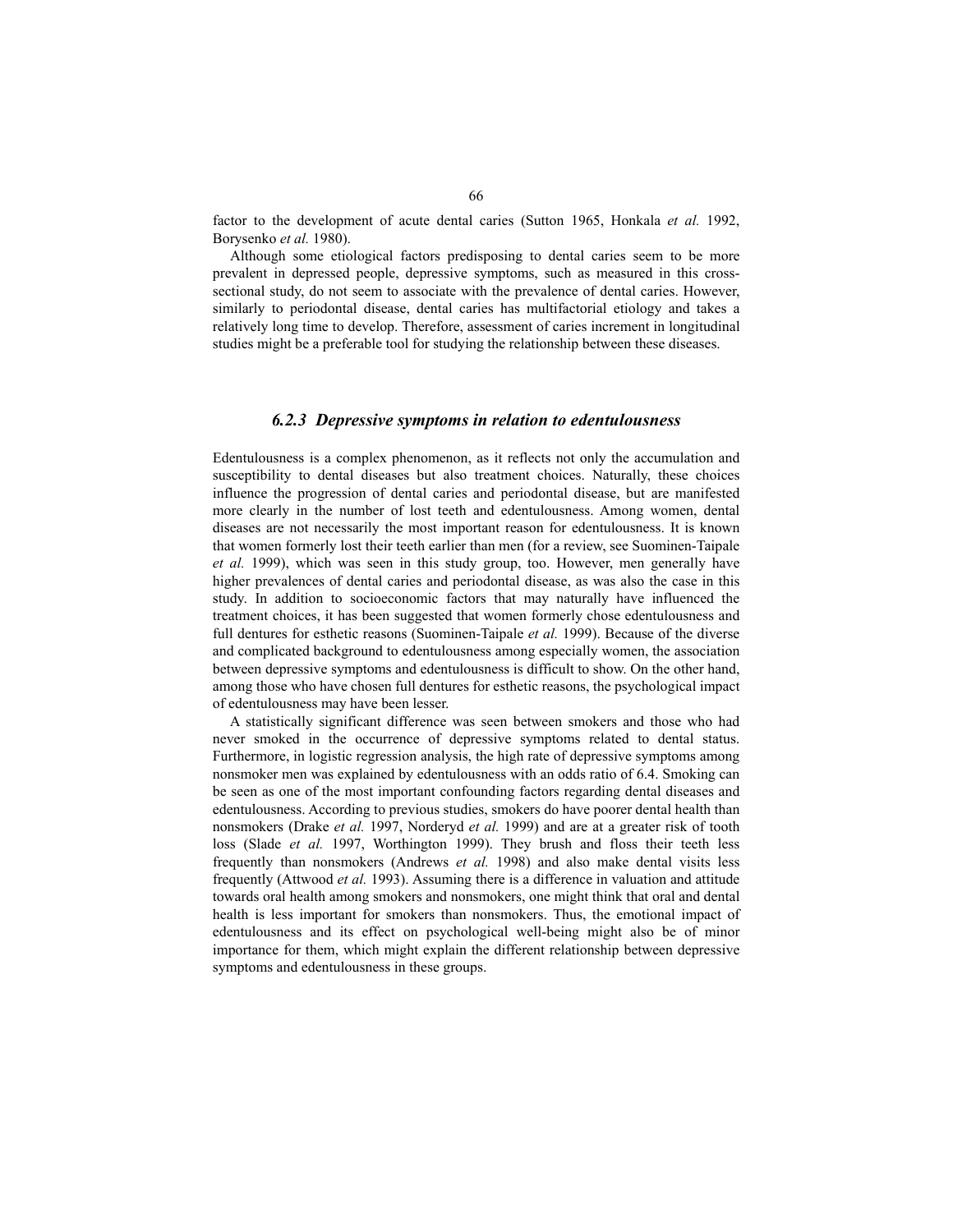#### *6.2.4 Depressive symptoms and factors related to saliva*

### *6.2.4.1 Salivary flow rate and sensation of dry mouth*

In our study, no association was found between depressive symptoms and unstimulated or stimulated saliva flow rates. This was not in accordance with the results of several earlier studies, which have reported decreased salivary flow rates among depressed patients (Peck 1959, Davies & Gurland 1961, Gottlieb & Paulson 1961, Davies & Palmai 1964, Palmai & Blackwell 1965, Palmai *et al.* 1967). In these earlier studies, the study groups consisted of clinically depressed patients, part of whom had severe symptoms. The degree or severity of symptoms, on the other hand, has been suggested to associate with flow rate (Davies & Palmai 1964). It is thus possible that the present series included only a few severely depressed subjects. On the other hand, Toone and Lader (1979), whose study group included 12 patients with a diagnosis of clinical depression did not find any associations between depression and salivary flow, either. In their study, however, a positive correlation was found between salivary secretion and appetite (Toone & Lader 1979), which has not been adequately considered in the studies of salivation and depression (Russ  $\&$  Ackerman 1987). Accordingly, it has been suggested that the diminished salivary flow rate in depressive illness may be more closely related to the appetite disturbances commonly associated with depression than to the mood disorder or depressive illness itself (Russ & Ackerman 1987).

Our result on the association between subjectively felt dry mouth and depressive symptoms was in accordance with the results of Bergdahl *et al.* (1997) and Bergdahl & Bergdahl (2000). In our study, the subjective sensation of dry mouth was related to unstimulated but not to stimulated salivary flow rate. Subjectively felt dry mouth was also associated with female gender, regular smoking, diseases that may associate with dry mouth, xerogenic medication, poor self-perceived physical condition and health, and finally, after controlling for these factors, with a high rate of depressive symptoms. Although part of the association between depressive symptoms and subjectively felt dry mouth is probably mediated by the above-mentioned factors, including xerogenic medication, the results of the logistic regression analysis demonstrated that at least part of this association was independent of these confounding factors. The association between depressive symptoms and subjective sensation of dry mouth was statistically significant  $(p < 0.001)$  even in subjects with normal or high unstimulated salivary flow rates and nearly significant in subjects with low unstimulated flow rates ( $p = 0.059$ ). Bergdahl & Bergdahl (2000) found in their study that both subjects with low unstimulated salivary flow rates concomitantly with subjective oral dryness and subjects with normal salivary flow rates connected with subjective oral dryness scored significantly higher in depression, anxiety, and stress compared with the group with low unstimulated salivary flow and no subjective oral dryness as well as with the control group with normal unstimulated flow and no subjective oral dryness. In view of the fact that subjective reports of oral dryness may not necessarily reflect actual salivary gland function (Busfield *et al.* 1961, Fox *et al.* 1985, Närhi 1994) and the above-mentioned results, it can be concluded that there are also some other factors apart from the quantity of saliva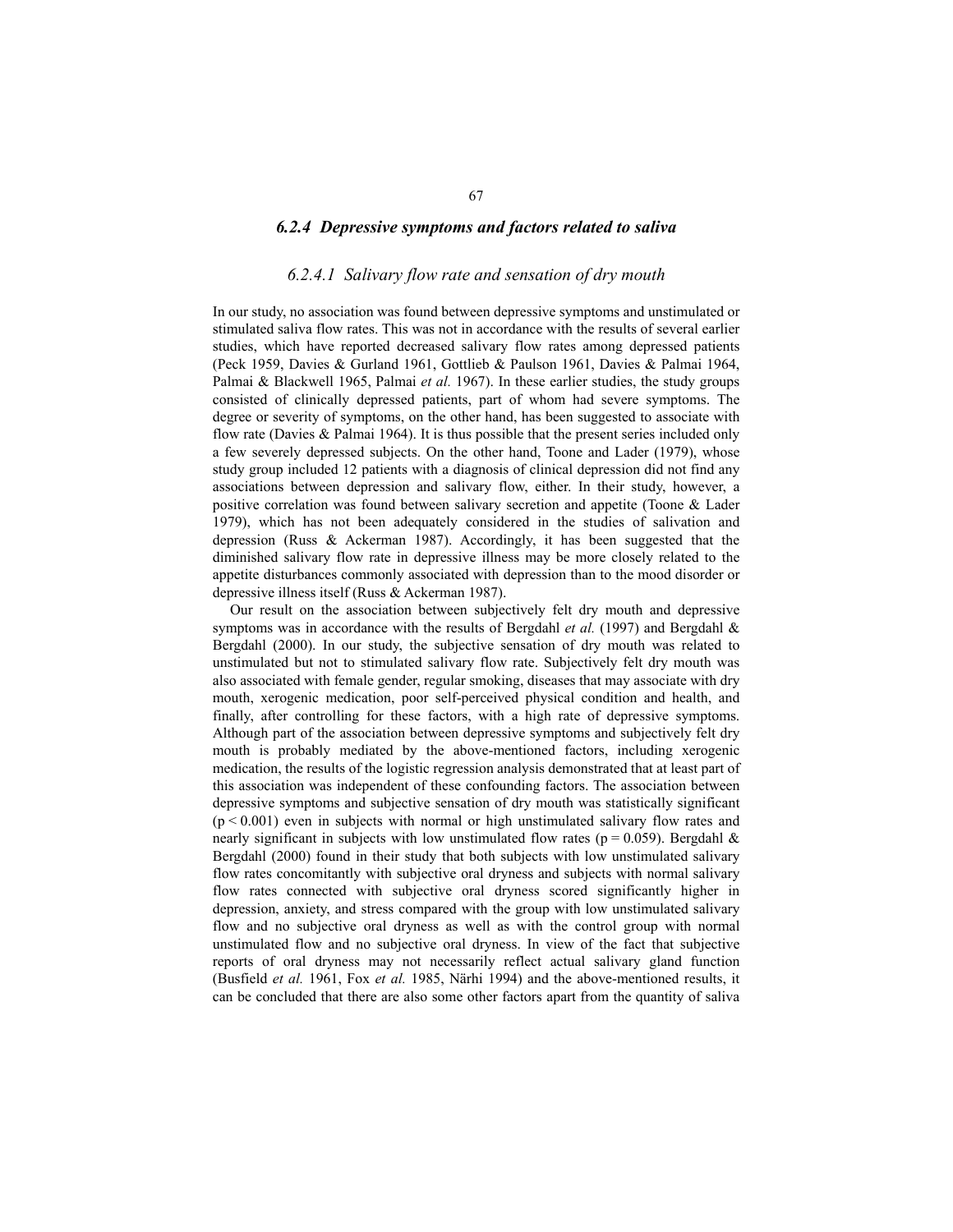that play a role in the genesis of subjective oral dryness and, consequently, in the existing relation between depressive symptoms and sensation of dry mouth.

There are several possible mechanisms that may connect these two phenomena, both of which are likely to have multifactorial etiology. One of these mechanisms is somatization, the expression of distress in the form of physical symptoms that cannot be explained biomedically, which is known to associate with depression (Katon 1984). Somatization has also been suggested to be the underlying factor of diverse salivary complaints with no known biological explanation (Votta & Mandel 2002).

Based on the discussion presented in the context of flow rate, it is also possible that appetite disturbances serve as a link between depressive symptoms and the sensation of dry mouth, which was found to associate with a recent loss of appetite by Dormenval and coworkers (1999).

After swallowing, a film of residual saliva covers the oral hard- and soft-tissue surfaces (Wolff & Kleinberg 1998) and functions as a moisture retainer and a protective barrier (Won *et al.* 2001). It has been shown that the thickness of this film, in other words mucosal wetness, is associated positively with the resting saliva flow rate (Wolff  $\&$ Kleinberg 1998, Won *et al.* 2001) and negatively with symptoms of oral dryness (Wolff & Kleinberg 1998). Furthermore, the study of Won and coworkers (2001) showed that mucosal wetness on the soft palate correlated with the minor salivary gland secretion rate, which, on the other hand, has been suggested to associate with the perception of oral dryness (Niedermeier & Huber 1989). Almost 80% of the resting, *i.e.* unstimulated, saliva comes from submandibular, sublingual, and minor salivary glands (Izutsu 1987), which are together responsible for the production of mucins (Culp & Richardson 1996).

### *6.2.4.2 Growth of salivary microbes*

Due to the limited ability of single-point measurements of disease to reveal the relationships between the studied parameters in a cross-sectional study, the risk indicators were assessed in addition to strict measurement of disease. High counts of lactobacilli and mutans streptococci as well as the presence of salivary yeasts have been found to associate with dental caries increment (Alaluusua *et al.* 1990, Kirstilä *et al.* 1998, Raitio *et al.* 1996). Milk containing probiotic *Lactobacillus rhamnosus GG* bacteria, on the other hand, was found to reduce the risk of dental caries in children aged 1-6 years (Näse *et al.* 2001). *Candida albicans* is suggested to play a role in denture stomatitis (Budtz-Jørgensen 1974), and its salivary level as well as the salivary levels of lactobacilli and mutans streptococci have been suggested as microbial indicators of dental caries (Loesche *et al.* 1995). Lactobacilli, mutans streptococci, and yeasts are acidophilic microorganisms, which have been associated with similar environmental factors. Low salivary flow rate and pH (Parvinen  $\&$  Larmas 1981, Fure  $\&$  Zickert 1990), low buffering capacity of saliva (Närhi *et al.* 1994), poor oral hygiene and smoking (Heintze 1984, Sakki & Knuuttila 1996, Parvinen 1984a), frequent intake of sugary products (Crossner 1984, Carlsson 1989), removable dentures (Parvinen 1984b, Närhi *et al.* 1993, Närhi *et al.* 1999), and open caries lesions (Klock & Krasse 1977) favor abundant growth of these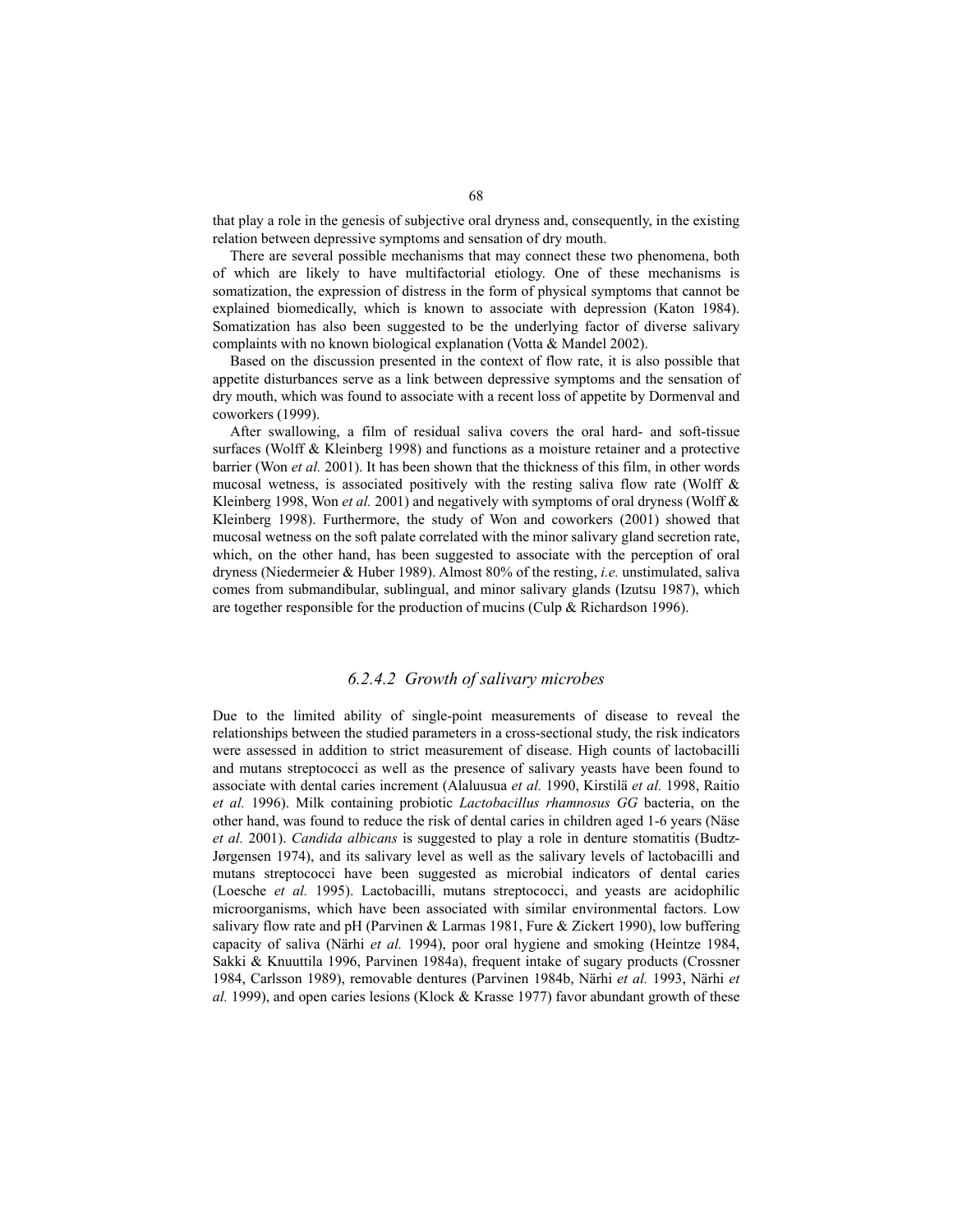microbes. A genetic predisposition to oral accumulation of mutans streptococci and lactobacilli has also been suggested (Ozawa *et al.* 2001).

In this study, depressive symptoms increased the liability to abundant growth of salivary lactobacilli in the dentate population even after controlling for the abovementioned confounding factors (adjusted  $OR = 2.0$ , 95% CI 1.2–3.3). The associations between depressive symptoms and mutans streptococci as well as yeast growth were uncertain (adjusted OR = 1.6, 95% CI 0.998–2.57 for mutans streptococci; adjusted  $OR = 2.06$ , 95% CI 0.982–4.32 for yeast growth). Nevertheless, in addition to the already known risk factors concerning abundant growth of salivary lactobacilli, mutans streptococci, and yeasts, there must exist a formerly unknown factor or factors accompanying the number of salivary microbes that are also associated with depression. The importance of salivary composition in the maintenance of oral microbial homeostasis on the one hand and the manifold biological alterations related to depression on the other raises the possibility of biologically mediated linkage between depression and oral microbial ecology.

In addition to the salivary flow rate, there are many immune and nonimmune defense systems as well as a broad range of cytokine and growth factors in saliva which play a role in the elimination of microorganisms from the oral cavity (reviewed by Slomiany *et al.* 1996). Salivary glycoproteins account for an important part of these defensive actions of saliva, and it is generally agreed that salivary glycoproteins may contribute to the decreased adherence of microorganisms on teeth and oral mucosal surfaces by aggregating the bacteria, which are then removed by swallowing (Ericson  $\&$  Arwin 1985). Large, highly glycosylated glycoproteins, *i.e.* mucins, secreted from the submandibular, sublingual, and minor salivary glands have the potential for binding to bacterial surfaces, inhibiting direct epithelial-bacterial binding and thereby limiting bacterial colonization of oral surfaces (reviewed by Tabak 1995). Furthermore, the structural heterogeneity of mucins has been suggested to modulate the bacterial clearance-adherence phenomena in the oral cavity (reviewed by Tabak *et al.* 1982). Also, the lubrication of oral, oropharyngeal, and esophageal mucosa is largely mediated by mucins (Pedersen *et al.* 2002), which are the principal organic constituents of the slimy viscoelastic mucus coating all mucosal surfaces and protecting them from desiccation and environmental insult (Tabak *et al.* 1982). Besides the above-mentioned functions, mucins also interact selectively with their environment, including epithelial and endothelial cells, thereby regulating a great number of biological processes (reviewed by Nieuw Amerongen *et al.* 1998). If there were some linkage between depression and the secretion and composition of mucins, which possibility will be discussed below, it might well explain the associations found between depressive symptoms and subjectively felt dry mouth as well as the high count of salivary microbes.

Salivary mucins fall into two major catogories referred to as high-molecular-weight mucin (MG1) and low-molecular-weight mucin (MG2) (for a review, see Schenkels *et al.* 1995). MGI consists primarily of the MUC5B gene product (Nielsen *et al.* 1997), whereas MG2 is encoded in the MUC7 gene (Bobek *et al.* 1993). MUC5B and MUC7 are both secreted soluble mucin gene products produced in all salivary glands except in the parotid gland (Liu *et al.* 2002). In addition to these mucin forms, the salivary glands, including the parotid gland, produce mucins called membrane-associated mucins with somewhat different and, so far, unclear functions (Liu *et al.* 2002).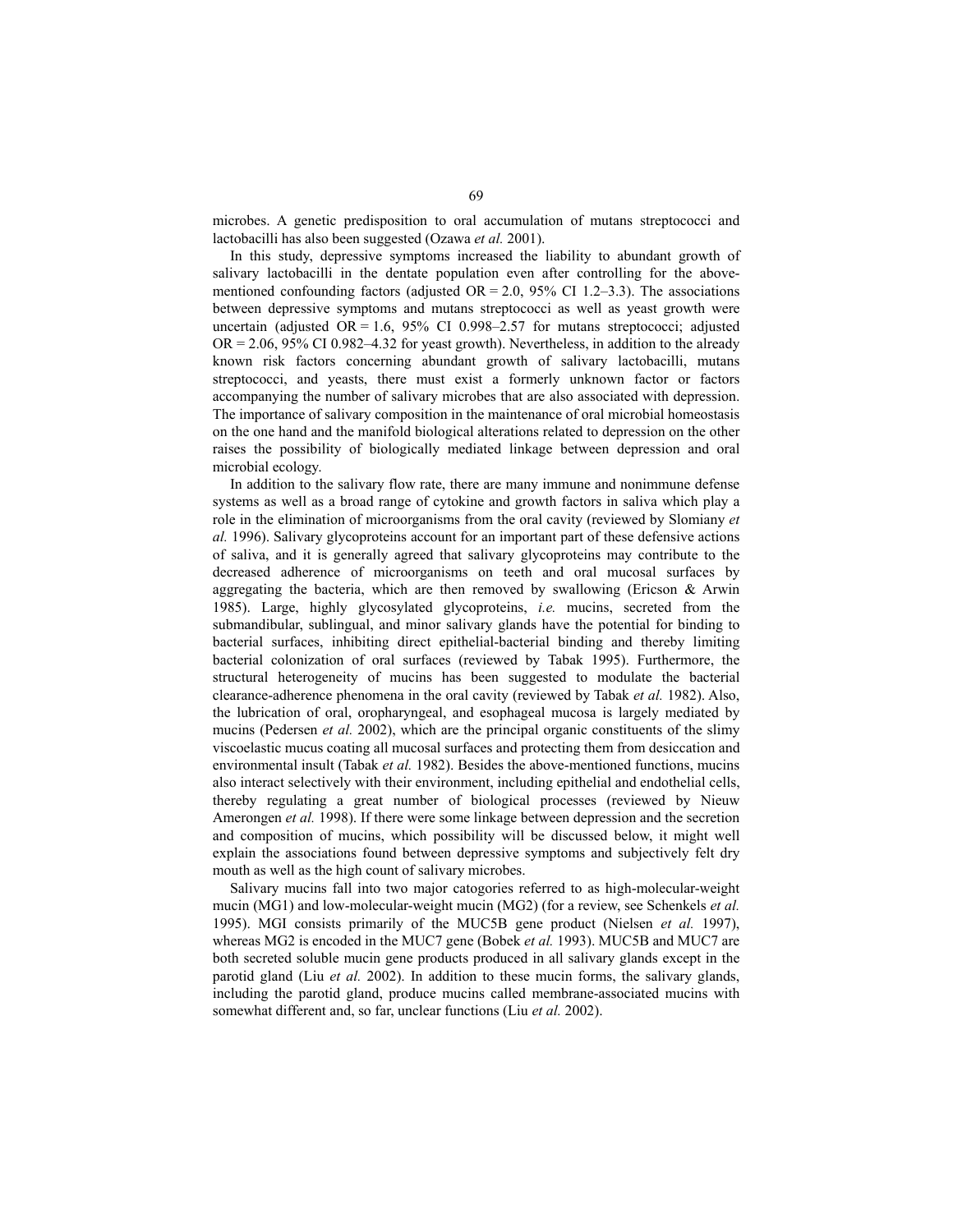There are alterations associated with depression that may influence the structure and amount of mucins and thereby the sensation of dry mouth and the growth of salivary microbes. It has been suggested that the biosynthesis of mucins is regulated by multiple extrinsic controls, and that the mucin structure is controlled by neurotransmitters (for a review, see Tabak *et al.* 1982). A regulatory role of serotonin (5-HT) has been defined in the salivary glands of some lower species (Baumann *et al.* 2002) as well as in mammalian salivary glands, involving the modification of the volume and protein content of saliva (Turner *et al.* 1996). Serotonin has been found to induce intestinal and colonic mucin secretion in animal models (Moore *et al.* 1996, Plaisancie *et al.* 1998). Furthermore, the tricyclic antidepressant desipramine was found to induce the secretion of high-molecularweight mucin-type glycoproteins in rats (Koller *et al.* 2000).

In laboratory rodents, thyroid hormone and corticosteroids, both of which are known to have important roles in the endocrine regulatory systems involving depression, and hypercortisolism, which is a common finding in depression, participate the regulation of protein synthesis in the submandibular gland (Sabbadini & Berczi 1995). In rat submandibular gland, hypothyroidism significantly decreased the concentrations of soluble proteins, whereas the concentration of sialic acid was significantly elevated (Morgan *et al.* 1985). In rat gastric mucosa, a physiological concentration of glucocorticoid was necessary for mucin biosynthesis, but high doses of hydrocortisone directly suppressed the expression of mucin (Tanaka *et al.* 2001). Responsive results have been demonstrated in isolated human gastric mucosa with dexamethasone treatment decreasing mucin secretion and MUC1 levels (Okazaki *et al.* 1998).

Bosch and coworkers (2000) demonstrated a direct link between stress-mediated biochemical changes and altered bacterial adherence of saliva. Saliva from 17 male students was collected before, during, and after an experimental stress situation. The acute stressor induced a marked increase in the saliva-mediated adherence of *Helicobacter pylori* induced by MUC5B and an increase in the secretion of sulfo-Lewis carbohydrate structure, which was suggested to be due to increased release of MUC5B mucin. It was concluded that the stress-mediated release of MUC5B most likely, as a consequence of autonomic activation, might affect the microbial homeostasis of the mucosa by favoring the colonization of bacteria that preferentially bind to MUC5B. (Bosch *et al.* 2000.) In the longitudinal study of Bosch and coworkers (1996), 28 dental students provided unstimulated whole saliva before an academic examination and subsequently 2 weeks and 6 weeks later in non-stress situations. The results showed a statistically significant decrease in the aggregation of *Streptococcus gordonii* under stress compared with non-stress situations (13.1% *vs.* 23.3%, respectively). Furthermore, the decrease in bacterial aggregation was related to the increase in state-anxiety. The results also showed a significant stress-mediated increase of salivary total protein concentration, *alpha*-amylase activity and output as well as s-IgA concentration and output, whereas salivary flow rate remained unchanged. The bacterial aggregation did not, however, correlate with these factors. (Bosch *et al.* 1996.)

The possibility of genetic linkage between depression and salivary composition is worth considering, since the MUC5B mucin gene is known to be located at chromosome 11p15 (Velcich *et al.* 1997), while the locus 11p15 has been suggested as potential disease locus in affective illness (Ciaranello & Ciaranello 1991, Muglia *et al.* 2002).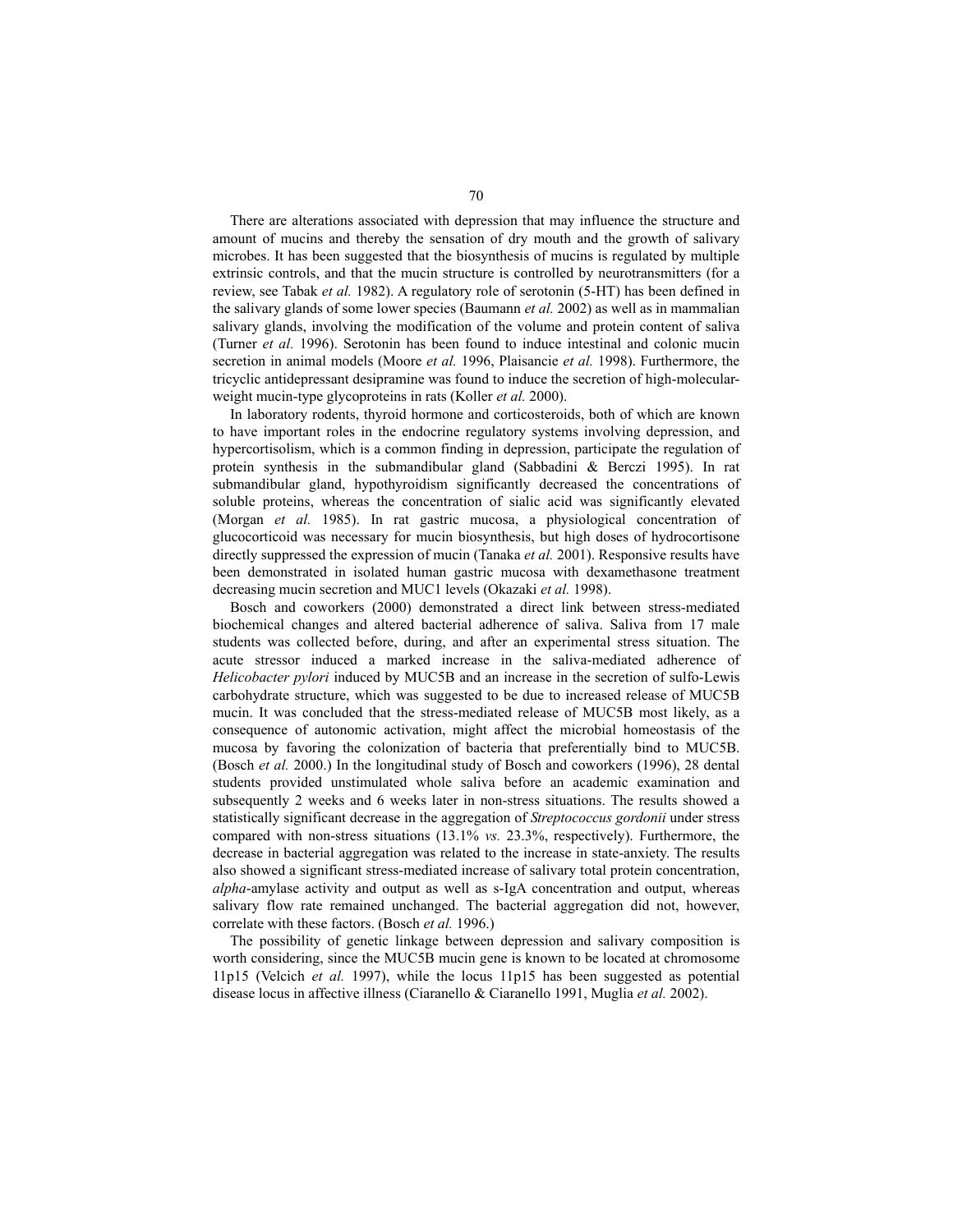Assuming that a change in mucin biosynthesis, secretion, or function is the mediating factor between depressive symptoms and subjective dry mouth on the one hand and abundant growth of salivary lactobacilli on the other hand, one could easily presume that the latter two variables would correlate. This was not the case, however. The explanation might be the different roles of the secreted mucins MUC5B and MUC7 in oral defense, the first having highly viscoelastic properties and thus functioning primarily in lubrication and as a protective barrier, while MUC7 has less viscoelastic but highly antimicrobial properties and is largely responsible for microbial clearance (for a review, see Nieuw Amerongen & Veerman 2002). In fact, Almståhl and coworkers (2001) reported decreased MUC5B concentrations in subjects with hyposalivation of different origins, while none of the microbial species analyzed (including *Streptococcus mutans*, *Lactobacillus*, *Fusobacterium nucleatum*, and *Candida albicans*) correlated with the concentration of MUC5B in saliva. The presence of an indigenous protease enzyme capable of degradation of the high-molecular-weight salivary mucin (MUC5B) to a lowmolecular-weight mucin (MUC7) has been demonstrated in human submandibular saliva (Piotrowski *et al.* 1992). The activity of this protease toward the high-molecular-weight glycoprotein was found to be 3.8-fold in caries-resistant individuals compared to cariessusceptible subjects (Slomiany *et al.* 1993a). Furthermore, the conversion of the highmolecular-weight mucin to a low-molecular-weight mucin through the action of salivary protease enhanced the mucin's bacterial aggregating potential toward *Streptococcus mutans* and *Streptococcus sanguis* (Slomiany *et al.* 1993b). The same protease is inhibited by *alpha*-1-antitrypsin (Piotrowski *et al.* 1992), which has also been found to be elevated in dental caries (Sikorska *et al.* 2002) and depression (Maes *et al.* 1992, Song *et al.* 1994). According to Baughan *et al.* (2000), elevated *S. mutans* titers were significantly associated with diminished concentrations of MG2 in unstimulated whole saliva. A decreased output of salivary MG2 has also been demonstrated in subjects with *Actinobacillus actinomycetemcomitans*-associated periodontal disease compared to periodontally healthy subjects (Groenink *et al.* 1999). Furthermore, Hoffman & Haidaris (1993) showed human salivary low-molecular-weight mucin to be the constituent of saliva to which *Candida albicans* is capable of binding.

## *6.2.5 Depressive symptoms in relation to symptoms and signs of temporomandibular disorders (TMD)*

Functional disturbances of the masticatory system have been identified by a wide variety of terms, including 'temporomandibular joint pain and dysfunction syndrome' (PDS), which was also used in Paper I. However, use of the term 'temporomandibular disorders' (TMD) (Bell 1982) has been recently recommended as an appropriate collective term to describe musculoskeletal disorders arising from the masticatory structures (Okeson 1997). Not only the terminology but also the definitions and diagnostic criteria of TMD have been diverse and, moreover, the distinction between disease and non-disease has not always been clearly defined (de Bont *et al.* 1997). Consequently, epidemiological studies concerning TMD have reported a wide variety of prevalences. In a large epidemiologic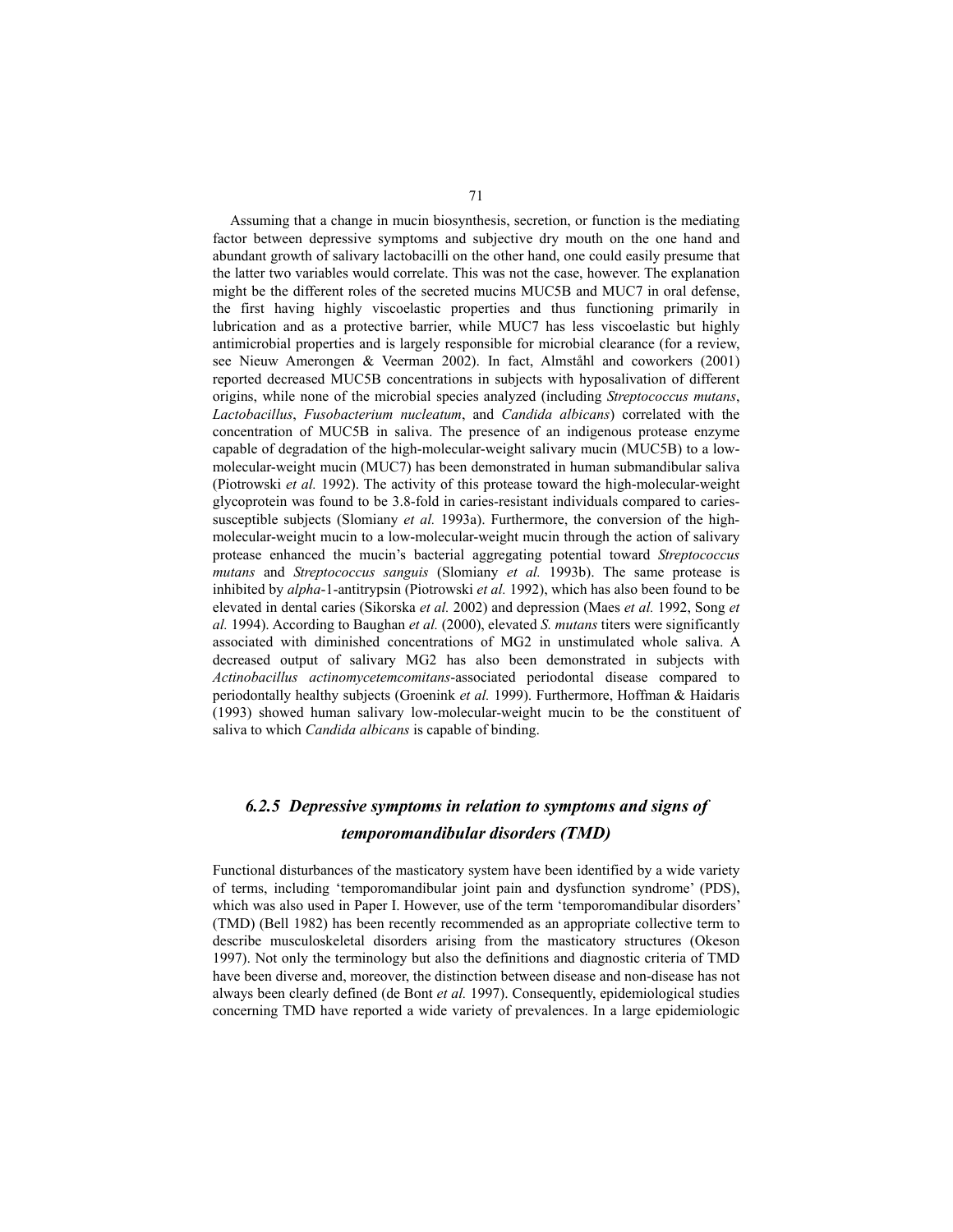study by Salonen *et al.* (1990), the age group of 50–59 years demonstrated 7% and 1% of moderate and severe dysfunction, respectively, while a comparable study of Dutch adults gave an overall prevalence of 2.8% for moderate or severe dysfunction (De Kanter *et al.* 1993). Both studies used Helkimo's clinical dysfunction index (Di), which was also used in the present study. The prevalence of moderate or severe dysfunction (DiII and DiIII) in our study was 4.9%, which means that it falls somewhere between the previously reported figures. Much higher prevalences have also been reported, however. A metaanalysis of 51 prevalence studies (De Kanter *et al.* 1993) registered extreme variations of 6% to 93% in anamnestic and 0% to 93% in clinically assessed dysfunction, the high prevalences being due to inclusion of mild signs and symptoms (Carlsson 1999). In this study, the prevalences of anamnestic symptoms and clinical symptoms and signs, including mild ones, were 12.1% and 54.2%, respectively.

The independent association between symptoms and signs of temporomandibular joint pain and dysfunction syndrome (PDS, *i.e.* TMD) and high rates of depressive symptoms found in this study was in accordance with the results of the large Northern Finnish population-based study of Sipilä and coworkers (2001), who found an association between depressive symptoms and TMD symptoms in 31-year-old subjects. Symptoms relating to pain had the most significant relations to depression. Korszun *et al.* (1996) also found high prevalences of clinically diagnosed major and minor depression (53%) as well as subsyndromal depressive symptoms (22%) in 72 chronic facial pain patients. No statistically significant difference was seen in comorbidity of depression in patients with objective findings of TMD compared with patients without TMD. Consistently, in this study, the subjects with a lower degree of depressive symptoms did not seem to differ from the subjects with high rates of depressive symptoms in relation to comorbidity of subjective and objective signs and symptoms of TMD in the sense that both nondepressed and depressed subjects had highly significant associations between these two variables. Furthermore, comorbidity of depression and TMD in patient samples has been shown in various other studies (Gallagher *et al.* 1991, Wright *et al.* 1991, Gatchel *et al.* 1996, Carlson *et al.* 1998, Meldolesi *et al.* 2000). Controversial results were presented by Moss & Adams (1984) as well as McGregor and coworkers (1996), who did not find any differences in the prevalences of depressive symptoms in facial pain patients *vs.* controls.

In our study, a distinction was made between subjective symptoms and clinically determined signs and symptoms of TMD, both of which were connected with high rates of depressive symptoms. Helkimo's clinical dysfunction index does not, however, differentiate between temporomandibular joint and masticatory muscle problems, which constitute the two main categories of the TMD subclassification (Okeson 1996). Some evidence exists to support the view that depression (Lundeen *et al.* 1987, Auerbach *et al.* 2001) and psychological factors (McCreary *et al.* 1991, Scholte *et al.* 1993, Lobbezoo-Scholte *et al.* 1995, Wexler & Steed 1998) have a more pronounced role in the myogenous form of TMD compared with the arthrogenous form. However, various studies fail to support this notion (Marbach & Lund 1981, Michelotti *et al.* 1998, Visscher *et al.* 2001). Moreover, it has been suggested that differences in pain intensity between these groups may explain the positive results (Visscher *et al.* 2001), which was actually the case in the studies of Lundeen *et al.* (1987) and McCreary *et al.* (1991).

The most frequent presenting symptom in temporomandibular disorders is pain originating from musculoskeletal structures (Okeson 1996). This was also the case in a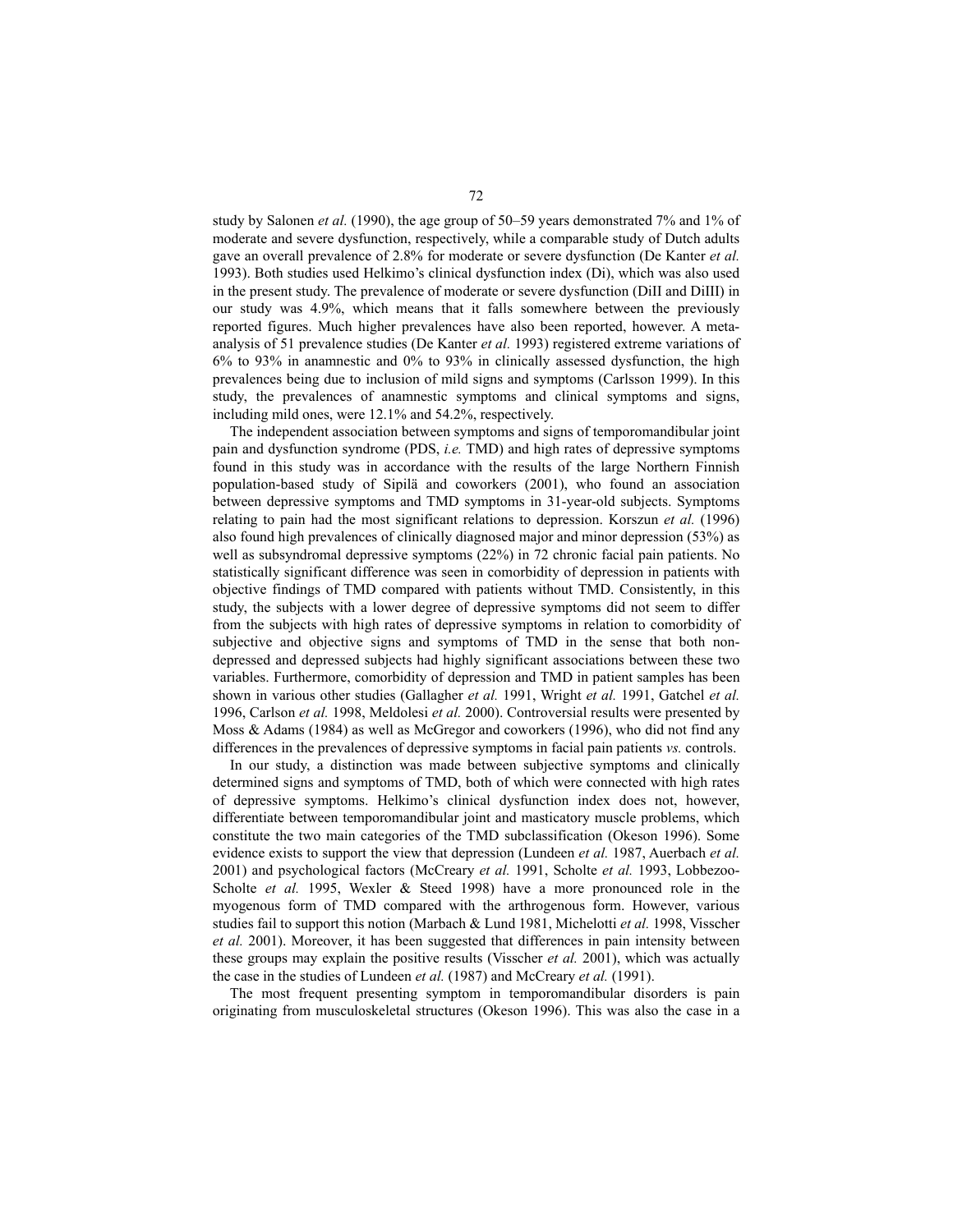retrospective study of 425 TMD patients, 84% of whom had reported having facial muscular pain (Esposito *et al.* 2000). Furthermore, according to Sipilä *et al.* (2002), clinically assessed TMD defined as DiII and DiIII in Helkimo's clinical dysfunction classification significantly increased the liability to facial pain (OR =  $6.1$ , 95% CI 2.6– 14.2). It is suggested that temporomandibular disorders share many features with other common chronic pain conditions (Dworkin  $\&$  Massoth 1994), which, on the other hand, have been found to associate with depression in a wide variety of studies (Magni *et al.* 1992, Croft *et al.* 1993, Magni *et al.* 1994, Rajala *et al.* 1995, Mikkelson *et al.* 1997, Wang *et al.* 1999). On the contrary, McGregor *et al.* (1996) did not find an association between depression and chronic orofacial muscle pain or pain severity.

Because of the cross-sectional design of the present study, no conclusions could be drawn concerning the causality of the associations found. In the existing literature, however, the nature of pain-depression comorbidity has been an object of many hypotheses, and causal explanations in both directions have been given. Depression has been found to predict the onset of chronic pain (Leino & Magni 1993, Von Korff *et al.* 1993, Magni *et al.* 1994) and *vice versa* (Brown 1990, Magni *et al.* 1994, Wang *et al.* 1999). In a review article of Fishbain and coworkers (1997), it was concluded that depression is rather a consequence than the antecedent of chronic pain. Dohrenwend *et al.* (1999) found the lifetime prevalence of major depressive disorder to be higher in 106 myofascial face pain patients in comparison with healthy controls. However, the lifetime rates of major depression and depressive spectrum disorders were not elevated in the first-degree relatives of myofascial face pain patients. Similar evidence was shown in a review by Gallagher & Verma (1999), who supported the view that it is the stress of living with chronic pain, rather than a personal or family predisposition, that contributes to the elevated rates of depression in these patients. It is suggested that part of the chronic pain patients with inadequate coping fail to maintain adaptive levels of psychosocial functioning, demonstrating higher rates of depression, somatization, and health care use (Dworkin & Massoth 1994).

Idiopathic chronic pain and depressive disorders seem to share certain pathogenetic mechanisms (Knorring & Ekselius 1994). It has been suggested that these disease states may be linked via chronic stress-induced HPA axis dysfunction (Blackburn-Munro & Blackburn-Munro 2001). In fact, TMD patients showed markedly increased daytime cortisol levels compared to controls in the study of Korszun and coworkers (2002). The most interesting postulation is the link through the neurotransmitter serotonin and certain subtypes of serotonin receptors, which are known to be involved in pain modulation by both central (Gyermek 1996) and peripheral mechanisms (Graven-Nielsen & Mense 2001). Serotonergic and noradrenergic neurons descend from the brainstem to the spinal cord, constituting a gating mechanism that controls impulse transmission and thus significantly contributes to the modulation of pain (Fürst 1999). Serotonin is one of the algesic substances shown to induce nociception in animals (Taiwo  $&$  Levine 1992) and muscle pain in humans (Jensen *et al.* 1990, Babenko *et al.* 1999, Babenko *et al.* 2000, Graven-Nielsen & Mense 2001). On the other hand, the low central serotonin levels also found in depression have been suggested to play a pathophysiologic role in fibromyalgia (Russell *et al.* 1989, Yunus *et al.* 1992, Russell *et al.* 1992, Russell 1998), and the possible involvement of the serotonin transporter gene polymorphism in TMD has been studied (Herken *et al.* 2001). Furthermore, a wide range of pain conditions, including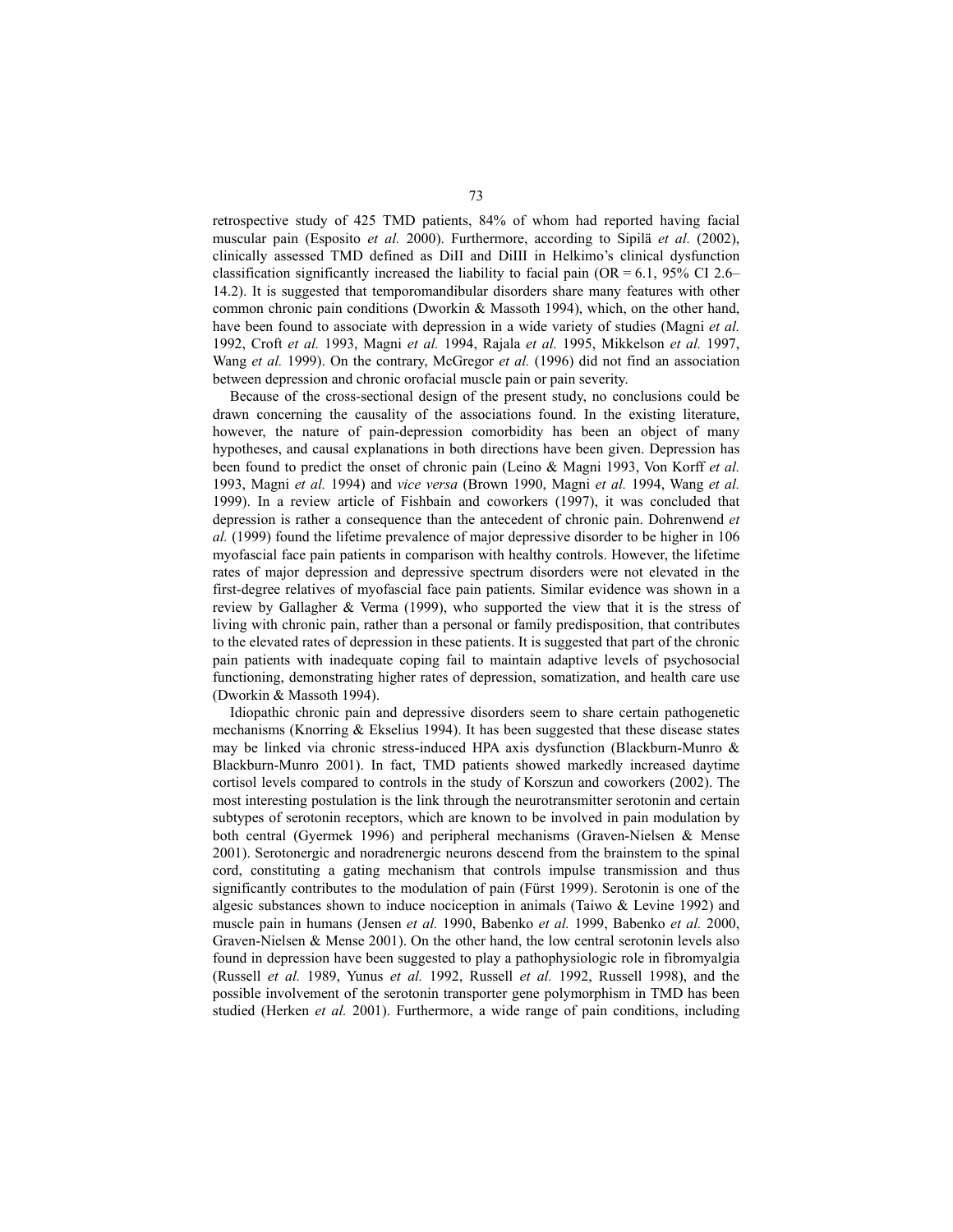facial pain, have been shown to be responsive to antidepressant drug treatment (Sharav *et al.* 1987, Magni 1991, Gruber *et al.* 1996, Jung *et al.* 1997, O'Malley *et al.* 2000, Ferrari *et al.* 2001).

Our results support the already existing evidence concerning comorbidity of depression and TMD. The question of whether there is some causality between these phenomena, and/or if they share some common etiological factors cannot be answered based on this cross-sectional study. However, the associations between depressive symptoms and clinically defined TMD as well as self-perceived symptoms of TMD remained statistically significant after adjustment for confounding factors, including the scale of somatic and psychosomatic symptoms. This further suggests that, apart from somatization, there are other, possibly biological mechanisms connecting depression and TMD.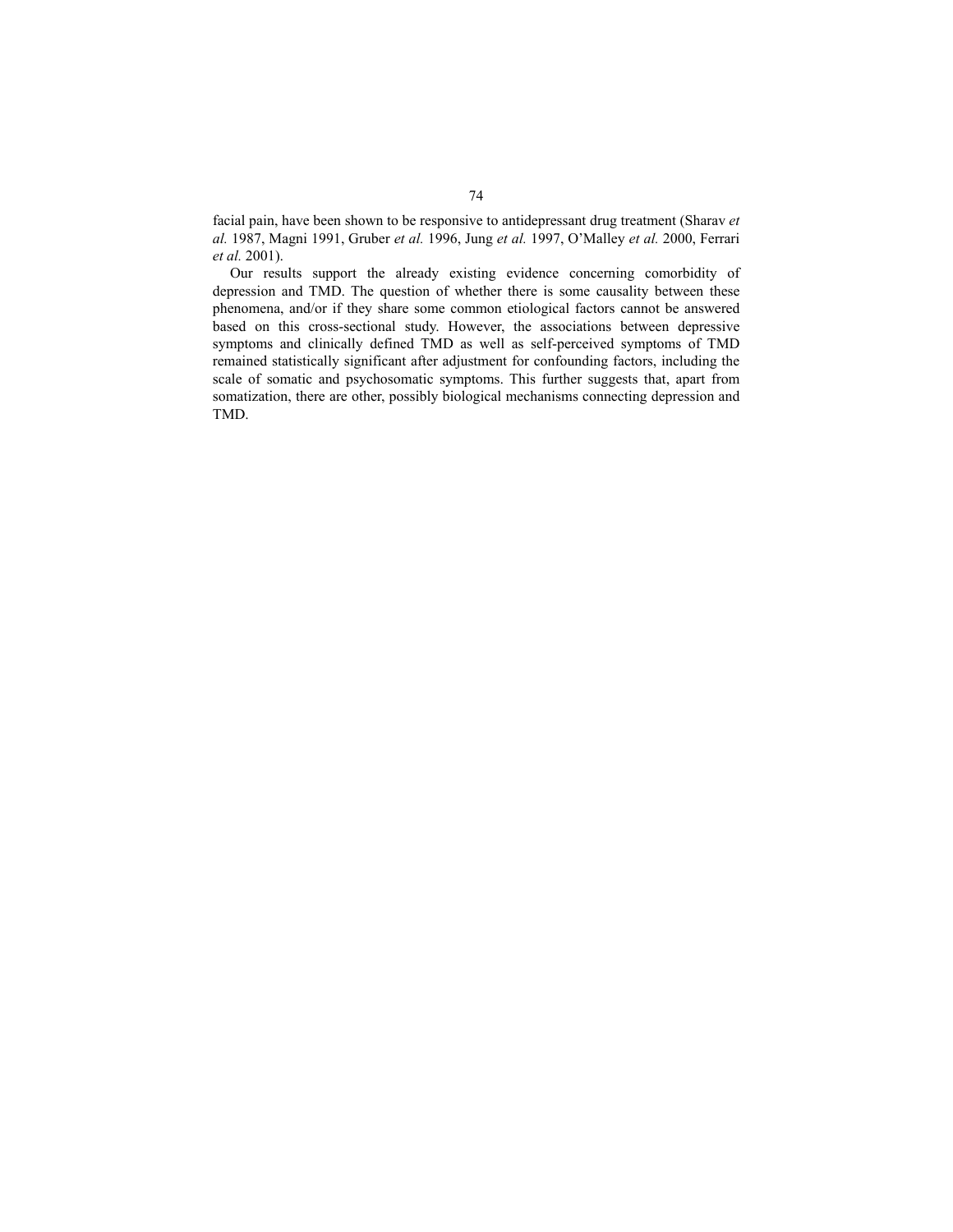### **7 Conclusions**

This study showed that there are connections between emotional state and oral health, and it consequently supports the holistic view of health, suggesting that neither oral nor mental health should be separated from the entity of general health.

These results yield population-based evidence for the earlier suggested associations between depressive symptoms and temporomandibular disorders as well as subjectively felt dry mouth. Furthermore, this study demonstrated an association between depressive symptoms and abundant growth of salivary lactobacilli. It is also suggested that the abundant growth of salivary mutans streptococci and the presence of yeasts in saliva might be associated with high rates of depressive symptoms. Although abundant growth rates of both lactobacilli and mutans streptococci can be considered indicators for an increased risk of dental caries, no association between depressive symptoms and dental decay was found in this cross-sectional study. Nor was the hypothesized association between depressive symptoms and periodontal disease supported. However, an association between depressive symptoms and edentulousness emerged in the subgroup of men who had never smoked. The finding that depressed women did not consider it equally important to preserve their natural teeth as did non-depressed women, as well as their tendency to have lower percentages of filled tooth surfaces might reflect somewhat different treatment choices among women with high rates of depressive symptoms compared with non-depressed women.

Although a high rate of depressive symptoms cannot be equalized with clinical depression, it seemed to have associations with TMD and saliva-related phenomena. It is therefore suggested that, when treating patients with such findings or complaints, the possibility of depression should be considered. It is further emphasized that, apart from somatization, in the case of comorbid depression and undefined orofacial complaints, the possibility of an underlying biological link between them should be taken into account. Eventually, this study highlights the emotional impact of edentulousness, which should be borne in mind in dental care and treatment planning.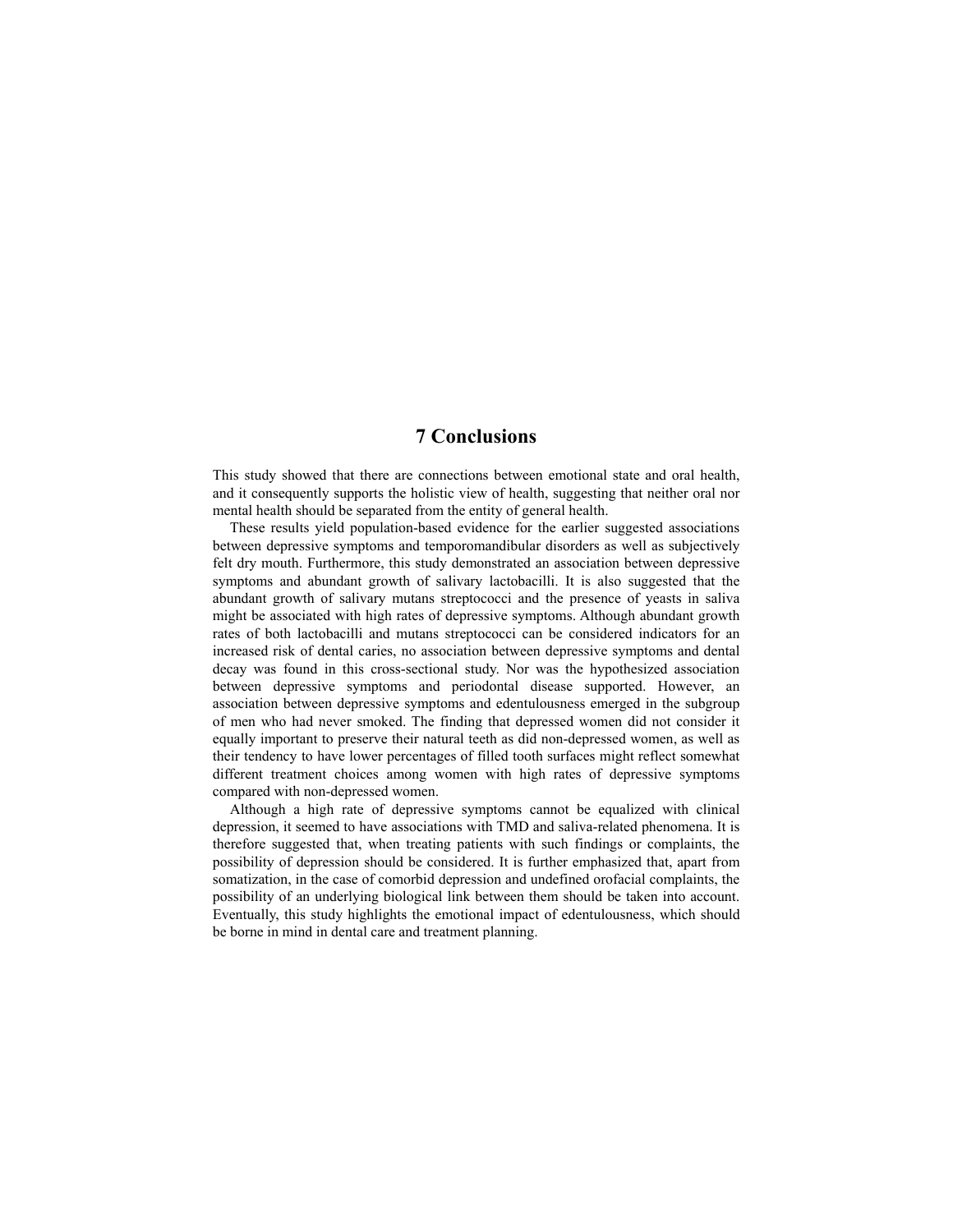#### **References**

- Akiskal HS (2000) Mood disorders: clinical features. In: Sadock BJ & Sadock VA (eds) Comprehensive textbook of psychiatry.  $7<sup>th</sup>$  edition. Volume 1. Lippincott Williams & Wilkins, Philadelphia, p 1338–1377.
- Alaluusua S, Kleemola-Kujala E, Grönroos L & Evälahti M (1990) Salivary caries-related tests as predictors of future caries increment in teenagers. A three-year longitudinal study. Oral Microbiol Immunol 5: 77–81.
- Aleksejūnienè J, Holst D, Eriksen HM & Gjermo P (2002) Psychosocial stress, lifestyle and periodontal health. A hypothesized structural equation model. J Clin Periodontol 29: 326–335.
- Allgower A, Wardle J & Steptoe A (2001) Depressive symptoms, social support, and personal health behaviors in young men and women. Health Psychol 20: 223–227.
- Almståhl A, Wikström M & Groenink J (2001) Lactoferrin, amylase and mucin MUC5B and their relation to the oral microflora in hyposalivation of different origins. Oral Microbiol Immunol 16: 345–352.
- Al-Shammari SA & Al-Subaie A (1999) Prevalence and correlates of depression among Saudi elderly. Int J Geriatr Psychiatry 14: 739–747.
- Ambjørnsen E, Valderhaug J, Norheim PW & Fløystrand (1982) Assessment of an additive index for plaque accumulation on complete maxillary dentures. Acta Odontol Scand 40: 203–208.
- American Psychiatric Association (1980) Diagnostic and statistical manual of mental disorders. 3<sup>rd</sup> edn. American Psychiatric Association, Washington, DC.
- American Psychiatric Association (1987) Diagnostic and statistical manual of mental disorders, 3<sup>rd</sup> edn. revised. American Psychiatric Association, Washington, DC.
- American Psychiatric Association (1994) Diagnostic and statistical manual of mental disorders,  $4<sup>th</sup>$ edn. American Psychiatric Association, Washington, DC.
- American Psychiatric Association (2000) Diagnostic and statistical manual of mental disorders,  $4<sup>th</sup>$ edn., text revision. American Psychiatric Association, Washington, DC.
- Anderson RJ, Freedland KE, Clouse RE & Lustman PJ (2001) The prevalence of comorbid depression in adults with diabetes: a meta-analysis. Diabetes Care 24: 1069–1078.
- Andrews JA, Severson HH, Lichtenstein E & Gordon JS (1998) Relationship between tobacco use and self-reported oral hygiene habits. J Am Dent Assoc 129: 313–320.
- Aneshensel CS, Frerichs RR & Clark VA (1981) Family roles and sex differences in depression. Journal of Health and Social Behaviour 22: 379–393.
- Angelillo IF, Nobile CGA, Pavia M, De Fazio P, Puca M & Amati A (1995) Dental health and treatment needs in institutionalized psychiatric patients in Italy. Community Dent Oral Epidemiol 23: 360–364.
- Angst J & Merikangas K (1997) The depressive spectrum: diagnostic classification and course. J Affect Disord 45: 31–39.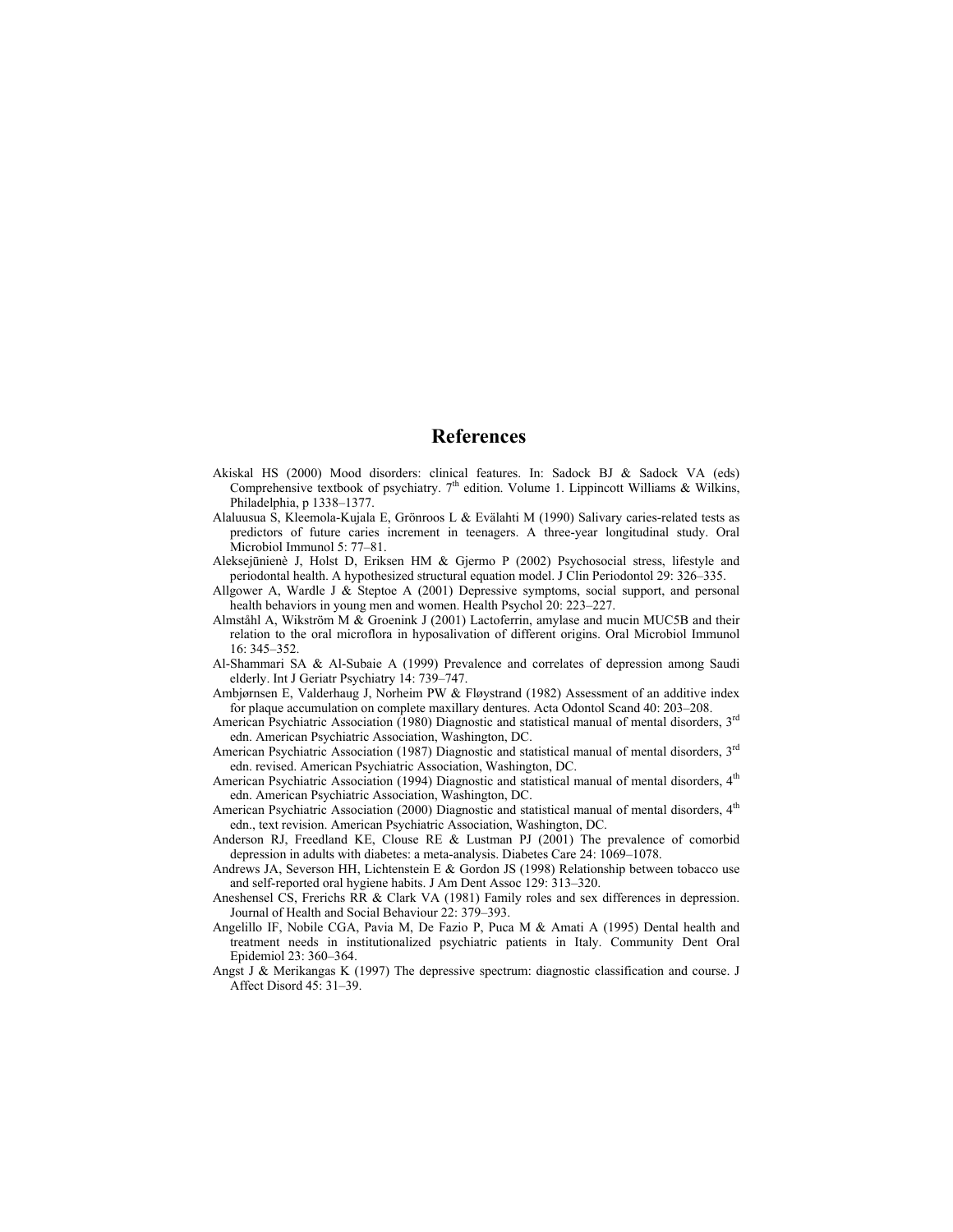- Appels A (1997) Depression and coronary heart disease: observations and questions. J Psychosom Res 43: 443–452.
- Aromaa A & Koskinen S (eds) (2002) Health and functional capacity in Finland. Baseline results of the Health 2000 health examination survey. Publications of the National Public Health Institute B3/2002, Helsinki.
- Aromaa A, Raitasalo R, Reunanen A, Impivaara O, Heliövaara M, Knekt P, Lehtinen V, Joukamaa M & Maatela J (1994) Depression and cardiovascular diseases. Acta Psychiatr Scand 89 (Suppl 377): 77–82.
- Atchison KA & Dolan TA (1990) Development of the Geriatric Oral Health Assessment Index. J Dent Educ 54: 680–687.
- Attwood D, West P & Blinkhorn AS (1993) Factors associated with dental visiting habits of adolescents in the west of Scotland. Community Dental Health 10: 365–373.
- Auerbach SM, Laskin DM, Frantsve LME & Orr T (2001) Depression, pain, exposure to stressful life events, and long-term outcomes in temporomandibular disorder patients. J Oral Maxillofac Surg 59: 628–633.
- Axtelius B, Söderfeldt B, Nilsson A, Edwardsson S & Attström R (1998) Therapy-resistant periodontitis. Psychosocial characteristics. J Clin Periodontol 25: 482–491.
- Ayuso-Mateos JL & Vázquez-Barquero JL (2001) Depressive disorders in Europe: prevalence figures from the ODIN study. Br J Psychiatry 179: 308–316.
- Babenko VV, Graven-Nielsen T, Svensson P, Drewes AM, Jensen TS & Arendt-Nielsen L (1999) Experimental human muscle pain induced by intramuscular injection of bradykinin, serotonin, and substance P. Eur J Pain 3: 93–102.
- Babenko V, Svensson P, Graven-Nielsen T, Drewes AM, Jensen TS & Arendt-Nielsen L (2000) Duration and distribution of experimental muscle hyperalgesia in humans following combined infusions of serotonin and bradykinin. Brain Res 853: 275–281.
- Baghai TC, Schüle C, Zwanzger P, Minoc C, Holme C, Padberg F, Bidlingmaier M, Strasburger CJ & Rupprecht R (2002) Evaluation of a salivary based combined dexamethasone/CRH test in patients with major depression. Psychoneuroendocrinology 27: 385–399.
- Bahn SL & Haven W (1972) Drug-related dental destruction. Oral Surg Oral Med Oral Pathol 33: 49–54.
- Baker EG, Crook GH & Schwabacher ED (1961) Personality correlates of periodontal disease. J Dent Res 40: 396–403.
- Barros HMT, Calil HM, Guimarães FS, Soares JC & Andreatini R (2002) The brain decade in debate: v-neurobiology of depression. Prog Neuro-Psychopharmacol & Biol Psychiatry 26: 613–617.
- Barry KL, Fleming MF, Manwell LB, Copeland LA & Appel S (1998) Prevalence of and factors associated with current and lifetime depression in older adult primary care patients. Fam Med 30: 366–371.
- Bassuk E & Schoonover S (1978) Rampant dental caries in the treatment of depression. J Clin Psych 39: 163–165.
- Baughan LW, Robertello FJ, Sarrett DC, Denny PA & Denny PC (2000) Salivary mucin as related to oral *Streptococcus mutans* in elderly people. Oral Microbiol Immunol 15: 10–14.
- Baumann O, Dames P, Kühnel D & Walz B (2002) Distribution of serotonergic and dopaminergic nerve fibers in the salivary gland complex of the cockroach *Periplaneta americana*. BMC Physiology 2: 9-23.
- Bebbington PE, Dunn G, Jenkins R, Lewis G, Brugha T, Farrell M & Meltzer H (1998) The influence of age and sex on the prevalence of depressive conditions: report from the National Survey of Psychiatric Morbidity. Psychol Med 28: 9–19.
- Bech P (1996) The Bech, Hamilton and Zung scales for mood disorders,  $2<sup>nd</sup>$  edition, Springer, Berlin.
- Bech P, Stage KB, Nair NPV, Larsen JK, Kragh-Sørensen P & Gjerris A (1997) The Major Depression Rating Scale (MDS). Inter-rater reliability and validity across different settings in randomized moclobemide trials. J Affect Disord 42: 39–48.
- Bech P & Wermuth L (1998) Applicability and validity of the Major Depression Inventory in patients with Parkinson's disease. Nord J Psychiatry 52: 305–309.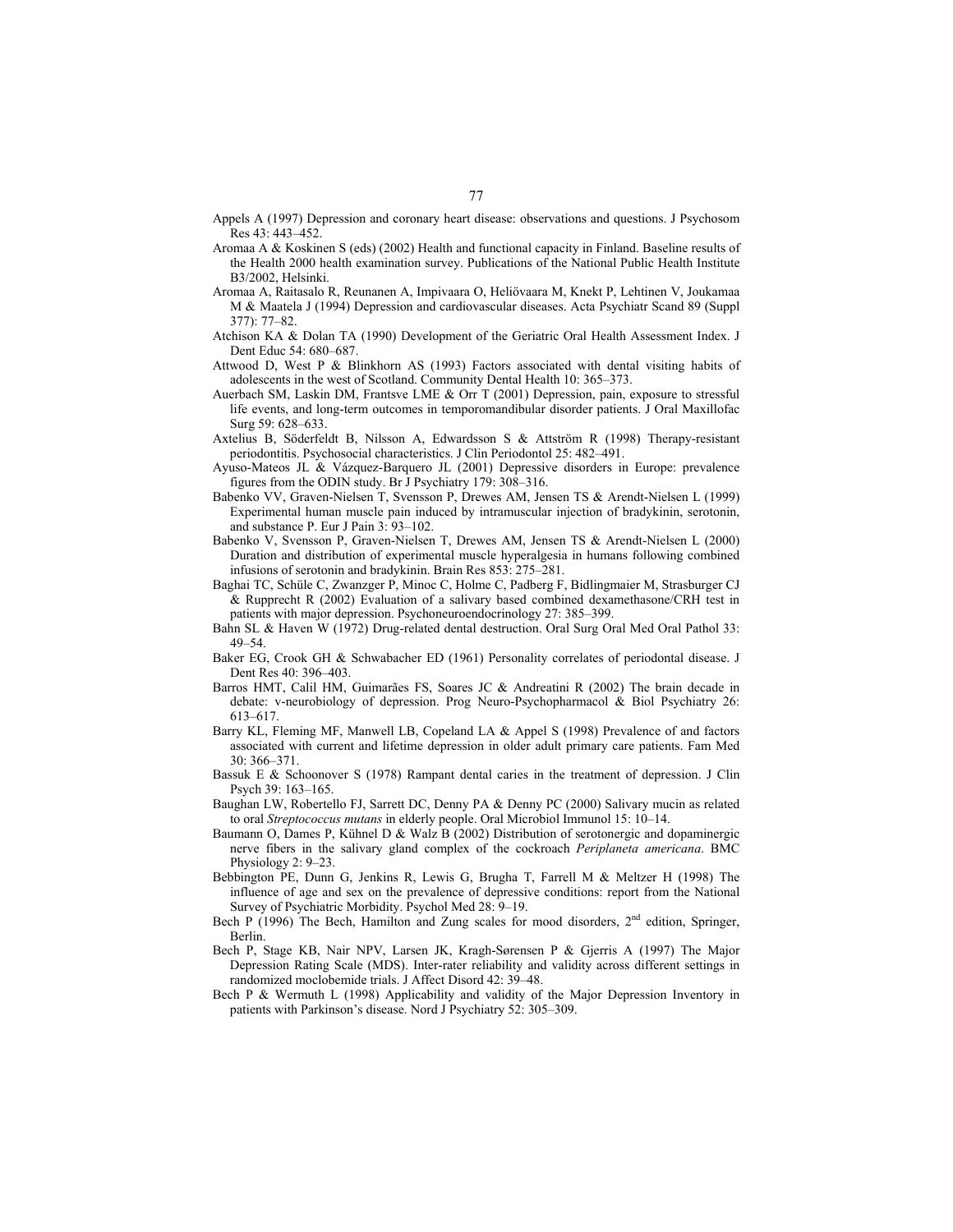Beck AT (1967) Depression: causes and treatment. University of Pennsylvania Press, Philadelphia.

- Beck AT, Steer RA, Ball RA & Ranieri W (1996) Comparison of the Beck Depression inventories IA and II in psychiatric outpatients. J Pers Assess 132: 381–385.
- Beck AT, Steer RA & Garbin MG (1988) Psychometric properties of the Beck Depression Inventory: twenty-five years of evaluation. Clin Psychol Rev 8: 77–100.
- Beck AT, Ward CH, Mendelson M, Mock J & Erbaugh J (1961) An inventory for measuring depression. Arch Gen Psyhiatry 4: 561–571.
- Becker BE, Karp CL, Becker W & Berg L (1988) Personality differences and stressful life events. Differences between treated periodontal patients with and without maintenance. J Clin Periodontol 15: 49–52.
- Bell WE (1982) Clinical management of temporomandibular disorders. Year Book Medical Publishers, Chicago, p 128–171.
- Bergdahl M & Bergdahl J (1999) Burning mouth syndrome: prevalence and associated factors. J Oral Pathol Med 28: 350–354.
- Bergdahl M & Bergdahl J (2000) Low unstimulated salivary flow and subjective oral dryness: association with medication, anxiety, depression, and stress. J Dent Res 79: 1652–1658.
- Bergdahl M, Bergdahl J & Johansson I (1997) Depressive symptoms in individuals with idiopathic subjective dry mouth. J Oral Pathol Med 26: 448–450.
- Bergdahl J, Östman P-O, Anneroth G, Perris H & Skoglund A (1995) Psychologic aspects of patients with oral lichenoid reactions. Acta Odontol Scand 53: 236–241.
- Betrus PA, Elmore SK & Hamilton PA (1995) Women and somatization: unrecognized depression. Health Care Women Int 16: 287–297.
- Biggs JT, Wylie LT & Ziegler VE (1978) Validity of the Zung Self-Rating Depression Scale. Br J Psychiatry 132: 381–385.
- Blackburn-Munro G & Blackburn-Munro RE (2001) Chronic pain, chronic stress and depression: coincidence or consequence? J Neuroendocrinol 13: 1009–1023.
- Blazer DG, Kessler RC, McGonagle KA & Swartz MS (1994) The prevalence and distribution of major depression in a national community sample: the National Comorbidity Survey.Am J Psychiatry 151: 979–986.
- Blumer D & Heilbronn M (1982) Chronic pain as a variant of depressive disease: the pain-prone disorder. J Nerv Ment Dis 170: 381–406.
- Bobek LA, Tsai H, Biesbrock AR & Levine MJ (1993) Molecular cloning, sequence, and specificity of the expression of the gene encoding the low molecular weight human salivary mucin (MUC7). J Biol Chem 268: 20563–20569.
- Borkowska ED, Watts TLP & Weinman J (1998) The relationship of health beliefs and psychological mood to patient adherence to oral hygiene behaviour. J Clin Periodontol 25: 187– 193.
- Borysenko M, Turesky S, Borysenko JZ, Quimby F & Benson H (1980) Stress and dental caries in the rat. J Behav Med 3: 233–243.
- Bosch JA, Brand HS, Ligtenberg TJM, Bermond B, Hoogstraten J & Nieuw Amerongen AV (1996) Psychological stress as a determinant of protein levels and salivary-induced aggregation of *Streptococcus gordonii* in human whole saliva. Psychosom Med 58: 374–382.
- Bosch JA, de Geus EJC, Ligtenberg TMJ, Nazmi K, Veerman ECI, Hoogstraten J & Nieuw Amerongen AV (2000) Salivary MUC5B-mediated adherence (*ex vivo*) of *Helicobacter pylori* during acute stress. Psychosom Med 62: 40–49.
- Boyd JH & Weissman MM (1981) Epidemiology of affective disorders. Arch Gen Psychiatry 38: 1039–1046.
- Breivik T, Opstad PK, Gjermo P & Thrane PS (2000a) Effects of hypothalamic-pituitary-adrenal axis reactivity on periodontal tissue destruction in rats. Eur J Oral Sci 108: 115–122.
- Breivik T, Sluyter F, Hof M & Cools A (2000c) Differential susceptibility to periodontitis in genetically selected Wistar rat lines that differ in their behavioral and endocrinological response to stressors. Behav Genet 30: 123–130.
- Breivik T, Thrane PS, Gjermo P & Opstad PK (2000b) Glucocorticoid receptor antagonist RU 486 treatment reduces periodontitis in Fischer 344 rats. J Periodontal Res 35: 285–290.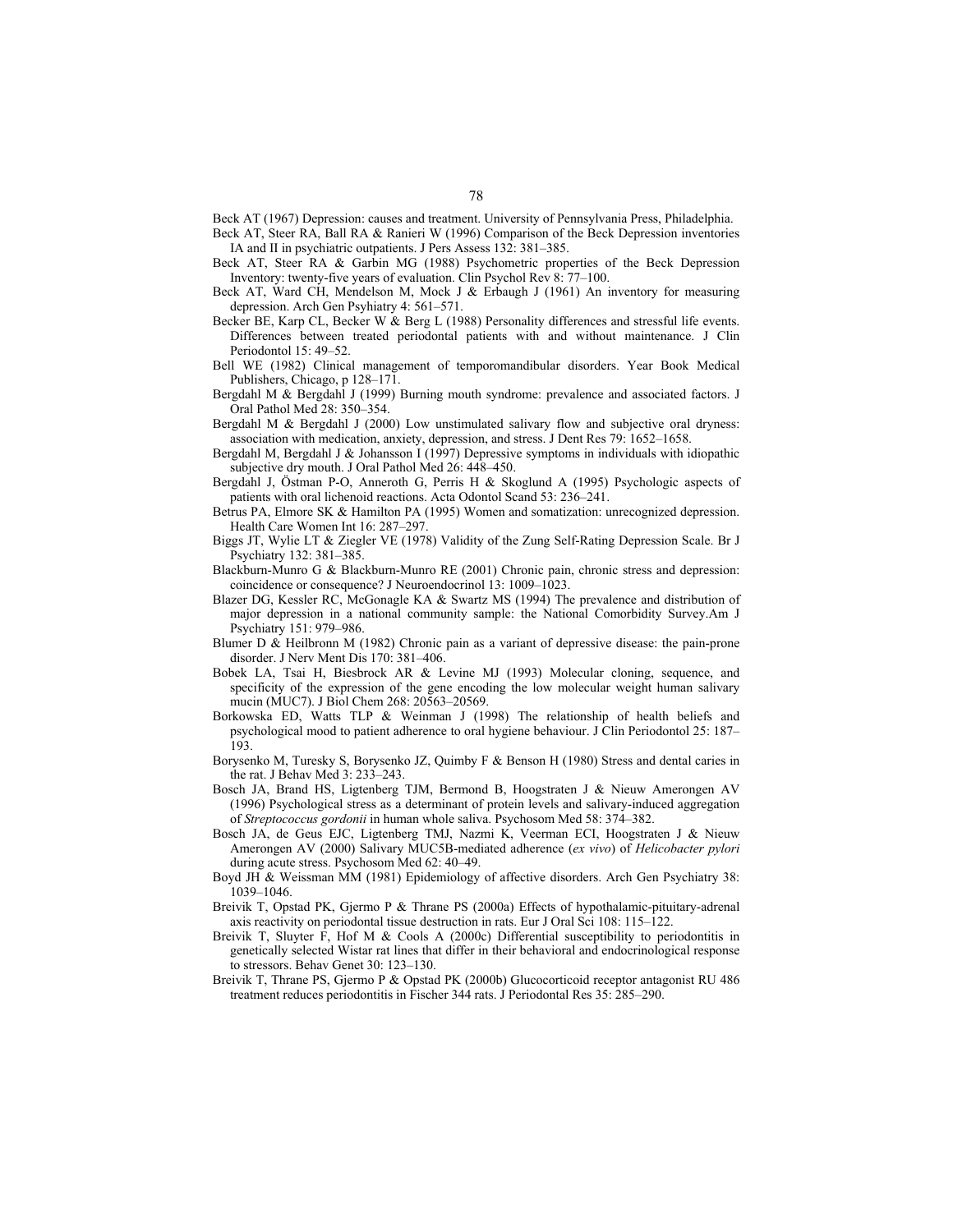- Breivik T, Thrane PS, Gjermo P, Opstad PK, Pabst R & von Horsten S (2001) Hypothalamicpituitary-adrenal axis activation by experimental periodontal disease in rats. J Periodontal Res 36: 295–300.
- Brown GK (1990) A causal analysis of chronic pain and depression. J Abnorm Psychol 99: 127– 137.
- Brown LF, Beck JD & Rozier RG (1994) Incidence of attachment loss in community-dwelling older adults. J Periodontol 65: 316–323.
- Bschor T (2002) Masked depression: the rise and fall of a diagnosis. Psychiatr Prax 29: 207–210.
- Buckelew SP, DeGood DE, Schwartz DP & Kerler RM (1986) Cognitive and somatic item response pattern of pain patients, psychiatric patients, and hospital employees. J Clin Psychol 42: 852–860.
- Budtz-Jørgensen E (1974) The significance of *Candida albicans* in denture stomatitis. Scand J Dent Res 82: 151–190.
- Bunney WE & Davis JM (1965) Norepinephrine in depressive reactions. Arch Gen Psychiatry 13: 483–494.
- Busfield BL Jr. & Wechsler H (1961) Studies of salivation in depression. Arch Gen Psyciat 4: 101– 115.
- Busfield BL Jr., Wechsler H & Barnum WJ (1961) Studies of salivation in depression. Arch Gen Psychiatry 5: 472–477.
- Caap-Ahlgren M & Dehlin O (2001) Insomnia and depressive symptoms in patients with Parkinson's disease. Relationship to health-related quality of life. An interview study of patients living at home. Arch Gerontol Geriatr 32: 23–33.
- Carlson CR, Reid KI, Curran SL, Studts J, Okeson JP, Falace D, Nitz A & Bertrand PM (1998) Psychological and physiological parameters of masticatory muscle pain. Pain 76: 297–307.
- Carlsson J (1989) Microbial aspects on frequent intake of products with high sugar concentrations. Scand J Dent Res 97: 110–114.
- Carlsson GE (1999) Epidemiology and treatment need for temporomandibular disorders. J Orofac Pain 13: 232–237.
- Carlsson GE & LeResche L (1995) Epidemiology of temporomandibular disorders. In: Sessle BJ, Bryant PS & Dionne RA (eds) Temporomandibular disorders and related pain conditions. Progress in pain research and management. Munksgaard, Copenhagen, vol. 4, p 211–226.
- Central Statistical Office of Finland (1981) Classification of occupations 1980, Handbooks 14, Helsinki.
- Chibnall JT & Tait RC (1994) The short form of the Beck Depression Inventory: validity issues with chronic pain patients. Clin J Pain 10: 261–266.
- Cho MJ, Nam JJ & Suh GH (1998) Prevalence of symptoms of depression in a nationwide sample of Korean adults. Psychiatry Res 81: 341–352.
- Christensen L & Somers S (1996) Comparison of nutrient intake among depressed and nondepressed individuals. Int J Eat Disord 20: 105–109.
- Ciaranello RD & Ciaranello AL (1991) Genetics of major psychiatric disorders. Annu Rev Med 42: 151–158.
- Ciechanowski PS, Katon WJ & Russo JE (2000) Depression and diabetes: impact of depressive symptoms on adherence, function, and costs. Arch Intern Med 160: 3278–3285.
- Clarke DM & Smith GC (2000) Somatisation. What is it? Aust Fam Physician 29: 109–113.
- Cohen G, Mandel L & Kaynar A (1990) Salivary complaints: a manifestation of depressive mental illness. NYSDJ 56: 31–34.
- Cohen P, Pine DS, Must A, Kasen S & Brook J (1998) Prospective associations between somatic illness and mental illness from childhood to adulthood. Am J Epidemiol 147: 232–239.
- Cohen MM, Shusterman S & Shklar G (1969) The effect of stressor agents on the grey lethal mouse strain periodontium. J Periodontol 40: 462–466.
- Cohen-Cole SA, Cogen RB, Stevens AW Jr., Kirk K, Gaitan E, Bird J, Cooksey R & Freeman A (1983) Psychiatric, psychosocial, and endocrine correlates of acute necrotizing ulcerative gingivitis (trench mouth): a preliminary report. Psychiatr Med 1: 215–225.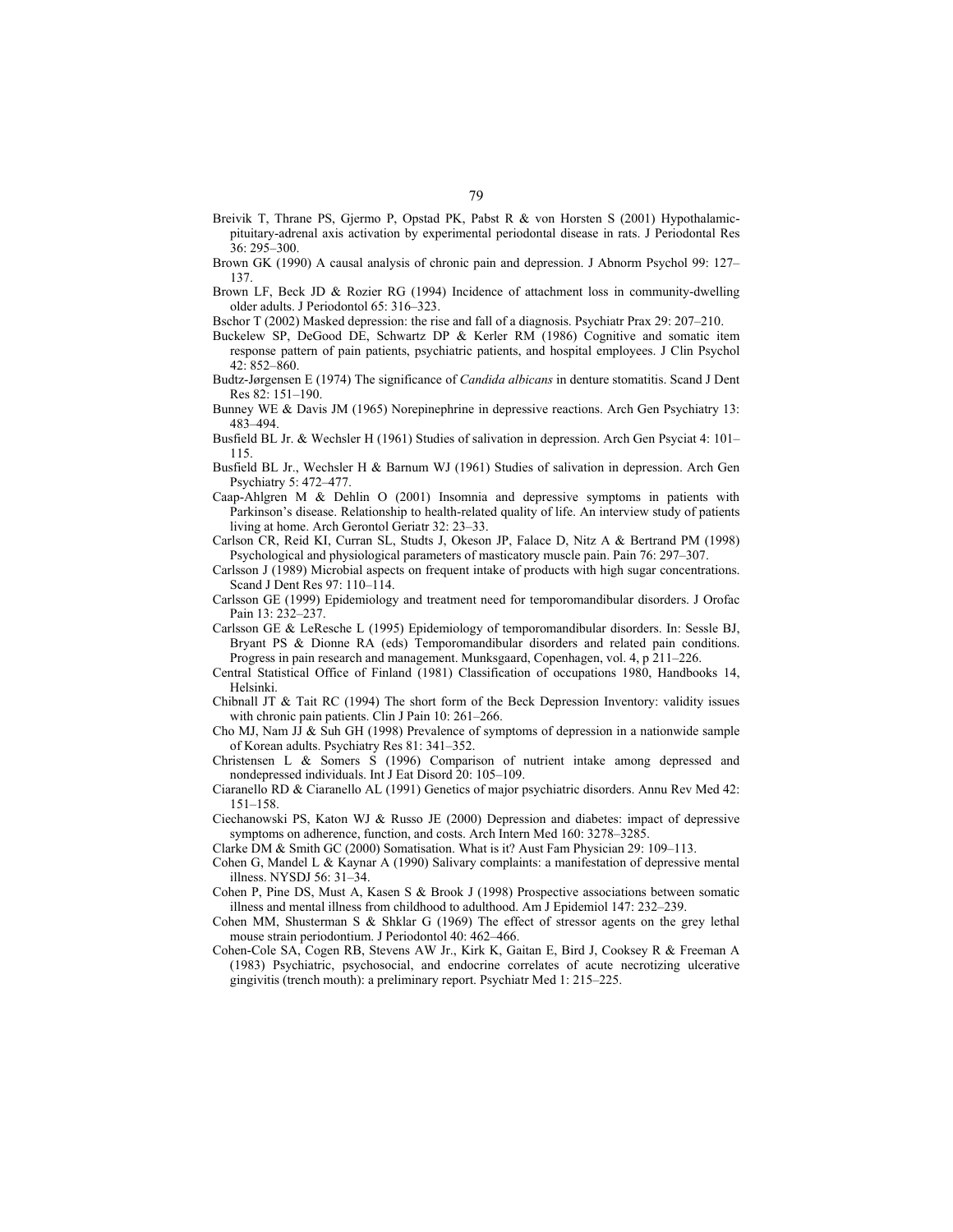- Cooper-Patrick L, Crum RM, Pratt LA, Eaton WW & Ford DE (1999) The psychiatric profile of patients with chronic diseases who do not receive regular medical care. Int J Psychiatry Med 29: 165–180.
- Copeland JR, Beekman AT, Dewey ME, Hooijer C, Jordan A, Lawlor BA, Lobo A, Magnusson H, Mann AH, Meller I, Prince MJ, Reischies F, Turrina C, de Vries MV & Wilson KC (1999) Depression in Europe. Geographical distribution among older people. Br J Psychiatry 174: 312– 321.
- Coppen A (1967) The biochemistry of affective disorders. Br J Psychiatry 113: 1237–1264.
- Covinsky KE, Kahana E, Chin MH, Palmer RM, Fortinsky RH & Landefeld CS (1999) Depressive symptoms and 3-year mortality in older hospitalized medical patients. Ann Intern Med 130: 563–569.
- Croft P, Rigby AS, Boswell R, Schollum J & Silman A (1993) The prevalence of chronic widespread pain in the general population. J Rheumatol 20: 710–713.
- Crossner C-G (1984) Variation in human oral lactobacilli following a change in sugar intake. Scand J Dent Res 92: 204–210.
- Culp DJ & Richardson LA (1996) Regulation of mucous acinar exocrine secretion with age. J Dent Res 75: 575–580.
- Davies BM & Gurland JB (1961) Salivary secretion in depressive illness. J Psychosom Res 5: 269– 271.
- Davies B & Palmai G (1964) Salivary and blood pressure responses to methacholine in depressive illness. Br J Psychiatry 110: 594–598.
- Dawes C (1974) Rhythms in salivary flow rate and composition. Int J Chronobiol 2: 253–279.
- de Bont LGM, Dijkgraaf LC & Stegenga B (1997) Epidemiology and natural progression of articular temporomandibular disorders. Oral Surg Oral Med Oral Pathol Oral Radiol Endod 83: 72–76.
- de Groot M, Anderson R, Freedland KE, Clouse RE & Lustman PJ (2001) Association of depression and diabetes complications: a meta-analysis. Psychosom Med 63: 619–630.
- De Kanter RJAM, Truin GJ, Burgersdijk RCW, van 't Hof MA, Battistuzzi PGFCM, Kalsbeek H & Käyser AF (1993) Prevalence in the Dutch adult population and a meta-analysis of signs and symptoms of temporomandibular disorder. J Dent Res 72: 1509–1518.
- Derogatis LR, Lipman RS & Covi L (1973) SCL-90: an outpatient psychiatric rating scalepreliminary report. Psychopharmacol Bull 9: 13–27.
- Derogatis LR, Lipman RS, Rickels K, Uhlenluth EH & Covi L (1974) The Hopkins Symptom Checklist (HSCL): a self-report symptom inventory. Behav Sci 19: 1–15.
- Derogatis LR & Melisaratos N (1983) The Brief Symptom Inventory: an introductory report. Psychol Med 13: 595–605.
- Dickens C, MgGowan L, Clark-Carter D & Creed F (2002) Depression in rheumatoid arthritis: a systematic review of the literature with meta-analysis. Psychosom Med 64: 52–60.
- Dohrenbusch R, Gruterich M & Genth E (1996) Fibromyalgia and Sjögren syndrome clinical and methodological aspects. Z Rheumatol 55: 19–27.
- Dohrenwend BP, Raphael KG, Marbach JJ & Gallagher RM (1999) Why is depression comorbid with chronic myofascial face pain? A family study test of alternative hypotheses. Pain 83: 183– 192.
- Dormenval V, Mojon P & Budtz-Jørgensen E (1999) Associations between self-assessed masticatory ability, nutritional status, prosthetic status and salivary flow rate in hospitalized elders. Oral Dis 5: 32–38.
- Drake CW, Beck JD, Lawrence HP & Koch GG (1997) Three-year coronal caries incidence and risk factors in North Carolina elderly. Caries Res 31: 1–7.
- Duman RS, Heninger GR & Nestler EJ (1997) A molecular and cellular theory of depression. Arch Gen Psychiatry 54: 597–606.
- Dworkin SF & Massoth DL (1994) Temporomandibular disorders and chronic pain: disease or illness? J Prosthet Dent 72: 29–38.
- Eli I, Baht R, Littner MM & Kleinhauz M (1994) Detection of psychopathologic trends in glossodynia patients. Psychosom Med 56: 389–394.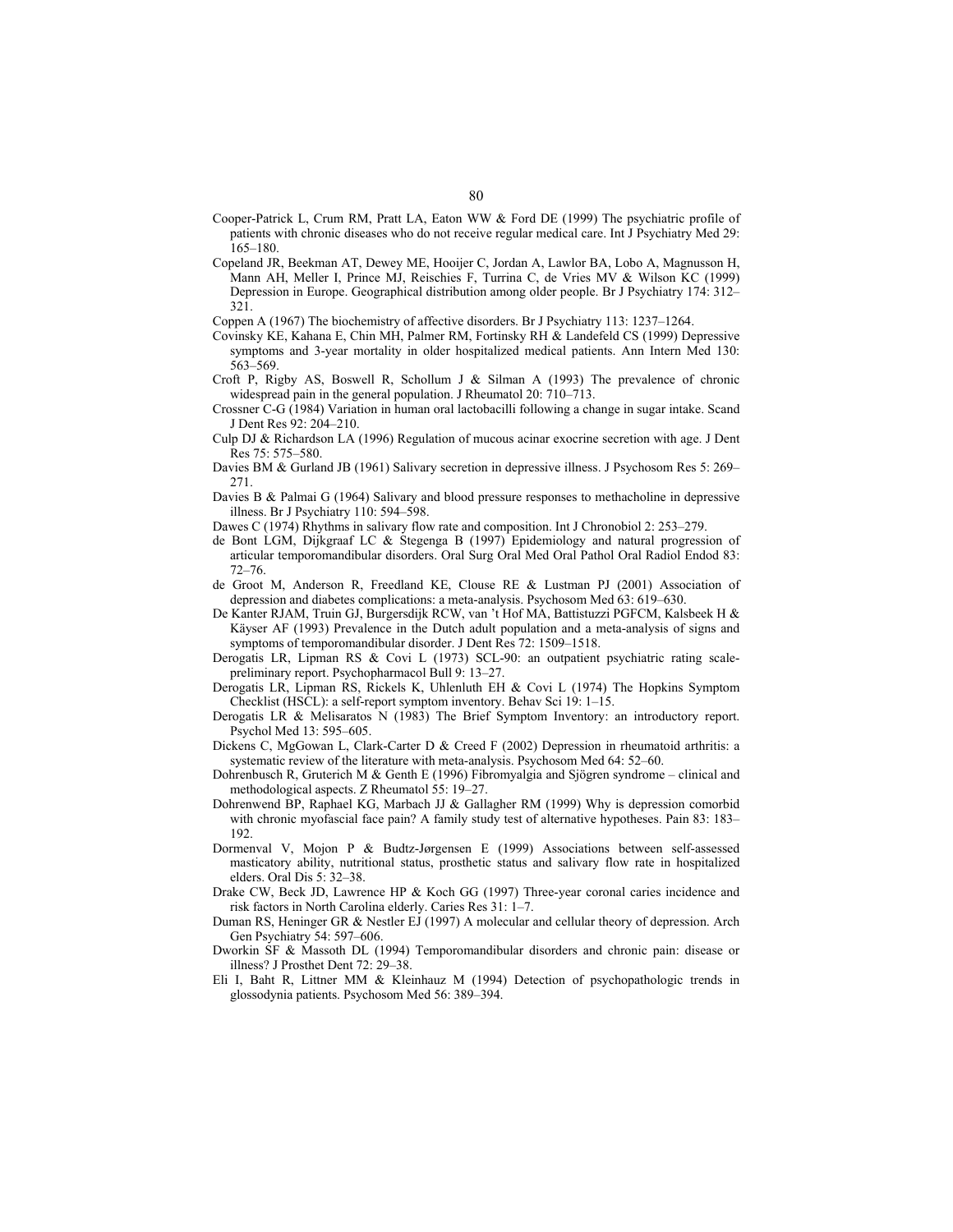Elliott R (1998) The neuropsychological profile in unipolar depression. Trends Cogn Sci 2: 447– 454.

- Elter JR, White BA, Gaynes BN & Bader JD (2002) Relationship of clinical depression to periodontal treatment outcome. J Periodontol 73: 441–449.
- Ericson T & Arwin H (1985) Molecular basis of saliva-mediated aggregation. In: Mergenhagen SE & Rosan B (eds) Molecular basis of oral microbial adhesion. American Society for Microbiology, Washington, DC, p 144–150.
- Ernberg M, Hedenberg-Magnusson B, Alstergren P & Kopp S (1999). The level of serotonin in the superficial masseter muscle in relation to local pain and allodynia. Life Sci 65: 313–325.
- Escobedo LG, Reddy M & Giovino GA (1998) The relationship between depressive symptoms and cigarette smoking in US adolescents. Addiction 93: 433–440.
- Esposito CJ, Panucci PJ & Farman AG (2000) Associations in 425 patients having temporomandibular disorders. J Ky Med Assoc 98: 213–215.
- Estlander AM, Takala EP & Verkasalo M (1995) Assessment of depression in chronic musculoskeletal pain patients. Clin J Pain 11: 194–200.
- Faravelli C, Albanesi G & Poli E (1986) Assessment of depression: a comparison of rating scales. J Affect Disord 11: 245–253.
- Fedi PF Jr. (1958) The effects of stress on the periodontium of the Syrian hamster. J Periodontol 29: 292–300.
- Ferrari MD, Roon KI, Lipton RB & Goadsby PJ (2001) Oral triptans (serotonin 5-HT<sub>1B/1D</sub> agonists) in acute migraine treatment: a meta-analysis of 53 trials. Lancet 358: 1668–1675.
- Fishbain DA, Cutler R, Rosomoff HL, Rosomoff RS (1997) Chronic pain-associated depression: antecedent or consequence of chronic pain? A review. Clin J Pain 13: 116–137.
- Foreman PA (1998) The changing focus of chronic temporomandibular disorders: management within a hospital-based, multidisciplinary pain centre. N Z Dent J 94: 23–31.
- Fountoulakis KN, Iacovides A, Samolis S, Kleanthous S, Kaprinis SG, Kaprinis GS & Bech P (2001) Reliability, validity and psychometric properties of the Greek translation of the Zung depression rating scale. BMC Psychiatry 1: 6. Available from: http://www.biomedcentral.com/1471-244X/1/6.
- Fox PC, van der Ven P, Sonies BC, Weiffenbach JM & Baum BJ (1985) Xerostomia: evaluation of a symptom with increasing significance. JADA 110: 519–525.
- Friedlander AH & Birch NJ (1990) Dental conditions in patients with bipolar disorder on long-term lithium maintenance therapy. Spec Care Dent 10: 148–151.
- Friedlander AH & Norman DC (2002) Late-life depression: Psychopathology, medical interventions, and dental implications. Oral Surg Oral Med Oral Pathol Oral Radiol Endod 94: 404–412.
- Fure S (1998) Five-year incidence of caries, salivary and microbial conditions in 60-, 70- and 80 year-old Swedish individuals. Caries Res 32: 166–174.
- Fure S & Zickert I (1990) Salivary conditions and cariogenic microorganisms in 55, 65, and 75 year-old Swedish individuals. Scan J Dent Res 98: 197–210.
- Fürst S (1999) Transmitters involved in antinociception in the spinal cord. Brain Res Bull 48: 129– 141.
- Gallagher RM, Marbach JJ, Raphael KG, Dohrenwend BP & Cloitre M (1991) Is major depression comorbid with temporomandibular pain and dysfunction syndrome? A pilot study. Clin J Pain 7: 219–225.
- Gallagher RM & Verma S (1999) Managing pain and comorbid depression: A public health challenge. Semin Clin Neuropsychiatry 4: 203–220.
- Gatchel RJ, Garofalo JP, Ellis E & Holt C (1996) Major psychological disorders in acute and chronic TMD: An initial examination. JADA 127: 1365–1374.
- Genco RJ, Ho AW, Grossi SG, Dunford RG & Tedesco LA (1999) Relationship of stress, distress, and inadequate coping behaviors to periodontal disease. J Periodontol 70: 711–723.
- Genco RJ, Ho AW, Kopman J, Grossi SG, Dunford RG & Tedesco LA (1998) Models to evaluate the role of stress in periodontal disease. Ann Periodontol 3: 288–302.
- Gottlieb G & Paulson G (1961) Salivation in depressed patients. Arch Gen Psychiatry 5: 468–471.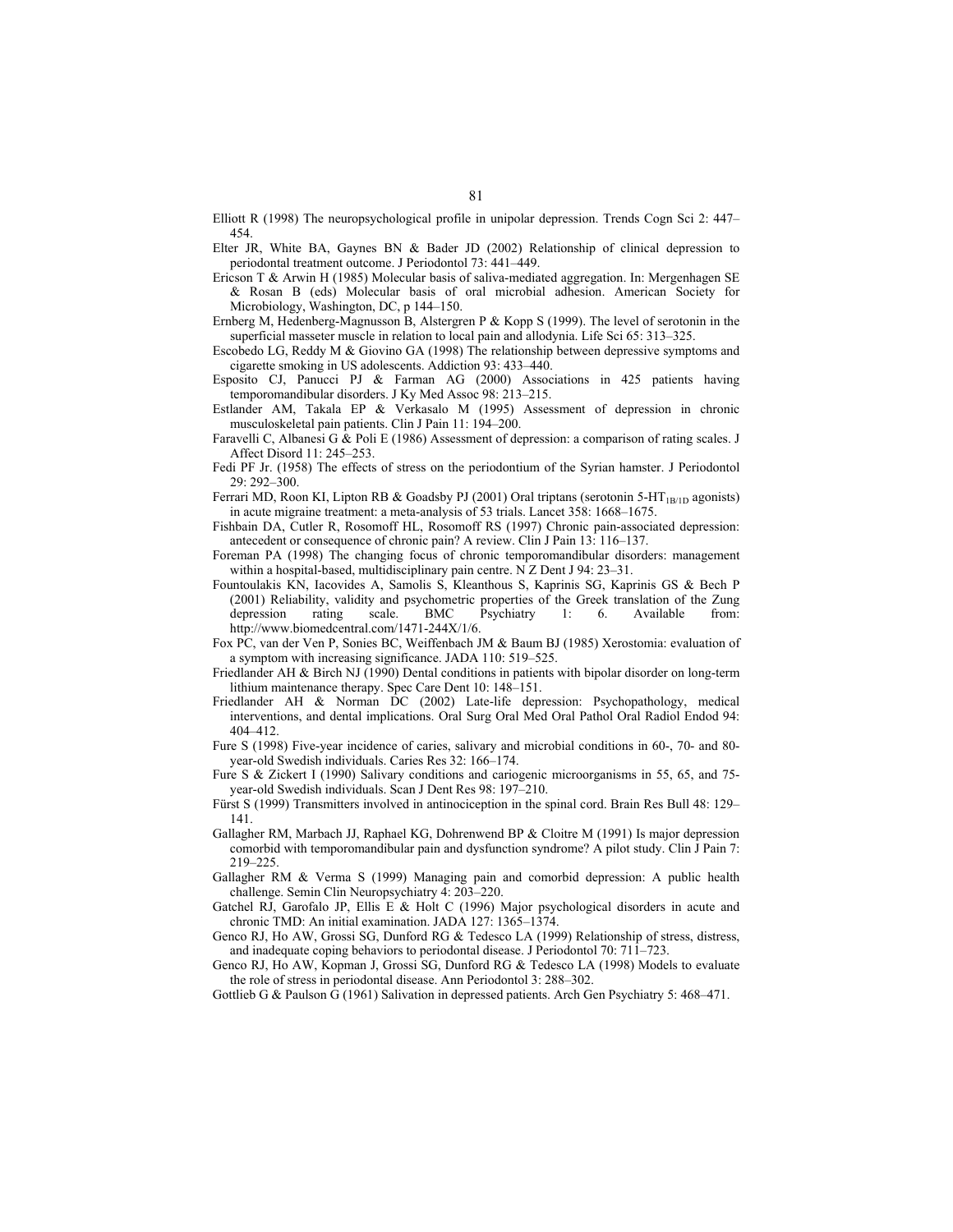- Graven-Nielsen T & Mense S (2001) The peripheral apparatus of muscle pain: evidence from animal and human studies. Clin J Pain 17: 2–10.
- Green CA & Pope CR (2000) Depressive symptoms, health promotion, and health risk behaviors. Am J Health Promot 15: 29–34.
- Green LW, Tryon WW, Marks B & Huryn J (1986) Periodontal disease as a function of life events stress. J Human Stress 12: 32–36.
- Groenink J, Walgreen-Weterings E, Nazmi K, Bolscher JG, Veerman EC, van Winkelhoff AJ & Nieuw Amerongen AV (1999) Salivary lactoferrin and low-Mr mucin MG2 in *Actinobacillus actinomycetemcomitans*-associated periodontitis. J Clin Periodontol 26: 269–275.
- Gruber AJ, Hudson JI, Pope HG Jr. (1996) The management of treatment-resistant depression in disorders on the interface of psychiatry and medicine. Fibromyalgia, chronic fatigue syndrome, migraine, irritable bowel syndrome, atypical facial pain, and premenstrual dysphoric disorder. Psychiatr Clin North Am 19: 351–369.
- Gupta OP, Blechman H & Stahl SS (1960) Effects of stress on the periodontal tissues of young adult male rats and hamsters. J Periodontol 31: 413–417.
- Gyermek L (1996) Pharmacology of serotonin as related to anesthesia. J Clin Anesth 8: 402–425.
- Hall SM, Munoz RF, Reus VI & Sees KL (1993) Nicotine, negative affect, and depression. J Consult Clin Psychol 61: 761–767.
- Hamilton M (1960) A rating scale for depression. J Neurol Neurosurg Psychiatry 23: 56–62.
- Hamilton M (1967) Development of a rating scale for primary depressive illness. Br J Soc Clin Psychol 6: 278–296.
- Hamilton M (1980) Rating depressive patients. J Clin Psychiatry 41: 21–24.
- Harris T, Surtees P & Bancroft J (1991) Is sex necessarily a risk factor to depression? Br J Psychiatry 158: 708–712.
- Harro J & Oreland L (1996) Depression as a spreading neuronal adjustment disorder. Eur Neuropsychopharmacol 6: 207–223.
- Hartikainen M (1994) Oral health and treatment needs of 65-year-old residents of Oulu, Finland. Acta Univ Oul D 297. Oulu, Finland.
- Hathaway S & McKinley C (1951) Minnesota Multiphasic Personality Inventory. The Psychological Corporation, New York.
- Hede B (1995a) Dental health behavior and self-reported dental health problems among hospitalized psychiatric patients in Denmark. Acta Odontol Scand 53: 35–40.
- Hede B (1995b) Oral health in Danish hospitalized psychiatric patients. Community Dent Oral Epidemiol 23: 44–48.
- Hede B & Petersen PE (1992) Self-assessment of dental health among Danish noninstitutionalized psychiatric patients. Spec Care Dent 12: 33–36.
- Heintze U (1984) Secretion rate, buffer effect and number of lactobacilli and *streptococcus mutans* of whole saliva of cigarette smokers and nonsmokers. Scand J Dent Res 92: 294–301.
- Helkimo M (1974) Studies on function and dysfunction of the masticatory system. II. Index for anamnestic and clinical dysfunction and occlusal state. Swed Dent J 67: 101–119.
- Herbert TB & Cohen S (1993) Depression and immunity: a meta-analytic review. Psychol Bull 113: 472–486.
- Herken H, Erdal E, Mutlu N, Barlas O, Cataloluk O, Oz F & Guray E (2001) Possible association of temporomandibular joint pain and dysfunction with a polymorphism in the serotonin transporter gene. Am J Orthod Dentofacial Orthop 120: 308–313.
- Herrmann-Lingen C, Klemme H & Meyer T (2001) Depressed mood, physician-rated prognosis, and comorbidity as independent predictors of 1-year mortality in consecutive medical inpatients. J Psychosom Res 50: 295–301.
- Heuser I, Yassouridis A & Holsboer F (1994) The combined dexamethasone/CRH test: a refined laboratory test for psychiatric disorders. J Psychiatr Res 28: 341–356.
- Hildebrand HC, Epstein J & Larjava H (2000) The influence of psychological stress on periodontal disease. J West Soc Periodontol Periodontal Abstr 48: 69–77.
- Hoffman MP & Haidaris CG (1993) Analysis of *Candida albicans* adhesion to salivary mucin. Infect Immun 61: 1940–1949.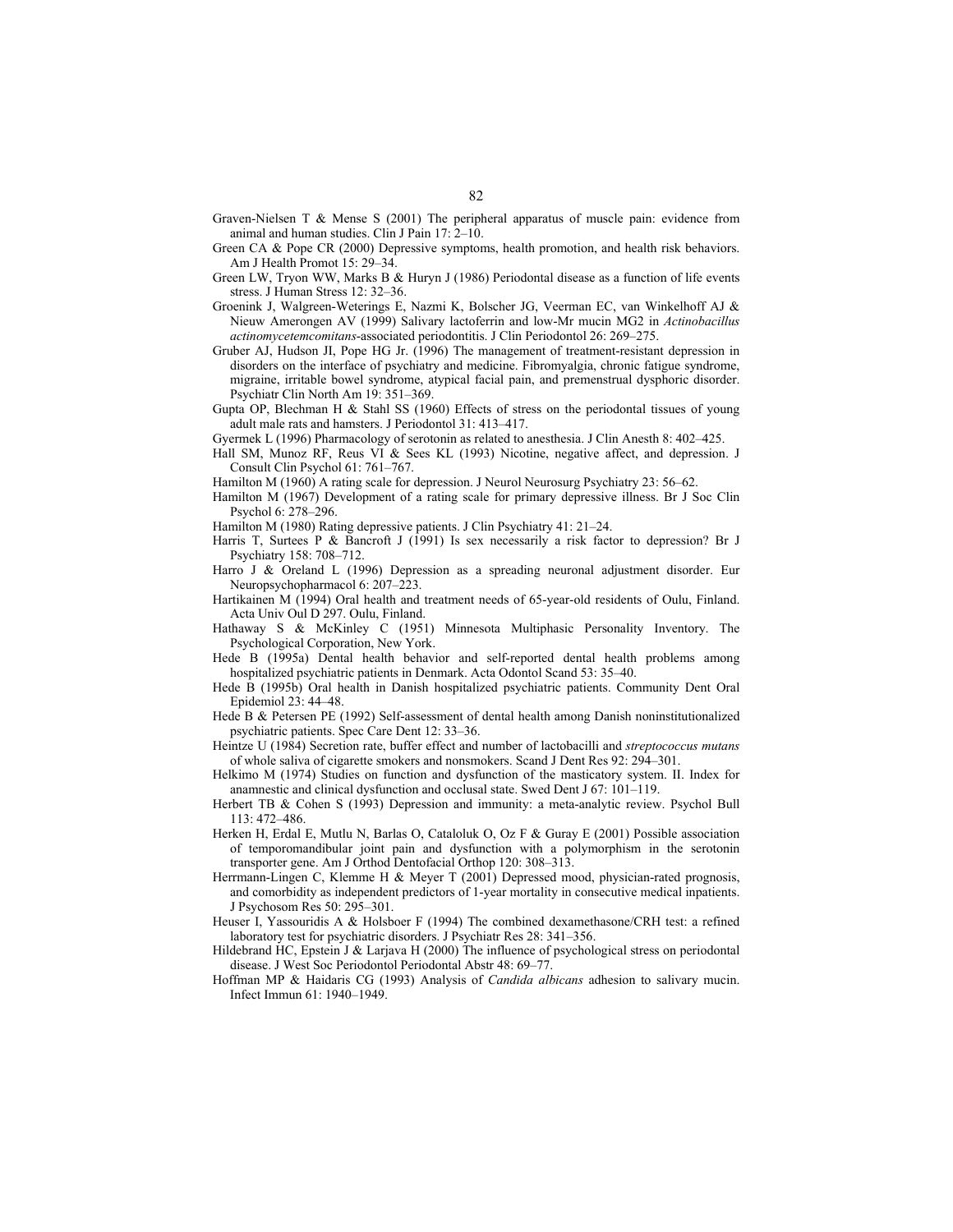- Holmes TH & Rahe RH (1967) The Social Readjustment Rating Scale. J Psychosom Res 11: 213– 218.
- Holsboer F (2001) Stress, hypercortisolism and corticosteroid receptors in depression: implications for therapy. J Affect Disord 62: 77–91.
- Holzberg AD, Robinson ME, Geisser ME & Gremillion HA (1996) The effects of depression and chronic pain on psychosocial and physical functioning. Clin J Pain 12: 118–125.
- Honkala E, Maidi D and Kolmakow S (1992) Dental caries and stress among South African political refugees. Quintessence Int 23: 579–583.
- Hugoson A, Ljungquist B & Breivik T (2002) The relationship of some negative events and psychological factors to periodontal disease in an adult Swedish population 50 to 80 years of age. J Clin Periodontol 29: 247–253.
- Hunter KD & Wilson WS (1995) The effects of antidepressant drugs on salivary flow and content of sodium and potassium ions in human parotid saliva. Arch Oral Biol 40: 983–989.
- Hwang WC, Myers HF, Takeuchi DT (2000) Psychosocial predictors of first-onset depression in Chinese Americans. Soc Psychiatry Psychiatr Epidemiol 35: 133–145.
- Hämäläinen J, Kaprio J, Isometsä E, Heikkinen M, Poikolainen K, Lindeman S & Aro H (2001) Cigarette smoking, alcohol intoxication and major depressive episode in a representative population sample. J Epidemiol Community Health 55: 573–576.
- Isaac M, Janca A, Burke KC, Costa e Silva JA, Acuda SW, Altamura AC, Burke J Jr., Chandrashekar CR, Miranda CT & Tacchini G (1995) Medically unexplained somatic symptoms in different cultures. A preliminary report from phase I of the World Health Organization International Study of Somatoform Disorders. Psychother Psychosom 64: 88–93.
- Isometsä E, Aro S & Aro H (1997) Depression in Finland: a computer assisted telephone interview study. Acta Psychiatr Scand 96: 122–128.
- Izutsu KT (1987) Salivary electrolytes and fluid protection in health and disease. In: Sreebny LM (ed) The salivary system. CRC press, Boca Raton, Florida, p 95–122.
- Jackson JL, O'Malley PG, Tomkins G, Balden E, Santoro J & Kroenke K (2000) Treatment of functional gastrointestinal disorders with antidepressant medications: a meta-analysis. Am J Med 108: 65–72.
- Jensen K, Tuxen C, Pedersen-Bjergaard U, Jansen I, Edvinsson L & Olesen J (1990) Pain and tenderness in human temporal muscle induced by bradykinin and 5-hydroxytryptamine. Peptides 11: 1127–1132.
- Jorm AF, Rodgers B, Jacomb PA, Christensen H, Henderson S & Korten AE (1999) Smoking and mental health: results from a community survey. Med J Aust 170: 74–77.
- Judd LL, Akiskal HS, Maser JD, Zeller PJ, Endicott J, Coryell W, Paulus MP, Kunovac JL, Leon AC, Mueller TI, Rice JA & Keller MB (1998) A prospective 12-year study of subsyndromal and syndromal depressive symptoms in unipolar major depressive disorders. Arch Gen Psychiatry 55: 694–700.
- Judd LL, Akiskal HS & Paulus MP (1997) The role and clinical significance of subsyndromal depressive symptoms (SSD) in unipolar major depressive disorder. J Affect Disord 45: 5–18.
- Judd LL, Rapaport MH, Paulus MP & Brown JL (1994) Subsyndromal symptomatic depression: A new mood disorder? J Clin Psychiatry 55: 18–28.
- Jung AC, Staiger T & Sullivan M (1997) The efficacy of selective serotonin reuptake inhibitors for the management of chronic pain. J Gen Intern Med 12: 384–389.
- Katon W (1984) Depression: relationship to somatization and chronic medical illness. J Clin Psychiatry 45: 4–12.
- Katon W, Kleinman A & Rosen G (1982) Depression and somatization: a review. Part I. Am J Med 72: 127–135.
- Katon W & Russo J (1989) Somatic symptoms and depression. J Fam Pract 29: 65–69.
- Kirstilä V, Häkkinen P, Jentsch H, Vilja P & Tenovuo J (1998) Longitudinal analysis of the association of human salivary antimicrobial agents with caries increment and cariogenic microorganisms: a two-year cohort study. J Dent Res 77: 73–80.
- Kirveskari P, Alanen P & Jämsä T (1992) Association between craniomandibular disorders and occlusal interferences in children. J Prosthet Dent 67: 692–696.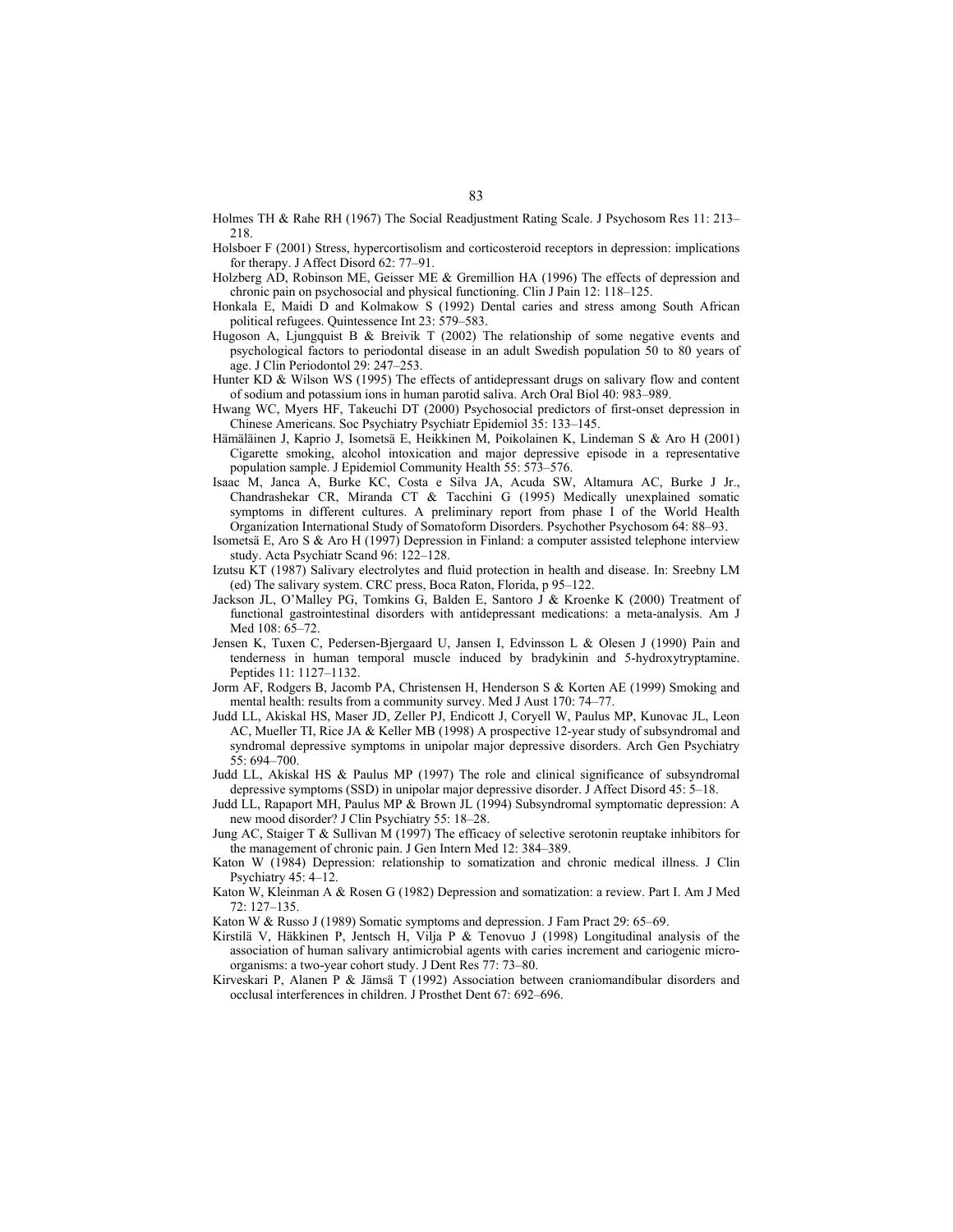- Kirveskari P, Jämsä T & Alanen P (1998) Occlusal adjustment and the incidence of demand for temporomandibular disorder treatment. J Prosthet Dent 79: 433–438.
- Kivelä S-L (1992) Psychological assessment and rating scales: depression and other age-related affective disorders. In: Bergener M *et al.* (eds) Aging and mental disorders. Springer, New York, p 102–123.
- Kivelä S-L, Nissinen A, Tuomilehto J, Pekkanen J, Punsar S, Lammi U-K & Puska P (1986) Prevalence of depressive and other symptoms in elderly Finnish men. Acta Psychiatr Scand 73: 93–100.
- Kivelä S-L & Pahkala K (1991) Relationships between health behaviour and depression in the aged. Aging 3: 153–159.
- Kivelä S-L, Pahkala K & Laippala P (1988) Prevalence of depression in an elderly population in Finland. Acta Psychiatr Scand 78: 401–413.
- Klerman GL & Weissman MM (1988) The changing epidemiology of depression. Clin Chem 34: 807–812.
- Klerman GL & Weissman MM (1989) Increasing rates of depression. JAMA 261: 2229–2235.
- Klock B & Krasse B (1977) Microbial and salivary conditions in 9- to 12-year-old children. Scand J Dent Res 85: 56–63.
- Klock B, Svanberg M & Petersson LG (1990) Dental caries, mutans streptococci, lactobacilli, and saliva secretion rate in adults. Community Dent Oral Epidemiol 18: 249–252.
- Knekt P, Raitasalo R, Heliövaara M, Lehtinen V, Pukkala E, Teppo L, Maatela J & Aromaa A. (1996) Elevated lung cancer risk among persons with depressed mood. Am J Epidemiol 144: 1096–1103.
- Koller MM, Purushotham KR, Maeda N, Scarpace PJ & Humphreys-Beher MG (2000) Desipramine induced changes in salivary proteins, cultivable oral microbiota and gingival health in aging female NIA Fischer 344 rats. Life Sci 68: 445–455.
- Korszun A, Hinderstein B & Wong M (1996) Comorbidity of depression with chronic facial pain and temporomandibular disorders. Oral Surg Oral Med Oral Pathol Oral Radiol Endod 82: 496– 500.
- Korszun A, Young EA, Singer K, Carlson NE, Brown MB & Crofford L (2002) Basal circadian cortisol secretion in women with temporomandibular disorders. J Dent Res 81: 279–283.
- Kostiainen E (1992) Syljen eritystä vähentävät lääkkeet (the xerogenic drugs). Suomen Apteekkariliitto (The Finnish Association of Pharmaceutical Chemists).
- Kožený J (1987) Psychometric properties of the Zung Self-Rating Depression Scale. Act Nerv Super 29: 279–284.
- Kressin NR (1997) The Oral Health-related Quality of Life (OHQOL) measure. In: Slade GD (ed) Measuring oral health and quality of life. University of North Carolina, Dental Ecology, Chapel Hill, p 113–119.
- Kressin NR, Spiro III A, Atchison KA, Kazis L, Jones JA (2002) Is depressive symptomatology associated with worse oral functioning and well-being among older adults? Public Health Dent 62: 5–12.
- Kressin NR, Spiro III A, Bosse R, Garcia R & Kazis L (1996) Assessing oral health-related quality of life: findings from the Normative Aging Study. Med Care 34: 416–427.
- Kroenke K & Spitzer RL (1998) Gender differences in the reporting of physical and somatoform symptoms. Psychosom Med 60: 150–155.
- Kuorinka I, Jonsson B, Kilbom A, Vinterberg H, Biering-Sørensen F, Andersson G & Jørgensen K (1987) Standardized Nordic questionnaires for the analysis of musculoskeletal symptoms. Appl Ergon 18: 233–237.
- Kurer JRB, Watts TLP, Weinman J & Gower DB (1995) Psychological mood of regular dental attenders in relation to oral hygiene behaviour and gingival health. J Clin Periodontol 22: 52–55.
- Larmas M (1975) A new dip-slide method for the counting of salivary lactobacilli. Proc Finn Dent Soc 71: 31–35.
- Lehtinen V & Joukamaa M (1994) Epidemiology of depression: Prevalence, risk factors and treatment situation. Acta Psychiatr Scand 89 (Suppl 377): 7–10.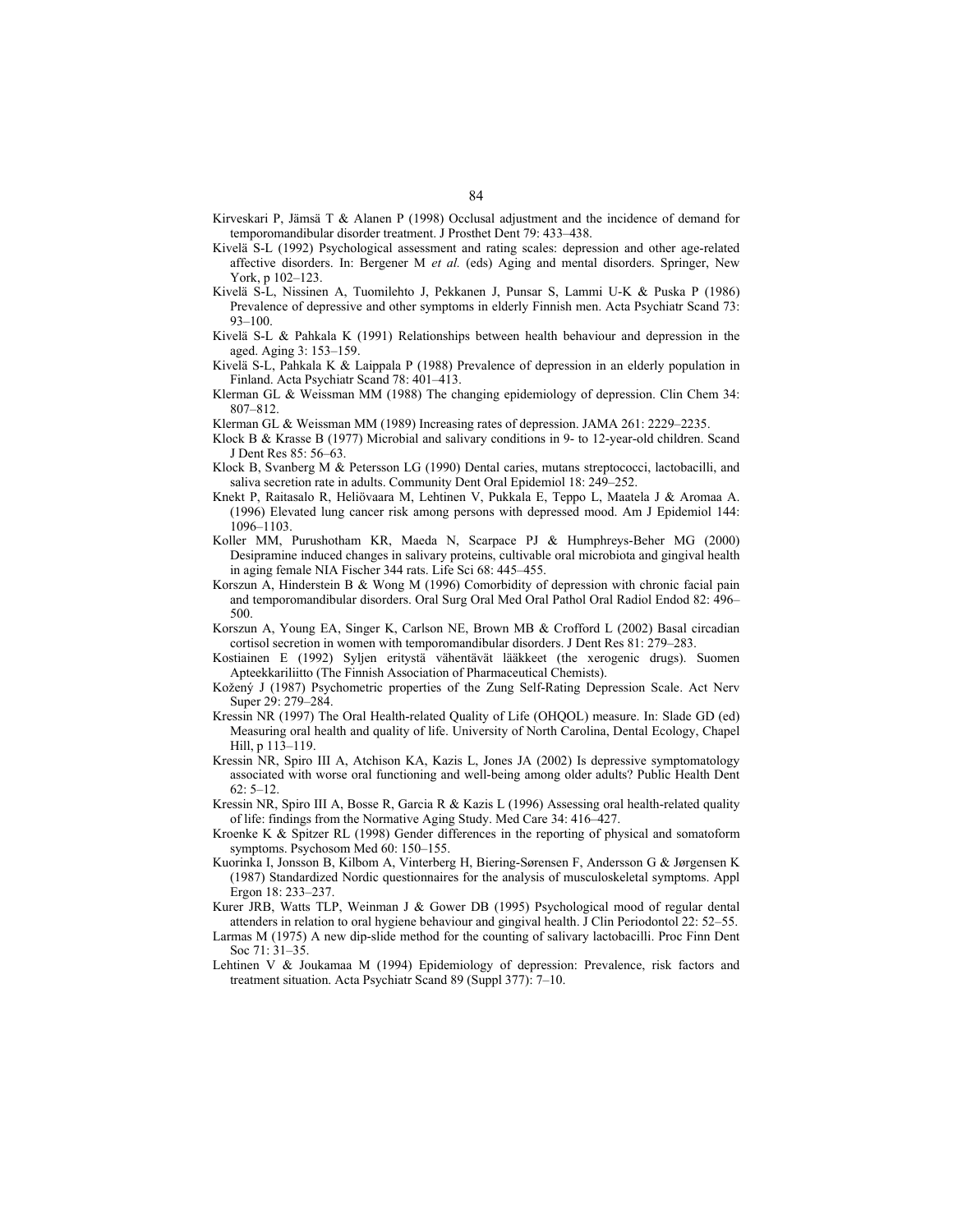- Lehtinen V, Joukamaa M, Lahtela K, Raitasalo R, Jyrkinen E, Maatela J & Aromaa A (1990a) Prevalence of mental disorders among adults in Finland: basic results from the Mini Finland Health Survey. Acta Psychiatr Scand 81: 418–425.
- Lehtinen V, Lindholm T, Veijola J & Väisanen E (1990b) The prevalence of PSE-CATEGO disorders in a Finnish adult population cohort. Soc Psychiatry Psychiatr Epidemiol 25: 187–192.
- Leino P & Magni G (1993) Depressive and distress symptoms as predictors of low back pain, neckshoulder pain, and other musculoskeletal morbidity: a 10-year follow-up of metal industry employees. Pain 53: 89–94.
- Leonard BE (2001) The immune system, depression and the action of antidepressants. Prog Neuro-Psychopharmacol & Biol Psychiatry 25: 767–780.
- LeResche L & Dworkin SF (2002) The role of stress in inflammatory disease, including periodontal disease: review of concepts and current findings. Periodontology 2000 30: 91–103.
- Lewinsohn PM, Solomon A, Seeley JR & Zeiss A (2000) Clinical implications of "subthreshold" depressive symptoms. J Abnorm Psychol 109: 345–351.
- Lewis S, Jagger RG & Treasure E (2001) The oral health of psychiatric in-patients in South Wales. Spec Care Dent 21: 182–186.
- Lieberman H, Wurtman J & Chew B (1986) Changes in mood after carbohydrate consumption among obese individuals. Am J Clin Nutr 44: 772–778.
- Lindeman S, Hämäläinen J, Isometsä E, Kaprio J, Poikolainen K, Heikkinen M & Aro H (2000) The 12-month prevalence and risk factors for major depressive episode in Finland: representative sample of 5993 adults. Acta Psychiatr Scand 102: 178–184.
- Liu B, Lague JR, Nunes DP, Toselli P, Oppenheim FG, Soares RV, Troxler RF & Offner GD (2002) Expression of membrane-associated mucins MUC1 and MUC4 in major human salivary glands. J Histochem Cytochem 50: 811–820.
- Lobbezoo-Scholte AM, Lobbezoo F, Steenks MH, De Leeuw JR & Bosman F (1995) Diagnostic subgroups of craniomandibular disorders. Part II: Symptom profiles. J Orofac Pain 9: 37–43.
- Locker D, Clarke M & Payne B (2000) Self-perceived oral health status, psychological well-being, and life satisfaction in an older adult population. J Dent Res 79: 970–975.
- Loesche WJ, Schork A, Terpenning MS, Chen YM & Stoll J (1995) Factors which influence levels of selected organism in saliva of older individuals. J Clin Microbiol 33: 2550–2557.
- Lundeen TF, Sturdevant JR & George JM (1987) Stress as a factor in muscle and temporomandibular joint pain. J Oral Rehabil 14: 447–456.
- Lynch D, Tamburrino M & Nagel R (1996) Depressive symptoms: associations with health perceptions and health behaviors. Depression 4: 68–72.
- Maes M, Scharpe S, Van Grootel L, Uyttenbroeck W, Cooreman W, Cosyns P & Suy E (1992) Higher *alpha* 1-antitrypsin, haptoglobin, ceruloplasmin and lower retinol binding protein plasma levels during depression: further evidence for the existence of an inflammatory response during that illness. J Affect Disord 24: 183–192.
- Magni G (1991) The use of antidepressants in the treatment of chronic pain. A review of the current evidence. Drugs 42: 730–748.
- Magni G, Moreschi C, Rigatti-Luchini S & Merskey H (1994) Prospective study on the relationship between depressive symptoms and chronic musculoskeletal pain. Pain 56: 289–297.
- Magni G, Rossi MR, Rigatti-Luchini S & Merskey H (1992) Chronic abdominal pain and depression. Epidemiologic findings in the United States. Hispanic Health and Nutrition Examination Survey. Pain 49: 77–85.
- Maier W, Gansicke M, Gater R, Rezaki M, Tiemens B & Urzua RF (1999) Gender differences in the prevalence of depression: a survey in primary care. J Affect Disord 53: 241–252.
- Mandel ID (1990) The diagnostic uses of saliva. J Oral Pathol Med 19: 119–125.
- Marbach JJ & Lund P (1981) Depression, anhedonia and anxiety in temporomandibular joint and other facial pain syndromes. Pain 11: 73–84.
- Marcenes WS & Sheiham A (1992) The relationship between work stress and oral health status. Soc Sci Med 35: 1511–1520.
- Markus R, Panhuysen G, Tuiten A, Koppeschaar H (2000) Effects of food on cortisol and mood in vulnerable subjects under controllable and uncontrollable stress. Physiology & Behavior 70: 333–342.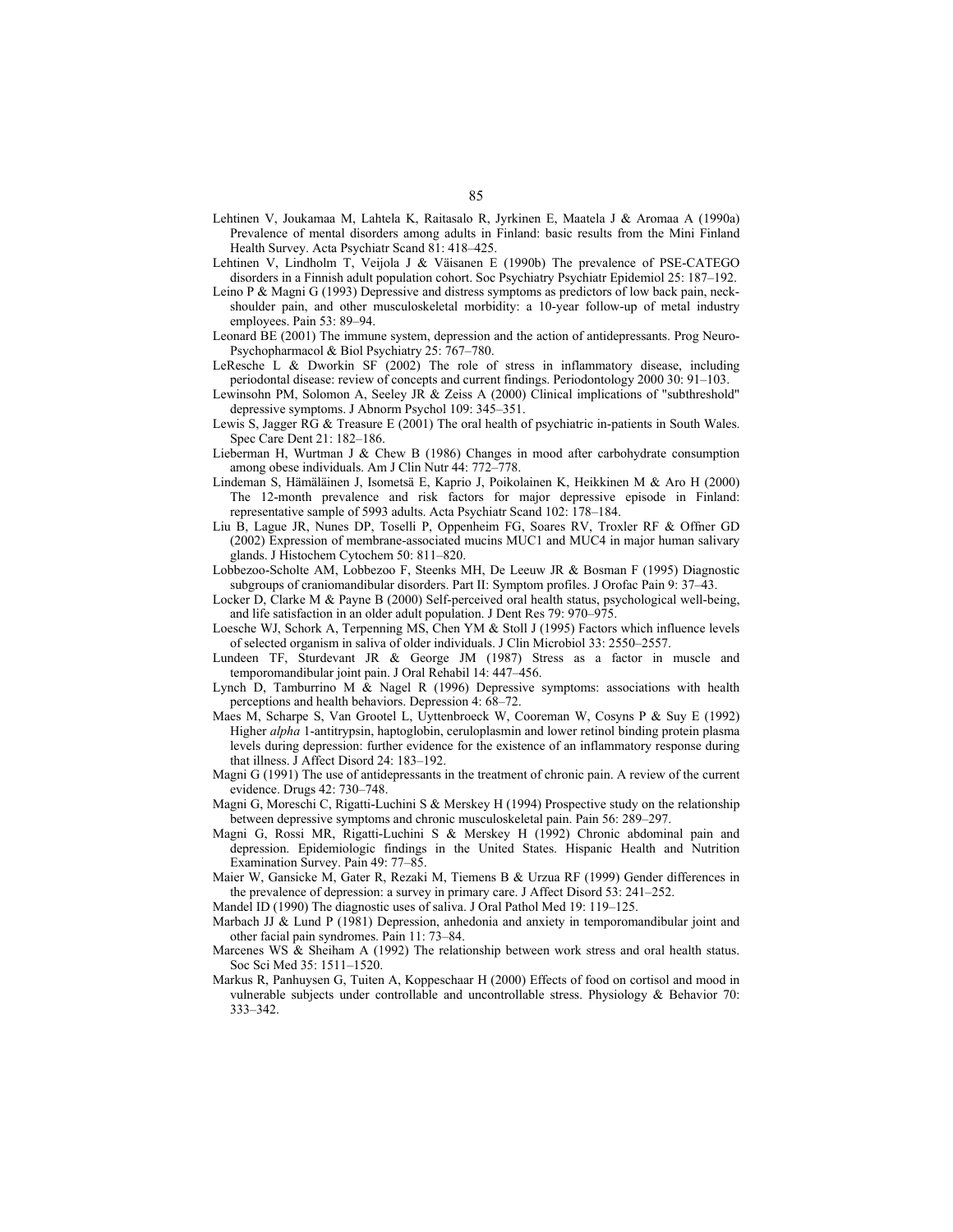- Martinsen EW (1994) Physical activity and depression: clinical experience. Acta Psychiatr Scand 89 (Suppl 377): 23–27.
- Masand PS, Kaplan DS, Gupta S, Bhandary AN, Nasra GS, Kline MD & Margo KL (1995) Major depression and irritable bowel syndrome: is there a relationship? J Clin Psychiatry 56: 363–367.
- Mathew RJ, Weinman M & Claghorn JL (1979) Xerostomia and sialorrhea in depression. Am J Psychiatry 136: 1476–1477.
- Mattia C, Paoletti F, Coluzzi F & Boanelli A (2002) New antidepressants in the treatment of neuropathic pain. A review. Minerva Anestesiol 68: 105–114.
- McCartan BE (1995) Psychological factors associated with oral lichen planus. J Oral Pathol Med 24: 273–275.
- McCreary CP, Clark GT, Merril RL, Flack V & Oakley ME (1991) Psychological distress and diagnostic subgroups of temporomandibular disorder patients. Pain 44: 29–34.
- McGregor NR, Butt HL, Zerbes M, Klineberg IJ, Dunstan RH & Roberts TK (1996) Assessment of pain (distribution and onset) symptoms, SCL-90-R inventory responses, and the association with infectious events in patients with chronic orofacial pain. J Orofacial pain 10: 339–350.
- Meeks S, Murrell SA & Mehl RC (2000) Longitudinal relationships between depressive symptoms and health in normal older and middle-aged adults. Psychol Aging 15: 100–109.
- Meldolesi GN, Picardi A, Accivile E, Toraldo di Francia R, Biondi M (2000) Personality and psychopathology in patients with Temporomandibular Joint Pain-Dysfunction Syndrome. Psychother Psychosom 69: 322–328.
- Michelotti A, Martina R, Russo M & Romeo R (1998) Personality characteristics of temporomandibular disorder patients using M.M.P.I. J Craniomandib Pract 16: 119–125.
- Mihailescu S & Drucker-Colín R (2000) Nicotine, brain nicotinic receptors, and neuropsychiatric disorders. Arch Med Res 31: 131–144.
- Mikkelson M, Sourander A, Piha J & Salminen JJ (1997) Psychiatric symptoms in preadolescents with musculoskeletal pain and fibromyalgia. Pediatrics 100: 220–227.
- Miller GE, Cohen S & Herbert TB (1999) Pathways linking major depression and immunity in ambulatory female patients. Psychosom Med 61: 850–860.
- Mobley EL & Smith SH (1967) Some social and economic factors relating to periodontal disease among negroes. II. Observations on personality traits. JADA 75: 104–110.
- Monteiro da Silva AM, Newman HN & Oakley DA (1995) Psychosocial factors in inflammatory periodontal diseases. J Clin Periodontol 22: 516–526.
- Monteiro da Silva AM, Newman HN, Oakley DA & O´Leary R (1998) Psychosocial factors, dental plaque levels and smoking in periodontitis patients. J Clin Periodontol 25: 517–523.
- Monteiro da Silva AM, Oakley DA, Newman HN, Nohl FS & Lloyd HM (1996) Psychosocial factors and adult onset rapidly progressive periodontitis. J Clin Periodontol 23: 789–794.
- Moore BA, Sharkey KA  $\&$  Mantle M (1996) Role of 5-HT in cholera toxin-induced mucin secretion in the rat small intestine. Am J Physiol 270: G1001–G1009.
- Morgan BL, Kuyatt BL & Fink J (1985) Effects of hypothyroidism on the DNA, carbohydrate, soluble protein and sialic acid contents of rat submandibular glands. J Oral Pathol 14: 37–41.
- Moss RA & Adams HE (1984) The assessment of personality, anxiety and depression in mandibular pain dysfunction subjects. J Oral Rehabil 11: 233–235.
- Moss ME, Beck JD, Kaplan BH, Offenbacher S, Weintraub JA, Koch GG, Genco RJ, Machtei EE & Tedesco LA (1996) Exploratory case-control analysis of psychosocial factors and adult periodontitis. J Periodontol 67: 1060–1069.
- Muglia P, Petronis A, Mundo E, Lander S, Cate T & Kennedy JL (2002) Dopamine D4 receptor and tyrosine hydroxylase genes in bipolar disorder: evidence for a role of DRD4. Mol Psychiatry 7: 860–866.
- Murray CJL & Lopez AD (1996) Evidence-based health policy--lessons from the Global Burden of Disease Study. Science 274: 740–743.
- Musselman DL, Evans DL & Nemeroff CB (1998) The relationship of depression to cardiovascular disease: epidemiology, biology, and treatment. Arh Gen Psychiatry 55: 580–592.
- Navazesh M, Christensen C & Brightman V (1992) Clinical criteria for the diagnosis of salivary gland hypofunction. J Dent Res 71: 1363–1369.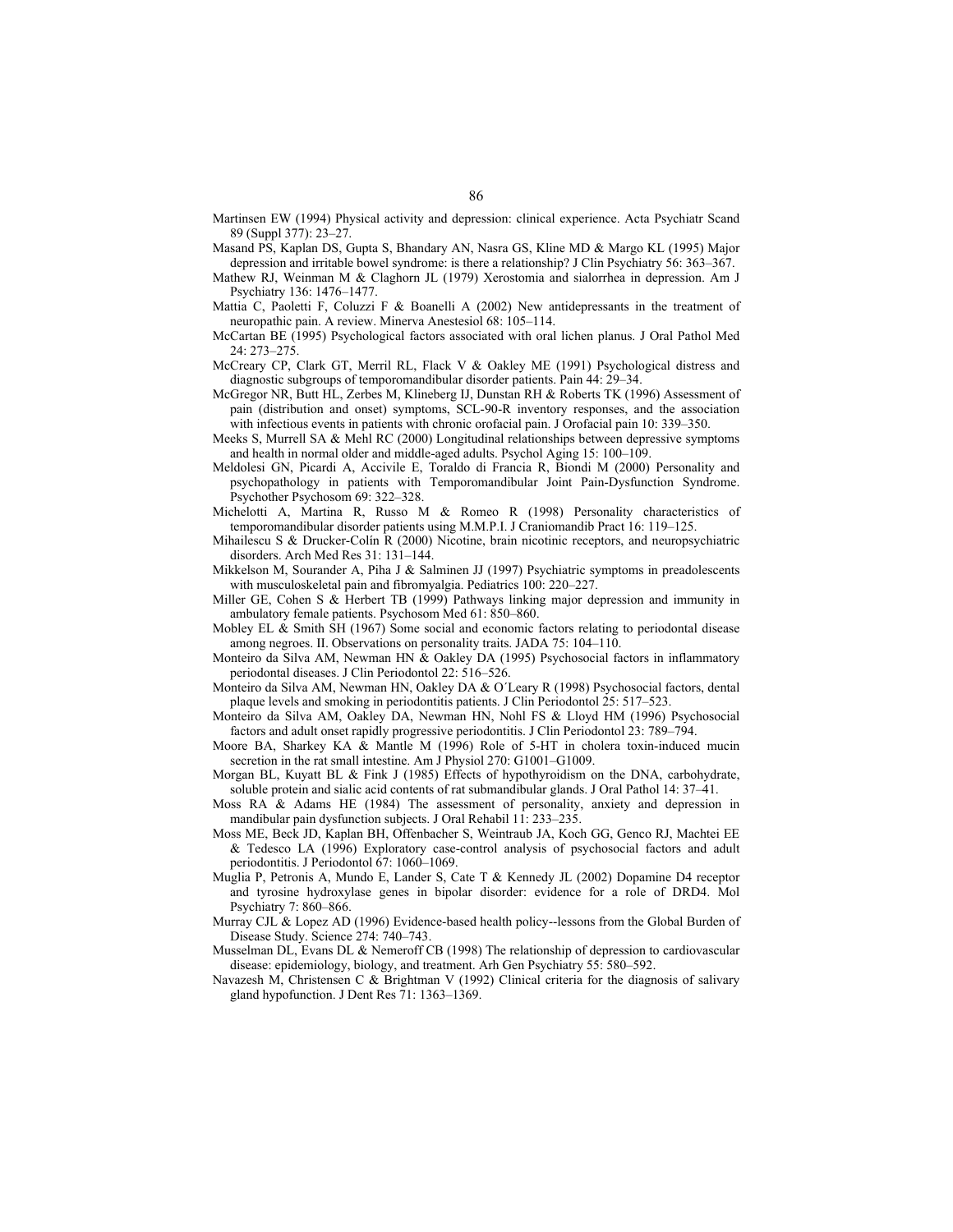- Niedermeier W & Huber M (1989) Quantitative untersuchung zur sekretionsleistung der gaumenspeicheldrüsen. Dtsch Zahnärztl Z 44: 37–40.
- Nielsen PA, Bennett EP, Wandall HW, Therkildsen MH, Hannibal J & Clausen H (1997) Identification of a major high molecular weight salivary mucin (MG1) as tracheobronchial mucin MUC5B. Glycobiology 7: 413–419.
- Niemensivu H, Berg M-A, Piha T & Puska P (eds) (1988) Health behavior among Finnish adult population, spring 1988. Publications of the National Public Health Institute B 4/ 1988, Helsinki.
- Nieuw Amerongen AV, Bolscher JGM, Bloemena E & Veerman ECI (1998) Sulfomucins in the human body. Biol Chem 379: 1–18.
- Nieuw Amerongen AV & Veerman ECI (2002). Salivary glands and saliva. Number 2. Saliva the defender of the oral cavity. Oral Diseases 8: 12–22.
- Norderyd O, Hugoson A & Grusovin G (1999) Risk of severe periodontal disease in a Swedish adult population. A longitudinal study. J Clin Periodontol 26: 608–615.

Närhi (1994) Prevalence of subjective feelings of dry mouth in the elderly. J Dent Res 73: 20–25.

- Närhi TO, Ainamo A & Meurman JH (1993) Salivary yeasts, saliva and oral mucosa in the elderly. J Dent Res 72: 1009–1014.
- Närhi TO, Ainamo A & Meurman JH (1994) Mutans streptococci and lactobacilli in the elderly. Scand J Dent Res 102: 97–102.
- Närhi TO, Kurki N & Ainamo A (1999) Saliva, salivary micro-organisms, and oral health in the home-dwelling old elderly. A five-year longitudinal study. J Dent Res 78: 1640–1646.
- Näse L, Hatakka K, Savilahti E, Saxelin M, Pönkä A, Poussa T, Korpela R & Meurman JH (2001) Effect of long-term consumption of a probiotic bacterium, *Lactobacillus rhamnosus GG*, in milk on dental caries and caries risk in children. Caries Res 35: 412–420.
- Ohayon MM & Schatzberg AF (2003) Using chronic pain to predict depressive morbidity in the general population. Arch Gen Psychiatry 60: 39–47.
- O'Malley PG, Balden E, Tomkins G, Santoro J, Kroenke K & Jackson JL (2000) Treatment of fibromyalgia with antidepressants: a meta-analysis. J Gen Intern Med 15: 659–666.
- Okazaki K, Chiba T & Hajiro K (1998) Downregulation of gastric mucin gene expression and its biosynthesis by dexamethasone in the human. J Clin Gastroenterol 27 (Suppl 1): S91–S96.
- Okeson JP (1996) Orofacial pain: guidelines for assessment, diagnosis and management. Quintessence Publishing Co, Inc, Chicago.
- Okeson JP (1997) Current terminology and diagnostic classification schemes. Oral Surg Oral Med Oral Pathol Oral Radiol Endod 83: 61–64.
- Olff M (1999) Stress, depression and immunity: the role of defense and coping styles. Psychiatry Res 85: 7–15.
- Ormel J, Oldehinkel AJ & Brilman EI (2001) The interplay and etiological continuity of neuroticism, difficulties, and life events in the etiology of major and subsyndromal, first and recurrent depressive episodes in later life. Am J Psychiatry 158: 885–891.
- Oxman TE, Berkman LF, Kasl S, Freeman DH Jr. & Barrett J (1992) Social support and depressive symptoms in the elderly. Am J Epidemiol 135: 356–368.
- Ozawa Y, Chiba J & Sakamoto S (2001) HLA class II alleles and salivary numbers of mutans streptococci and lactobacilli among young adults in Japan. Oral Microbiol Immunol 16: 353– 357.
- Pahkala K, Kesti E, Köngäs-Saviaro P, Laippala P & Kivelä S-L (1995) Prevalence of depression in an aged population in Finland. Soc Psychiatry Psychiatr Epidemiol 30: 99–106.
- Palmai G & Blackwell B (1965) The diurnal pattern of salivary flow in normal and depressed patients. Brit J Psychiatry: 334–338.
- Palmai G, Blackwell B, Maxwell AE & Morgenstern F (1967) Patterns of salivary flow in depressive illness and during treatment. Brit J Psychiatry 113: 1297–1308.
- Pariante CM & Miller AH (2001) Glucocorticoid receptors in major depression: relevance to pathophysiology and treatment. Biol Psychiatry 49: 391–404.
- Parvinen T (1984a) Stimulated salivary flow rate, pH and lactobacillus and yeast concentrations in non-smokers and smokers. Scand J Dent Res 92: 315–318.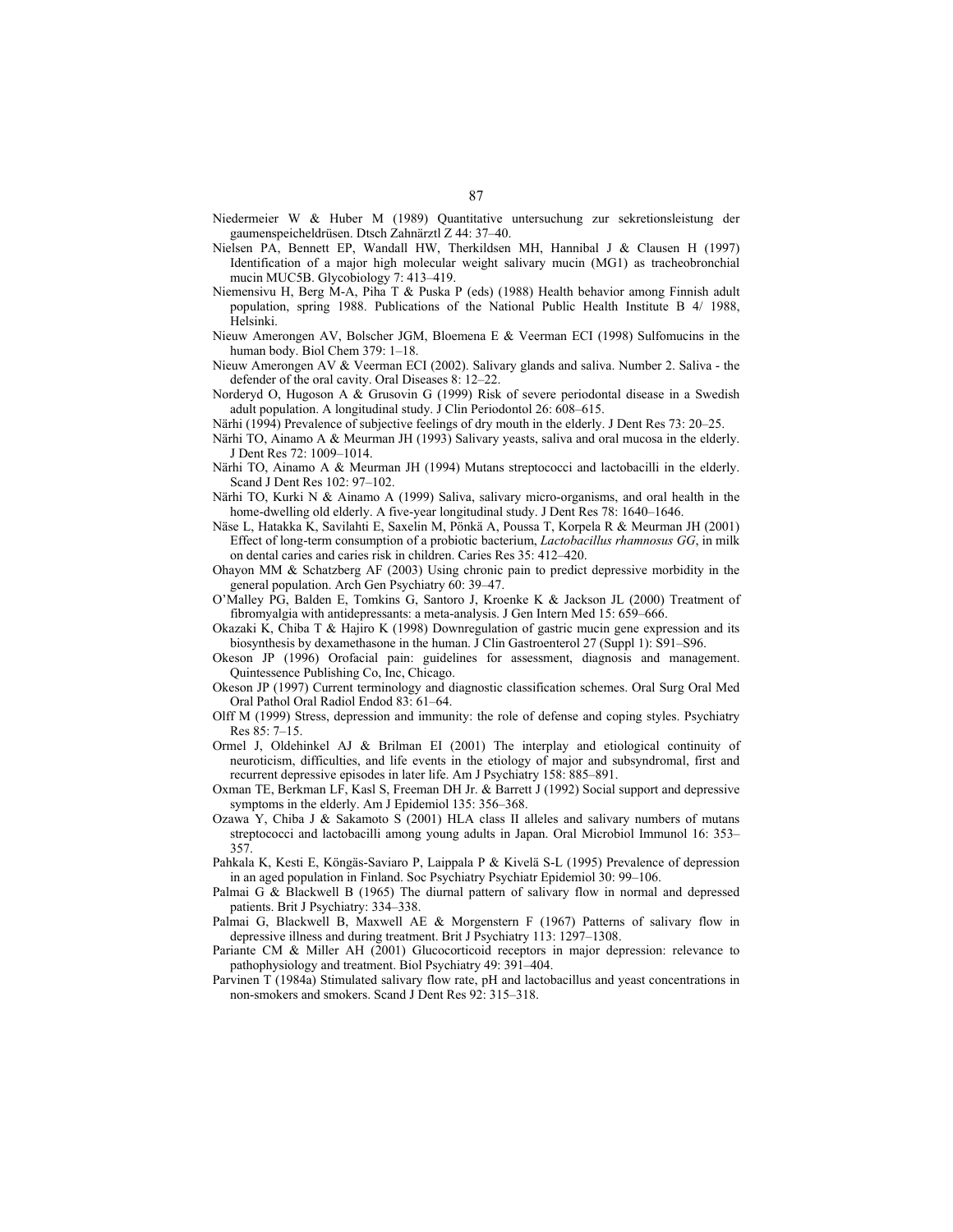- Parvinen T (1984b) Stimulated salivary flow rate, pH and lactobacillus and yeast concentrations in persons with different types of dentition. Scand J Dent Res 92: 412–418.
- Patten SB (1999) Long-term medical conditions and major depression in the Canadian population. Can J Psychiatry 44: 151–157.
- Patten SB (2001) Descriptive epidemiology of a depressive syndrome in a Western Canadian community population. Can J Public Health 92: 392–395.
- Paykel ES (1994) Life events, social support and depression. Acta Psychiatr Scand 89 (Suppl 377): 50–58.
- Peck RE (1959) The SHP test an aid in the detection and measurement of depression. Arch Gen Psychiatry 1: 35–40.
- Pedersen AM, Bardow A, Jensen SB & Nauntofte B (2002) Saliva and gastrointestinal functions of taste, mastication, swallowing and digestion. Oral Diseases 8: 117–129.
- Peeters FPML, deVries MW & Vissink A (1998) Risks for oral health with the use of antidepressants. General Hospital Psychiatry 20: 150–154.
- Penninx BW, Leveille S, Ferrucci L, van Eijk JT & Guralnik JM (1999) Exploring the effect of depression on physical disability: longitudinal evidence from the established populations for epidemiologic studies on the elderly. Am J Public Health 89: 1346–1352.
- Piotrowski J, Czajkowski A, Murty VL, Slomiany A & Slomiany BL (1992) Identification of human salivary protease activity toward mucin: differences with caries. Biochem Int 28: 939– 947.
- Plaisancié P, Barcelo A, Moro F, Claustre J, Chayvialle J-A & Cuber J-C (1998) Effects of neurotransmitters, gut hormones, and inflammatory mediators on mucus discharge in rat colon. Am J Physiol 275: G1073–G1084.
- Plesh O, Curtis D, Levine J & McCall WD Jr. (2000) Amitriptyline treatment of chronic pain in patients with temporomandibular disorders. J Oral Rehabil 27: 834–841.
- Pohjolainen P (1987) Functional capacity, health status and lifestyle among 71-75 year-old men. Thesis. University of Jyväskylä, Finland.
- Portegijs PJ, van der Horst FG, Proot IM, Kraan HF, Günther NC & Knottnerus JA (1996) Somatization in frequent attenders of general practice. Soc Psychiatry Psychiatr Epidemiol 31: 29–37.
- Pratt LA, Ford DE, Crum RM, Armenian HK, Gallo JJ & Eaton WW (1996) Depression, psychotropic medication, and risk of myocardial infarction. Circulation 94: 3123–3129.
- Radloff LS (1977) The CES-D scale: a self-report depression scale for research in the general population. Appl Psychol Measurement 1: 385–401.
- Raitio M, Pienihäkkinen K & Scheinin A (1996) Multifactorial modeling for prediction of caries increment in adolescents. Acta Odontol Scand 54: 118–121.
- Rajala U, Keinänen-Kiukaanniemi S & Kivelä S-L (1997) Non-insulin-dependent diabetes mellitus and depression in a middle-aged Finnish population. Soc Psychiatry Psychiatr Epidemiol 32: 363–367.
- Rajala U, Keinänen-Kiukaanniemi S, Uusimäki A & Kivelä S-L (1995) Musculoskeletal pains and depression in a middle-aged Finnish population. Pain 61: 451–457.
- Rantonen PJF & Meurman JH (1998) Viscosity of whole saliva. Acta Odontol Scand 56: 210–214.
- Riley JL 3rd, Robinson ME, Wise EA, Campbell LC, Kashikar-Zuck S & Gremillion HA (1999) Predicting treatment compliance following facial pain evaluation. Cranio 17: 9–16.
- Robert G (1998) Interval estimation for the difference between independent proportions: comparison of eleven methods. Statistics in Medicine 17: 873–890.
- Roberts RE, Kaplan GA, Shema SJ & Strawbridge WJ (1997) Does growing old increase the risk for depression? Am J Psychiatry 154: 1384–1390.
- Robins AH (1976) Depression in patients with parkinsonism. Br J Psychiatry 128: 141–145.
- Robins LN, Helzer JE, Croughan J & Ratcliff KS (1981) National Institute of Mental Health Diagnostic Interview Schedule. Its history, characteristics, and validity. Arch Gen Psychiatry 38: 381–389.
- Rojo-Moreno JL, Bagán JV, Rojo-Moreno J, Donat JS, Milián A & Jimenez Y (1998) Psychologic factors and oral lichen planus. Oral Surg Oral Med Oral Pathol Oral Radiol Endod 86: 687–691.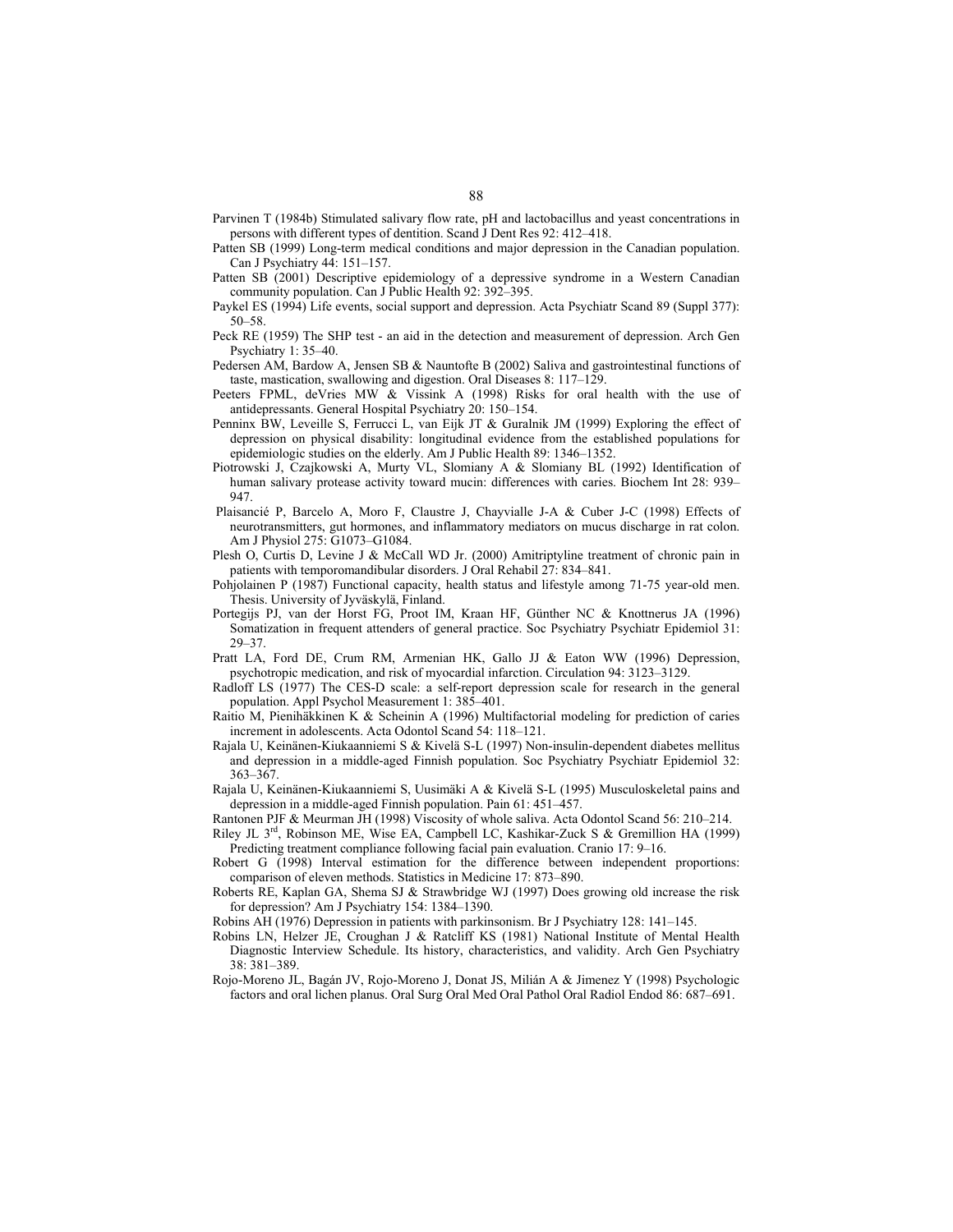- Rundegren J, van Dijken J, Mornstad H & von Knorring L (1985) Oral conditions in patients receiving long-term treatment with cyclic antidepressant drugs. Swed Dent J 9: 55–64.
- Russ MJ & Ackerman SH (1987) Salivation and depression: a role for appetitive factors. Appetite 8: 37–47.
- Russell IJ (1998) Advances in fibromyalgia: possible role for central neurochemicals. Am J Med Sci 315: 377–384.
- Russell IJ, Michalek JE, Vipraio GA, Fletcher EM, Javors MA & Bowden CA (1992) Platelet 3Himipramine uptake receptor density and serum serotonin levels in patients with fibromyalgia/fibrositis syndrome. J Rheumatol 19: 104–109.
- Russell IJ, Michalek JE, Vipraio GA, Fletcher EM & Wall K (1989) Serum amino acids in fibrositis/fibromyalgia syndrome. J Rheumatol Suppl 19: 158–163.
- Sabbadini E  $\&$  Berczi I (1995) The submandibular gland: a key organ in the neuro-immunoregulatory network? Neuroimmunomodulation 2: 184–202.
- Sakamoto S, Kijima N & Tomoda A (1998) Factor structures of the self-rating depression scale (SDS) for undergraduates. J Clin Psychol 54: 477–487.
- Sakki TK & Knuuttila MLE (1996) Controlled study of the association of smoking with lactobacilli, mutans streptococci and yeasts in saliva. Eur J Oral Sci 104: 619–622.
- Salokangas RK, Poutanen O & Stengård E (1995) Screening for depression in primary care. Development and validation of the Depression Scale, a screening instrument for depression. Acta Psychiatr Scand 92: 10–16.
- Salonen L, Helldén L & Carlsson GE (1990) Prevalence of signs and symptoms of dysfunction in the masticatory system: An epidemiologic study in an adult Swedish population. J Craniomandib Disord Facial Oral Pain 4: 241–250.
- Schenkels LCPM, Veerman ECI & Nieuw Amerongen AV (1995) Biochemical composition of human saliva in relation to other mucosal fluids. Crit Rev Oral Biol Med 6: 161–175.
- Schildkraut JJ (1965) The catecholamine hypothesis of affective disorders: a review of supporting evidence. Am J Psychiatry 122: 509–522.
- Schoevers RA, Geerlings MI, Beekman AT, Penninx BW, Deeg DJ, Jonker C & Van Tilburg W (2000) Association of depression and gender with mortality in old age. Results from the Amsterdam Study of the Elderly (AMSTEL). Br J Psychiatry 177: 336–342.
- Scholte AM, Steenks MH & Bosman F (1993) Characteristics and treatment outcome of diagnostic subgroups of CMD patients: retrospective study. Community Dent Oral Epidemiol 21: 215–220.
- Schotte CKW, Maes M, Cluydts R, Doncker DD & Cosyns P (1997) Construct validity of the Beck Depression Inventory in a depressive population. J Affect Disord 46: 115–125.
- Schuckit MA (1994) Alcohol and depression: a clinical perspective. Acta Psychiatr Scand 89 (Suppl 377): 28–32.
- Servan-Schreiber D, Kolb NR & Tabas G (2000) Somatizing patients: Part I. Practical diagnosis. Am Fam Physician 61: 1073–1078.
- Sharav Y, Singer E, Schmidt E, Dionne RA & Dubner R (1987) The analgesic effect of amitriptyline on chronic facial pain. Pain 31: 199–209.
- Sheiham A, Cushing AM & Maizels J (1997) The social impacts of dental disease. In: Slade GD (ed) Measuring oral health and quality of life. University of North Carolina, Dental Ecology, Chapel Hill, p 47–55.
- Sheline YI (2000) 3D MRI studies of neuroanatomic changes in unipolar major depression: the role of stress and medical comorbidity. Biol Psychiatry 48: 791–800.
- Sikorska MHJ, Mielnik-Blaszczak M & Kapeć E (2002) The relationship between the levels of SIgA, lactoferrin and α1 proteinase inhibitor in saliva and permanent dentition caries in 15-yearolds. Oral Microbiol Immunol 17: 272–276.
- Silness J & Löe H (1964) Periodontal disease in pregnancy. II. Correlation between oral hygiene and periodontal condition. Acta Odontol Scand 24: 747–759.
- Silverstein B (1999) Gender difference in the prevalence of clinical depression: the role played by depression associated with somatic symptoms. Am J Psychiatry 156: 480–482.
- Simantov E, Schoen C & Klein JD (2000) Health-compromising behaviors: why do adolescents smoke or drink?: identifying underlying risk and protective factors. Arch Pediatr Adolesc Med 154: 1025–1033.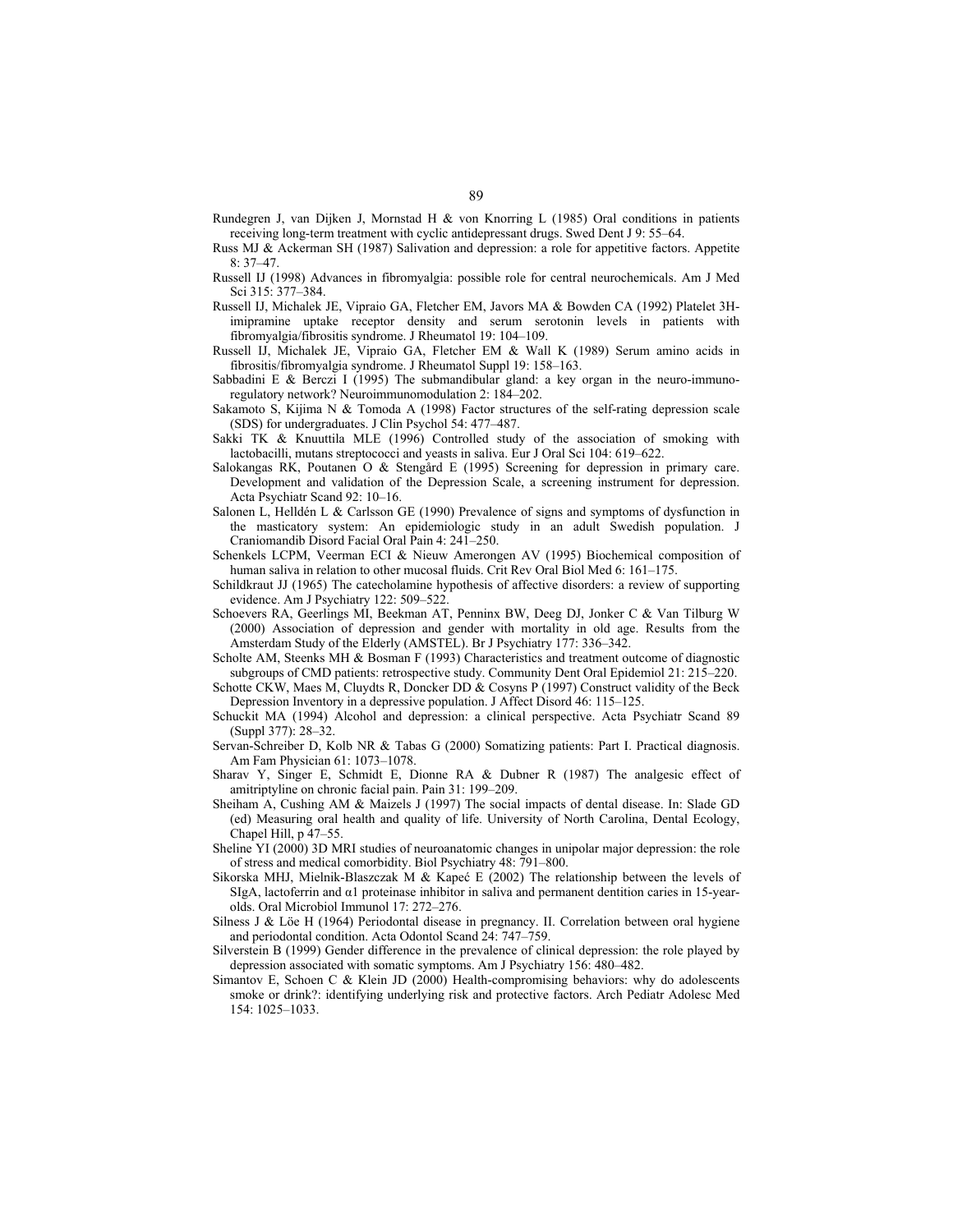- Simon GE, Von Korff M, Piccinelli M, Fullerton C & Ormel J (1999) An international study of the relation between somatic symptoms and depression. N Engl J Med 341: 1329–1335.
- Sipilä K, Veijola J, Jokelainen J, Järvelin M-R, Oikarinen KS, Raustia AM & Joukamaa M (2001) Association between symptoms of temporomandibular disorders and depression: an epidemiological study of the Northern Finland 1966 birth cohort. J Craniomandib Pract 19: 183–187.
- Sipilä K, Zitting P, Siira P, Laukkanen P, Järvelin M-R, Oikarinen KS & Raustia AM (2002) Temporomandibular disorders, occlusion, and neck pain in subjects with facial pain: a casecontrol study. Cranio 20: 158–164.
- Slade GD, Gansky SA & Spencer AJ (1997) Two-year incidence of tooth loss among South Australians aged 60+ years. Community Dent Oral Epidemiol 25: 429–437.
- Slomiany BL, Murty VLN, Piotrowski J & Slomiany A (1996) Salivary mucins in oral mucosal defense. Gen Pharmac 27: 761–771.
- Slomiany BL, Piotrowski J, Czajkowski A, Shovlin FE & Slomiany A (1993b) Differential expression of salivary mucin bacterial aggregating activity with caries status. Int J Biochem 25: 935–940.
- Slomiany BL, Piotrowski J, Czajkowski A & Slomiany A (1993a) Control of mucin molecular forms expression by salivary protease: differences with caries. Int J Biochem 25: 681–687.
- Smith RS (1991) The macrophage theory of depression. Med Hypotheses 35: 298–306.
- Song C, Dinan T & Leonard BE (1994) Changes in immunoglobulin, complement and acute phase protein levels in the depressed patients and normal controls. J Affect Disord 30: 283–288.
- Spak L, Spak F & Allebeck P (2000) Alcoholism and depression in a Swedish female population: comorbidity and risk factors. Acta Psychiatr Scand 102: 44–51.
- Sreebny LM & Schwartz SS (1997) A reference guide to drugs and dry mouth,  $2<sup>nd</sup>$  edition. Gerodontology 14: 33–47.
- Sreebny LM & Valdini A (1988) Xerostomia. Part I: Relationship to other oral symptoms and salivary gland hypofunction. Oral Surg Oral Med Oral Pathol 66: 451–458.
- Steffens DC, Helms MJ, Krishnan KRR & Burke GL (1999) Cerebrovascular disease and depression symptoms in the Cardiovascular Health Study. Stroke 30: 2159–2166.
- Stiefel DJ, Truelove EL, Menard TW, Anderson VK, Doyle PE & Mandel LS (1990) A comparison of the oral health of persons with and without chronic mental illness in community settings. Spec Care Dent 10: 6–12.
- Strongin EI & Hinsie LE (1938) Parotid gland secretions in manic-depressive patients. Am J Psychiatry 94: 1459–1466.
- Sullivan PF, Neale MC & Kendler KS (2000) Genetic epidemiology of major depression: review and meta-analysis. Am J Psychiatry 157: 1552–1562.
- Suominen-Taipale A-L, Alanen P, Helenius H, Nordblad A & Uutela A (1999) Edentulism among Finnish adults of working age, 1978-1997. Community Dent Oral Epidemiol 27: 353–365.
- Sutton PRN (1965) The early onset of acute dental caries in adults following mental stress. NYSDJ 31: 450–456.
- Syvälahti EKG (1994) Biological aspects of depression. Acta Psychiatr Scand 89 (Suppl 377): 11– 15.
- Tabak LA (1995) In defence of the oral cavity: structure, biosynthesis, and function of salivary mucins. Annu Rev Physiol 57: 547–564.
- Tabak LA, Levine MJ, Mandel ID & Ellison SA (1982) Role of salivary mucins in the protection of the oral cavity. J Oral Pathol 11: 1–17.
- Taiwo YO & Levine JD (1992) Serotonin is a directly-acting hyperalgesic agent in the rat. Neuroscience 48: 485–490.
- Tamminen T (1998) Masennustilat ja niiden hoito. In: Achté K & Tamminen T (eds) Psykiatrian käsikirja. Gummerus kirjapaino Oy, Jyväskylä, p 43–68.
- Tanaka T, Kobayashi T, Sunaga K & Tani S (2001) Effect of glucocorticoid on expression of rat MUC5AC mRNA in rat gastric mucosa in vivo and in vitro. Biol Pharm Bull 24: 634–637.
- Thomson WM, Chalmers JM, Spencer AJ & Williams SM (1999) The Xerostomia Inventory: a multi-item approach to measuring dry mouth. Community Dent Health 16: 12–17.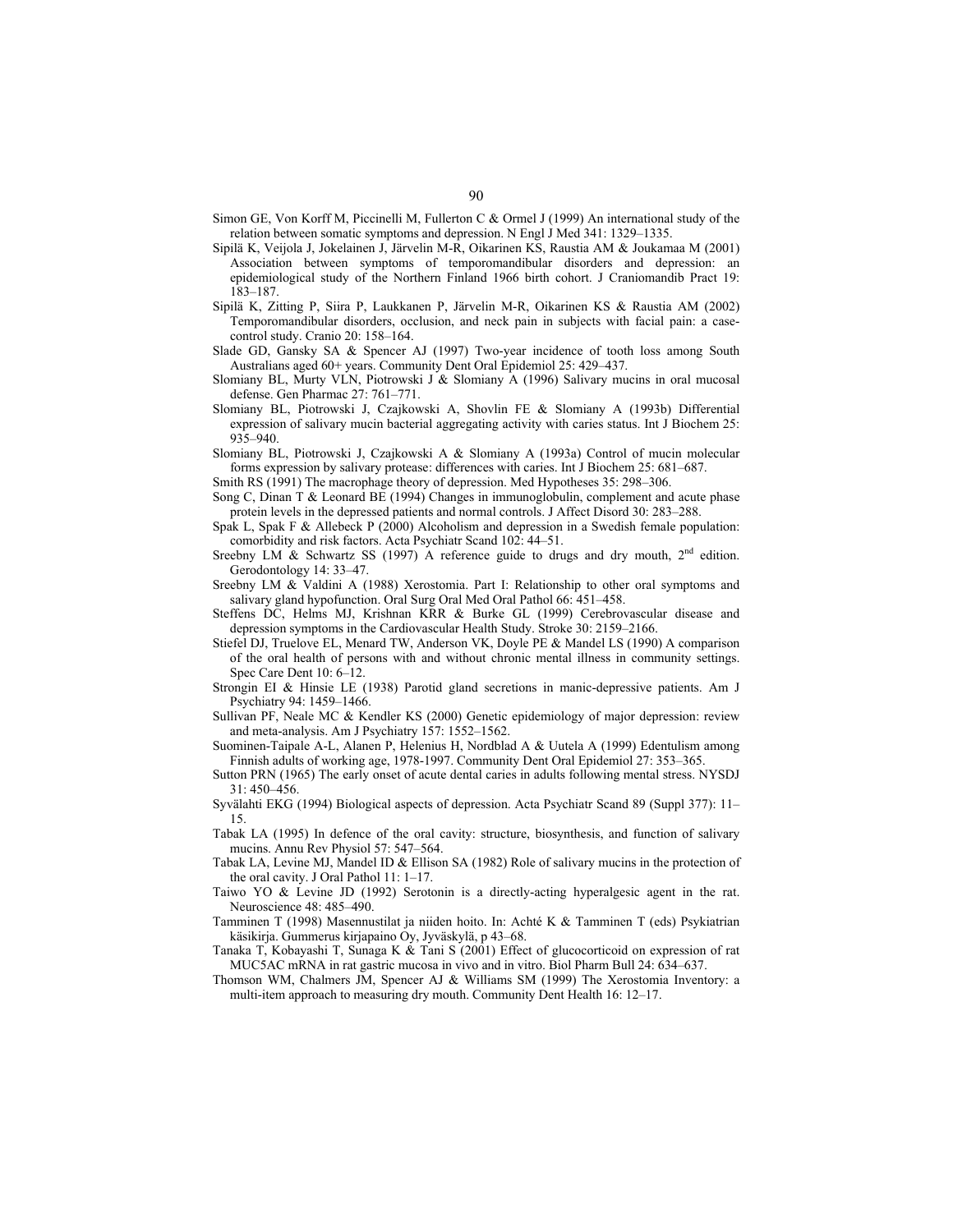- Thomson WM, Slade GD & Spencer AJ (1995) Dental caries experience and use of prescription medications among people aged 60+ in South Australia. Gerodontology 12: 104–110.
- Toone BK & Lader MH (1979) Salivary secretion in the affective disorders and schizophrenia. Acta Psychiatr Scand 59: 529–535.
- Trikas P, Vlachonikolis I, Fragkiadakis N, Vasilakis S, Manousos O & Paritsis N (1999) Core mental state in irritable bowel syndrome. Psychosom Med 61: 781–788.
- Trindade E, Menon D, Topfer L-A & Coloma C (1998) Adverse effects associated with selective serotonin reuptake inhibitors and tricyclic antidepressants: a meta-analysis. Can Med Assoc J 159: 1245–1252.
- Turner JA & Romano JM (1984) Self-report screening measures for depression in chronic pain patients. J Clin Psychol 40: 909–913.
- Turner JT, Sullivan DM, Rovira I & Camden JM (1996) A regulatory role in mammalian salivary glands for 5-hydroxytryptamine receptors coupled to increased cyclic AMP production. J Dent Res 75: 935–941.
- Uhari M & Nieminen P (2001) Epidemiologia ja biostatistiikka. Kustannus Oy Duodecim, Helsinki.
- van Houte J (1994) Role of micro-organisms in caries etiology. J Dent Res 73: 672–681.
- Vehkalahti M, Paunio IK, Nyyssönen V & Aromaa A (eds) (1991) Oral health in the adult Finnish population and associated factors. Publications of the Social Insurance Institution, AL:34, Helsinki and Turku, Finland, 225 p.
- Velasco E & Bullon P (1999) Periodontal status and treatment needs among Spanish hospitalized psychiatric patients. Spec Care Dent 19: 254–258.
- Velasco E, Machuca G, Martinez-Sahuquillo A, Rios V, Lacalle J, Bullón P (1997) Dental health among institutionalized psychiatric patients in Spain. Spec Care Dent 17: 203–206.
- Velcich A, Palumbo L, Selleri L, Evans G and Augenlicht L (1997) Organization and regulatory aspects of the human intestinal mucin gene (MUC2) locus. J Biol Chem 272: 7968–7976.
- Vendrig AA (2000) The Minnesota multiphasic personality inventory and chronic pain: a conceptual analysis of a long-standing but complicated relationship. Clinical Psychology Review 20: 533–559.
- Visscher CM, Lobbezoo F, de Boer W, van der Meulen M & Naieje M (2001). Psychological distress in chronic craniomandibular and cervical spinal pain patients. Eur J Oral Sci 109: 165– 171.
- Vitali C, Tavoni A, Neri R, Castrogiovanni P, Pasero G & Bombardieri S (1989) Fibromyalgia features in patients with primary Sjögren's syndrome. Evidence of a relationship with psychological depression. Scand J Rheumatol 18: 21–27.
- von Knorring L & Ekselius L (1994) Idiopathic pain and depression. Qual Life Res 3 (Suppl 1): S57–S68.
- von Knorring AL & Wahlin YB (1986) Tricyclic antidepressants and dental caries in children. Neuropsychobiology 15: 143–145.
- Von Korff M, Le Resche L & Dworkin SF (1993) First onset of common pain symptoms: a prospective study of depression as a risk factor. Pain 55: 251–258.
- Von Korff M & Simon G (1996) The relationship between pain and depression. Br J Psychiatry Suppl 30: 101–108.
- Votta TJ & Mandel L (2002) Somatoform salivary complaints. Case reports. N Y State Dent J 68: 22–26.
- Walker EA, Katon WJ, Jemelka RP & Roy-Bryne PP (1992) Comorbidity of gastrointestinal complaints, depression, and anxiety in the Epidemiologic Catchment Area (ECA) Study. Am J Med 92 (Suppl 1A): 26S–30S.
- Wallin MS & Rissanen AM (1994) Food and mood: relationship between food, serotonin and affective disorders. Acta Psychiatr Scand 89 (Suppl 377): 36–40.
- Wang SJ, Liu HC, Fuh JL, Liu CY, Wang PN & Lu SR (1999) Comorbidity of headaches and depression in the elderly. Pain 82: 239–243.
- Weisberg S (1980) Applied linear regression. John Wiley & Sons, New York, p 174–202.
- Weissman MM (1987) Advances in psychiatric epidemiology: rates and risks for major depression. AJPH 77: 445–451.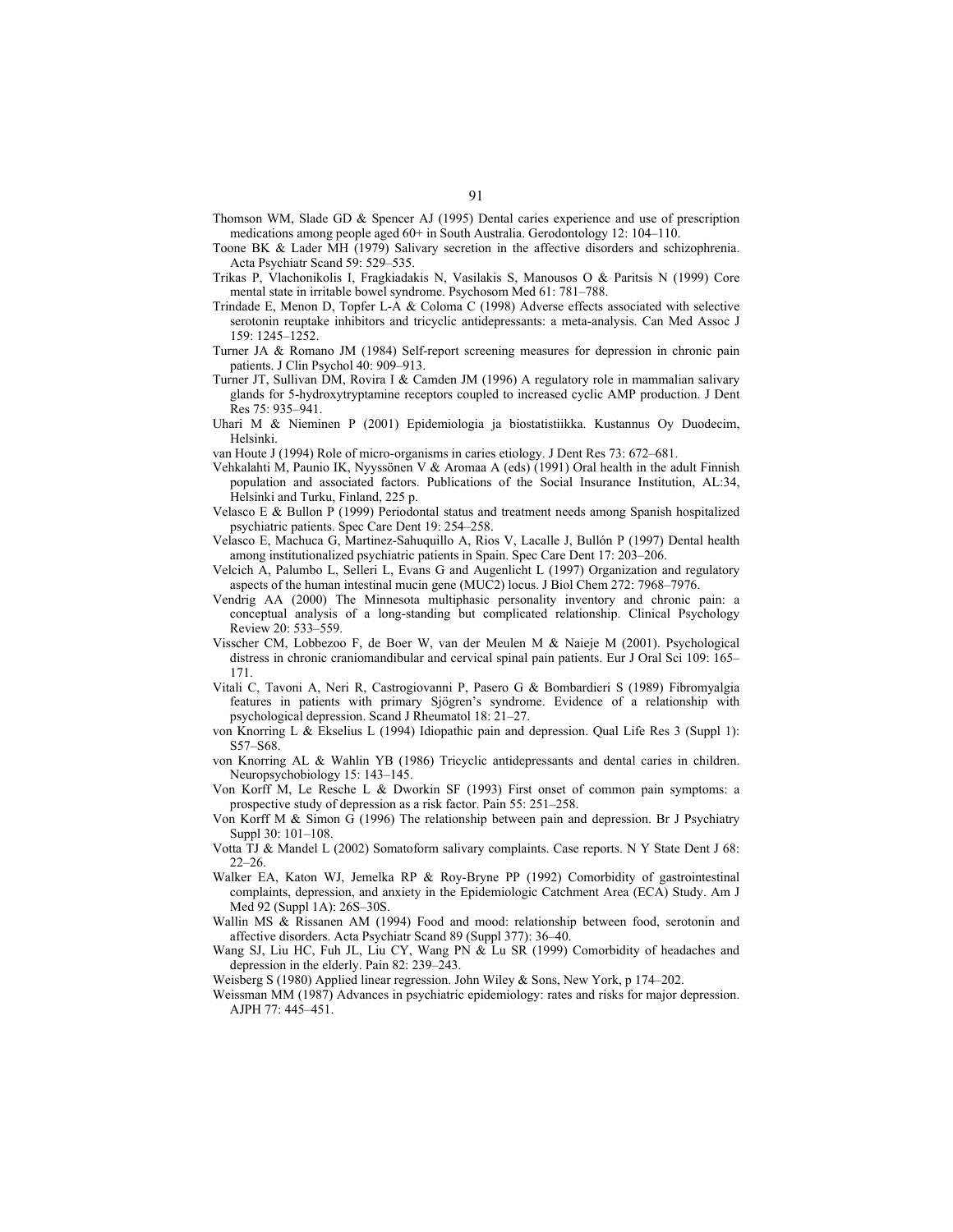- Weissman MM, Leaf PJ, Tischler GL, Blazer DG, Karno M, Bruce ML & Florio LP (1988) Affective disorders in five United States communities. Psychol Med 18: 141–153.
- Wesley AL, Gatchel RJ, Polatin PB, Kinney RK & Mayer TG (1991) Differentiation between somatic and cognitive/affective components in commonly used measurements of depression in patients with chronic low-back pain. Let's not mix apples and oranges. Spine 16 (Suppl 6): S213–S215.
- Wexler GB & Steed PA (1998) Psychological factors and temporomandibular outcomes. Cranio 16: 72–77.
- Whatley SL, Foreman AC & Richards S (1998) The relationship of coping style to dysphoria, anxiety, and anger. Psychol Rep 83: 783–791.
- WHO International Consortium in Psychiatric Epidemiology (2000) Cross-national comparisons of the prevalences and correlates of mental disorders. Bull World Health Organ 78: 413–426.
- Williams SA, Kasl SV, Heiat A, Abramson JL, Krumholz HM & Vaccarino V (2002) Depression and risk of heart failure among the elderly: a prospective community-based study. Psychosom Med 64: 6–12.
- Williams AC & Richardson PH (1993) What does the BDI measure in chronic pain? Pain 55: 259– 266.
- Wilson L, Dworkin SF, Whitney C & LeResche L (1994) Somatization and pain dispersion in chronic temporomandibular disorder pain. Pain 57: 55–61.
- Wimmer G, Janda M, Wieselmann-Penkner K, Jakse N, Polansky R & Pertl C (2002) Coping with stress: its influence on periodontal disease. J Periodontol 73: 1343–1351.
- Wing JK, Cooper JE & Sartorius N (1974) The measurement and classification of Psychiatric Symptoms: An instructional manual for the PSE and CATEGO Program. Cambridge University Press, New York.
- Wolff M & Kleinberg I (1998) Oral mucosal wetness in hypo- and normosalivators. Arch Oral Biol 43: 455–462.
- Won S-H, Kho H-S, Kim Y-K, Chung S-C & Lee S-W (2001) Analysis of residual saliva and minor salivary gland secretions. Arch Oral Biol 46: 619–624.
- World Health Organization (1987) Oral health surveys. Basic methods. 3<sup>rd</sup> edition. WHO, Geneva, Switzerland.
- World Health Organization (1990) Composite International Diagnostic Interview (CIDI). WHO, Division of Mental Health, Geneva.
- World Health Organization (1992) International Statistical Classification of Diseases and Related Health Problems, tenth revision. Volume 1. WHO, Geneva.
- World Health Organization (1994) SCAN: Schedules for Clinical Assessment in Neuropsychiatry. WHO, Geneva.
- Worthington HV, Clarkson JE & Davies RM (1999) Extraction of teeth over 5 years in regularly attending adults. Community Dent Oral Epidemiol 27: 187–194.
- Wright J, Deary IJ & Geissler PR (1991) Depression, hassles and somatic symptoms in mandibular dysfunction syndrome patients. J Dent 19: 352–356.
- Wurtman JJ, Brzezinski A, Wurtman RJ & Laferrere B (1989) Effect of nutrient intake on premenstrual depression. Am J Obstet Gynecol 161: 1228–1234.
- Yunus MB, Dailey JW, Aldag JC, Masi AT & Jobe PC (1992) Plasma tryptophan and other amino acids in primary fibromyalgia: a controlled study. J Rheumatol 19: 90–94.
- Zakrzewska JM, Glenny AM & Forssell H (2001) Interventions for the treatment of burning mouth syndrome. Cochrane Database Syst Rev 3: CD002779.
- Zigmond AS & Snaith RP (1983) The hospital anxiety and depression scale. Acta Psychiatr Scand 67: 361–370.
- Zung WWK (1965) A self-rating depression scale. Arch Gen Psychiatry 12: 63–70.
- Zung WWK (1973) From art to science. Arch Gen Psychiatry 29: 328–337.